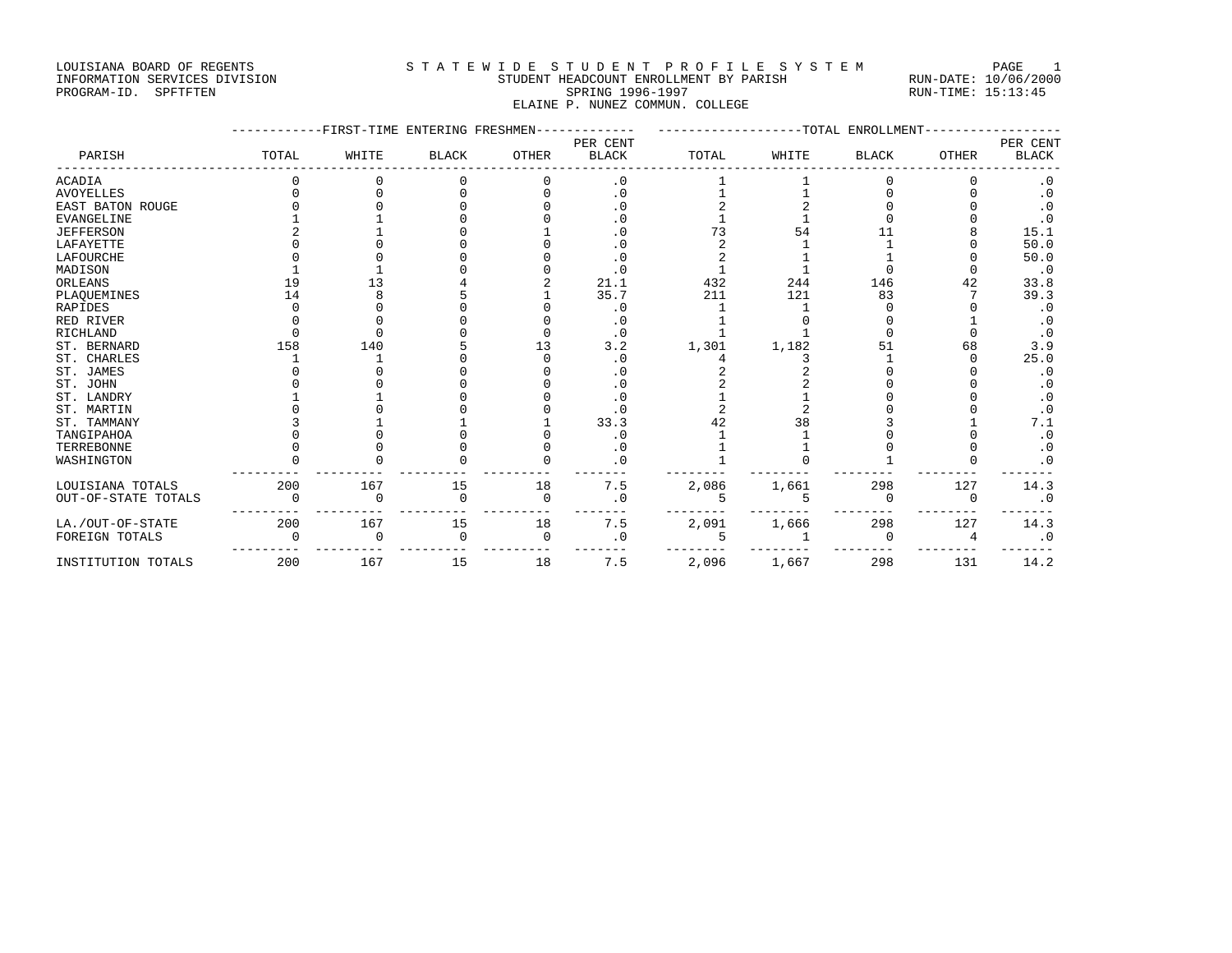### LOUISIANA BOARD OF REGENTS STATEWIDE STUDENT PROFILE SYSTEM PAGE 2 INFORMATION SERVICES DIVISION STUDENT HEADCOUNT ENROLLMENT BY PARISH RUN-DATE: 10/06/2000

# PROGRAM-ID. SPFTFTEN SARE SERING 1996-1997 SPRING 1996-1997 RUN-TIME: 15:13:45 DELGADO COMMUNITY COLLEGE

|                   |                | ----------FIRST-TIME ENTERING FRESHMEN------------- |              |              |                         | ------------------TOTAL ENROLLMENT----------------- |                |                |                |              |
|-------------------|----------------|-----------------------------------------------------|--------------|--------------|-------------------------|-----------------------------------------------------|----------------|----------------|----------------|--------------|
|                   |                |                                                     |              |              | PER CENT                |                                                     |                |                |                | PER CENT     |
| PARISH            | TOTAL          | WHITE                                               | <b>BLACK</b> | OTHER        | <b>BLACK</b>            | TOTAL                                               | WHITE          | BLACK          | OTHER          | <b>BLACK</b> |
| <b>ACADIA</b>     | 4              | 2                                                   | 1            | 1            | $- - - - - - -$<br>25.0 | 9                                                   | 5              | 3              | 1              | 33.3         |
| <b>ALLEN</b>      | $\mathbf{1}$   | 0                                                   | $\mathbf 0$  | $\mathbf 1$  | $\cdot$ 0               | $\sqrt{2}$                                          | $\mathsf{O}$   | $\mathsf 0$    | $\overline{a}$ | $\cdot$ 0    |
| ASCENSION         | 5              | 3                                                   | $1\,$        | 1            | 20.0                    | 25                                                  | 17             | 6              | 2              | 24.0         |
| ASSUMPTION        |                | 0                                                   | $\mathbf{1}$ | $\mathbf 0$  | 100.0                   | 6                                                   | $\overline{2}$ | 4              | $\mathbf 0$    | 66.7         |
| <b>AVOYELLES</b>  | $\Omega$       | $\Omega$                                            | $\Omega$     | O            | $\cdot$ 0               | 3                                                   | 3              | $\Omega$       | $\Omega$       | $\cdot$ 0    |
| <b>BEAUREGARD</b> | $\Omega$       | $\mathbf 0$                                         | $\Omega$     |              | $\cdot$ 0               |                                                     | $\mathbf{1}$   | 0              | $\mathbf 0$    | $\cdot$ 0    |
| <b>BOSSIER</b>    |                | $\overline{2}$                                      | $\Omega$     |              | $\cdot$ 0               | $\overline{2}$                                      | $\overline{2}$ | $\Omega$       | $\Omega$       | $\cdot$ 0    |
| CADDO             | $\Omega$       | $\Omega$                                            | C            |              | $\cdot$ 0               | 3                                                   | 3              | $\Omega$       | $\mathbf 0$    | $\cdot$ 0    |
| CALCASIEU         |                | 0                                                   | C            |              | $\cdot$ 0               | 13                                                  | 11             |                | 1              | 7.7          |
| CALDWELL          |                | 1                                                   | $\Omega$     |              | $\cdot$ 0               | $\mathbf{1}$                                        | $\mathbf{1}$   | $\Omega$       | $\Omega$       | $\cdot$ 0    |
| CAMERON           |                | O                                                   | C            |              | $\cdot$ 0               | 1                                                   | $\mathbf 0$    | -1             | $\mathbf 0$    | $\cdot$ 0    |
| CLAIBORNE         | $\cap$         | O                                                   | C            |              | $\cdot$ 0               | 1                                                   | $\mathbf{1}$   | $\Omega$       | $\Omega$       | $\cdot$ 0    |
| CONCORDIA         | $\mathbf{1}$   | 1                                                   | C            |              | $\cdot$ 0               | 3                                                   | $\overline{2}$ | $\overline{1}$ | $\mathbf 0$    | 33.3         |
| DE SOTO           | $\cap$         | $\Omega$                                            | C            |              | $\cdot$ 0               | 2                                                   | $\mathbf{1}$   | $\mathbf{1}$   | $\Omega$       | 50.0         |
| EAST BATON ROUGE  | $\Omega$       | O                                                   | C            |              | $\cdot$ 0               | 59                                                  | 33             | 18             | 8              | 30.5         |
| EAST FELICIANA    | $\Omega$       | $\Omega$                                            | C            | $\cap$       | $\cdot$ 0               | 3                                                   | $\overline{2}$ | 1              | $\Omega$       | 33.3         |
| <b>EVANGELINE</b> |                | $\Omega$                                            | $\mathbf{1}$ | $\Omega$     | 100.0                   | 3                                                   | $\overline{2}$ | $\mathbf{1}$   | $\Omega$       | 33.3         |
| FRANKLIN          |                | $\Omega$                                            | $\mathbf{1}$ | $\cap$       | 100.0                   | $\overline{2}$                                      | $\mathbf{0}$   | $\overline{2}$ | $\Omega$       | $\cdot$ 0    |
| IBERIA            | 4              | 3                                                   | $\mathbf{1}$ | $\Omega$     | 25.0                    | 8                                                   | 5              | $\overline{2}$ | 1              | 25.0         |
| IBERVILLE         |                | $\Omega$                                            | $\Omega$     | $\Omega$     | $\cdot$ 0               | 5                                                   | 5              | $\Omega$       | $\Omega$       | $\cdot$ 0    |
| <b>JACKSON</b>    | $\Omega$       | $\Omega$                                            | $\Omega$     | $\Omega$     | $\cdot$ 0               | $\overline{a}$                                      | $\overline{2}$ | $\Omega$       | $\Omega$       | $\cdot$ 0    |
| <b>JEFFERSON</b>  | 440            | 223                                                 | 137          | 80           | 31.1                    | 5,475                                               | 3,568          | 1,038          | 869            | 19.0         |
| JEFFERSON DAVIS   | $\Omega$       | $\Omega$                                            | $\Omega$     | $\Omega$     | $\cdot$ 0               | 1                                                   | $\mathbf{1}$   | $\Omega$       | $\mathbf 0$    | $\cdot$ 0    |
| LAFAYETTE         | 7              | 6                                                   | $\Omega$     | 1            | $\cdot$ 0               | 31                                                  | 26             | 4              | $\mathbf{1}$   | 12.9         |
| LAFOURCHE         |                | $\overline{a}$                                      | $\cap$       | 1            | $\cdot$ 0               | 107                                                 | 97             | 5              | 5              | 4.7          |
| LA SALLE          |                | 2                                                   | $\Omega$     | $\Omega$     | $\cdot$ 0               | 2                                                   | $\overline{c}$ | $\Omega$       | $\mathbf{0}$   | $\cdot$ 0    |
| LINCOLN           |                | $\Omega$                                            | C            | ∩            | $\cdot$ 0               | -1                                                  | $\mathbf{1}$   | $\Omega$       | $\Omega$       | $\cdot$ 0    |
| LIVINGSTON        | $\Omega$       | $\Omega$                                            | $\Omega$     |              | $\cdot$ 0               |                                                     | 5              | $\mathbf{1}$   | $\mathbf{1}$   | 14.3         |
| MADISON           | U              | $\Omega$                                            | $\Omega$     | ∩            | $\cdot$ 0               | 3                                                   | $\mathbf{1}$   | $\overline{c}$ | $\Omega$       | 66.7         |
| MOREHOUSE         | $\Omega$       | $\Omega$                                            | $\Omega$     | $\Omega$     | $\cdot$ 0               | 1                                                   | $\mathbf{1}$   | $\Omega$       | $\Omega$       | $\cdot$ 0    |
| NATCHITOCHES      | 1              | 1                                                   | $\Omega$     | $\Omega$     | $\cdot$ 0               | 2                                                   | $\mathbf{1}$   | $\mathbf{1}$   | $\mathbf 0$    | 50.0         |
| ORLEANS           | 510            | 59                                                  | 408          | 43           | 80.0                    | 5,542                                               | 1,384          | 3,644          | 514            | 65.8         |
| OUACHITA          | 1              | $\Omega$                                            | $\Omega$     | 1            | $\cdot$ 0               | 6                                                   | 4              | 1              | 1              | 16.7         |
| PLAQUEMINES       | 41             | 30                                                  | 6            | 5            | 14.6                    | 245                                                 | 163            | 61             | 21             | 24.9         |
| POINTE COUPEE     | $\mathbf 0$    | 0                                                   | $\Omega$     | $\Omega$     | $\cdot$ 0               | 1                                                   | 1              | $\mathbf 0$    | $\mathbf 0$    | $\cdot$ 0    |
| RAPIDES           | 3              | 3                                                   | $\Omega$     | $\cap$       | $\cdot$ 0               | 10                                                  | 8              | $\mathbf{1}$   | 1              | 10.0         |
| RED RIVER         | $\Omega$       | $\mathbf 0$                                         | $\Omega$     | $\Omega$     | $\cdot$ 0               | $\mathbf{1}$                                        | $\mathbf 0$    | $\mathbf{1}$   | $\mathbf 0$    | $\cdot$ 0    |
| RICHLAND          | $\cap$         | $\Omega$                                            | $\cap$       | $\cap$       | $\cdot$ 0               |                                                     | $\mathbf{1}$   | $\Omega$       | $\Omega$       | $\cdot$ 0    |
| SABINE            | 2              | $\mathbf{1}$                                        | C            | 1            | $\cdot$ 0               | 4                                                   | 3              | $\overline{0}$ | $\mathbf{1}$   | $\cdot$ 0    |
| ST. BERNARD       | 8              | 4                                                   | C            | 4            | $\cdot$ 0               | 247                                                 | 213            | 16             | 18             | 6.5          |
| ST. CHARLES       | 16             | 12                                                  | 3            | 1            | 18.8                    | 253                                                 | 177            | 64             | 12             | 25.3         |
| ST. HELENA        | $\overline{2}$ | $\mathbf{1}$                                        |              | $\Omega$     | 50.0                    | 6                                                   | 2              | $\overline{4}$ | $\Omega$       | 66.7         |
| ST. JAMES         | 4              | 3                                                   | $\Omega$     | 1            | $\cdot$ 0               | 42                                                  | 30             | 10             | 2              | 23.8         |
| ST. JOHN          | 13             | 4                                                   | 7            | 2            | 53.8                    | 251                                                 | 129            | 98             | 24             | 39.0         |
| ST. LANDRY        | $\overline{2}$ | $\mathbf{1}$                                        | $\mathbf{1}$ | $\Omega$     | 50.0                    | 8                                                   | 5              | $\overline{2}$ | 1              | 25.0         |
| ST. MARTIN        | $\mathfrak{D}$ | $\overline{2}$                                      | $\Omega$     | $\Omega$     | $\cdot$ 0               | 6                                                   | $\overline{4}$ | 2              | $\Omega$       | 33.3         |
| ST. MARY          | 2              | $\overline{2}$                                      | $\Omega$     | $\Omega$     | $\cdot$ 0               | 44                                                  | 34             | 5              | 5              | 11.4         |
| ST. TAMMANY       | 127            | 103                                                 | 8            | 16           | 6.3                     | 941                                                 | 779            | 94             | 68             | 10.0         |
| TANGIPAHOA        | 3              | 3                                                   | $\Omega$     | $\mathbf{0}$ | $\cdot$ 0               | 43                                                  | 29             | 13             | $\mathbf{1}$   | 30.2         |
| TENSAS            | $\Omega$       | $\Omega$                                            | $\Omega$     | $\Omega$     | $\cdot$ 0               | 5                                                   | $\mathbf{1}$   | 3              | $\mathbf{1}$   | 60.0         |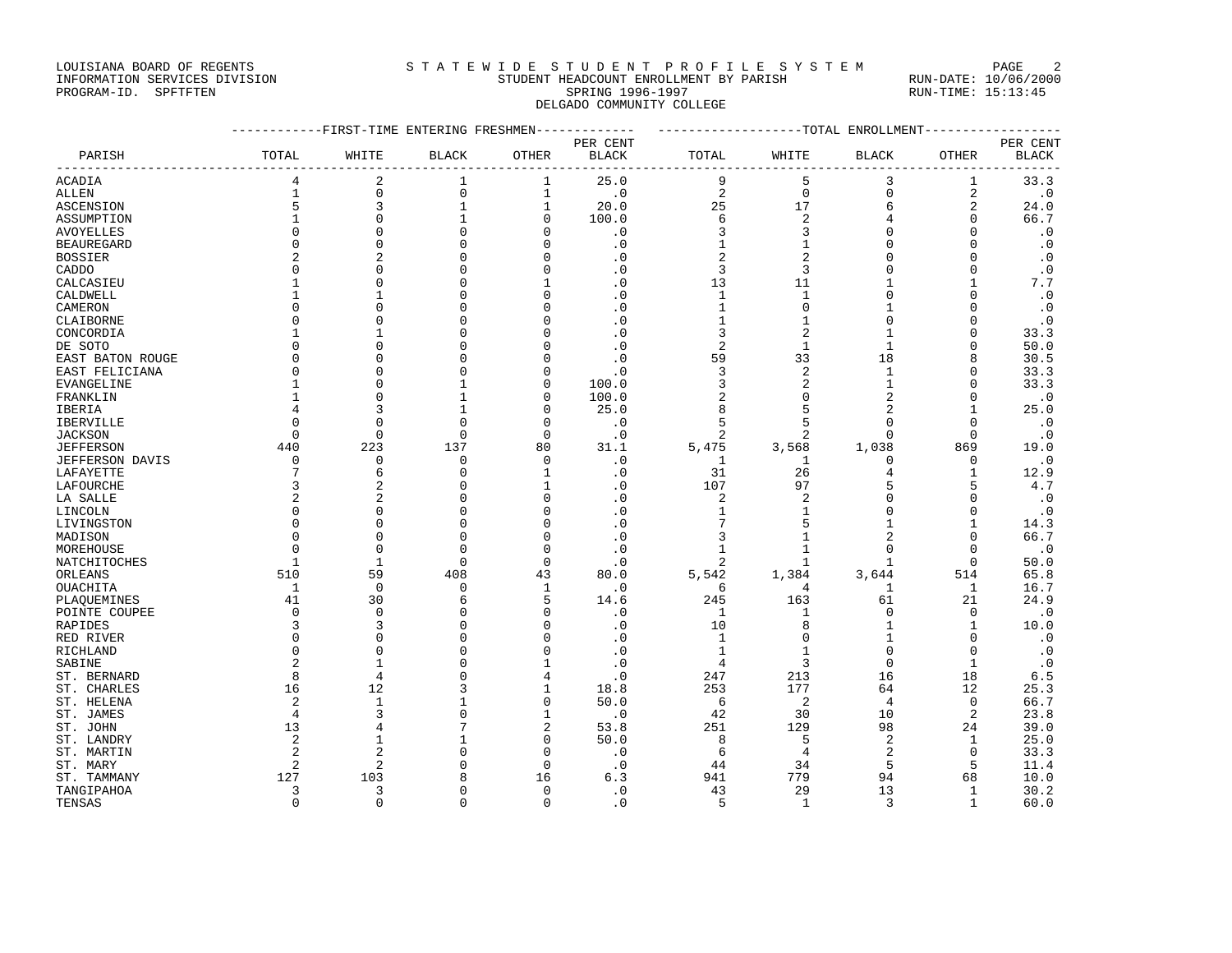LOUISIANA BOARD OF REGENTS STATEWIDE STUDENT PROFILE SYSTEM PAGE 3 INFORMATION SERVICES DIVISION STUDENT HEADCOUNT ENROLLMENT BY PARISH RUN-DATE: 10/06/2000 PROGRAM-ID. SPFTFTEN SARE SERING 1996-1997 SPRING 1996-1997 RUN-TIME: 15:13:45 DELGADO COMMUNITY COLLEGE

|                                         |              |            | -FIRST-TIME ENTERING FRESHMEN- |           | -TOTAL ENROLLMENT-       |               |              |              |              |                          |
|-----------------------------------------|--------------|------------|--------------------------------|-----------|--------------------------|---------------|--------------|--------------|--------------|--------------------------|
| PARISH                                  | TOTAL        | WHITE      | <b>BLACK</b>                   | OTHER     | PER CENT<br><b>BLACK</b> | TOTAL         | WHITE        | <b>BLACK</b> | <b>OTHER</b> | PER CENT<br><b>BLACK</b> |
| TERREBONNE                              |              |            |                                |           | 9.1                      | 145           | 124          | 12           |              | 8.3                      |
| UNION                                   |              |            |                                |           |                          |               |              |              |              | $\cdot$ 0                |
| VERMILLION                              |              |            |                                |           |                          |               |              |              |              | 16.7                     |
| VERNON                                  |              |            |                                |           |                          |               |              |              |              | 16.7                     |
| WASHINGTON                              |              |            |                                |           | 50.0                     | 20            | 10           | 10           |              | 50.0                     |
| WEBSTER                                 |              |            |                                |           |                          |               |              |              |              | . 0                      |
| WEST BATON ROUGE                        |              |            |                                |           | . v                      |               |              |              |              | $\cdot$ 0                |
| WINN                                    |              |            |                                |           | . 0                      |               |              |              |              | 50.0                     |
| LOUISIANA TOTALS<br>OUT-OF-STATE TOTALS | 1,231<br>177 | 490<br>143 | 579<br>13                      | 162<br>21 | 47.0<br>7.3              | 13,627<br>367 | 6,918<br>257 | 5,136<br>44  | 1,573<br>66  | 37.7<br>12.0             |
|                                         |              |            |                                |           |                          |               |              |              |              |                          |
| LA./OUT-OF-STATE<br>FOREIGN TOTALS      | 1,408<br>47  | 633<br>13  | 592                            | 183<br>33 | 42.0<br>2.1              | 13,994<br>191 | 7,175<br>34  | 5,180<br>13  | 1,639<br>144 | 37.0<br>6.8              |
| INSTITUTION TOTALS                      | 1,455        | 646        | 593                            | 216       | 40.8                     | 14,185        | 7,209        | 5,193        | 1,783        | 36.6                     |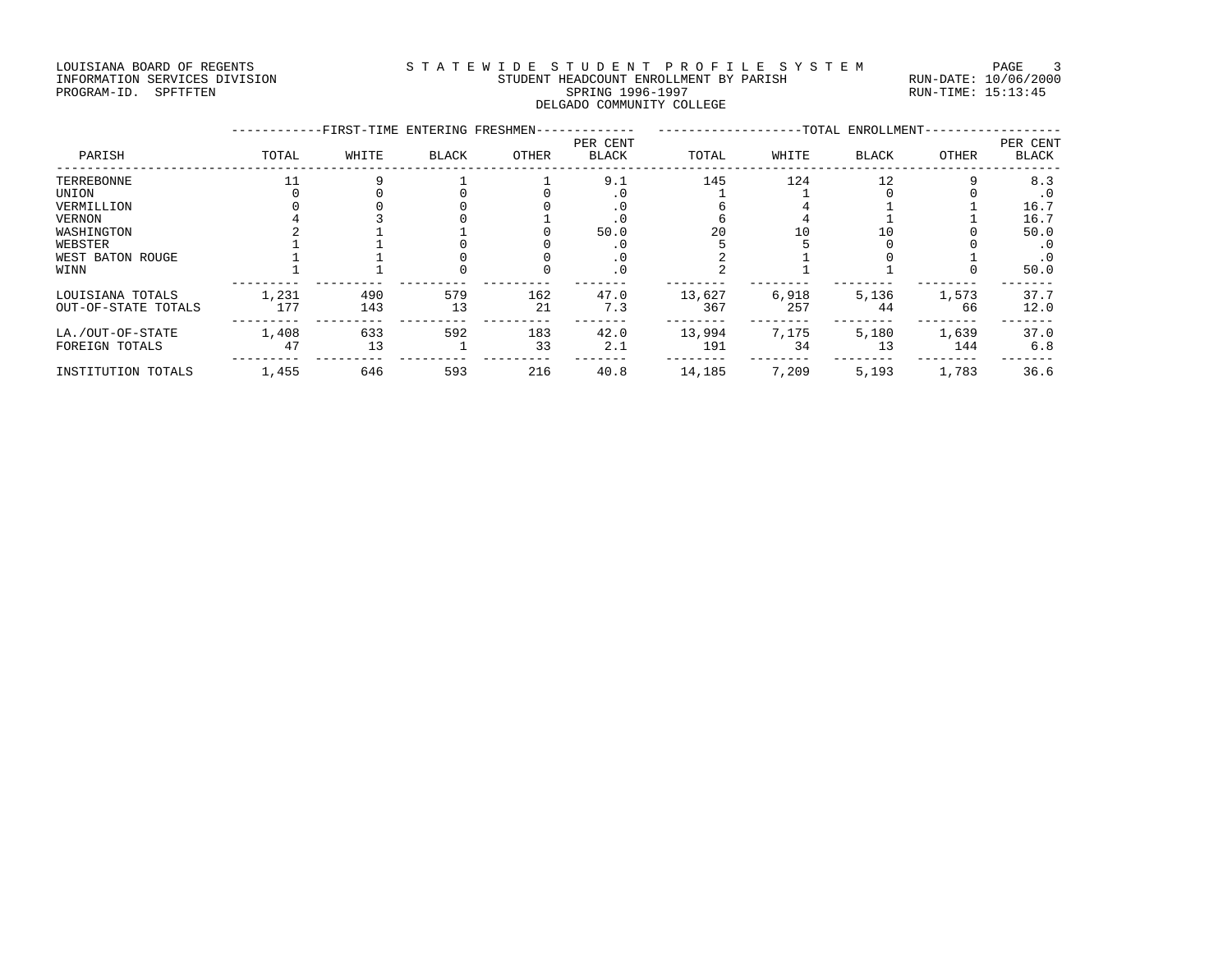### LOUISIANA BOARD OF REGENTS STA TEWIDE STUDENT PROFILE SYSTEM PAGE 4 INFORMATION SERVICES DIVISION STUDENT HEADCOUNT ENROLLMENT BY PARISH RUN-DATE: 10/06/2000

| PROGRAM-ID. SPFTFTEN |       |                                  |       |       | SPRING 1996-1997<br>GRAMBLING STATE UNIVERSITY |                            |       |            | RUN-TIME: 15:13:45 |                      |  |  |
|----------------------|-------|----------------------------------|-------|-------|------------------------------------------------|----------------------------|-------|------------|--------------------|----------------------|--|--|
|                      |       | --FIRST-TIME ENTERING FRESHMEN-- |       |       | ----------                                     | ---------TOTAL ENROLLMENT- |       |            |                    |                      |  |  |
|                      |       |                                  |       |       | PER CENT                                       |                            |       |            |                    | PER CENT             |  |  |
| PARISH               | TOTAL | WHITE                            | BLACK | OTHER | BLACK                                          | TOTAL                      | WHITE | BLACK      | OTHER              | <b>BLACK</b>         |  |  |
| ACADIA               |       |                                  |       |       | $\cdot$ 0                                      | 28                         |       | 27         |                    | 96.4                 |  |  |
| ALLEN                |       |                                  |       |       | 100.0                                          | 14                         |       | 14         |                    |                      |  |  |
| ASCENSION            |       |                                  |       |       | 100.0                                          | 16                         |       | 16         |                    |                      |  |  |
| ASSUMPTION           |       |                                  |       |       | . 0                                            | 11                         |       | 11         |                    |                      |  |  |
| AVOYELLES            |       |                                  |       |       |                                                | 29                         |       | 28         |                    | 96.6                 |  |  |
| BEAUREGARD           |       |                                  |       |       |                                                |                            |       |            |                    |                      |  |  |
| <b>BIENVILLE</b>     |       |                                  |       |       | 100.0                                          | 108                        |       | 104        |                    | 96.3                 |  |  |
| <b>BOSSIER</b>       |       |                                  |       |       | $\cdot$ 0                                      | 59                         |       | 47         |                    | 79.7                 |  |  |
| CADDO                |       |                                  |       |       | 100.0                                          | 359                        |       | 341        |                    | 95.0                 |  |  |
| CALCASIEU            |       |                                  |       |       |                                                | 65                         |       | 63         |                    | 96.9                 |  |  |
| CALDWELL             |       |                                  |       |       |                                                |                            |       |            |                    | 80.0                 |  |  |
| CAMERON              |       |                                  |       |       | 100.0                                          |                            |       |            |                    |                      |  |  |
| CATAHOULA            |       |                                  |       |       | $\cdot$ 0                                      | 20                         |       | 19         |                    |                      |  |  |
| CLAIBORNE            |       |                                  |       |       | 100.0                                          | 103                        |       | 100        |                    | 97.1                 |  |  |
| CONCORDIA            |       |                                  |       |       | 100.0                                          | 27                         |       | 27         |                    |                      |  |  |
| DE SOTO              |       |                                  |       |       | 100.0                                          | 41                         |       | 39         |                    |                      |  |  |
| EAST BATON ROUGE     |       |                                  |       |       | 100.0                                          | 88                         |       | 84         |                    | 95.5                 |  |  |
| EAST CARROLL         |       |                                  |       |       | 100.0                                          | 53                         |       | 51         |                    | 96.2                 |  |  |
| EAST FELICIANA       |       |                                  |       |       |                                                |                            |       |            |                    |                      |  |  |
| EVANGELINE           |       |                                  |       |       |                                                | 19                         |       | 19         |                    |                      |  |  |
| _________            |       |                                  |       |       | $\sim$ $\sim$ $\sim$                           | $\sim$                     |       | $\sim$ $-$ |                    | $\sim$ $\sim$ $\sim$ |  |  |

| PARISH           | TOTAL        | WHITE       | <b>BLACK</b>   | <b>OTHER</b> | <b>BLACK</b> | TOTAL        | WHITE       | <b>BLACK</b>   | <b>OTHER</b>   | <b>BLACK</b> |
|------------------|--------------|-------------|----------------|--------------|--------------|--------------|-------------|----------------|----------------|--------------|
| ACADIA           | $\mathbf 0$  | $\mathbf 0$ | 0              | 0            | $\cdot$ 0    | 28           | 1           | 27             | $\mathbf 0$    | 96.4         |
| ALLEN            | $\mathbf{1}$ | $\mathbf 0$ | $\mathbf{1}$   | 0            | 100.0        | 14           | 0           | 14             | $\mathbf 0$    | $\cdot$ 0    |
| ASCENSION        | 1            | $\mathbf 0$ | $\mathbf{1}$   | $\mathbf 0$  | 100.0        | 16           | 0           | 16             | $\Omega$       | $\cdot$ 0    |
| ASSUMPTION       |              | $\Omega$    | $\Omega$       | $\Omega$     | $\cdot$ 0    | 11           | 0           | 11             | $\Omega$       | $\cdot$ 0    |
| AVOYELLES        |              | $\Omega$    | $\mathbf 0$    | O            | $\cdot$ 0    | 29           | 1           | 28             | $\Omega$       | 96.6         |
| BEAUREGARD       |              | $\Omega$    | $\Omega$       | $\Omega$     | $\cdot$ 0    | 9            | 0           | 9              | $\Omega$       | $\cdot$ 0    |
| BIENVILLE        |              | $\Omega$    | 4              | $\Omega$     | 100.0        | 108          | 2           | 104            | $\overline{a}$ | 96.3         |
| BOSSIER          |              | $\Omega$    | 0              | $\Omega$     | $\cdot$ 0    | 59           | 9           | 47             | 3              | 79.7         |
| CADDO            |              | O           | 4              | N            | 100.0        | 359          | 9           | 341            | 9              | 95.0         |
| CALCASIEU        |              | $\Omega$    | $\Omega$       | N            | $\cdot$ 0    | 65           | 2           | 63             | $\Omega$       | 96.9         |
| CALDWELL         |              | $\Omega$    | $\Omega$       | $\Omega$     | $\cdot$ 0    | 5            | 1           | 4              | <sup>0</sup>   | 80.0         |
| CAMERON          |              | $\Omega$    | $\mathbf{1}$   | $\Omega$     | 100.0        | $\mathbf{1}$ | 0           | $\mathbf{1}$   | $\Omega$       | $\cdot$ 0    |
| CATAHOULA        | $\Omega$     | $\Omega$    | $\Omega$       | O            | $\cdot$ 0    | 20           | 0           | 19             | 1              | $\cdot$ 0    |
| CLAIBORNE        |              | $\Omega$    | $\overline{a}$ | $\Omega$     | 100.0        | 103          | 2           | 100            | 1              | 97.1         |
| CONCORDIA        |              | $\Omega$    | $\mathbf{1}$   | 0            | 100.0        | 27           | 0           | 27             | $\Omega$       | $\cdot$ 0    |
| DE SOTO          |              | $\Omega$    | $\mathbf{1}$   | $\Omega$     | 100.0        | 41           | 0           | 39             | $\overline{2}$ | $\cdot$ 0    |
| EAST BATON ROUGE | 2            | $\Omega$    | $\overline{a}$ | $\Omega$     | 100.0        | 88           | 2           | 84             | $\overline{a}$ | 95.5         |
| EAST CARROLL     |              | $\Omega$    | 1              | $\Omega$     | 100.0        | 53           | 1           | 51             | 1              | 96.2         |
| EAST FELICIANA   | $\Omega$     | $\Omega$    | $\Omega$       | U            | $\cdot$ 0    | 5            | 0           | 5              | $\Omega$       | $\cdot$ 0    |
| EVANGELINE       |              | $\Omega$    | $\Omega$       | $\Omega$     | $\cdot$ 0    | 19           | $\Omega$    | 19             | $\Omega$       | $\cdot$ 0    |
| FRANKLIN         |              | $\Omega$    | 1              | $\Omega$     | 100.0        | 40           | 2           | 37             | 1              | 92.5         |
| GRANT            |              | O           | 0              | N            | $\cdot$ 0    | 14           | 0           | 13             |                | $\cdot$ 0    |
| IBERIA           |              | $\Omega$    | $\overline{2}$ | N            | 100.0        | 37           | 0           | 37             | $\Omega$       | $\cdot$ 0    |
| IBERVILLE        |              | $\Omega$    | $\Omega$       | O            | $\cdot$ 0    | 11           | O           | 11             | $\Omega$       | $\cdot$ 0    |
| JACKSON          |              | O           | 4              | $\Omega$     | 100.0        | 87           | 3           | 82             | $\overline{2}$ | 94.3         |
| JEFFERSON        |              | $\Omega$    | $\Omega$       |              | $\cdot$ 0    | 65           | 1           | 62             | $\overline{2}$ | 95.4         |
| JEFFERSON DAVIS  |              | $\Omega$    | $\Omega$       |              | $\cdot$ 0    | 19           | $\Omega$    | 19             | $\Omega$       | $\cdot$ 0    |
| LAFAYETTE        |              | $\Omega$    | 0              | N            | $\cdot$ 0    | 35           | 0           | 35             |                | $\cdot$ 0    |
| LAFOURCHE        | ∩            | $\Omega$    | $\mathbf 0$    | O            | $\cdot$ 0    | 4            | 0           | 4              | <sup>0</sup>   | $\cdot$ 0    |
| LA SALLE         | $\Omega$     | $\Omega$    | $\mathbf 0$    | $\Omega$     | $\cdot$ 0    | $\mathbf{1}$ | $\mathbf 0$ | $\mathbf 0$    | 1              | $\cdot$ 0    |
| LINCOLN          | 12           | O           | 12             | $\Omega$     | 100.0        | 412          | 22          | 374            | 16             | 90.8         |
| LIVINGSTON       | $\Omega$     | $\Omega$    | $\mathbf 0$    | 0            | $\cdot$ 0    | 8            | 0           | $\overline{7}$ | 1              | $\cdot$ 0    |
| MADISON          | 3            | $\Omega$    | 3              | $\Omega$     | 100.0        | 73           | 1           | 72             | $\mathbf 0$    | 98.6         |
| MOREHOUSE        | 3            | $\Omega$    | 3              | $\Omega$     | 100.0        | 114          | 6           | 108            | $\Omega$       | 94.7         |
| NATCHITOCHES     |              | $\Omega$    | 0              | N            | $\cdot$ 0    | 34           | 1           | 32             | 1              | 94.1         |
| ORLEANS          |              | $\Omega$    | $\mathbf{1}$   | $\Omega$     | 100.0        | 202          | $\mathbf 0$ | 200            | $\overline{2}$ | $\cdot$ 0    |
| OUACHITA         | 2            | $\Omega$    | $\overline{a}$ | U            | 100.0        | 307          | 45          | 257            | 5              | 83.7         |
| PLAOUEMINES      |              | $\Omega$    | 0              | 0            | $\cdot$ 0    | 6            | 1           | 5              | $\Omega$       | 83.3         |
| POINTE COUPEE    |              | $\Omega$    | 1              | O            | 100.0        | 9            | $\mathbf 0$ | 9              | $\Omega$       | $\cdot$ 0    |
| RAPIDES          |              | $\Omega$    | 4              | O            | 100.0        | 140          | 1           | 137            | $\overline{2}$ | 97.9         |
| RED RIVER        |              | $\Omega$    | 4              | N            | 100.0        | 15           | $\Omega$    | 15             | $\Omega$       | $\cdot$ 0    |
| RICHLAND         |              | $\Omega$    | $\Omega$       |              | $\cdot$ 0    | 53           | 10          | 42             | 1              | 79.2         |
| SABINE           | U            | $\Omega$    | $\Omega$       | O            | $\cdot$ 0    | 5            | 1           | $\overline{4}$ | $\Omega$       | 80.0         |
| ST. BERNARD      |              | $\Omega$    | $\Omega$       | $\Omega$     | $\cdot$ 0    | 3            | 0           | 3              | $\Omega$       | $\cdot$ 0    |
| ST. CHARLES      |              | O           | 1              | O            | 100.0        | 10           | 0           | 9              |                | $\cdot$ 0    |
| ST. HELENA       |              | O           | 0              | O            | $\cdot$ 0    | 14           | 0           | 14             | $\Omega$       | $\cdot$ 0    |
| ST. JAMES        |              |             | 1              | U            | 100.0        | 9            | O           | 9              | $\Omega$       | $\cdot$ 0    |
| ST. JOHN         |              | O           | 1              |              | 100.0        | 17           |             | 16             | $\Omega$       | 94.1         |
| ST. LANDRY       | $\Omega$     | $\Omega$    | $\Omega$       | $\Omega$     | $\cdot$ 0    | 82           | $\Omega$    | 82             | $\Omega$       | $\cdot$ 0    |

ST. MARTIN 0 0 0 0 .0 7 0 7 0 .0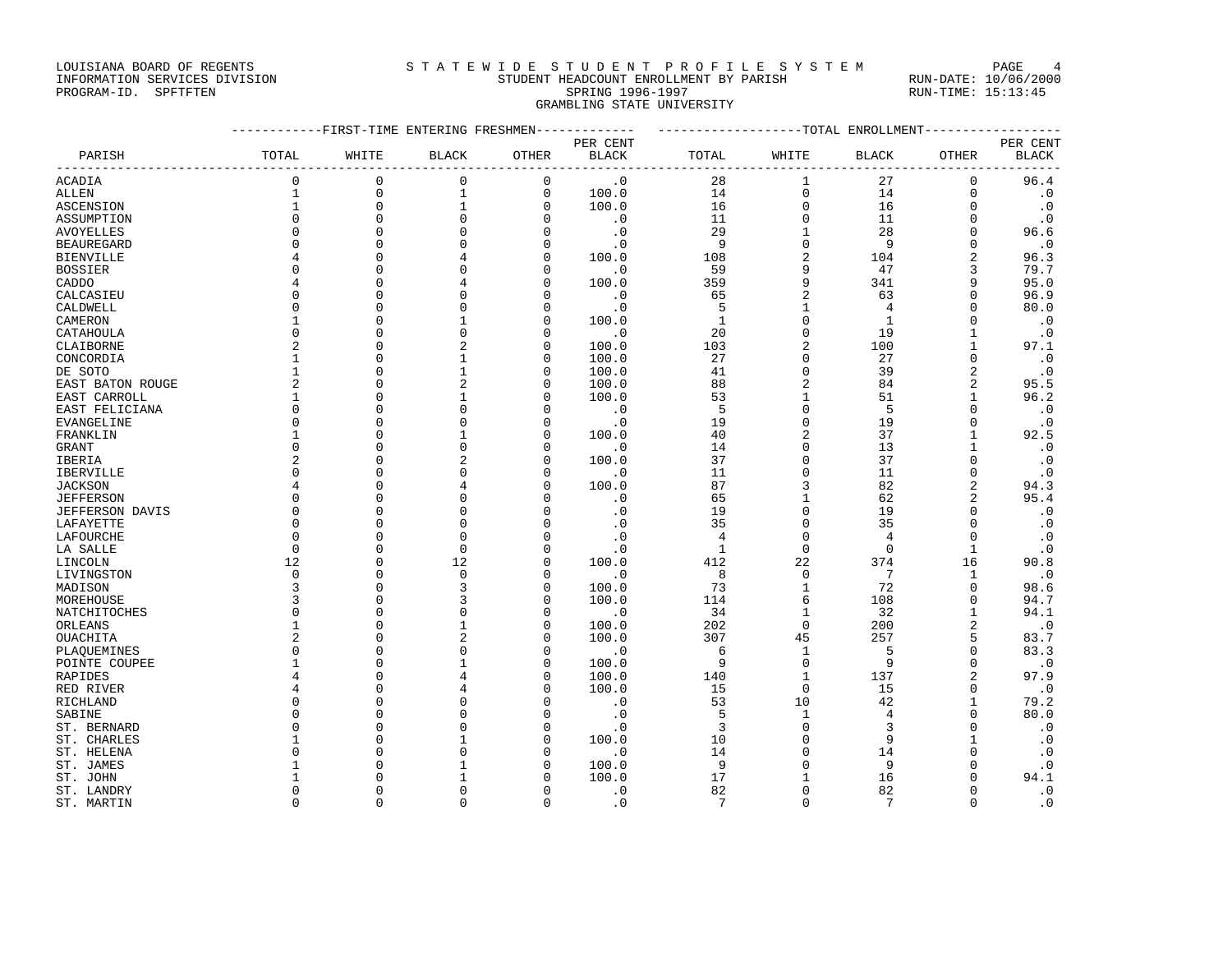## LOUISIANA BOARD OF REGENTS STATEWIDE STUDENT PROFILE SYSTEM PAGE 5 INFORMATION SERVICES DIVISION STUDENT HEADCOUNT ENROLLMENT BY PARISH RUN-DATE: 10/06/2000

# PROGRAM-ID. SPFTFTEN SARE SERING 1996-1997 SPRING 1996-1997 RUN-TIME: 15:13:45 GRAMBLING STATE UNIVERSITY

|                     |       |       | -FIRST-TIME ENTERING FRESHMEN- |              |                          |       | ------------------TOTAL ENROLLMENT- |       |       |                          |  |
|---------------------|-------|-------|--------------------------------|--------------|--------------------------|-------|-------------------------------------|-------|-------|--------------------------|--|
| PARISH              | TOTAL | WHITE | <b>BLACK</b>                   | OTHER        | PER CENT<br><b>BLACK</b> | TOTAL | WHITE                               | BLACK | OTHER | PER CENT<br><b>BLACK</b> |  |
| ST. MARY            |       |       |                                |              | $\cdot$ 0                | 37    |                                     | 36    |       | 97.3                     |  |
| ST. TAMMANY         |       |       |                                |              | . 0                      | 14    |                                     | 13    |       | 92.9                     |  |
| TANGIPAHOA          |       |       |                                |              | 100.0                    | 38    |                                     | 38    |       | $\cdot$ 0                |  |
| TENSAS              |       |       |                                |              | 100.0                    | 32    |                                     | 28    |       | 87.5                     |  |
| TERREBONNE          |       |       |                                |              | 100.0                    | 26    |                                     | 26    |       | $\cdot$ 0                |  |
| UNION               |       |       |                                |              | 100.0                    | 58    |                                     | 53    |       | 91.4                     |  |
| VERMILLION          |       |       |                                |              | $\cdot$ 0                |       |                                     |       |       | $\cdot$ 0                |  |
| VERNON              |       |       |                                |              |                          |       |                                     |       |       | $\cdot$ 0                |  |
| WASHINGTON          |       |       |                                |              | 100.0                    | 20    |                                     | 19    |       | $\cdot$ 0                |  |
| WEBSTER             |       |       |                                |              | 100.0                    | 117   |                                     | 111   |       | 94.9                     |  |
| WEST BATON ROUGE    |       |       |                                |              | . 0                      |       |                                     |       |       | $\cdot$ 0                |  |
| WEST CARROLL        |       |       |                                |              | . 0                      |       |                                     |       |       | 63.6                     |  |
| WEST FELICIANA      |       |       |                                |              |                          |       |                                     |       |       | $\cdot$ 0                |  |
| WINN                |       |       |                                |              | 100.0                    | 32    |                                     | 31    |       | $\cdot$ 0                |  |
| LOUISIANA TOTALS    | 69    |       | 69                             | <sup>0</sup> | 100.0                    | 3,297 | 142                                 | 3,092 | 63    | 93.8                     |  |
| OUT-OF-STATE TOTALS | 71    |       | 70                             |              | 98.6                     | 2,816 | 20                                  | 2,742 | 54    | 97.4                     |  |
| LA./OUT-OF-STATE    | 140   |       | 139                            |              | 99.3                     | 6,113 | 162                                 | 5,834 | 117   | 95.4                     |  |
| FOREIGN TOTALS      |       |       |                                |              | 33.3                     | 59    |                                     | 21    | 38    | $\cdot$ 0                |  |
| INSTITUTION TOTALS  | 146   |       | 141                            | 5            | 96.6                     | 6,172 | 162                                 | 5,855 | 155   | 94.9                     |  |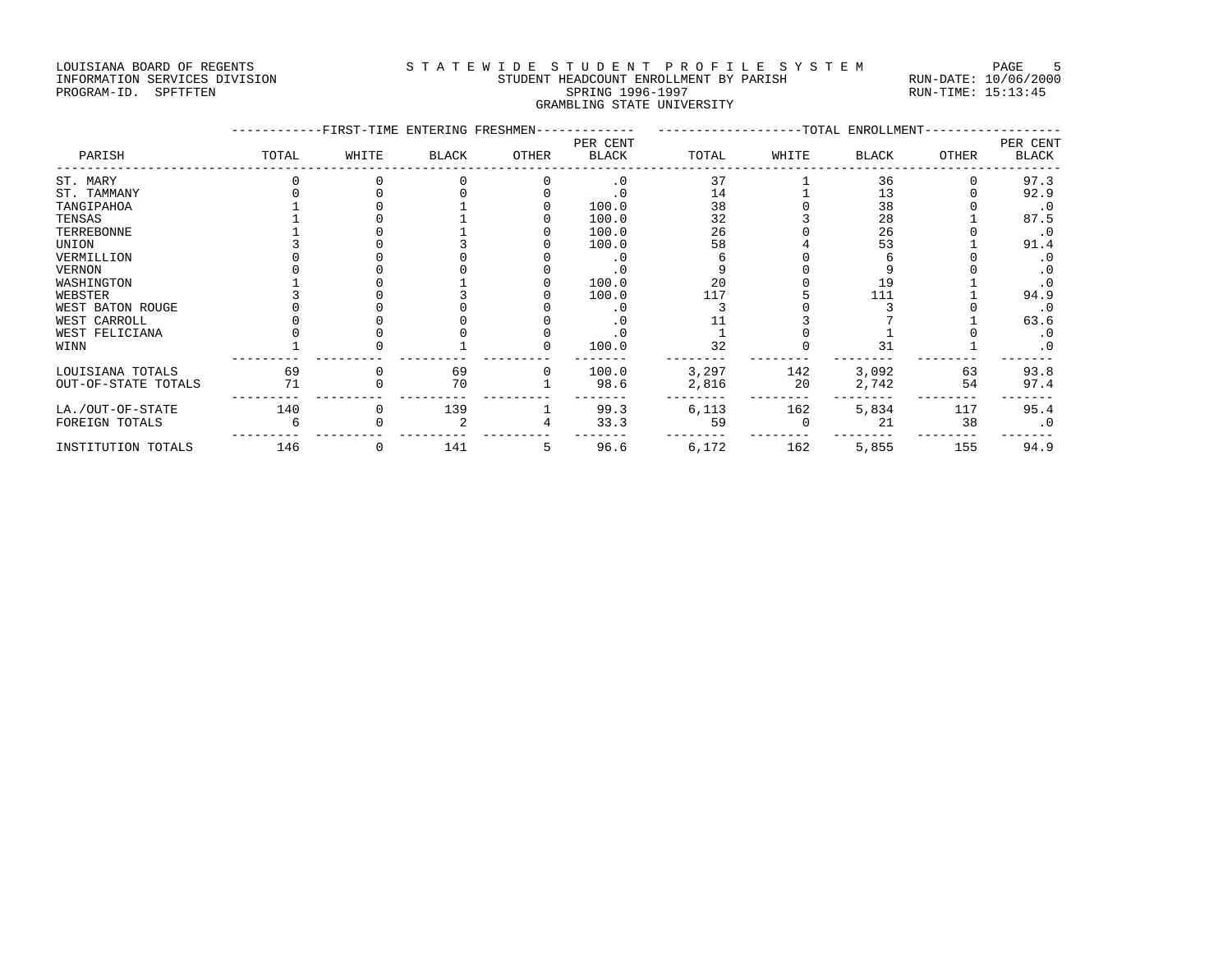## LOUISIANA BOARD OF REGENTS STATEWIDE STUDENT PROFILE SYSTEM PAGE 6 INFORMATION SERVICES DIVISION STUDENT HEADCOUNT ENROLLMENT BY PARISH RUN-DATE: 10/06/2000

# PROGRAM-ID. SPFTFTEN SARE SERING 1996-1997 SPRING 1996-1997 RUN-TIME: 15:13:45 LOUISIANA TECH UNIVERSITY

|                           |                         | ---------FIRST-TIME ENTERING FRESHMEN------------- |                      |               |                                                | -------------------TOTAL ENROLLMENT-- |                |                      |                               |               |
|---------------------------|-------------------------|----------------------------------------------------|----------------------|---------------|------------------------------------------------|---------------------------------------|----------------|----------------------|-------------------------------|---------------|
|                           |                         |                                                    |                      |               | PER CENT                                       |                                       |                |                      |                               | PER CENT      |
| PARISH                    | TOTAL                   | WHITE                                              | <b>BLACK</b>         | OTHER         | <b>BLACK</b><br>------------------------------ | TOTAL                                 | WHITE          | BLACK                | OTHER<br>-------------------- | <b>BLACK</b>  |
| ACADIA                    | $\Omega$                | $\mathbf{0}$                                       | 0                    | $\mathbf 0$   | $\cdot$ 0                                      | 10                                    | 9              | 1                    | 0                             | 10.0          |
| ALLEN                     | $\mathbf 0$             | $\mathbf 0$                                        | $\mathbf 0$          | $\mathbf 0$   | $\cdot$ 0                                      | 21                                    | 16             | 5                    | $\mathbf 0$                   | 23.8          |
| ASCENSION                 | $\Omega$                | $\mathbf{0}$                                       | 0                    | $\mathbf 0$   | $\cdot$ 0                                      | 23                                    | 20             | $\sqrt{2}$           | $\mathbf{1}$                  | 8.7           |
| ASSUMPTION                | $\Omega$                | $\mathbf{0}$                                       | $\Omega$             | $\Omega$      | $\cdot$ 0                                      | 14                                    | 14             | $\mathbf 0$          | $\Omega$                      | $\cdot$ 0     |
| AVOYELLES                 | $\mathbf 0$             | $\mathbf{0}$                                       | $\mathbf 0$          | $\mathbf 0$   | $\cdot$ 0                                      | 20                                    | 18             | $\mathbf{1}$         | $\mathbf{1}$                  | 5.0           |
| <b>BEAUREGARD</b>         | $\Omega$                | $\mathbf 0$                                        | $\mathbf 0$          | 0             | $\cdot$ 0                                      | 58                                    | 50             | 5                    | $\overline{3}$                | 8.6           |
| <b>BIENVILLE</b>          | $\overline{4}$          | 3                                                  | $\mathbf{1}$         | $\mathbf 0$   | 25.0                                           | 141                                   | 104            | 22                   | 15                            | 15.6          |
| <b>BOSSIER</b>            | 24                      | 15                                                 | 3                    | 6             | 12.5                                           | 765                                   | 574            | 94                   | 97                            | 12.3          |
| CADDO                     | $7\phantom{.0}$         | $\overline{2}$                                     | 4                    | 1             | 57.1                                           | 990                                   | 722            | 201                  | 67                            | 20.3          |
| CALCASIEU                 | $\Omega$                | $\Omega$                                           | $\Omega$             | $\Omega$      | $\cdot$ 0                                      | 90                                    | 84             | 4                    | 2                             | 4.4           |
| CALDWELL                  | $\mathbf{1}$            | $\mathbf{1}$                                       | $\mathbf 0$          | $\mathbf 0$   | $\cdot$ 0                                      | 23                                    | 20             | 3                    | $\mathbf 0$                   | 13.0          |
| CAMERON                   | $\Omega$                | $\Omega$                                           | $\Omega$             | $\Omega$      | $\cdot$ 0                                      | 2                                     | 2              | $\Omega$             | $\Omega$                      | $\cdot$ 0     |
| CATAHOULA                 | 3                       | $\overline{2}$                                     | $\mathbf{1}$         | $\Omega$      | 33.3                                           | 47                                    | 42             | $\overline{3}$       | $\overline{2}$                | 6.4           |
| CLAIBORNE                 | $\mathbf{1}$            | $\mathbf{1}$                                       | 0                    | $\mathbf 0$   | $\cdot$ 0                                      | 106                                   | 88             | 14                   | 4                             | 13.2          |
| CONCORDIA                 | $\mathbf{1}$            | $\mathbf{1}$                                       | $\Omega$             | $\Omega$      | $\cdot$ 0                                      | 87                                    | 76             | 9                    | $\overline{2}$                | 10.3          |
| DE SOTO                   | $\Omega$                | $\Omega$                                           | 0                    | $\mathbf 0$   | $\cdot$ 0                                      | 45                                    | 25             | 19                   | $\mathbf{1}$                  | 42.2          |
| EAST BATON ROUGE          | 3                       | $\overline{2}$                                     | $\mathbf{1}$         | $\Omega$      | 33.3                                           | 329                                   | 293            | 23                   | 13                            | 7.0           |
| EAST CARROLL              | $\mathbf 0$             | $\mathbf{0}$                                       | 0                    | 0             | $\cdot$ 0                                      | 23                                    | 18             | 5                    | $\mathbf 0$                   | 21.7          |
| EAST FELICIANA            | $\mathbf{1}$            | $\mathbf{1}$                                       | $\Omega$             | $\Omega$      | $\cdot$ 0                                      | 11                                    | 11             | $\Omega$             | $\Omega$                      | $\cdot$ 0     |
| EVANGELINE                | $1\,$                   | $\mathbf{1}$                                       | $\Omega$             | $\Omega$      | $\cdot$ 0                                      | 9                                     | 9              | $\Omega$             | $\Omega$                      | $\cdot$ 0     |
| FRANKLIN                  | 2                       | $\overline{2}$                                     |                      | $\Omega$      | $\overline{0}$                                 | 73                                    | 62             | 9                    | $\overline{2}$                | 12.3          |
| <b>GRANT</b>              | $\mathbf 0$             | $\Omega$                                           | $\Omega$             | $\Omega$      | $\cdot$ 0                                      | 35                                    | 31             | 3                    | $\mathbf{1}$                  | 8.6           |
| IBERIA                    | $\mathbf 0$             | $\Omega$                                           | $\Omega$             | $\Omega$      | $\cdot$ 0                                      | 16                                    | 13             | 3                    | $\mathbf 0$                   | 18.8          |
| <b>IBERVILLE</b>          | $\Omega$                | $\Omega$                                           | $\Omega$             | $\Omega$      | $\cdot$ 0                                      | 8                                     | 6              | $\mathbf{1}$         | $\mathbf{1}$                  | 12.5          |
| <b>JACKSON</b>            | 3                       | 3                                                  | $\Omega$             | $\Omega$      | $\cdot$ 0                                      | 219                                   | 170            | 40                   | 9                             | 18.3          |
| <b>JEFFERSON</b>          | 3                       | $\mathbf{1}$                                       | 2                    | $\Omega$      | 66.7                                           | 109                                   | 78             | 17                   | 14                            | 15.6          |
| <b>JEFFERSON DAVIS</b>    | $\mathbf 0$             | $\Omega$                                           | 0                    | $\mathbf 0$   | $\cdot$ 0                                      | $\overline{4}$                        | $\overline{4}$ | $\Omega$             | $\mathbf 0$                   | $\cdot$ 0     |
| LAFAYETTE                 | $\Omega$                | $\Omega$                                           | $\Omega$             | $\Omega$      | $\cdot$ 0                                      | 63                                    | 55             |                      | $\mathbf{1}$                  | 11.1          |
| LAFOURCHE                 | $\Omega$                | $\Omega$                                           | $\Omega$             | $\mathbf 0$   | $\cdot$ 0                                      | 17                                    | 15             | $\mathbf{1}$         | $\mathbf{1}$                  | 5.9           |
| LA SALLE                  | $\mathbf 0$             | $\mathbf 0$                                        | $\Omega$             | $\mathbf 0$   | $\cdot$ 0                                      | 20                                    | 18             | $\mathbf 0$          | 2                             | $\cdot$ . $0$ |
| LINCOLN                   | 15                      | 13<br>$\Omega$                                     |                      | $\Omega$      | 13.3                                           | 1,325                                 | 1,159          | 124                  | 42                            | 9.4           |
| LIVINGSTON                | $\mathbf 0$<br>$\Omega$ | $\Omega$                                           | $\Omega$<br>$\Omega$ | 0<br>$\Omega$ | $\cdot$ 0                                      | 38<br>27                              | 37<br>14       | $\overline{0}$<br>12 | $\mathbf{1}$<br>$\mathbf{1}$  | $\cdot$ 0     |
| MADISON                   |                         | $\cap$                                             | 1                    |               | $\cdot$ 0                                      | 77                                    |                | 27                   |                               | 44.4          |
| MOREHOUSE<br>NATCHITOCHES | $\mathbf 1$<br>$\Omega$ | $\Omega$                                           | $\Omega$             | 0<br>$\Omega$ | 100.0<br>$\cdot$ 0                             | 62                                    | 49<br>50       | 9                    | $\mathbf{1}$<br>3             | 35.1<br>14.5  |
| ORLEANS                   | 3                       | 3                                                  | $\Omega$             | $\mathbf 0$   | $\cdot$ 0                                      | 99                                    | 57             | 31                   | 11                            | 31.3          |
| OUACHITA                  | 5                       |                                                    |                      | $\Omega$      | 20.0                                           | 518                                   | 448            | 50                   | 20                            | 9.7           |
| PLAQUEMINES               | $\mathbf 0$             | $\cap$                                             | $\Omega$             | $\Omega$      | $\cdot$ 0                                      | 18                                    | 14             | $\mathbf{1}$         | 3                             | 5.6           |
| POINTE COUPEE             | $\mathbf 0$             | $\Omega$                                           | $\Omega$             | 0             | $\cdot$ 0                                      | 10                                    | 10             | $\mathbf 0$          | $\mathbf 0$                   | $\cdot$ 0     |
| RAPIDES                   | 3                       | 3                                                  | $\Omega$             | $\Omega$      | $\cdot$ 0                                      | 263                                   | 219            | 31                   | 13                            | 11.8          |
| RED RIVER                 | $\mathbf 0$             | $\Omega$                                           |                      | $\mathbf 0$   | $\cdot$ 0                                      | 13                                    | $\overline{7}$ | 6                    | $\mathbf 0$                   | 46.2          |
| RICHLAND                  | $\mathbf{1}$            | $\cap$                                             |                      | $\mathbf{1}$  | $\cdot$ 0                                      | 67                                    | 51             | 15                   | $\mathbf{1}$                  | 22.4          |
| SABINE                    | $\Omega$                | $\Omega$                                           |                      | $\Omega$      | $\cdot$ 0                                      | 39                                    | 31             | 4                    | 4                             | 10.3          |
| ST. BERNARD               | $\Omega$                | $\cap$                                             | n                    | $\Omega$      | $\cdot$ 0                                      | 9                                     | 6              | $\Omega$             | 3                             | $\cdot$ 0     |
| ST. CHARLES               | $\mathbf 0$             | $\cap$                                             |                      | $\mathbf 0$   | $\cdot$ 0                                      | 30                                    | 22             | 5                    | 3                             | 16.7          |
| ST. JAMES                 | $\Omega$                |                                                    |                      | U             | $\cdot$ 0                                      | 3                                     | $\mathbf{1}$   | 2                    | $\Omega$                      | 66.7          |
| ST. JOHN                  | $\cap$                  |                                                    |                      | U             | $\cdot$ 0                                      | 30                                    | 25             | $\overline{4}$       | $\mathbf{1}$                  | 13.3          |
| ST. LANDRY                | $\Omega$                |                                                    |                      |               | $\overline{0}$                                 | 20                                    | 15             | 3                    | 2                             | 15.0          |
| ST. MARTIN                | $\Omega$                | $\cap$                                             |                      | U             | $\cdot$ 0                                      | 4                                     | $\mathbf{1}$   | 3                    | $\mathbf 0$                   | 75.0          |
| ST. MARY                  | $\Omega$                | $\Omega$                                           | $\cap$               | $\Omega$      | $\overline{0}$                                 | 13                                    | 9              | 3                    | $\mathbf{1}$                  | 23.1          |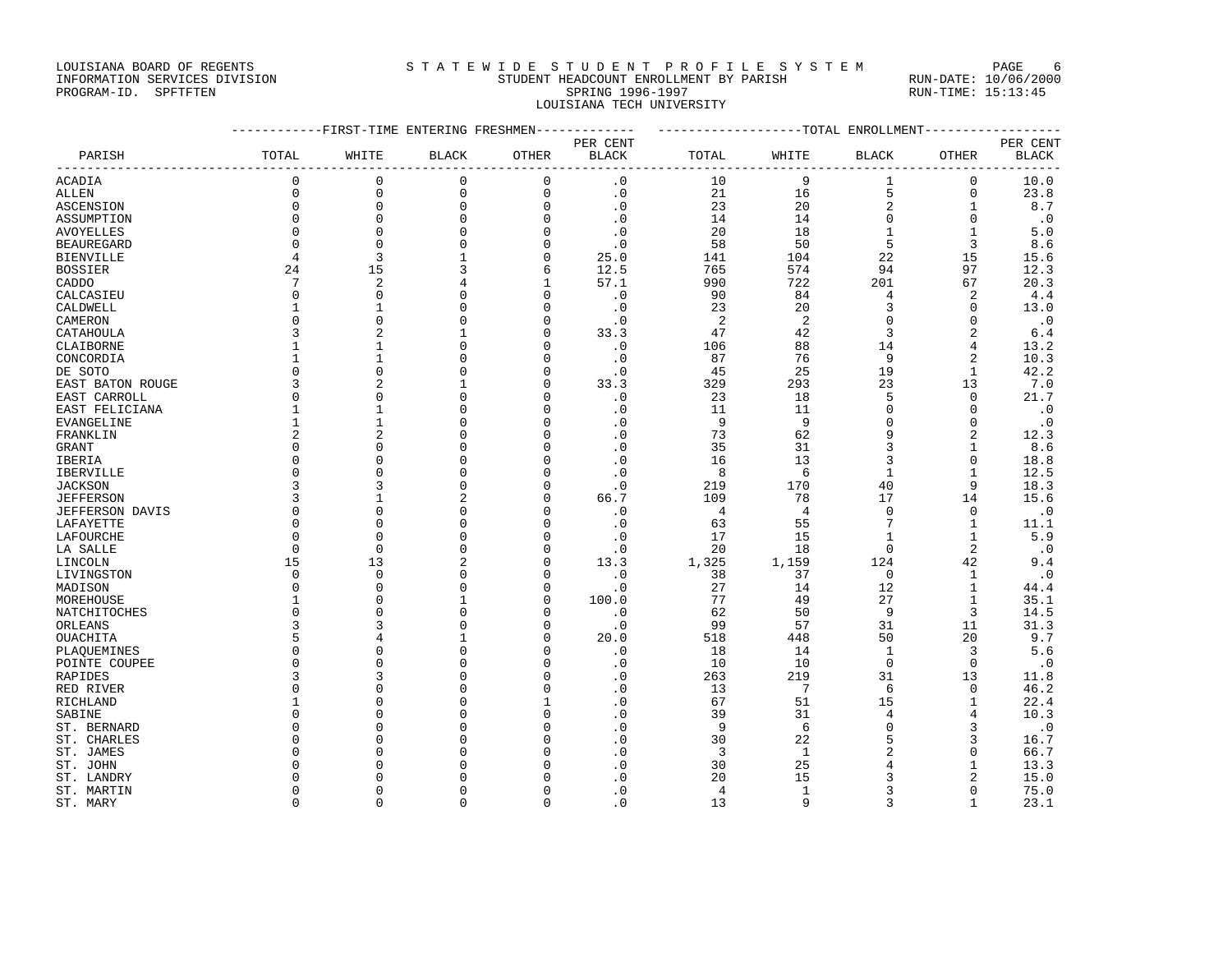### LOUISIANA BOARD OF REGENTS STA TEWIDE STUDENT PROFILE SYSTEM PAGE 7 INFORMATION SERVICES DIVISION STUDENT HEADCOUNT ENROLLMENT BY PARISH RUN-DATE: 10/06/2000 PROGRAM-ID. SPFTFTEN SARE SERING 1996-1997 SPRING 1996-1997 RUN-TIME: 15:13:45 LOUISIANA TECH UNIVERSITY

|                     |       | -FIRST-TIME ENTERING FRESHMEN- |              |       | PER CENT     |       |       | -TOTAL ENROLLMENT |       | PER CENT     |
|---------------------|-------|--------------------------------|--------------|-------|--------------|-------|-------|-------------------|-------|--------------|
| PARISH              | TOTAL | WHITE                          | <b>BLACK</b> | OTHER | <b>BLACK</b> | TOTAL | WHITE | <b>BLACK</b>      | OTHER | <b>BLACK</b> |
| ST. TAMMANY         |       |                                |              |       | $\cdot$ 0    | 93    | 83    |                   |       | 8.6          |
| TANGIPAHOA          |       |                                |              |       | $\cdot$ 0    | 17    | 14    |                   |       | 17.6         |
| TENSAS              |       |                                |              |       | $\cdot$ 0    | 10    |       |                   |       | 10.0         |
| TERREBONNE          |       |                                |              |       | $\cdot$ 0    | 54    | 50    |                   |       | 5.6          |
| UNION               |       |                                |              |       | 11.1         | 225   | 190   |                   |       | 12.0         |
| VERMILLION          |       |                                |              |       | $\cdot$ 0    |       |       |                   |       | 11.1         |
| VERNON              |       |                                |              |       | 100.0        | 64    | 51    |                   |       | 10.9         |
| WASHINGTON          |       |                                |              |       | $\cdot$ 0    | 22    | 22    |                   |       | $\cdot$ 0    |
| WEBSTER             |       |                                |              |       | 50.0         | 276   | 241   | 29                |       | 10.5         |
| WEST BATON ROUGE    |       |                                |              |       | $\cdot$ 0    |       |       |                   |       | $\cdot$ 0    |
| WEST CARROLL        |       |                                |              |       | . 0          | 61    | 56    |                   |       | 4.9          |
| WEST FELICIANA      |       |                                |              |       | $\cdot$ 0    | 16    | 15    |                   |       | $\cdot$ 0    |
| WINN                |       |                                |              |       | $\cdot$ 0    | 78    | 69    |                   |       | 10.3         |
| LOUISIANA TOTALS    | 95    | 68                             | 19           | 8     | 20.0         | 6,971 | 5,681 | 912               | 378   | 13.1         |
| OUT-OF-STATE TOTALS |       |                                |              |       | 40.0         | 1,196 | 904   | 223               | 69    | 18.6         |
| LA./OUT-OF-STATE    | 100   | 71                             | 21           |       | 21.0         | 8,167 | 6,585 | 1,135             | 447   | 13.9         |
| FOREIGN TOTALS      |       |                                |              |       | $\cdot$ 0    | 341   |       |                   | 333   | $\cdot$ 0    |
| INSTITUTION TOTALS  | 101   | 71                             | 21           | 9     | 20.8         | 8,508 | 6,593 | 1,135             | 780   | 13.3         |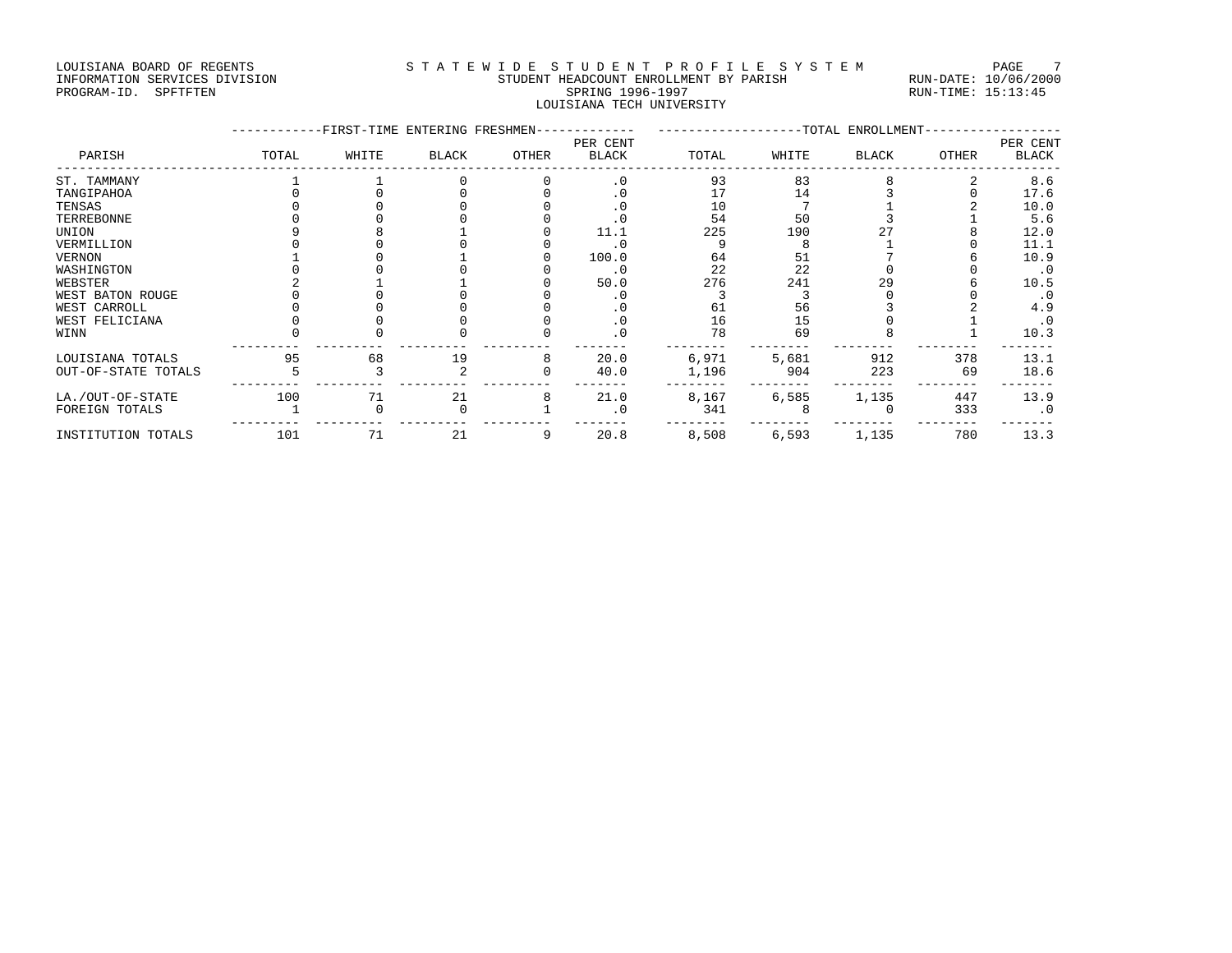### LOUISIANA BOARD OF REGENTS STATEWIDE STUDENT PROFILE SYSTEM PAGE 8 INFORMATION SERVICES DIVISION STUDENT HEADCOUNT ENROLLMENT BY PARISH RUN-DATE: 10/06/2000

|                               |                                        | --------           |
|-------------------------------|----------------------------------------|--------------------|
| INFORMATION SERVICES DIVISION | STUDENT HEADCOUNT ENROLLMENT BY PARISH | RUN-DATE: 10/06/20 |
| PROGRAM-ID.<br>SPFTFTEN       | SPRING 1996-1997                       | RUN-TIME: 15:13:45 |
|                               | MCNEESE STATE UNIVERSITY               |                    |

|                  | -----------FIRST-TIME ENTERING FRESHMEN------------- |                |                |              | ------------------TOTAL ENROLLMENT----------------- |                |                |                |               |           |
|------------------|------------------------------------------------------|----------------|----------------|--------------|-----------------------------------------------------|----------------|----------------|----------------|---------------|-----------|
|                  |                                                      |                |                | PER CENT     |                                                     |                |                |                |               | PER CENT  |
| PARISH           | TOTAL                                                | WHITE          | <b>BLACK</b>   | OTHER        | BLACK                                               | TOTAL          | WHITE          | <b>BLACK</b>   | OTHER         | BLACK     |
| ACADIA           | 21                                                   | 14             | 7              | 0            | 33.3                                                | 200            | 167            | 32             | 1             | 16.0      |
| ALLEN            | 23                                                   | 19             | 3              | $\mathbf{1}$ | 13.0                                                | 230            | 214            | 12             | 4             | 5.2       |
| ASCENSION        | $\Omega$                                             | $\Omega$       | $\mathbf 0$    | $\mathbf{0}$ | $\cdot$ 0                                           | 9              | 6              | 3              | $\mathbf 0$   | 33.3      |
| ASSUMPTION       | 1                                                    | 1              | $\mathbf 0$    | $\Omega$     | $\cdot$ 0                                           | 5              | 2              | 3              | $\Omega$      | 60.0      |
| AVOYELLES        | $\mathbf{1}$                                         | $\mathbf{1}$   | $\Omega$       | $\Omega$     | $\cdot$ 0                                           | 13             | 12             | $\mathbf{1}$   | $\Omega$      | 7.7       |
| BEAUREGARD       | 66                                                   | 59             | 5              | 2            | 7.6                                                 | 398            | 359            | 27             | 12            | 6.8       |
| BIENVILLE        | $\mathbf 0$                                          | $\Omega$       | $\mathbf 0$    | $\Omega$     | $\cdot$ 0                                           | 2              | $\mathbf{1}$   | $\mathbf{1}$   | $\mathbf 0$   | 50.0      |
| BOSSIER          | $\Omega$                                             | $\Omega$       | $\Omega$       | $\Omega$     | $\cdot$ 0                                           | 13             | 11             | $\overline{2}$ | $\Omega$      | 15.4      |
| CADDO            | 3                                                    | $\mathbf{1}$   | 2              | $\mathbf 0$  | 66.7                                                | 26             | 19             | 7              | $\Omega$      | 26.9      |
| CALCASIEU        | 679                                                  | 482            | 186            | 11           | 27.4                                                | 4,159          | 3,374          | 680            | 105           | 16.4      |
| CALDWELL         | 0                                                    | $\overline{0}$ | 0              | $\mathbf 0$  | $\,$ . $0$                                          | 1              | 1              | 0              | $\Omega$      | $\cdot$ 0 |
| CAMERON          | 42                                                   | 38             | 4              | $\Omega$     | 9.5                                                 | 204            | 196            | 5              |               | 2.5       |
| CATAHOULA        | $\Omega$                                             | $\Omega$       | O              | ∩            | $\cdot$ 0                                           | 2              | 2              | U              | <sup>0</sup>  | $\cdot$ 0 |
| CONCORDIA        | $\Omega$                                             | $\Omega$       | $\Omega$       | $\Omega$     | $\cdot$ 0                                           | 1              | 1              | $\Omega$       | <sup>0</sup>  | $\cdot$ 0 |
| DE SOTO          | 1                                                    | $\mathbf 0$    | 1              | $\Omega$     | 100.0                                               | 5              | $\mathbf 0$    | 5              | 0             | $\cdot$ 0 |
| EAST BATON ROUGE | 15                                                   | 10             | 5              | $\Omega$     | 33.3                                                | 79             | 63             | 14             |               | 17.7      |
| EAST FELICIANA   | $\Omega$                                             | $\Omega$       | $\Omega$       | $\Omega$     | $\cdot$ 0                                           | $\mathbf{1}$   | $\mathbf{1}$   | $\mathbf 0$    | $\Omega$      | $\cdot$ 0 |
| EVANGELINE       | 9                                                    | 8              | 1              | ∩            | 11.1                                                | 117            | 109            | 8              | <sup>0</sup>  | 6.8       |
| FRANKLIN         | $\Omega$                                             | $\Omega$       | $\Omega$       | $\Omega$     | $\cdot$ 0                                           | 2              | 1              | $\mathbf{1}$   | $\Omega$      | 50.0      |
| GRANT            | $\mathbf{1}$                                         | $\Omega$       | $\mathbf{1}$   | $\Omega$     | 100.0                                               | 2              | $\mathbf{1}$   | $\mathbf{1}$   | 0             | 50.0      |
| IBERIA           | 12                                                   |                | 7              | $\Omega$     | 58.3                                                | 65             | 42             | 23             | $\Omega$      | 35.4      |
| <b>IBERVILLE</b> | 0                                                    | $\Omega$       | 0              | $\Omega$     | $\cdot$ 0                                           | 1              | $\mathbf 0$    | 1              |               | $\cdot$ 0 |
| JACKSON          | $\Omega$                                             | $\Omega$       | $\Omega$       | $\Omega$     | $\cdot$ 0                                           | 3              | 3              | $\Omega$       | <sup>0</sup>  | $\cdot$ 0 |
| JEFFERSON        | 3                                                    | $\overline{2}$ | $\Omega$       | 1            | $\cdot$ 0                                           | 27             | 20             | 4              | 3             | 14.8      |
| JEFFERSON DAVIS  | 82                                                   | 66             | 15             | $\mathbf{1}$ | 18.3                                                | 512            | 455            | 51             | 6             | 10.0      |
| LAFAYETTE        | 8                                                    | 6              | 2              | $\mathbf{0}$ | 25.0                                                | 51             | 37             | 13             | $\mathbf{1}$  | 25.5      |
| LAFOURCHE        | $\Omega$                                             | $\Omega$       | $\Omega$       | $\Omega$     | $\cdot$ 0                                           | 14             | 12             | 1              | $\mathbf{1}$  | 7.1       |
| LA SALLE         |                                                      | $\mathbf{1}$   | $\Omega$       | $\cap$       | $\cdot$ 0                                           | 2              | 2              | $\Omega$       | $\Omega$      | $\cdot$ 0 |
| LINCOLN          | $\Omega$                                             | $\Omega$       | $\Omega$       | $\Omega$     | $\cdot$ 0                                           | 2              | 1              | 1              | $\Omega$      | 50.0      |
| LIVINGSTON       |                                                      | $\mathbf{1}$   | $\Omega$       | $\Omega$     | $\cdot$ 0                                           | 9              | 6              | 3              | <sup>0</sup>  | 33.3      |
| MOREHOUSE        | $\Omega$                                             | $\mathbf{0}$   | 0              | $\Omega$     | $\cdot$ 0                                           | $\overline{2}$ | 2              | $\Omega$       | $\Omega$      | $\cdot$ 0 |
| NATCHITOCHES     | 3                                                    | 2              | 1              | $\Omega$     | 33.3                                                | 19             | 16             | 3              | $\Omega$      | 15.8      |
| ORLEANS          |                                                      | $\Omega$       | 6              | $\cap$       | 100.0                                               | 41             | 18             | 20             | ζ             | 48.8      |
| OUACHITA         | $\Omega$                                             | $\mathbf 0$    | 0              | $\Omega$     | $\cdot$ 0                                           | 20             | 14             | 6              | $\Omega$      | 30.0      |
| PLAQUEMINES      | $\Omega$                                             | $\Omega$       | $\Omega$       | $\Omega$     | $\cdot$ 0                                           | 2              | 2              | $\Omega$       | <sup>0</sup>  | $\cdot$ 0 |
| POINTE COUPEE    | $\Omega$                                             | $\Omega$       | $\Omega$       | $\Omega$     | $\cdot$ 0                                           | 2              | $\mathbf{1}$   | $\mathbf{1}$   | $\Omega$      | 50.0      |
| RAPIDES          | 8                                                    | 6              | $\overline{2}$ | $\Omega$     | 25.0                                                | 53             | 43             | 10             | $\Omega$      | 18.9      |
| RED RIVER        | $\Omega$                                             | $\cap$         | $\Omega$       | $\cap$       | $\cdot$ 0                                           | 2              | $\overline{2}$ | $\Omega$       |               | $\cdot$ 0 |
| RICHLAND         | 1                                                    | $\mathbf{1}$   | 0              | $\Omega$     | $\cdot$ 0                                           | $\mathbf{1}$   | 1              | $\Omega$       | $\Omega$      | $\cdot$ 0 |
| SABINE           | 2                                                    | 2              | $\Omega$       | $\Omega$     | $\cdot$ 0                                           | 14             | 11             | 1              |               | 7.1       |
| ST. BERNARD      | $\overline{2}$                                       | 2              | $\Omega$       | $\Omega$     | $\cdot$ 0                                           | 6              | 4              | 1              | $\mathbf{1}$  | 16.7      |
| ST. CHARLES      | $\Omega$                                             | $\Omega$       | $\Omega$       | $\Omega$     | $\cdot$ 0                                           | 10             | 8              | $\overline{c}$ | $\Omega$      | 20.0      |
| ST. JAMES        | $\Omega$                                             | $\Omega$       | $\Omega$       | $\Omega$     | $\cdot$ 0                                           | 2              | $\Omega$       | 2              |               | $\cdot$ 0 |
| ST. JOHN         | $\Omega$                                             | $\Omega$       | $\Omega$       | $\Omega$     | $\cdot$ 0                                           | 6              | 5              | $\mathbf 1$    | 0             | 16.7      |
| ST. LANDRY       |                                                      |                | $\overline{2}$ | $\Omega$     | 33.3                                                | 131            | 105            | 25             | $\mathbf{1}$  | 19.1      |
| ST. MARTIN       | 3                                                    | ∩              | 3              | ∩            | 100.0                                               | 17             | 7              | 10             | <sup>0</sup>  | 58.8      |
| ST. MARY         |                                                      |                |                | n            | 50.0                                                | 23             | 17             | 6              |               | 26.1      |
| ST. TAMMANY      | 8                                                    | 4              | 4              | $\Omega$     | 50.0                                                | 21             | 15             | 6              | $\Omega$      | 28.6      |
| TANGIPAHOA       | $\Omega$                                             | $\Omega$       | $\Omega$       | $\Omega$     | $\cdot$ 0                                           | 6              | $\mathbf{1}$   | $\mathbf{3}$   | $\mathcal{D}$ | 50.0      |

TENSAS 0 0 0 0 .0 1 1 0 0 .0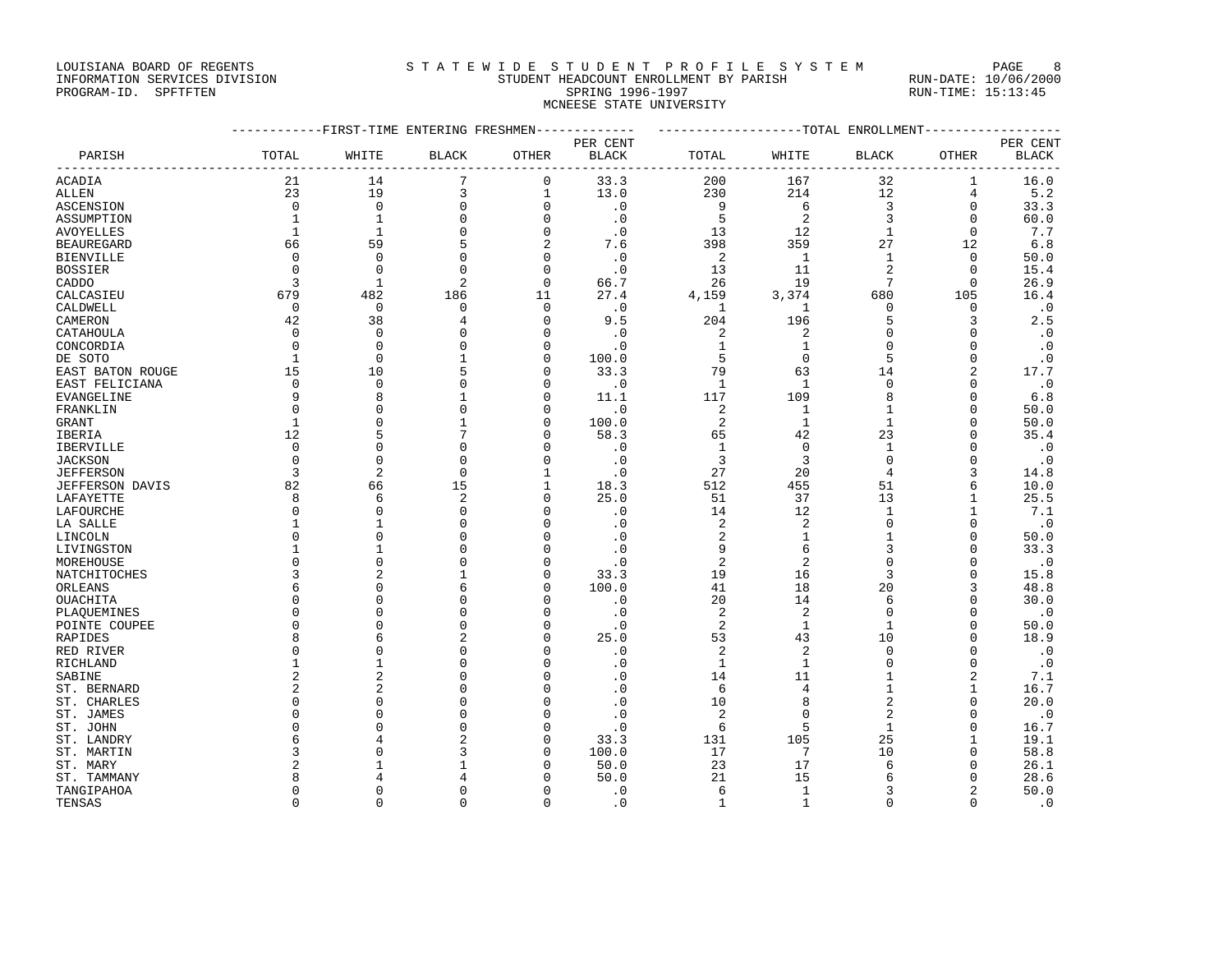### LOUISIANA BOARD OF REGENTS STA TEWIDE STUDENT PROFILE SYSTEM PAGE 9 INFORMATION SERVICES DIVISION STUDENT HEADCOUNT ENROLLMENT BY PARISH RUN-DATE: 10/06/2000 PROGRAM-ID. SPFTFTEN SARE SERING 1996-1997 SPRING 1996-1997 RUN-TIME: 15:13:45 MCNEESE STATE UNIVERSITY

|                     |       | -FIRST-TIME ENTERING FRESHMEN- |              |       |                          | -TOTAL ENROLLMENT- |       |              |       |                          |
|---------------------|-------|--------------------------------|--------------|-------|--------------------------|--------------------|-------|--------------|-------|--------------------------|
| PARISH              | TOTAL | WHITE                          | <b>BLACK</b> | OTHER | PER CENT<br><b>BLACK</b> | TOTAL              | WHITE | <b>BLACK</b> | OTHER | PER CENT<br><b>BLACK</b> |
| TERREBONNE          |       |                                |              |       | 62.5                     | 20                 | 12    |              |       | 40.0                     |
| UNION               |       |                                |              |       | . 0                      |                    |       |              |       | . 0                      |
| VERMILLION          |       |                                |              |       | $\cdot$ 0                | 105                | 103   |              |       | 1.9                      |
| <b>VERNON</b>       |       | 18                             |              |       | 9.5                      | 141                | 128   |              |       | 6.4                      |
| WASHINGTON          |       |                                |              |       | . 0                      |                    |       |              |       | . 0                      |
| WEBSTER             |       |                                |              |       | . 0                      |                    |       |              |       | . 0                      |
| WEST BATON ROUGE    |       |                                |              |       | . 0                      |                    |       |              |       | . 0                      |
| WEST FELICIANA      |       |                                |              |       | $\cdot$ 0                |                    |       |              |       | $\cdot$ 0                |
| WINN                |       |                                |              |       | $\cdot$ 0                |                    |       |              |       | 25.0                     |
| LOUISIANA TOTALS    | 1,052 | 770                            | 265          | 17    | 25.2                     | 6,825              | 5,658 | 1,016        | 151   | 14.9                     |
| OUT-OF-STATE TOTALS | 50    | 26                             | 22           |       | 44.0                     | 498                | 374   | 99           | 25    | 19.9                     |
| LA./OUT-OF-STATE    | 1,102 | 796                            | 287          | 19    | 26.0                     | 7,323              | 6,032 | 1,115        | 176   | 15.2                     |
| FOREIGN TOTALS      | 14    |                                | $\Omega$     | 14    | $\cdot$ 0                | 107                |       |              | 104   | $\cdot$ 0                |
| INSTITUTION TOTALS  | 1,116 | 796                            | 287          | 33    | 25.7                     | 7,430              | 6,035 | 1,115        | 280   | 15.0                     |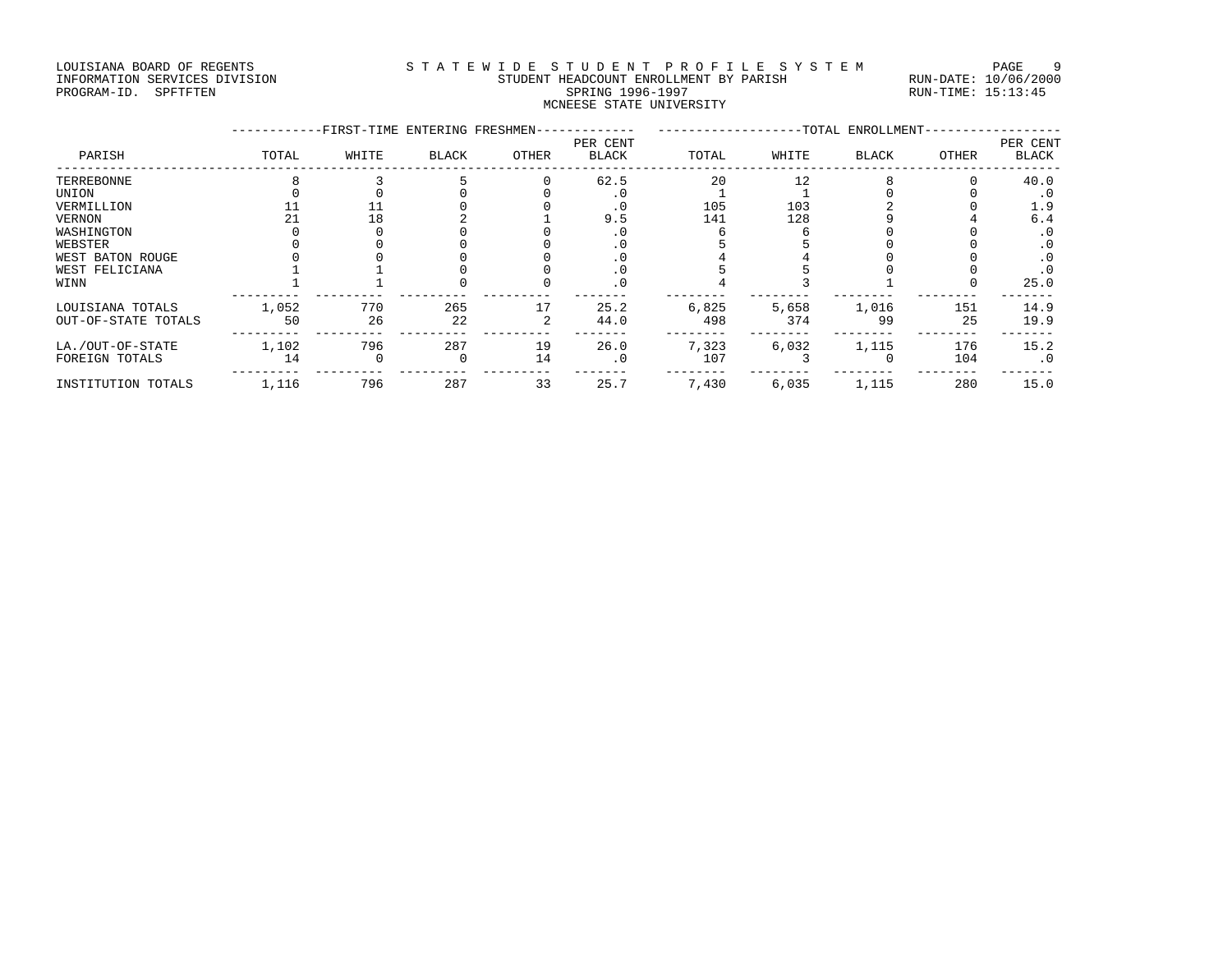### INFORMATION SERVICES DIVISION STUDENT HEADCOUNT ENROLLMENT BY PARISH RUN-DATE: 10/06/2000 PROGRAM-ID. SPFTFTEN SARE SERING 1996-1997 SPRING 1996-1997 RUN-TIME: 15:13:45 NICHOLLS STATE UNIVERSITY

LOUISIANA BOARD OF REGENTS STATEWIDE STUDENT PROFILE SYSTEM PAGE 10

|                                         |                       | -------FIRST-TIME ENTERING FRESHMEN- |                    | ----------        | -------------------TOTAL ENROLLMENT |                |                |                |              |              |
|-----------------------------------------|-----------------------|--------------------------------------|--------------------|-------------------|-------------------------------------|----------------|----------------|----------------|--------------|--------------|
|                                         |                       |                                      |                    |                   | PER CENT                            |                |                |                |              | PER CENT     |
| PARISH                                  | TOTAL                 | WHITE                                | <b>BLACK</b>       | OTHER             | <b>BLACK</b>                        | TOTAL          | WHITE          | <b>BLACK</b>   | OTHER        | <b>BLACK</b> |
| ACADIA                                  | $\Omega$              | 0                                    | 0                  | 0                 | $\cdot$ 0                           | 7              | 6              | 1              | 0            | 14.3         |
| <b>ASCENSION</b>                        | 13                    | 10                                   | $\overline{2}$     | $\mathbf{1}$      | 15.4                                | 152            | 123            | 26             | 3            | 17.1         |
| ASSUMPTION                              | 13                    | 6                                    | 6                  | $\mathbf{1}$      | 46.2                                | 347            | 276            | 66             | 5            | 19.0         |
| <b>BIENVILLE</b>                        | $\Omega$              | $\Omega$                             | $\Omega$           | $\mathbf 0$       | $\cdot$ 0                           | $\mathbf{1}$   | $\mathbf 1$    | $\mathbf 0$    | $\Omega$     | $\cdot$ 0    |
| <b>BOSSIER</b>                          | $\Omega$              | $\Omega$                             |                    | $\Omega$          | $\cdot$ 0                           | 3              | $\overline{c}$ | 1              | $\mathbf 0$  | 33.3         |
| CADDO                                   | $\cap$                | $\Omega$                             |                    | $\cap$            | $\cdot$ 0                           |                | 4              | 3              | $\Omega$     | 42.9         |
| CALCASIEU                               |                       | $\Omega$                             |                    | $\cap$            | $\cdot$ 0                           | 8              | $\overline{2}$ | 6              | $\Omega$     | 75.0         |
| CAMERON                                 |                       | $\Omega$                             |                    | U                 | $\cdot$ 0                           |                | $\Omega$       |                | $\Omega$     | $\cdot$ 0    |
| CATAHOULA                               | Λ                     | $\Omega$                             |                    | O                 | $\cdot$ 0                           |                | 6              |                | $\Omega$     | 14.3         |
| CONCORDIA                               | n                     | $\cap$                               |                    | ∩                 | $\cdot$ 0                           |                | 1              |                | U            | $\cdot$ 0    |
| DE SOTO                                 |                       | $\cap$                               |                    | $\Omega$          | $\cdot$ 0                           | 1              | $\mathbf 1$    | $\Omega$       | $\Omega$     | $\cdot$ 0    |
| EAST BATON ROUGE                        |                       | $\Omega$                             |                    | $\Omega$          | 100.0                               | 68             | 49             | 17             | 2            | 25.0         |
| IBERIA                                  |                       | $\mathbf{1}$                         |                    | $\Omega$          | 75.0                                | 34             | 13             | 21             | $\Omega$     | 61.8         |
|                                         |                       | 1                                    |                    | 0                 | $\cdot$ 0                           | 46             | 35             | 11             | 0            | 23.9         |
| IBERVILLE                               |                       | 1                                    |                    | U                 |                                     | 305            |                | 67             | 16           |              |
| <b>JEFFERSON</b>                        |                       |                                      |                    |                   | 66.7                                |                | 222            |                |              | 22.0         |
| LAFAYETTE                               | $\Omega$              | $\Omega$                             | U                  | $\Omega$          | $\cdot$ 0                           | 6              | $\overline{4}$ | $\overline{2}$ | $\mathbf 0$  | 33.3         |
| LAFOURCHE                               | 86                    | 65                                   | 14                 |                   | 16.3                                | 1,996          | 1,747          | 176            | 73           | 8.8          |
| LA SALLE                                | $\Omega$              | $\Omega$                             | $\Omega$           | $\Omega$          | $\cdot$ 0                           | 3              | $\overline{c}$ | -1             | $\mathbf 0$  | 33.3         |
| LINCOLN                                 | $\cap$                | $\Omega$                             | Λ                  | U                 | $\cdot$ 0                           | 1              | 1              | $\Omega$       | $\Omega$     | $\cdot$ 0    |
| LIVINGSTON                              |                       | $\Omega$                             |                    | U                 | $\cdot$ 0                           |                | 7              | $\cap$         | $\Omega$     | $\cdot$ 0    |
| MADISON                                 |                       | $\Omega$                             |                    | O                 | $\cdot$ 0                           | 1              | 1              | $\Omega$       | $\Omega$     | $\cdot$ 0    |
| NATCHITOCHES                            |                       | $\Omega$                             |                    | $\Omega$          | $\cdot$ 0                           | 5              | 3              | -1             | 1            | 20.0         |
| ORLEANS                                 |                       | $\Omega$                             |                    | $\Omega$          | 100.0                               | 197            | 30             | 161            | 6            | 81.7         |
| OUACHITA                                |                       | $\Omega$                             |                    | U                 | $\cdot$ 0                           | $\overline{2}$ | $\mathbf{1}$   | $\mathbf{1}$   | $\Omega$     | 50.0         |
| PLAQUEMINES                             |                       |                                      |                    |                   | $\cdot$ 0                           | 61             | 53             | 7              | 1            | 11.5         |
| RAPIDES                                 | Λ                     | $\Omega$                             |                    | O                 | $\cdot$ 0                           | 3              | 1              | 2              | $\Omega$     | 66.7         |
| SABINE                                  |                       | $\Omega$                             |                    | O                 | $\cdot$ 0                           | $\mathbf{1}$   | $\mathbf{1}$   | $\Omega$       | $\Omega$     | $\cdot$ 0    |
| ST. BERNARD                             |                       | $\Omega$                             |                    | U                 | $\cdot$ 0                           | 21             | 18             | $\overline{c}$ | 1            | 9.5          |
| ST. CHARLES                             | Q                     | 8                                    |                    | $\cap$            | 11.1                                | 265            | 219            | 38             | 8            | 14.3         |
| ST. HELENA                              |                       | $\Omega$                             | C                  | $\Omega$          | $\cdot$ 0                           | 1              | 1              | $\mathbf 0$    | $\Omega$     | $\cdot$ 0    |
| ST. JAMES                               |                       | 4                                    |                    | $\Omega$          | 20.0                                | 216            | 159            | 56             | 1            | 25.9         |
| ST. JOHN                                |                       | $\overline{2}$                       |                    | $\Omega$          | 75.0                                | 75             | 39             | 36             | $\Omega$     | 48.0         |
| ST. LANDRY                              |                       | $\Omega$                             |                    | $\Omega$          | $\cdot$ 0                           | 10             | 8              | $\overline{c}$ | $\Omega$     | 20.0         |
| ST. MARTIN                              | -1                    | $\mathbf{1}$                         |                    | $\Omega$          | $\cdot$ 0                           | 11             | 7              | 4              | $\Omega$     | 36.4         |
| ST. MARY                                | 28                    | 21                                   |                    | 3                 | 14.3                                | 532            | 436            | 66             | 30           | 12.4         |
| ST. TAMMANY                             | -1                    | $\mathbf{0}$                         |                    | $\Omega$          | 100.0                               | 37             | 28             | 6              | 3            | 16.2         |
| TANGIPAHOA                              |                       | $\mathbf{1}$                         |                    | O                 | $\cdot$ 0                           | 13             | 10             | 3              | $\Omega$     | 23.1         |
| TENSAS                                  | $\Omega$              | $\Omega$                             | $\cap$             | $\cap$            | $\cdot$ 0                           | 6              | 5              | 1              | $\Omega$     | 16.7         |
| TERREBONNE                              | 95                    | 78                                   | 14                 | 3                 | 14.7                                | 1,855          | 1,605          | 167            | 83           | 9.0          |
| UNION                                   | $\cap$                | $\mathbf{0}$                         | $\Omega$           | $\Omega$          | $\cdot$ 0                           | $\overline{c}$ | $\overline{c}$ | $\Omega$       | $\Omega$     | $\cdot$ 0    |
| VERMILLION                              | $\Omega$              | $\Omega$                             |                    | $\Omega$          | $\cdot$ 0                           | 6              | $\overline{4}$ | $\overline{2}$ | $\mathbf{0}$ | 33.3         |
| WASHINGTON                              |                       | $\Omega$                             |                    | $\Omega$          | 100.0                               | 7              | 5              | $\overline{c}$ | $\Omega$     | 28.6         |
| WEBSTER                                 | $\Omega$              | $\Omega$                             |                    | $\Omega$          | $\cdot$ 0                           | 11             | 10             | $\Omega$       | 1            | $\cdot$ 0    |
| WEST BATON ROUGE                        | n                     | $\Omega$                             |                    | $\Omega$          | $\cdot$ 0                           | 7              | 5              | 2              | $\Omega$     | 28.6         |
| WEST CARROLL                            | $\Omega$              | $\Omega$                             |                    | $\Omega$          | $\cdot$ 0                           | $\mathbf{1}$   | $\mathbf 1$    | $\Omega$       | $\Omega$     | $\cdot$ 0    |
| WEST FELICIANA                          | $\cap$                | $\Omega$                             | U                  | $\Omega$          | $\cdot$ 0                           | 2              | $\overline{2}$ | $\Omega$       | $\Omega$     | $\cdot$ 0    |
| WINN                                    | $\Omega$              | $\Omega$                             | $\Omega$           | $\mathbf 0$       | $\cdot$ 0                           | 36             | 30             | 2              | 4            | 5.6          |
|                                         |                       |                                      |                    |                   |                                     |                |                |                |              |              |
| LOUISIANA TOTALS<br>OUT-OF-STATE TOTALS | 280<br>$\overline{4}$ | 200<br>3                             | 65<br>$\mathbf{1}$ | 15<br>$\mathbf 0$ | 23.2<br>25.0                        | 6,385<br>180   | 5,186<br>128   | 961<br>36      | 238<br>16    | 15.1<br>20.0 |
|                                         |                       |                                      |                    |                   |                                     |                |                |                |              |              |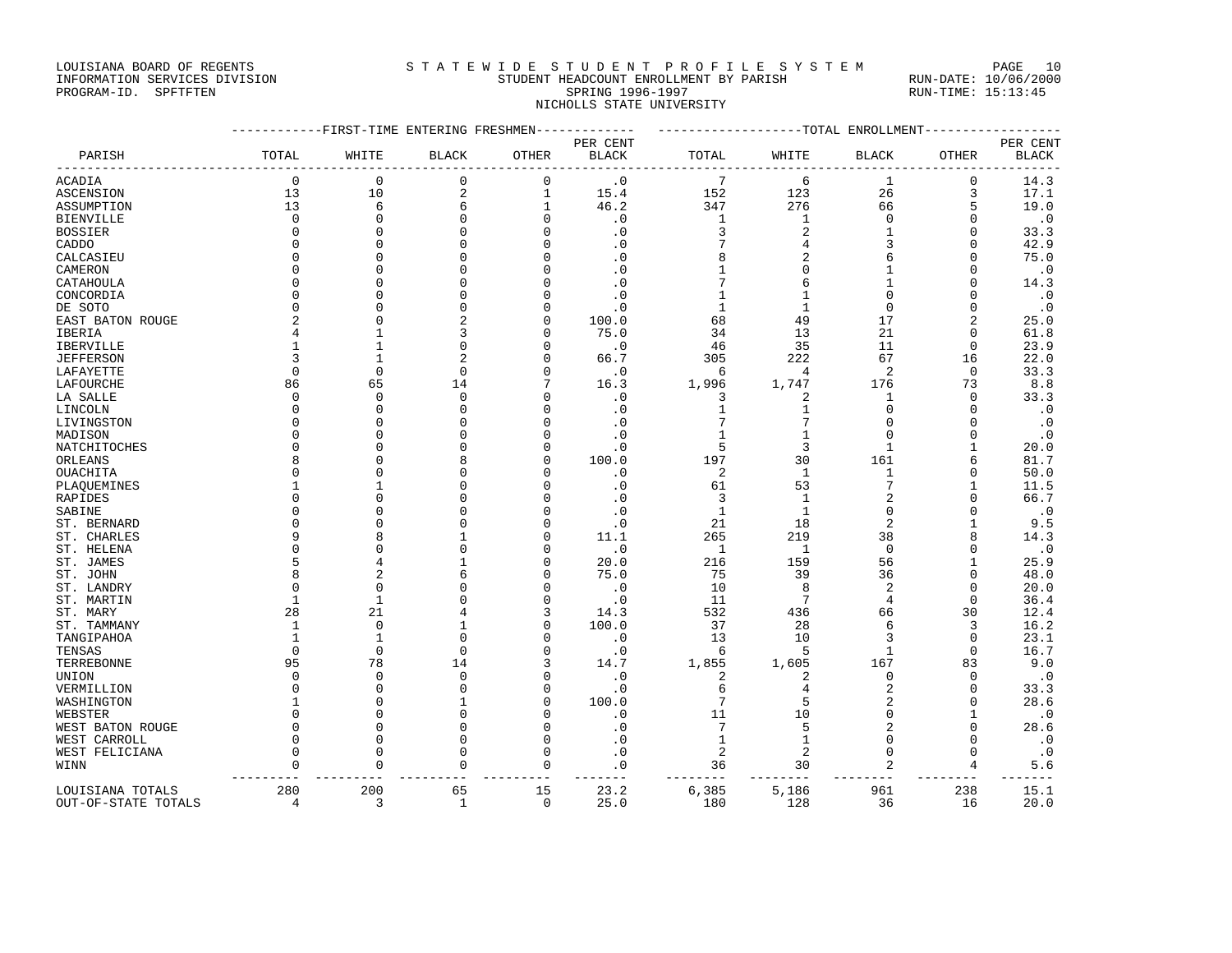### LOUISIANA BOARD OF REGENTS S T A T E W I D E S T U D E N T P R O F I L E S Y S T E M PAGE 11 INFORMATION SERVICES DIVISION STUDENT HEADCOUNT ENROLLMENT BY PARISH RUN-DATE: 10/06/2000 PROGRAM-ID. SPFTFTEN SARE SERING 1996-1997 SPRING 1996-1997 RUN-TIME: 15:13:45 NICHOLLS STATE UNIVERSITY

|                                    |       | -FIRST-TIME ENTERING FRESHMEN- |       |          |                          |              |       | TOTAL ENROLLMENT- |              |                          |
|------------------------------------|-------|--------------------------------|-------|----------|--------------------------|--------------|-------|-------------------|--------------|--------------------------|
| PARISH                             | TOTAL | WHITE                          | BLACK | OTHER    | PER CENT<br><b>BLACK</b> | TOTAL        | WHITE | BLACK             | <b>OTHER</b> | PER CENT<br><b>BLACK</b> |
| LA./OUT-OF-STATE<br>FOREIGN TOTALS | 284   | 203<br>0                       | 66    | ΤP<br>13 | 23.2                     | 6,565<br>162 | 5,314 | 997               | 254<br>162   | 15.2                     |
| INSTITUTION TOTALS                 | 297   | 203                            | 66    | 28       | 22.2                     | 6,727        | 5,314 | 997               | 416          | 14.8                     |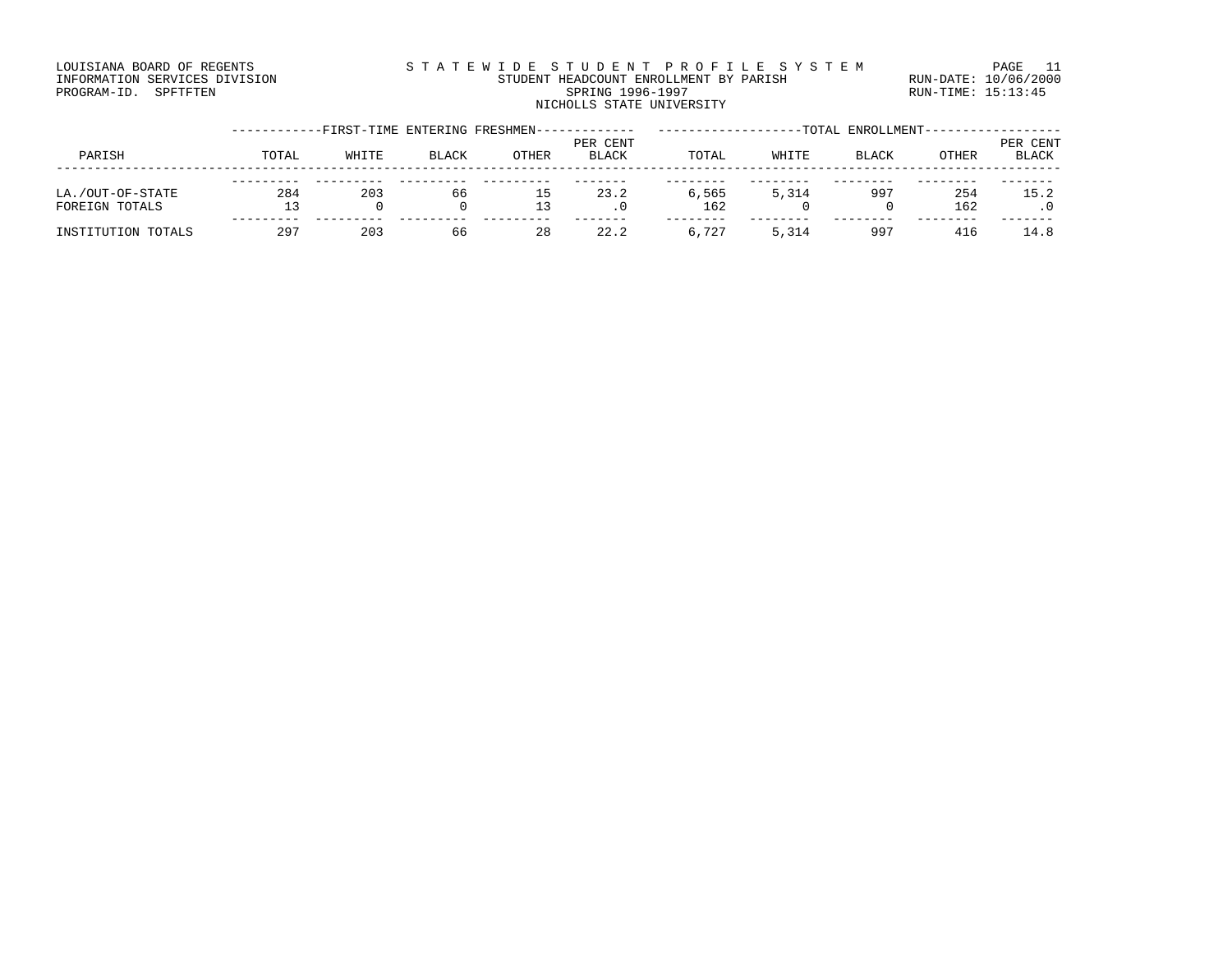### LOUISIANA BOARD OF REGENTS STATEWIDE STUDENT PROFILE SYSTEM PAGE 12 INFORMATION SERVICES DIVISION STUDENT HEADCOUNT ENROLLMENT BY PARISH RUN-DATE: 10/06/2000

PROGRAM-ID. SPFTFTEN SARE SERING 1996-1997 SPRING 1996-1997 RUN-TIME: 15:13:45 UNIVERSITY OF LA. IN MONROE

|                        | ---------FIRST-TIME ENTERING FRESHMEN------------- | -------------------TOTAL ENROLLMENT-- |                   |              |                   |                |       |                |                          |              |
|------------------------|----------------------------------------------------|---------------------------------------|-------------------|--------------|-------------------|----------------|-------|----------------|--------------------------|--------------|
|                        |                                                    |                                       |                   |              | PER CENT          |                |       |                |                          | PER CENT     |
| PARISH                 | TOTAL                                              | WHITE                                 | <b>BLACK</b>      | OTHER        | <b>BLACK</b>      | TOTAL          | WHITE | <b>BLACK</b>   | OTHER<br>--------------- | <b>BLACK</b> |
| ACADIA                 | $\mathbf{1}$                                       | 1                                     | $\mathbf 0$       | $\mathbf 0$  | $\cdot$ 0         | 38             | 32    | 6              | $\mathbf 0$              | 15.8         |
| <b>ALLEN</b>           | $\Omega$                                           | $\mathsf 0$                           | $\mathbf 0$       | $\mathbf 0$  | $\cdot$ 0         | 15             | 11    | $\overline{4}$ | $\mathbf 0$              | 26.7         |
| ASCENSION              | $\mathbf 0$                                        | $\mathsf 0$                           | $\mathbf 0$       | $\mathsf 0$  | $\cdot$ 0         | 29             | 27    | $\mathbf{1}$   | $\mathbf{1}$             | 3.4          |
| ASSUMPTION             | $\Omega$                                           | $\mathbf 0$                           | $\Omega$          | $\Omega$     | .0                | 15             | 11    | $\overline{4}$ | $\Omega$                 | 26.7         |
| AVOYELLES              | 0                                                  | $\mathbf 0$                           | $\mathbf 0$       | $\mathbf 0$  | $\cdot$ 0         | 47             | 45    | $\overline{2}$ | $\mathbf 0$              | 4.3          |
| <b>BEAUREGARD</b>      | $\mathbf{1}$                                       | $\mathbf 0$                           |                   | 0            | 100.0             | 23             | 17    | 5              | 1                        | 21.7         |
| <b>BIENVILLE</b>       | $\mathbf{1}$                                       | $\Omega$                              | $\mathbf{1}$      | $\Omega$     | 100.0             | 34             | 15    | 18             | $\mathbf{1}$             | 52.9         |
| <b>BOSSIER</b>         | $\Omega$                                           | $\Omega$                              | $\Omega$          | $\Omega$     | $\cdot$ 0         | 211            | 149   | 58             | $\overline{4}$           | 27.5         |
| CADDO                  | 5                                                  | $\mathbf 0$                           | 5                 | $\mathbf{0}$ | 100.0             | 372            | 154   | 211            | 7                        | 56.7         |
| CALCASIEU              | $\mathbf{1}$                                       | $\mathbf{1}$                          | $\mathbf 0$       | $\mathbf 0$  | $\cdot$ 0         | 66             | 42    | 24             | $\mathbf 0$              | 36.4         |
| CALDWELL               | 6                                                  | $\overline{4}$                        | 2                 | $\mathbf{0}$ | 33.3              | 177            | 152   | 17             | 8                        | 9.6          |
| CAMERON                | $\Omega$                                           | $\Omega$                              | $\Omega$          | $\Omega$     | $\cdot$ 0         | $\overline{3}$ | 3     | $\Omega$       | $\Omega$                 | $\cdot$ 0    |
|                        | 5                                                  | $\mathbf 0$                           |                   | $\Omega$     |                   |                |       | 33             | $\mathbf{1}$             |              |
| CATAHOULA              | $\overline{c}$                                     | $\mathbf{1}$                          | 5<br>$\mathbf{1}$ | $\mathbf{0}$ | 100.0             | 158            | 124   | 14             | $\Omega$                 | 20.9         |
| CLAIBORNE              |                                                    |                                       |                   |              | 50.0              | 42             | 28    |                |                          | 33.3         |
| CONCORDIA              | 5                                                  | 3                                     | 2                 | $\mathbf{0}$ | 40.0              | 166            | 118   | 48             | $\mathbf 0$              | 28.9         |
| DE SOTO                | $\mathbf{1}$                                       | $\Omega$                              |                   | $\mathbf{0}$ | 100.0             | 40             | 17    | 23             | $\Omega$                 | 57.5         |
| EAST BATON ROUGE       | $\overline{a}$                                     | $\mathbf{1}$                          |                   | $\mathbf{0}$ | 50.0              | 210            | 137   | 28             | 45                       | 13.3         |
| EAST CARROLL           | 5                                                  | $\mathbf{1}$                          |                   | $\Omega$     | 80.0              | 96             | 47    | 49             | $\mathbf 0$              | 51.0         |
| EAST FELICIANA         | $\mathbf 0$                                        | $\mathbf 0$                           | $\mathbf 0$       | 0            | $\cdot$ 0         | 8              | 8     | $\Omega$       | $\mathbf 0$              | $\cdot$ 0    |
| EVANGELINE             | $\Omega$                                           | $\Omega$                              | $\Omega$          | $\Omega$     | $\cdot$ 0         | 46             | 38    | 7              | $\mathbf{1}$             | 15.2         |
| FRANKLIN               | 22                                                 | 12                                    | 10                | $\Omega$     | 45.5              | 429            | 314   | 112            | 3                        | 26.1         |
| <b>GRANT</b>           | 2                                                  | $\overline{2}$                        | 0                 | 0            | $\cdot$ 0         | 40             | 34    | 4              | 2                        | 10.0         |
| IBERIA                 | $\Omega$                                           | $\mathbf 0$                           | $\Omega$          | $\Omega$     | $\cdot$ 0         | 54             | 45    | 6              | 3                        | 11.1         |
| <b>IBERVILLE</b>       | $\mathbf 0$                                        | $\mathbf 0$                           | $\Omega$          | $\mathbf 0$  | $\cdot$ 0         | 10             | 5     | $\overline{4}$ | $\mathbf{1}$             | 40.0         |
| <b>JACKSON</b>         | $\mathbf{1}$                                       | $\mathbf{1}$                          | ∩                 | $\Omega$     | $\cdot$ 0         | 88             | 72    | 16             | $\Omega$                 | 18.2         |
| <b>JEFFERSON</b>       | $\mathbf{1}$                                       | $\mathbf 0$                           | $\Omega$          | $\mathbf{1}$ | $\cdot$ 0         | 166            | 73    | 24             | 69                       | 14.5         |
| <b>JEFFERSON DAVIS</b> | $\Omega$                                           | $\Omega$                              | $\Omega$          | $\mathbf 0$  | $\cdot$ 0         | 14             | 14    | $\Omega$       | $\Omega$                 | $\cdot$ 0    |
| LAFAYETTE              | $\Omega$                                           | $\mathbf 0$                           | $\Omega$          | $\mathbf 0$  | $\cdot$ 0         | 61             | 48    | 9              | $\overline{4}$           | 14.8         |
| LAFOURCHE              | $\mathbf 0$                                        | $\mathbf 0$                           | 0                 | $\mathbf 0$  | $\cdot$ 0         | 42             | 33    | $\mathbf{1}$   | 8                        | 2.4          |
| LA SALLE               | 3                                                  | 3                                     | $\Omega$          | $\mathbf 0$  | $\cdot$ 0         | 120            | 118   | 2              | $\Omega$                 | 1.7          |
| LINCOLN                | 7                                                  | 4                                     | 3                 | $\mathbf 0$  | 42.9              | 146            | 104   | 40             | $\overline{2}$           | 27.4         |
| LIVINGSTON             | $\Omega$                                           | $\Omega$                              | $\Omega$          | $\Omega$     | $\cdot$ 0         | 24             | 24    | $\Omega$       | $\Omega$                 | $\cdot$ 0    |
| MADISON                | 5                                                  | $\mathbf{1}$                          | $\overline{4}$    | $\mathbf 0$  | 80.0              | 195            | 92    | 101            | $\overline{a}$           | 51.8         |
| MOREHOUSE              | 27                                                 | 12                                    | 15                | $\Omega$     | 55.6              | 538            | 357   | 179            | $\overline{2}$           | 33.3         |
| NATCHITOCHES           | $\Omega$                                           | $\overline{0}$                        | $\mathbf 0$       | $\mathbf 0$  | $\cdot$ 0         | 49             | 31    | 17             | $\mathbf{1}$             | 34.7         |
| ORLEANS                | $\overline{0}$                                     | $\overline{0}$                        | $\mathbf 0$       | $\mathbf 0$  | $\cdot$ 0         | 132            | 36    | 39             | 57                       | 29.5         |
| OUACHITA               | 157                                                | 87                                    | 67                | 3            | 42.7              | 3,905          | 2,910 | 889            | 106                      | 22.8         |
|                        | 0                                                  | $\overline{0}$                        | $\Omega$          | $\mathbf 0$  |                   |                | 2     | $\Omega$       | 8                        |              |
| PLAQUEMINES            | $\Omega$                                           | $\mathbf 0$                           | $\Omega$          | 0            | $\cdot$ 0         | 10<br>17       | 15    | $\mathbf 0$    | 2                        | $\cdot$ 0    |
| POINTE COUPEE          | 4                                                  | $\overline{2}$                        |                   | $\mathbf 0$  | $\cdot$ 0<br>50.0 |                | 258   |                |                          | $\cdot$ 0    |
| RAPIDES                |                                                    |                                       | 2                 |              |                   | 339            |       | 68             | 13                       | 20.1         |
| RED RIVER              | $\Omega$                                           | $\Omega$                              | $\Omega$          | $\Omega$     | $\cdot$ 0         | 11             | -5    | 6              | $\Omega$                 | 54.5         |
| RICHLAND               | 18                                                 | 12                                    | 6                 | $\mathbf 0$  | 33.3              | 438            | 351   | 84             | 3                        | 19.2         |
| SABINE                 | 1                                                  | 1                                     | $\Omega$          | $\mathbf 0$  | $\cdot$ 0         | 18             | 15    | $\mathbf{1}$   | 2                        | 5.6          |
| ST. BERNARD            | $\Omega$                                           | $\mathbf 0$                           | $\Omega$          | $\mathbf 0$  | $\cdot$ 0         | 17             | 14    | $\Omega$       | $\overline{3}$           | $\cdot$ 0    |
| ST. CHARLES            | $\mathbf 0$                                        | $\Omega$                              |                   | $\mathbf 0$  | $\cdot$ 0         | 16             | 14    | $\mathbf 0$    | 2                        | $\cdot$ 0    |
| ST. HELENA             | $\Omega$                                           | $\Omega$                              | $\Omega$          | $\Omega$     | $\cdot$ 0         | $\overline{4}$ | 2     | $\overline{2}$ | $\Omega$                 | 50.0         |
| ST. JAMES              | $\Omega$                                           | $\Omega$                              |                   | $\Omega$     | $\cdot$ 0         | 7              | 5     |                | $\mathbf{1}$             | 14.3         |
| ST. JOHN               | $\Omega$                                           | $\Omega$                              |                   | $\Omega$     | $\cdot$ 0         | 42             | 39    | ζ              | $\Omega$                 | 7.1          |
| ST. LANDRY             | $\Omega$                                           | $\Omega$                              |                   | $\Omega$     | $\cdot$ 0         | 45             | 38    |                | $\Omega$                 | 15.6         |
| ST. MARTIN             | $\Omega$                                           | $\Omega$                              | $\Omega$          | $\Omega$     | $\cdot$ 0         | 11             | 10    | 1              | $\Omega$                 | 9.1          |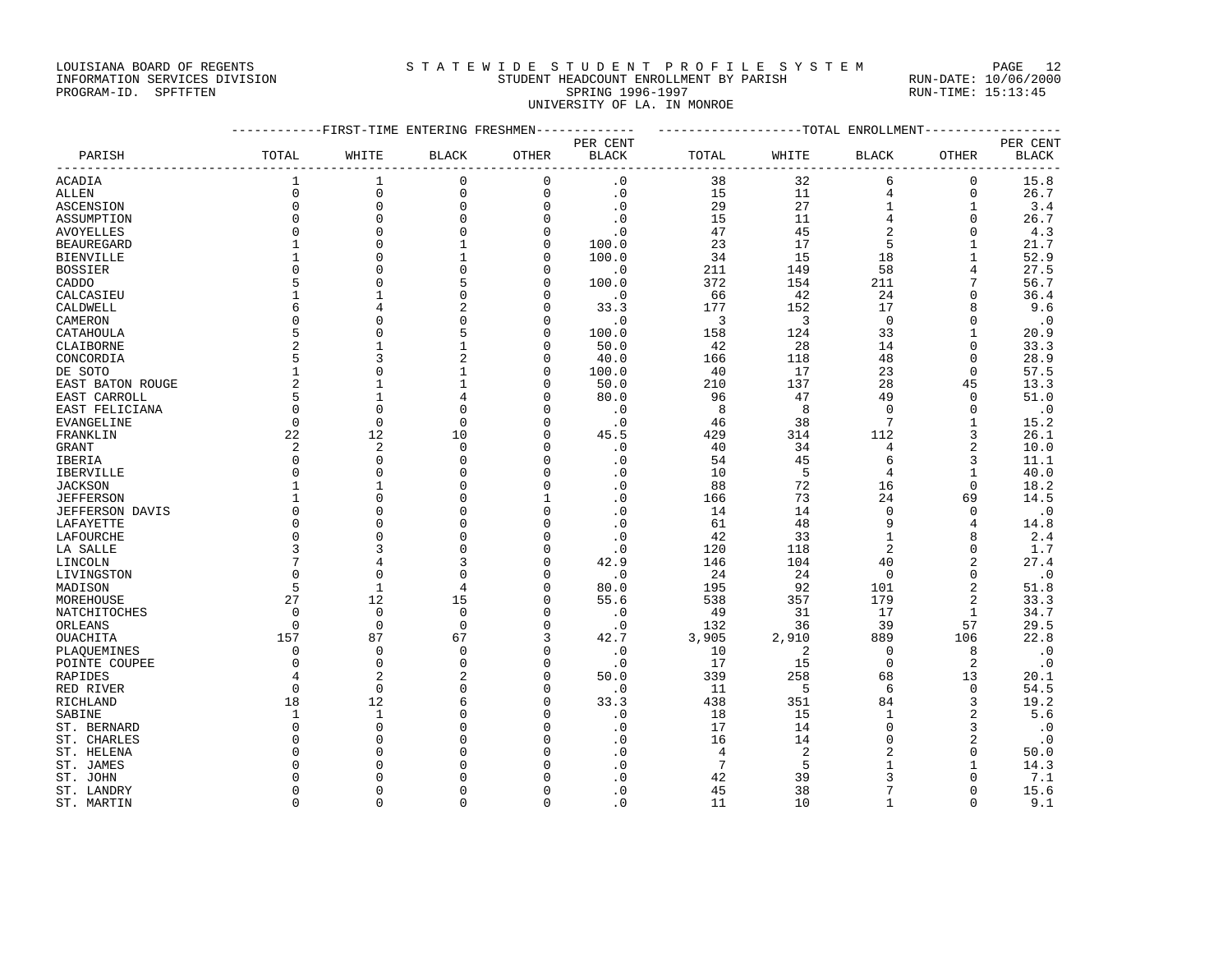### LOUISIANA BOARD OF REGENTS STATEWIDE STUDENT PROFILE SYSTEM PAGE 13 INFORMATION SERVICES DIVISION STUDENT HEADCOUNT ENROLLMENT BY PARISH RUN-DATE: 10/06/2000 PROGRAM-ID. SPFTFTEN SARE SERING 1996-1997 SPRING 1996-1997 RUN-TIME: 15:13:45 UNIVERSITY OF LA. IN MONROE

|                     | -FIRST-TIME ENTERING FRESHMEN- | --------------TOTAL ENROLLMENT- |              |       |                          |        |       |       |       |                   |
|---------------------|--------------------------------|---------------------------------|--------------|-------|--------------------------|--------|-------|-------|-------|-------------------|
| PARISH              | TOTAL                          | WHITE                           | <b>BLACK</b> | OTHER | PER CENT<br><b>BLACK</b> | TOTAL  | WHITE | BLACK | OTHER | PER CENT<br>BLACK |
| ST. MARY            |                                |                                 |              |       | $\cdot$ 0                | 23     | 9     |       | q     | 21.7              |
| ST. TAMMANY         |                                |                                 |              |       | $\cdot$ 0                | 56     | 47    |       |       | 12.5              |
| TANGIPAHOA          |                                |                                 |              |       | $\cdot$ 0                | 50     | 42    |       |       | 16.0              |
| TENSAS              |                                |                                 |              |       | $\cdot$ 0                | 102    | 57    | 44    |       | 43.1              |
| TERREBONNE          |                                |                                 |              |       | . 0                      | 49     | 30    |       | 10    | 18.4              |
| UNION               |                                |                                 |              |       | 33.3                     | 201    | 168   | 31    |       | 15.4              |
| VERMILLION          |                                |                                 |              |       | . 0                      | 47     | 41    |       |       | $\cdot$ 0         |
| VERNON              |                                |                                 |              |       | . 0                      | 60     | 45    |       |       | 15.0              |
| WASHINGTON          |                                |                                 |              |       | . 0                      | 28     | 28    |       |       | $\cdot$ 0         |
| WEBSTER             |                                |                                 |              |       | . 0                      | 91     | 67    | 24    |       | 26.4              |
| WEST BATON ROUGE    |                                |                                 |              |       | $\cdot$ 0                |        |       |       |       | $\cdot$ 0         |
| WEST CARROLL        | 16                             | 12                              |              |       | 25.0                     | 234    | 203   | 29    |       | 12.4              |
| WEST FELICIANA      |                                |                                 |              |       | $\cdot$ 0                | 16     | 16    |       |       | $\cdot$ 0         |
| WINN                |                                |                                 |              |       | 50.0                     | 93     | 79    | 14    |       | 15.1              |
| LOUISIANA TOTALS    | 311                            | 170                             | 137          | 4     | 44.1                     | 9,837  | 7,088 | 2,348 | 401   | 23.9              |
| OUT-OF-STATE TOTALS |                                |                                 |              | 0     | 40.0                     | 566    | 431   | 110   | 25    | 19.4              |
| LA./OUT-OF-STATE    | 316                            | 173                             | 139          | 4     | 44.0                     | 10,403 | 7,519 | 2,458 | 426   | 23.6              |
| FOREIGN TOTALS      | 9                              | $\mathbf 0$                     | 0            | 9     | $\cdot$ 0                | 233    |       |       | 233   | $\cdot$ 0         |
| INSTITUTION TOTALS  | 325                            | 173                             | 139          | 13    | 42.8                     | 10,636 | 7,519 | 2,458 | 659   | 23.1              |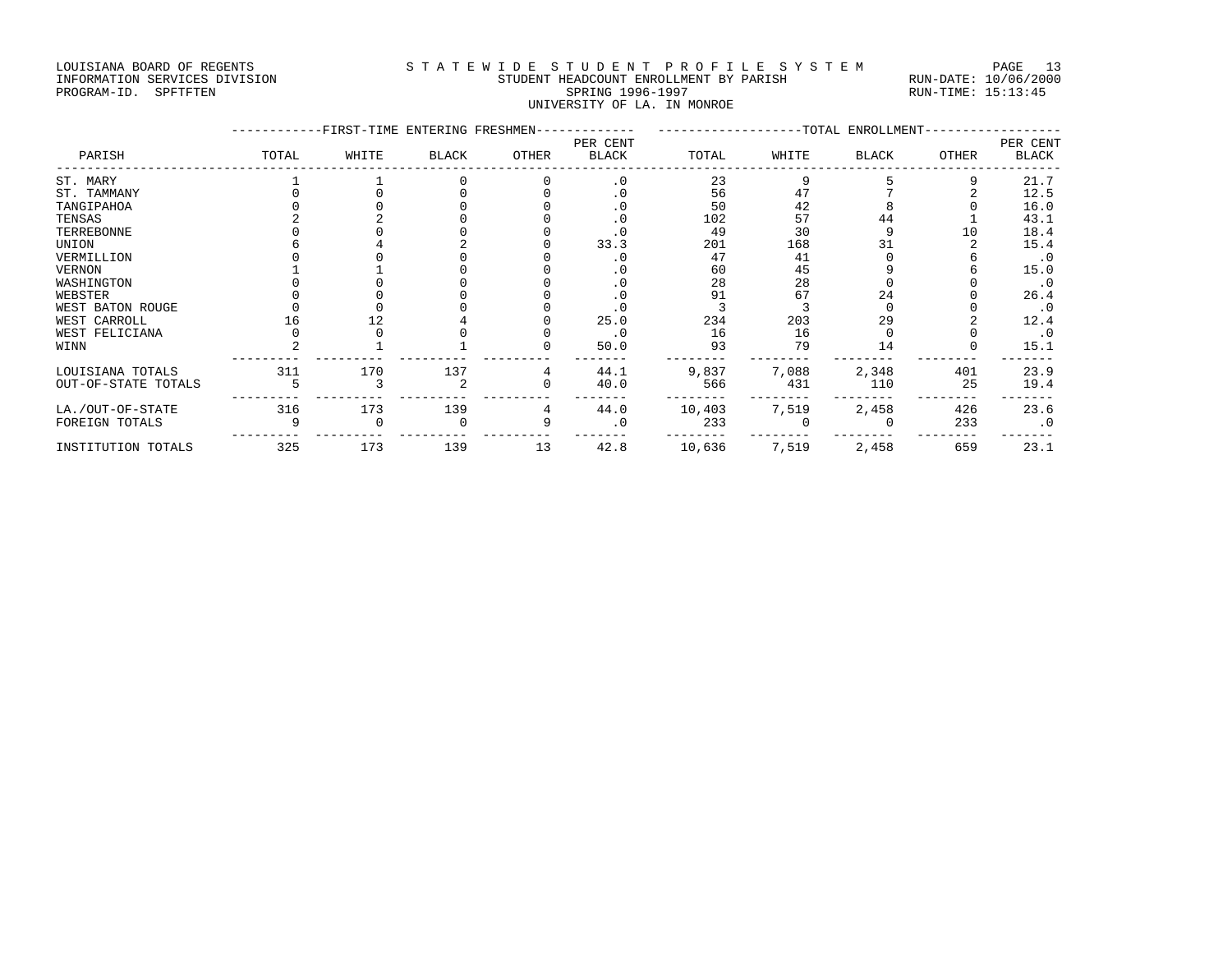# LOUISIANA BOARD OF REGENTS STATEWIDE STUDENT PROFILE SYSTEM PAGE 14

INFORMATION SERVICES DIVISION STUDENT HEADCOUNT ENROLLMENT BY PARISH RUN-DATE: 10/06/2000 PROGRAM-ID. SPFTFTEN SARE SERING 1996-1997 SPRING 1996-1997 RUN-TIME: 15:13:45 NORTHWESTERN STATE UNIVERSITY

|                        |                | ---------FIRST-TIME ENTERING FRESHMEN------------- |                | ------------------TOTAL ENROLLMENT----------------- |                        |                |                |                |                |              |
|------------------------|----------------|----------------------------------------------------|----------------|-----------------------------------------------------|------------------------|----------------|----------------|----------------|----------------|--------------|
|                        |                |                                                    |                |                                                     | PER CENT               |                |                |                |                | PER CENT     |
| PARISH                 | TOTAL          | WHITE                                              | <b>BLACK</b>   | OTHER                                               | $\operatorname{BLACK}$ | TOTAL          | WHITE          | <b>BLACK</b>   | OTHER          | <b>BLACK</b> |
| ACADIA                 | $\mathbf 0$    | $\Omega$                                           | $\mathbf 0$    | 0                                                   | $\cdot$ 0              | 19             | 14             | 5              | 0              | 26.3         |
| ALLEN                  | $\mathbf 0$    | $\Omega$                                           | $\mathbf 0$    | $\mathbf 0$                                         | $\cdot$ 0              | 41             | 32             | 5              | 4              | 12.2         |
| ASCENSION              | $\mathbf 0$    | $\mathbf{0}$                                       | $\mathbf 0$    | 0                                                   | $\cdot$ 0              | 16             | 15             | $\mathbf 0$    | 1              | $\cdot$ 0    |
| ASSUMPTION             | $\mathbf 0$    | $\Omega$                                           | $\mathbf 0$    | $\mathbf 0$                                         | $\cdot$ 0              | $\overline{4}$ | $\overline{2}$ | $\overline{2}$ | $\Omega$       | 50.0         |
| <b>AVOYELLES</b>       | 3              | $\overline{a}$                                     | $\mathbf{1}$   | $\mathbf{0}$                                        | 33.3                   | 106            | 78             | 22             | 6              | 20.8         |
| <b>BEAUREGARD</b>      | 12             | 5                                                  | 4              | 3                                                   | 33.3                   | 181            | 142            | 29             | 10             | 16.0         |
| <b>BIENVILLE</b>       | 3              |                                                    | $\mathbf{1}$   |                                                     | 33.3                   | 71             | 48             | 21             | 2              | 29.6         |
| BOSSIER                | 9              | 7                                                  | $\mathbf{1}$   |                                                     | 11.1                   | 374            | 297            | 46             | 31             | 12.3         |
| CADDO                  | 32             | 12                                                 | 16             |                                                     | 50.0                   | 859            | 558            | 253            | 48             | 29.5         |
| CALCASIEU              | $\overline{4}$ | 4                                                  | $\Omega$       | O                                                   | $\cdot$ 0              | 93             | 57             | 26             | 10             | 28.0         |
| CALDWELL               | $\Omega$       | $\Omega$                                           | $\Omega$       | $\Omega$                                            | $\cdot$ 0              | 10             | 8              | $\Omega$       | $\overline{c}$ | $\cdot$ 0    |
| CAMERON                | $\mathbf 0$    | $\Omega$                                           | $\mathbf 0$    | 0                                                   | $\cdot$ 0              | $\mathbf{1}$   | $\mathbf{1}$   | $\mathbf 0$    | $\mathbf 0$    | $\cdot$ 0    |
| CATAHOULA              | 11             | 8                                                  | 3              | 0                                                   | 27.3                   | 101            | 85             | 11             | 5              | 10.9         |
| CLAIBORNE              | $\mathbf 0$    | $\Omega$                                           | $\mathbf 0$    | $\Omega$                                            | $\cdot$ 0              | 28             | 28             | $\overline{0}$ | $\Omega$       | $\cdot$ 0    |
| CONCORDIA              | 4              | 2                                                  | $\mathbf{1}$   |                                                     | 25.0                   | 59             | 42             | 13             | 4              | 22.0         |
|                        | 8              | 5                                                  | $\overline{2}$ |                                                     | 25.0                   | 244            | 159            | 73             | 12             | 29.9         |
| DE SOTO                | 3              | 2                                                  | $\mathbf{1}$   | $\Omega$                                            | 33.3                   | 190            | 136            | 43             | 11             | 22.6         |
| EAST BATON ROUGE       | $\Omega$       | $\Omega$                                           | 0              | O                                                   | $\cdot$ 0              | 3              | 1              | $\overline{2}$ | $\Omega$       | 66.7         |
| EAST CARROLL           |                |                                                    | $\Omega$       | $\Omega$                                            |                        |                | 6              | $\mathbf 0$    |                |              |
| EAST FELICIANA         | $\Omega$       | $\Omega$                                           | $\Omega$       | $\Omega$                                            | $\cdot$ 0              | 10<br>23       |                |                | 4              | $\cdot$ 0    |
| EVANGELINE             |                |                                                    |                |                                                     | $\cdot$ 0              |                | 22             | $\mathbf 0$    | $\mathbf{1}$   | $\cdot$ 0    |
| FRANKLIN               |                | $\Omega$                                           | $\mathbf{1}$   | 0                                                   | 100.0                  | 15             | 11             | 4              | $\mathbf{0}$   | 26.7         |
| GRANT                  | 5              | 3                                                  | $\mathbf{1}$   | 1                                                   | 20.0                   | 191            | 153            | 24             | 14             | 12.6         |
| IBERIA                 | $\Omega$       | $\Omega$                                           | $\mathbf 0$    | $\Omega$                                            | $\cdot$ 0              | 15             | 9              | 3              | 3              | 20.0         |
| IBERVILLE              |                | $\Omega$                                           | $\mathbf 0$    |                                                     | $\cdot$ 0              | 11             | 6              | $\overline{2}$ | 3              | 18.2         |
| <b>JACKSON</b>         | $\Omega$       | $\Omega$                                           | $\mathbf 0$    | 0                                                   | . 0                    | 37             | 26             | 11             | $\Omega$       | 29.7         |
| <b>JEFFERSON</b>       | 2              |                                                    | 1              | O                                                   | 50.0                   | 99             | 67             | 22             | 10             | 22.2         |
| <b>JEFFERSON DAVIS</b> | $\Omega$       | $\Omega$                                           | $\mathbf 0$    | O                                                   | $\cdot$ 0              | 9              | 6              | 3              | $\Omega$       | 33.3         |
| LAFAYETTE              |                | $\overline{2}$                                     | $\Omega$       | U                                                   | $\cdot$ 0              | 64             | 53             | 7              | 4              | 10.9         |
| LAFOURCHE              | $\mathbf{1}$   | $\Omega$                                           | $\Omega$       | $\mathbf{1}$                                        | $\cdot$ 0              | 46             | 43             | $\Omega$       | 3              | $\cdot$ 0    |
| LA SALLE               | 19             | 14                                                 | $\mathbf{1}$   | 4                                                   | 5.3                    | 192            | 162            | 12             | 18             | 6.3          |
| LINCOLN                | $\mathbf 0$    | $\Omega$                                           | $\Omega$       | $\Omega$                                            | $\cdot$ 0              | 51             | 22             | 26             | 3              | 51.0         |
| LIVINGSTON             | $\Omega$       | $\Omega$                                           | $\mathbf 0$    | $\Omega$                                            | $\cdot$ 0              | 33             | 29             | $\mathbf 1$    | 3              | 3.0          |
| MADISON                | $\Omega$       | $\Omega$                                           | $\mathbf 0$    | $\Omega$                                            | $\cdot$ 0              | 3              | $\mathbf{1}$   | $\overline{2}$ | $\Omega$       | 66.7         |
| MOREHOUSE              | $\Omega$       | $\Omega$                                           | $\Omega$       | $\mathbf{0}$                                        | $\cdot$ 0              | 10             | 4              | 6              | $\mathbf 0$    | 60.0         |
| NATCHITOCHES           | 73             | 30                                                 | 29             | 14                                                  | 39.7                   | 1,230          | 757            | 381            | 92             | 31.0         |
| ORLEANS                | 3              | $\Omega$                                           | 3              | 0                                                   | 100.0                  | 69             | 14             | 48             | 7              | 69.6         |
| OUACHITA               | 1              | $\Omega$                                           | $\mathbf{1}$   | 0                                                   | 100.0                  | 70             | 50             | 18             | 2              | 25.7         |
| PLAOUEMINES            | $\overline{c}$ | $\Omega$                                           | 1              | $\mathbf{1}$                                        | 50.0                   | 11             | 8              | $\overline{2}$ | $\mathbf{1}$   | 18.2         |
| POINTE COUPEE          | 1              | 1                                                  | $\mathbf 0$    | 0                                                   | $\cdot$ 0              | 33             | 29             | 3              | $\mathbf{1}$   | 9.1          |
| RAPIDES                | 40             | 26                                                 | 9              | 5                                                   | 22.5                   | 934            | 633            | 230            | 71             | 24.6         |
| RED RIVER              | 19             | $\overline{4}$                                     | 14             | $\mathbf{1}$                                        | 73.7                   | 180            | 111            | 58             | 11             | 32.2         |
| RICHLAND               | $\mathbf{1}$   | $\mathbf 0$                                        | $\mathbf{1}$   | $\Omega$                                            | 100.0                  | 15             | 9              | 6              | $\mathbf 0$    | 40.0         |
| SABINE                 | 31             | 22                                                 | 6              | ζ                                                   | 19.4                   | 556            | 412            | 66             | 78             | 11.9         |
| ST. BERNARD            | $\Omega$       | $\Omega$                                           | $\Omega$       | O                                                   | $\cdot$ 0              | 11             | 11             | 0              | $\Omega$       | $\cdot$ 0    |
| ST. CHARLES            | $\Omega$       | $\cap$                                             | $\Omega$       | U                                                   | $\cdot$ 0              | 17             | 16             | 1              | $\Omega$       | 5.9          |
| ST. HELENA             | C              | O                                                  | $\Omega$       |                                                     | $\cdot$ 0              | $\overline{4}$ | 4              | $\Omega$       | $\Omega$       | $\cdot$ 0    |
| ST. JAMES              | C              | O                                                  | $\Omega$       |                                                     | $\cdot$ 0              | 2              | $\overline{2}$ | $\Omega$       | <sup>0</sup>   | $\cdot$ 0    |
| ST. JOHN               | $\Omega$       | O                                                  | 0              |                                                     | $\cdot$ 0              | 6              | 3              | 3              | $\Omega$       | 50.0         |
| ST. LANDRY             | $\mathbf{1}$   | $\Omega$                                           | $\Omega$       | $\mathbf{1}$                                        | $\cdot$ 0              | 78             | 57             | 17             | 4              | 21.8         |

ST. MARTIN 0 0 0 0 .0 12 5 7 0 58.3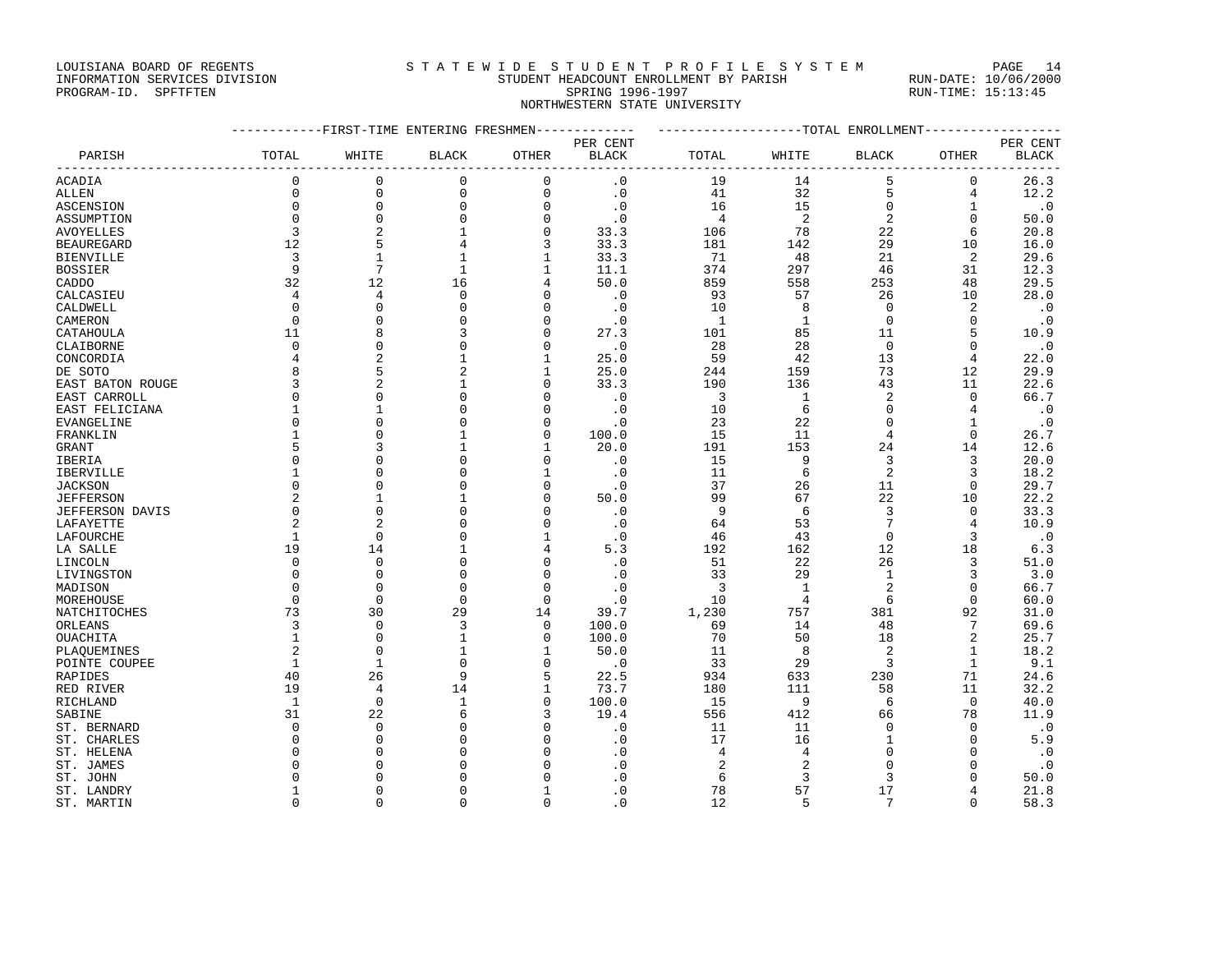### LOUISIANA BOARD OF REGENTS S T A T E W I D E S T U D E N T P R O F I L E S Y S T E M PAGE 15 INFORMATION SERVICES DIVISION STUDENT HEADCOUNT ENROLLMENT BY PARISH RUN-DATE: 10/06/2000 PROGRAM-ID. SPFTFTEN SARE SERING 1996-1997 SPRING 1996-1997 RUN-TIME: 15:13:45

NORTHWESTERN STATE UNIVERSITY

|                     |       | -FIRST-TIME ENTERING FRESHMEN- |              |       |                          |       | -TOTAL ENROLLMENT- | PER CENT     |       |              |
|---------------------|-------|--------------------------------|--------------|-------|--------------------------|-------|--------------------|--------------|-------|--------------|
| PARISH              | TOTAL | WHITE                          | <b>BLACK</b> | OTHER | PER CENT<br><b>BLACK</b> | TOTAL | WHITE              | <b>BLACK</b> | OTHER | <b>BLACK</b> |
| ST. MARY            |       |                                |              |       | $\cdot$ 0                | 16    | 10                 |              |       | 37.5         |
| ST. TAMMANY         |       |                                |              |       | . 0                      | 61    | 50                 |              |       | 6.6          |
| TANGIPAHOA          |       |                                |              |       | . 0                      | 15    | 14                 |              |       | 6.7          |
| TENSAS              |       |                                |              |       | . 0                      |       |                    |              |       | $\cdot$ 0    |
| TERREBONNE          |       |                                |              |       |                          | 29    | 25                 |              |       | 3.4          |
| UNION               |       |                                |              |       | . 0                      |       |                    |              |       | 42.9         |
| VERMILLION          |       |                                |              |       | . 0                      | 31    | 21                 |              |       | 29.0         |
| VERNON              |       | 45                             | 23           | 12    | 28.8                     | 1,259 | 869                | 215          | 175   | 17.1         |
| WASHINGTON          |       |                                |              |       | $\cdot$ 0                |       |                    |              |       | $\cdot$ 0    |
| WEBSTER             |       |                                |              |       |                          | 91    | 57                 | 25           |       | 27.5         |
| WEST BATON ROUGE    |       |                                |              |       |                          | 10    |                    |              |       | 10.0         |
| WEST CARROLL        |       |                                |              |       |                          |       |                    |              |       | $\cdot$ 0    |
| WEST FELICIANA      |       |                                |              |       | . 0                      | 12    |                    |              |       | 8.3          |
| WINN                | 31    | 21                             |              |       | 22.6                     | 378   | 270                | 86           | 22    | 22.8         |
| LOUISIANA TOTALS    | 408   | 222                            | 128          | 58    | 31.4                     | 8,358 | 5,795              | 1,866        | 697   | 22.3         |
| OUT-OF-STATE TOTALS |       |                                |              | 0     | 25.0                     | 545   | 385                | 114          | 46    | 20.9         |
| LA./OUT-OF-STATE    | 412   | 225                            | 129          | 58    | 31.3                     | 8,903 | 6,180              | 1,980        | 743   | 22.2         |
| FOREIGN TOTALS      |       |                                |              |       | $\cdot$ 0                | 40    |                    |              | 39    | $\cdot$ 0    |
| INSTITUTION TOTALS  | 413   | 225                            | 129          | 59    | 31.2                     | 8,943 | 6,181              | 1,980        | 782   | 22.1         |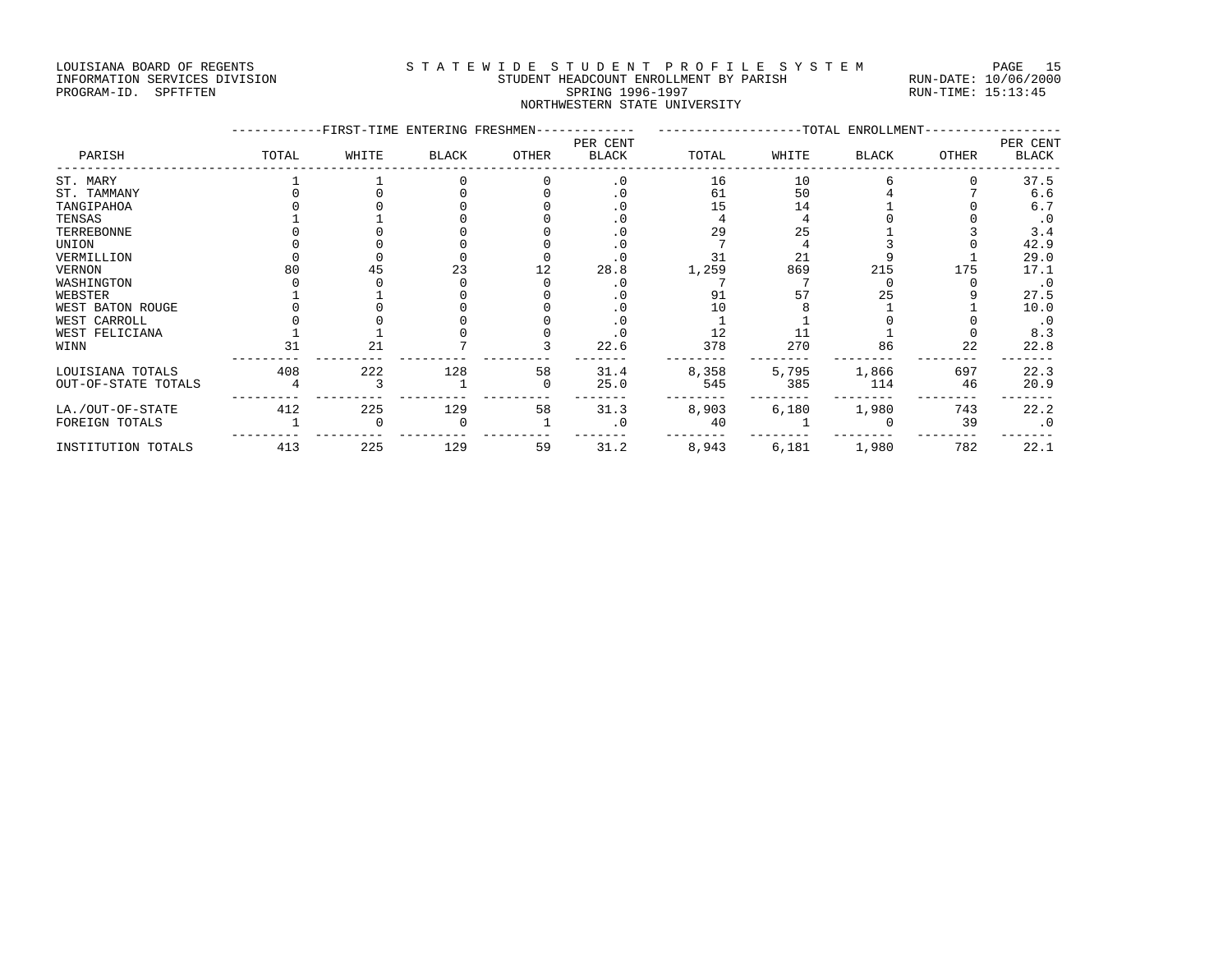### LOUISIANA BOARD OF REGENTS STATEWIDE STUDENT PROFILE SYSTEM PAGE 16 INFORMATION SERVICES DIVISION STUDENT HEADCOUNT ENROLLMENT BY PARISH RUN-DATE: 10/06/2000 PROGRAM-ID. SPFTFTEN SARE SERING 1996-1997 SPRING 1996-1997 RUN-TIME: 15:13:45

SOUTHEASTERN LA. UNIVERSITY

| ------------FIRST-TIME ENTERING FRESHMEN-------------<br>------------------TOTAL ENROLLMENT-------------<br>PER CENT<br>TOTAL<br><b>BLACK</b><br>OTHER<br>BLACK<br>TOTAL<br>WHITE<br><b>BLACK</b><br>OTHER<br>PARISH<br>WHITE<br>$\mathbf 0$<br>$\mathbf{0}$<br>$\mathbf 0$<br>$\mathbf 0$<br>$\cdot$ 0<br>6<br>6<br>$\mathbf 0$<br>$\mathbf 0$<br>ACADIA<br>$\mathbf 0$<br>$\mathbf{1}$<br>1<br>$\cdot$ 0<br>3<br>3<br>$\overline{0}$<br>$\mathbf 0$<br>0<br>ALLEN<br>50<br>47<br>3<br>$\mathbf 0$<br>6.0<br>576<br>26<br>4<br>546<br>ASCENSION<br>$\mathbf 0$<br>$\mathbf 0$<br>$\mathbf 0$<br>$\cdot$ 0<br>18<br>16<br>$\mathbf{1}$<br>$\mathbf{1}$<br>ASSUMPTION<br>0<br>3<br>$\Omega$<br>$\Omega$<br>$\cdot$ 0<br>19<br>16<br>$\Omega$<br>AVOYELLES<br>$\Omega$<br>$\Omega$<br>$\mathbf{1}$<br>100.0<br>5<br>BEAUREGARD<br>$\Omega$<br>$\Omega$<br>6<br>1<br>$\Omega$<br>∩ | PER CENT<br><b>BLACK</b><br>$\cdot$ 0<br>$\cdot$ 0<br>4.5<br>5.6<br>15.8<br>16.7<br>66.7<br>$\cdot$ 0<br>10.5<br>30.3<br>$\cdot$ 0<br>66.7 |
|---------------------------------------------------------------------------------------------------------------------------------------------------------------------------------------------------------------------------------------------------------------------------------------------------------------------------------------------------------------------------------------------------------------------------------------------------------------------------------------------------------------------------------------------------------------------------------------------------------------------------------------------------------------------------------------------------------------------------------------------------------------------------------------------------------------------------------------------------------------------------------|--------------------------------------------------------------------------------------------------------------------------------------------|
|                                                                                                                                                                                                                                                                                                                                                                                                                                                                                                                                                                                                                                                                                                                                                                                                                                                                                 |                                                                                                                                            |
|                                                                                                                                                                                                                                                                                                                                                                                                                                                                                                                                                                                                                                                                                                                                                                                                                                                                                 |                                                                                                                                            |
|                                                                                                                                                                                                                                                                                                                                                                                                                                                                                                                                                                                                                                                                                                                                                                                                                                                                                 |                                                                                                                                            |
|                                                                                                                                                                                                                                                                                                                                                                                                                                                                                                                                                                                                                                                                                                                                                                                                                                                                                 |                                                                                                                                            |
|                                                                                                                                                                                                                                                                                                                                                                                                                                                                                                                                                                                                                                                                                                                                                                                                                                                                                 |                                                                                                                                            |
|                                                                                                                                                                                                                                                                                                                                                                                                                                                                                                                                                                                                                                                                                                                                                                                                                                                                                 |                                                                                                                                            |
|                                                                                                                                                                                                                                                                                                                                                                                                                                                                                                                                                                                                                                                                                                                                                                                                                                                                                 |                                                                                                                                            |
|                                                                                                                                                                                                                                                                                                                                                                                                                                                                                                                                                                                                                                                                                                                                                                                                                                                                                 |                                                                                                                                            |
| $\mathbf 0$<br>$\cdot$ 0<br>1<br>2<br>BIENVILLE<br>3<br>0<br>0<br>$\Omega$                                                                                                                                                                                                                                                                                                                                                                                                                                                                                                                                                                                                                                                                                                                                                                                                      |                                                                                                                                            |
| $\cdot$ 0<br>$\Omega$<br>$\Omega$<br>6<br>$\Omega$<br>$\Omega$<br>BOSSIER<br>$\Omega$<br>6                                                                                                                                                                                                                                                                                                                                                                                                                                                                                                                                                                                                                                                                                                                                                                                      |                                                                                                                                            |
| 19<br>17<br>$\overline{c}$<br>$\Omega$<br>$\Omega$<br>$\Omega$<br>$\cdot$ 0<br>$\Omega$<br>CADDO                                                                                                                                                                                                                                                                                                                                                                                                                                                                                                                                                                                                                                                                                                                                                                                |                                                                                                                                            |
| 100.0<br>22<br>10<br>CALCASIEU<br>$\Omega$<br>1<br>33<br>$\Omega$<br>1                                                                                                                                                                                                                                                                                                                                                                                                                                                                                                                                                                                                                                                                                                                                                                                                          |                                                                                                                                            |
| 2<br>$\overline{2}$<br>$\Omega$<br>$\Omega$<br>$\cdot$ 0<br>$\Omega$<br>$\Omega$<br>CALDWELL<br>$\Omega$<br>$\Omega$                                                                                                                                                                                                                                                                                                                                                                                                                                                                                                                                                                                                                                                                                                                                                            |                                                                                                                                            |
| $\Omega$<br>$\cdot$ 0<br>3<br>1<br>CATAHOULA<br>$\Omega$<br>$\Omega$<br>$\Omega$<br>0                                                                                                                                                                                                                                                                                                                                                                                                                                                                                                                                                                                                                                                                                                                                                                                           |                                                                                                                                            |
| $\mathbf 0$<br>$\cdot$ 0<br>5<br>0<br>CONCORDIA<br>1<br>4<br>1                                                                                                                                                                                                                                                                                                                                                                                                                                                                                                                                                                                                                                                                                                                                                                                                                  | 20.0                                                                                                                                       |
| $\mathbf 0$<br>$\mathbf 0$<br>2<br>$\mathbf{1}$<br>DE SOTO<br>$\Omega$<br>$\Omega$<br>$\cdot$ 0<br>1<br>0                                                                                                                                                                                                                                                                                                                                                                                                                                                                                                                                                                                                                                                                                                                                                                       | 50.0                                                                                                                                       |
| 2,576<br>2,368<br>142<br>100<br>85<br>10<br>10.0<br>EAST BATON ROUGE<br>5<br>66                                                                                                                                                                                                                                                                                                                                                                                                                                                                                                                                                                                                                                                                                                                                                                                                 | 5.5                                                                                                                                        |
| $\mathbf 0$<br>$\mathbf 0$<br>$\cdot$ 0<br>$\mathbf 0$<br>$\mathbf{1}$<br>EAST CARROLL<br>0<br>1<br>0<br>$\Omega$                                                                                                                                                                                                                                                                                                                                                                                                                                                                                                                                                                                                                                                                                                                                                               | $\cdot$ 0                                                                                                                                  |
| $\overline{2}$<br>$\overline{2}$<br>$\mathbf{0}$<br>$\cdot$ 0<br>78<br>63<br>15<br>EAST FELICIANA<br>0<br>$\Omega$                                                                                                                                                                                                                                                                                                                                                                                                                                                                                                                                                                                                                                                                                                                                                              | 19.2                                                                                                                                       |
| $\Omega$<br>$\Omega$<br>$\cdot$ 0<br>12<br>11<br>$\Omega$<br>EVANGELINE<br>$\Omega$<br>$\Omega$<br>1                                                                                                                                                                                                                                                                                                                                                                                                                                                                                                                                                                                                                                                                                                                                                                            | $\cdot$ 0                                                                                                                                  |
| 2<br>2<br>$\Omega$<br>$\Omega$<br>$\cdot$ 0<br>$\Omega$<br>$\Omega$<br>FRANKLIN<br>∩<br>$\Omega$                                                                                                                                                                                                                                                                                                                                                                                                                                                                                                                                                                                                                                                                                                                                                                                | $\cdot$ 0                                                                                                                                  |
| $\cdot$ 0<br>2<br>$\overline{2}$<br>$\Omega$<br>$\Omega$<br>0<br>GRANT<br>1<br>$\Omega$                                                                                                                                                                                                                                                                                                                                                                                                                                                                                                                                                                                                                                                                                                                                                                                         | $\cdot$ 0                                                                                                                                  |
| $\cdot$ 0<br>9<br>$\Omega$<br>$\Omega$<br>$\Omega$<br>10<br>$\Omega$<br>$\mathbf{1}$<br>IBERIA<br>$\Omega$                                                                                                                                                                                                                                                                                                                                                                                                                                                                                                                                                                                                                                                                                                                                                                      | 10.0                                                                                                                                       |
| 2<br>2<br>$\Omega$<br>$\cdot$ 0<br>94<br>81<br>13<br>IBERVILLE<br>$\Omega$<br>$\Omega$                                                                                                                                                                                                                                                                                                                                                                                                                                                                                                                                                                                                                                                                                                                                                                                          | 13.8                                                                                                                                       |
| 2<br>$\Omega$<br>$\Omega$<br>$\mathbf 0$<br>$\cdot$ 0<br>2<br>$\Omega$<br>$\mathbf 0$<br>$\Omega$<br>JACKSON                                                                                                                                                                                                                                                                                                                                                                                                                                                                                                                                                                                                                                                                                                                                                                    | $\cdot$ 0                                                                                                                                  |
| 977<br>23<br>20<br>3<br>13.0<br>863<br>64<br>50<br>JEFFERSON<br>$\Omega$                                                                                                                                                                                                                                                                                                                                                                                                                                                                                                                                                                                                                                                                                                                                                                                                        | 6.6                                                                                                                                        |
| $\Omega$<br>$\cdot$ 0<br>4<br>$\Omega$<br>$\Omega$<br>JEFFERSON DAVIS<br>$\Omega$<br>$\Omega$<br>$\Omega$<br>4                                                                                                                                                                                                                                                                                                                                                                                                                                                                                                                                                                                                                                                                                                                                                                  | .0                                                                                                                                         |
| $\cdot$ 0<br>23<br>19<br>2<br>2<br>LAFAYETTE<br>2<br>$\Omega$<br>0                                                                                                                                                                                                                                                                                                                                                                                                                                                                                                                                                                                                                                                                                                                                                                                                              | 8.7                                                                                                                                        |
| $\mathbf 0$<br>$\cdot$ 0<br>27<br>23<br>2<br>2<br>LAFOURCHE<br>$\Omega$<br>$\Omega$<br>$\Omega$                                                                                                                                                                                                                                                                                                                                                                                                                                                                                                                                                                                                                                                                                                                                                                                 | 7.4                                                                                                                                        |
| $\Omega$<br>$\cdot$ 0<br>$\Omega$<br>$\mathbf 0$<br>$\Omega$<br>1<br>1<br>LA SALLE<br>$\Omega$<br>$\Omega$                                                                                                                                                                                                                                                                                                                                                                                                                                                                                                                                                                                                                                                                                                                                                                      | $\cdot$ 0                                                                                                                                  |
| $\Omega$<br>$\mathbf{1}$<br>$\Omega$<br>$\Omega$<br>$\Omega$<br>$\Omega$<br>$\Omega$<br>$\cdot$ 0<br>$\mathbf{1}$<br>LINCOLN                                                                                                                                                                                                                                                                                                                                                                                                                                                                                                                                                                                                                                                                                                                                                    | .0                                                                                                                                         |
| 70<br>$\overline{2}$<br>2.9<br>1,429<br>17<br>67<br>1,364<br>48<br>LIVINGSTON<br>1                                                                                                                                                                                                                                                                                                                                                                                                                                                                                                                                                                                                                                                                                                                                                                                              | 3.4                                                                                                                                        |
| $\cdot$ 0<br>$\Omega$<br>$\Omega$<br>$\Omega$<br>1<br>$\Omega$<br>MADISON<br>$\Omega$<br>2<br>1                                                                                                                                                                                                                                                                                                                                                                                                                                                                                                                                                                                                                                                                                                                                                                                 | 50.0                                                                                                                                       |
| $\Omega$<br>2<br>$\mathbf{1}$<br>$\Omega$<br>$\Omega$<br>$\cdot$ 0<br>1<br>$\Omega$<br>MOREHOUSE<br>$\Omega$                                                                                                                                                                                                                                                                                                                                                                                                                                                                                                                                                                                                                                                                                                                                                                    | 50.0                                                                                                                                       |
| $\mathbf 0$<br>12<br>9<br>2<br>NATCHITOCHES<br>$\Omega$<br>$\mathbf 0$<br>0<br>$\cdot$ 0<br>1                                                                                                                                                                                                                                                                                                                                                                                                                                                                                                                                                                                                                                                                                                                                                                                   | 8.3                                                                                                                                        |
| 42.9<br>439<br>89<br>7<br>3<br>3<br>548<br>20<br>$\mathbf{1}$<br>ORLEANS                                                                                                                                                                                                                                                                                                                                                                                                                                                                                                                                                                                                                                                                                                                                                                                                        | 16.2                                                                                                                                       |
| 2<br>$\Omega$<br>$\cdot$ 0<br>10<br>8<br>OUACHITA<br>$\Omega$<br>0                                                                                                                                                                                                                                                                                                                                                                                                                                                                                                                                                                                                                                                                                                                                                                                                              | 20.0                                                                                                                                       |
| 77<br>3<br>$\Omega$<br>$\cdot$ 0<br>10<br>$\mathbf{1}$<br>88<br>PLAQUEMINES<br>3<br>$\Omega$                                                                                                                                                                                                                                                                                                                                                                                                                                                                                                                                                                                                                                                                                                                                                                                    | 11.4                                                                                                                                       |
| $\Omega$<br>$\cdot$ 0<br>59<br>56<br>$\mathbf{1}$<br>$\overline{a}$<br>POINTE COUPEE<br>$\Omega$                                                                                                                                                                                                                                                                                                                                                                                                                                                                                                                                                                                                                                                                                                                                                                                | 1.7                                                                                                                                        |
| $\cdot$ 0<br>26<br>$\Omega$<br>$\Omega$<br>0<br>27<br>$\Omega$<br>$\mathbf{1}$<br>RAPIDES<br>$\Omega$                                                                                                                                                                                                                                                                                                                                                                                                                                                                                                                                                                                                                                                                                                                                                                           | $\cdot$ 0                                                                                                                                  |
| $\cdot$ 0<br>$\overline{c}$<br>$\overline{2}$<br>$\mathbf 0$<br>0<br>$\Omega$<br>0<br>RICHLAND<br>$\Omega$                                                                                                                                                                                                                                                                                                                                                                                                                                                                                                                                                                                                                                                                                                                                                                      | $\cdot$ 0                                                                                                                                  |
| $\Omega$<br>$\cdot$ 0<br>$\Omega$<br>SABINE<br>$\Omega$<br>$\Omega$<br>1<br>1<br>$\Omega$                                                                                                                                                                                                                                                                                                                                                                                                                                                                                                                                                                                                                                                                                                                                                                                       | $\cdot$ 0                                                                                                                                  |
| $\boldsymbol{\cdot}$ $0$<br>ST. BERNARD<br>$\Omega$<br>2<br>189<br>175<br>$\Omega$<br>14<br>6<br>4                                                                                                                                                                                                                                                                                                                                                                                                                                                                                                                                                                                                                                                                                                                                                                              | $\cdot$ 0                                                                                                                                  |
| $\mathbf{1}$<br>20.0<br>212<br>180<br>27<br>ST. CHARLES<br>$\Omega$<br>5.<br>5<br>4                                                                                                                                                                                                                                                                                                                                                                                                                                                                                                                                                                                                                                                                                                                                                                                             | 12.7                                                                                                                                       |
| 5<br>60<br>ST. HELENA<br>$\mathbf 0$<br>83.3<br>86<br>26<br>0<br>1<br>6                                                                                                                                                                                                                                                                                                                                                                                                                                                                                                                                                                                                                                                                                                                                                                                                         | 69.8                                                                                                                                       |
| 5<br>$\Omega$<br>$\Omega$<br>$\cdot$ 0<br>36<br>31<br>ST. JAMES<br>$\Omega$<br>$\Omega$<br>0                                                                                                                                                                                                                                                                                                                                                                                                                                                                                                                                                                                                                                                                                                                                                                                    | 13.9                                                                                                                                       |
| 15<br>$\overline{c}$<br>309<br>11<br>13.3<br>353<br>36<br>8<br>ST. JOHN                                                                                                                                                                                                                                                                                                                                                                                                                                                                                                                                                                                                                                                                                                                                                                                                         | 10.2                                                                                                                                       |
| 50.0<br>18<br>$\overline{2}$<br>1<br>$\mathbf{1}$<br>20<br>$\Omega$<br>ST. LANDRY                                                                                                                                                                                                                                                                                                                                                                                                                                                                                                                                                                                                                                                                                                                                                                                               | 10.0                                                                                                                                       |
| $\Omega$<br>5<br>ST. MARTIN<br>$\Omega$<br>$\cdot$ 0<br>-5<br>$\Omega$<br>$\Omega$<br>$\Omega$                                                                                                                                                                                                                                                                                                                                                                                                                                                                                                                                                                                                                                                                                                                                                                                  | $\cdot$ 0                                                                                                                                  |
| ST. MARY<br>2<br>2<br>$\Omega$<br>$\cdot$ 0<br>21<br>18<br>3<br>$\Omega$                                                                                                                                                                                                                                                                                                                                                                                                                                                                                                                                                                                                                                                                                                                                                                                                        | 14.3                                                                                                                                       |
| 102<br>161<br>90<br>11<br>10.8<br>2,446<br>2,220<br>65<br>ST. TAMMANY<br>$\mathbf{1}$                                                                                                                                                                                                                                                                                                                                                                                                                                                                                                                                                                                                                                                                                                                                                                                           | 6.6                                                                                                                                        |

TANGIPAHOA 217 173 42 2 19.4 3,093 2,527 503 63 16.3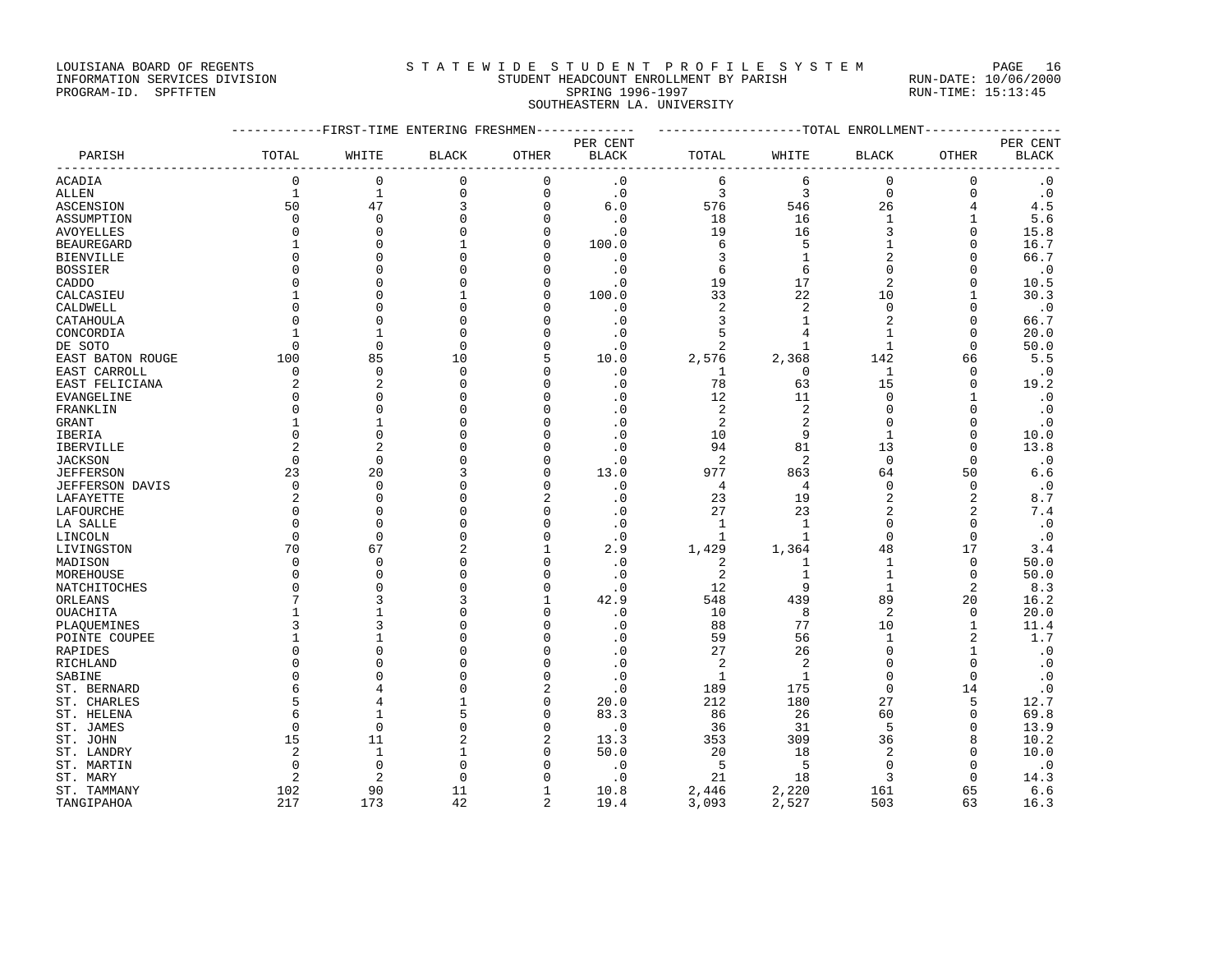### LOUISIANA BOARD OF REGENTS STATEWIDE STUDENT PROFILE SYSTEM PAGE 17 INFORMATION SERVICES DIVISION STUDENT HEADCOUNT ENROLLMENT BY PARISH RUN-DATE: 10/06/2000 PROGRAM-ID. SPFTFTEN SARE SERING 1996-1997 SPRING 1996-1997 RUN-TIME: 15:13:45 SOUTHEASTERN LA. UNIVERSITY

|                     |       | -FIRST-TIME ENTERING FRESHMEN- |              |       |                          |        |        | -TOTAL ENROLLMENT- |       |                          |
|---------------------|-------|--------------------------------|--------------|-------|--------------------------|--------|--------|--------------------|-------|--------------------------|
| PARISH              | TOTAL | WHITE                          | <b>BLACK</b> | OTHER | PER CENT<br><b>BLACK</b> | TOTAL  | WHITE  | <b>BLACK</b>       | OTHER | PER CENT<br><b>BLACK</b> |
| TENSAS              |       |                                |              |       | $\cdot$ 0                |        |        |                    |       | . 0                      |
| TERREBONNE          |       |                                |              |       |                          |        | 27     |                    |       | 9.7                      |
| UNION               |       |                                |              |       |                          |        |        |                    |       | . 0                      |
| VERMILLION          |       |                                |              |       |                          |        |        |                    |       | 20.0                     |
| VERNON              |       |                                |              |       |                          |        |        |                    |       | 12.5                     |
| WASHINGTON          |       |                                |              |       | 45.0                     | 555    | 430    | 124                |       | 22.3                     |
| WEBSTER             |       |                                |              |       |                          |        |        |                    |       | 20.0                     |
| WEST BATON ROUGE    |       |                                |              |       |                          | 79     | 76     |                    |       | 1.3                      |
| WEST FELICIANA      |       |                                |              |       | 50.0                     | 32     | 29     |                    |       | 6.3                      |
| WINN                |       |                                |              |       | . 0                      |        |        |                    |       | 33.3                     |
| LOUISIANA TOTALS    | 653   | 542                            | 95           | 16    | 14.5                     | 13,876 | 12,171 | 1,374              | 331   | 9.9                      |
| OUT-OF-STATE TOTALS | 14    | 10                             |              |       | 14.3                     | 270    | 227    | 26                 | 17    | 9.6                      |
| LA./OUT-OF-STATE    | 667   | 552                            | 97           | 18    | 14.5                     | 14,146 | 12,398 | 1,400              | 348   | 9.9                      |
| FOREIGN TOTALS      |       |                                |              |       | $\cdot$ 0                | 106    |        | $\Omega$           | 106   | $\cdot$ 0                |
| INSTITUTION TOTALS  | 669   | 552                            | 97           | 20    | 14.5                     | 14,252 | 12,398 | 1,400              | 454   | 9.8                      |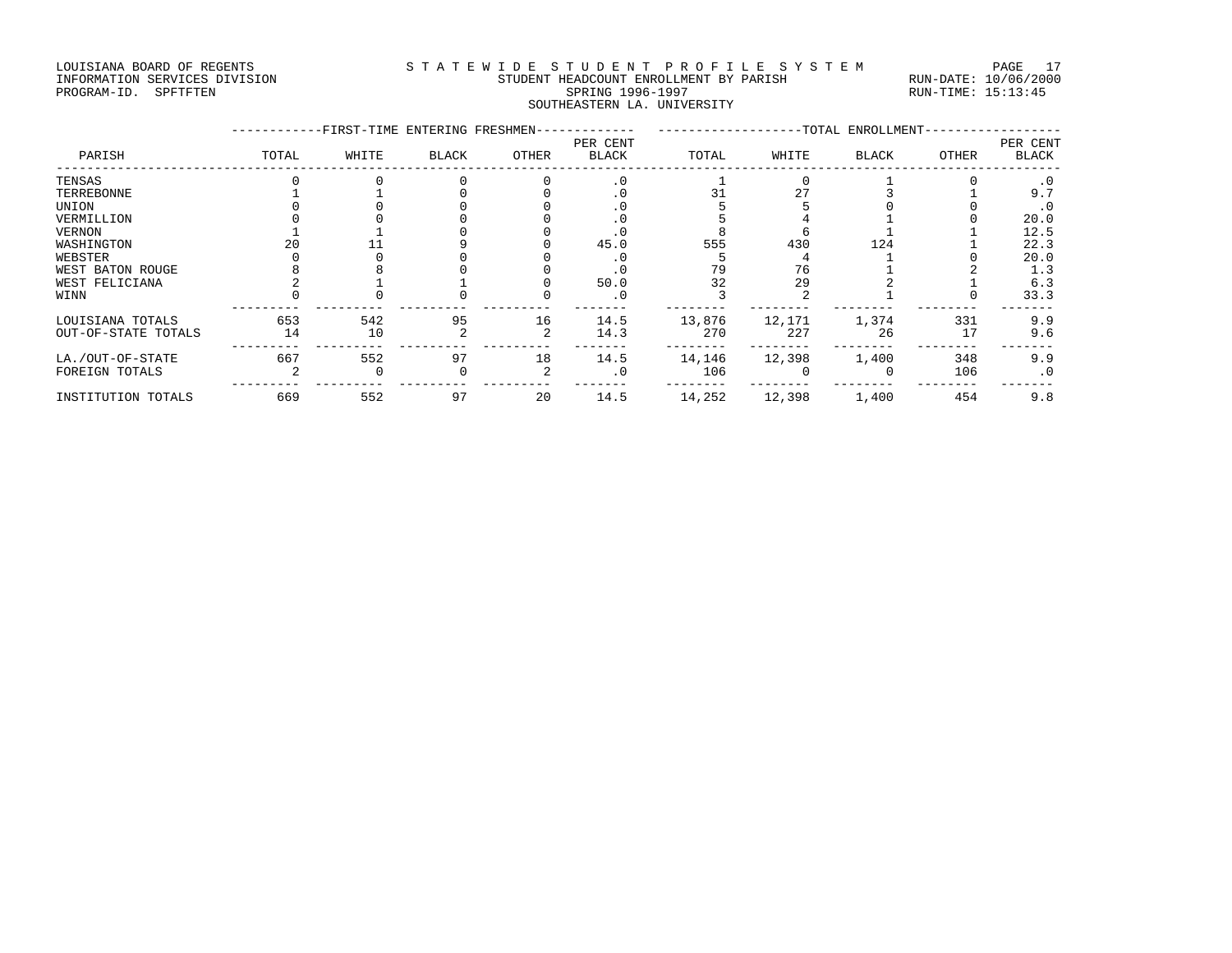### LOUISIANA BOARD OF REGENTS STATEWIDE STUDENT PROFILE SYSTEM PAGE 18 INFORMATION SERVICES DIVISION STUDENT HEADCOUNT ENROLLMENT BY PARISH RUN-DATE: 10/06/2000

| INFORMATION SERVICES DIVISION | STUDENT HEADCOUNT ENROLLMENT BY PARISH | RUN-DATE:<br>10/06/200 |
|-------------------------------|----------------------------------------|------------------------|
| PROGRAM-ID. SPFTFTEN          | SPRING 1996-1997                       | RUN-TIME: 15:13:45     |
|                               | UNIVERSITY OF LA. IN LAFAYETTE         |                        |

|                   | ---------FIRST-TIME ENTERING FRESHMEN------------- |                |                |              |              | -------------------TOTAL ENROLLMENT-------------- |                |              |                |              |  |
|-------------------|----------------------------------------------------|----------------|----------------|--------------|--------------|---------------------------------------------------|----------------|--------------|----------------|--------------|--|
|                   |                                                    |                |                |              | PER CENT     |                                                   |                |              |                | PER CENT     |  |
| PARISH            | TOTAL                                              | WHITE          | <b>BLACK</b>   | OTHER        | <b>BLACK</b> | TOTAL                                             | WHITE          | <b>BLACK</b> | OTHER          | <b>BLACK</b> |  |
| ACADIA            | 17                                                 | 15             | 2              | 0            | 11.8         | 537                                               | 451            | 75           | 11             | 14.0         |  |
| ALLEN             | $\Omega$                                           | $\Omega$       | 0              | $\mathbf 0$  | $\cdot$ 0    | 16                                                | 9              | 5            | $\overline{2}$ | 31.3         |  |
| <b>ASCENSION</b>  | 2                                                  | $\overline{c}$ | 0              | $\mathbf 0$  | $\cdot$ 0    | 82                                                | 60             | 20           | 2              | 24.4         |  |
| ASSUMPTION        |                                                    | $\mathbf 0$    | $\mathbf{1}$   | $\mathbf 0$  | 100.0        | 15                                                | 5              | 10           | $\mathbf 0$    | 66.7         |  |
| AVOYELLES         | 3                                                  | $\overline{2}$ | $\mathbf{1}$   | $\Omega$     | 33.3         | 130                                               | 98             | 29           | 3              | 22.3         |  |
| <b>BEAUREGARD</b> | $\Omega$                                           | $\Omega$       | 0              | $\Omega$     | $\cdot$ 0    | 14                                                | 7              | 6            | 1              | 42.9         |  |
| BIENVILLE         | $\Omega$                                           | $\mathbf 0$    | 0              | $\mathbf 0$  | $\cdot$ 0    | 2                                                 | 0              | 2            | $\Omega$       | $\cdot$ 0    |  |
| BOSSIER           |                                                    | $\Omega$       | 1              | $\mathbf 0$  | 100.0        | 18                                                | 11             | 6            | 1              | 33.3         |  |
| CADDO             | 2                                                  |                | 1              | $\Omega$     | 50.0         | 63                                                | 30             | 33           | $\Omega$       | 52.4         |  |
| CALCASIEU         | 5                                                  | $\mathbf{1}$   | 4              | $\Omega$     | 80.0         | 127                                               | 52             | 68           | 7              | 53.5         |  |
| CAMERON           | $\Omega$                                           | $\Omega$       | $\Omega$       | $\Omega$     | $\cdot$ 0    | 6                                                 | 6              | $\mathbf 0$  | $\Omega$       | $\cdot$ 0    |  |
| CLAIBORNE         | $\Omega$                                           | $\Omega$       | $\mathbf 0$    | $\Omega$     | $\cdot$ 0    | $\overline{2}$                                    | $\Omega$       | 2            | $\Omega$       | $\cdot$ 0    |  |
| CONCORDIA         | $\Omega$                                           | $\Omega$       | $\mathbf 0$    | $\Omega$     | $\cdot$ 0    | 3                                                 |                | $\mathbf{1}$ | $\Omega$       | 33.3         |  |
| DE SOTO           | 2                                                  | -1             | 1              | $\mathbf 0$  | 50.0         | 7                                                 | 4              | 3            | $\Omega$       | 42.9         |  |
| EAST BATON ROUGE  | 12                                                 | 5              | 5              | 2            | 41.7         | 305                                               | 209            | 84           | 12             | 27.5         |  |
| EAST CARROLL      | $\Omega$                                           | $\Omega$       | $\Omega$       | $\Omega$     | $\cdot$ 0    | 1                                                 | 1              | 0            | 0              | $\cdot$ 0    |  |
| EAST FELICIANA    | $\mathbf{1}$                                       | $\Omega$       | 1              | $\Omega$     | 100.0        | 12                                                | 8              | 4            | 0              | 33.3         |  |
| EVANGELINE        | 1                                                  | 1              | 0              | $\Omega$     | $\cdot$ 0    | 131                                               | 105            | 24           | 2              | 18.3         |  |
| FRANKLIN          | $\Omega$                                           | $\mathbf{0}$   | $\mathbf 0$    | $\mathbf 0$  | $\cdot$ 0    | 1                                                 | 1              | $\mathbf 0$  | $\mathbf 0$    | $\cdot$ 0    |  |
| GRANT             | $\mathbf{1}$                                       | $\Omega$       | $\mathbf{1}$   | $\Omega$     | 100.0        | 9                                                 | 3              | 5            | $\mathbf{1}$   | 55.6         |  |
| IBERIA            | 63                                                 | 37             | 18             | 8            | 28.6         | 1,376                                             | 1,027          | 281          | 68             | 20.4         |  |
| IBERVILLE         | 1                                                  | $\Omega$       | 1              | $\Omega$     | 100.0        | 37                                                | 26             | 11           | 0              | 29.7         |  |
| <b>JACKSON</b>    | $\Omega$                                           | $\Omega$       | $\Omega$       | $\Omega$     | $\cdot$ 0    | $\overline{4}$                                    | 1              | 3            | $\Omega$       | 75.0         |  |
| <b>JEFFERSON</b>  | 8                                                  | 5              | $\overline{2}$ | 1            | 25.0         | 319                                               | 215            | 68           | 36             | 21.3         |  |
| JEFFERSON DAVIS   | $\mathbf{1}$                                       | 0              | $\mathbf 0$    | 1            | $\cdot$ 0    | 78                                                | 62             | 12           | 4              | 15.4         |  |
| LAFAYETTE         | 254                                                | 190            | 46             | 18           | 18.1         | 6,915                                             | 5,540          | 972          | 403            | 14.1         |  |
| LAFOURCHE         | 0                                                  | $\mathbf 0$    | $\mathbf 0$    | $\mathbf 0$  | $\cdot$ 0    | 90                                                | 69             | 18           | 3              | 20.0         |  |
| LA SALLE          | $\Omega$                                           | $\Omega$       | $\mathbf 0$    | $\Omega$     | $\cdot$ 0    | 3                                                 | 2              | 1            | $\Omega$       | 33.3         |  |
| LINCOLN           | <sup>0</sup>                                       | $\Omega$       | $\Omega$       | $\Omega$     | $\cdot$ 0    | 6                                                 | 2              | 3            | 1              | 50.0         |  |
| LIVINGSTON        | 1                                                  | -1             | 0              | $\mathbf 0$  | $\cdot$ 0    | 23                                                | 21             | 1            | -1             | 4.3          |  |
| MADISON           | $\Omega$                                           | $\Omega$       | $\mathbf 0$    | $\Omega$     | $\cdot$ 0    | $\mathbf{1}$                                      | $\mathbf{1}$   | 0            | $\Omega$       | $\cdot$ 0    |  |
| MOREHOUSE         | $\Omega$                                           | $\Omega$       | $\Omega$       | $\Omega$     | $\cdot$ 0    | $\mathbf{1}$                                      | $\mathbf{1}$   | $\Omega$     | $\Omega$       | $\cdot$ 0    |  |
| NATCHITOCHES      | 2                                                  | $\Omega$       | $\overline{2}$ | $\mathbf 0$  | 100.0        | 28                                                | 14             | 13           | 1              | 46.4         |  |
| ORLEANS           | 7                                                  | $\mathbf{1}$   | 5              | 1            | 71.4         | 214                                               | 54             | 144          | 16             | 67.3         |  |
| <b>OUACHITA</b>   | $\overline{c}$                                     | $\Omega$       | $\overline{a}$ | $\Omega$     | 100.0        | 29                                                | 11             | 18           | 0              | 62.1         |  |
| PLAQUEMINES       | $\Omega$                                           | $\Omega$       | 0              | $\Omega$     | $\cdot$ 0    | 17                                                | 13             | 3            | 1              | 17.6         |  |
| POINTE COUPEE     |                                                    | $\mathbf{1}$   | $\mathbf 0$    | $\Omega$     | $\cdot$ 0    | 99                                                | 83             | 14           | 2              | 14.1         |  |
| RAPIDES           | 9                                                  |                | 6              | 1            | 66.7         | 222                                               | 121            | 89           | 12             | 40.1         |  |
| RED RIVER         | $\Omega$                                           | $\Omega$       | $\Omega$       | $\Omega$     | $\cdot$ 0    | $\overline{2}$                                    | 1              | 1            | 0              | 50.0         |  |
| SABINE            | $\overline{2}$                                     | $\mathbf{1}$   | $\mathbf 0$    | $\mathbf{1}$ | $\cdot$ 0    | 3                                                 | $\overline{2}$ | 0            | 1              | $\cdot$ 0    |  |
| ST. BERNARD       | $\Omega$                                           | $\mathbf{0}$   | $\mathbf 0$    | $\mathbf 0$  | $\cdot$ 0    | 44                                                | 43             | $\mathbf{1}$ | $\mathbf{0}$   | 2.3          |  |
| ST. CHARLES       | $\Omega$                                           | $\mathbf 0$    | 0              | $\Omega$     | $\cdot$ 0    | 63                                                | 50             | 11           | 2              | 17.5         |  |
| ST. JAMES         |                                                    | $\Omega$       | $\mathbf{1}$   | $\Omega$     | 100.0        | 23                                                | 16             | 5            | $\overline{2}$ | 21.7         |  |
| ST. JOHN          | $\mathbf{1}$                                       | $\Omega$       | 1              | $\Omega$     | 100.0        | 54                                                | 29             | 25           | 0              | 46.3         |  |
| ST. LANDRY        | 31                                                 | 19             | 10             |              | 32.3         | 914                                               | 603            | 285          | 26             | 31.2         |  |
| ST. MARTIN        | 31                                                 | 20             | 10             | 1            | 32.3         | 861                                               | 615            | 213          | 33             | 24.7         |  |
| ST. MARY          | 20                                                 | 13             | 7              | $\Omega$     | 35.0         | 384                                               | 230            | 133          | 21             | 34.6         |  |
| ST. TAMMANY       | 5                                                  | 4              | 1              | $\mathbf 0$  | 20.0         | 169                                               | 136            | 20           | 13             | 11.8         |  |
| TANGIPAHOA        | $\mathbf{1}$                                       | $\Omega$       | $\mathbf{1}$   | $\Omega$     | 100.0        | 35                                                | 20             | 11           | 4              | 31.4         |  |

TERREBONNE 4 0 2 2 50.0 153 100 47 6 30.7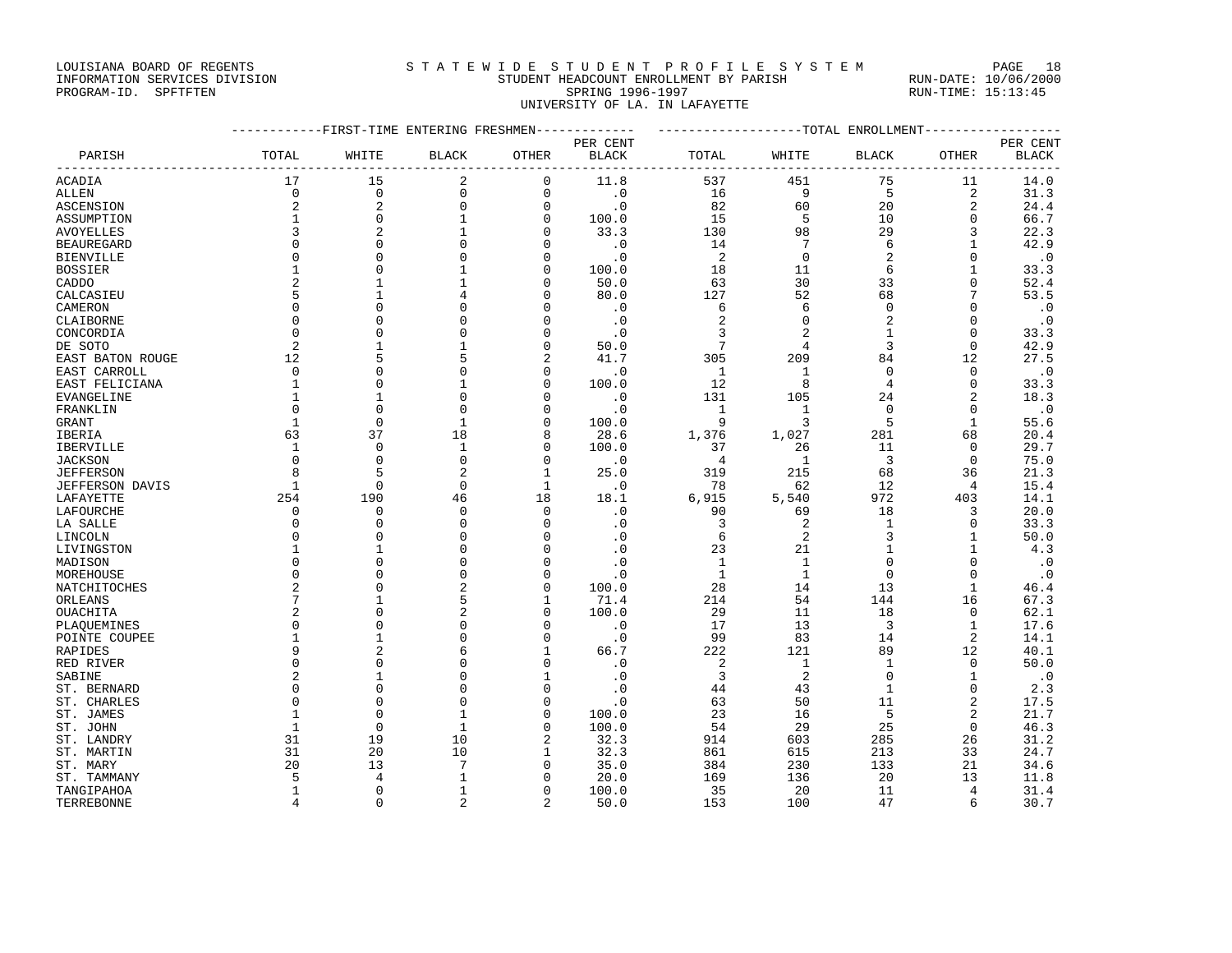### LOUISIANA BOARD OF REGENTS S T A T E W I D E S T U D E N T P R O F I L E S Y S T E M PAGE 19 INFORMATION SERVICES DIVISION STUDENT HEADCOUNT ENROLLMENT BY PARISH RUN-DATE: 10/06/2000 PROGRAM-ID. SPFTFTEN SARE SERING 1996-1997 SPRING 1996-1997 RUN-TIME: 15:13:45 UNIVERSITY OF LA. IN LAFAYETTE

| -FIRST-TIME ENTERING FRESHMEN- |       |              |       |              | -TOTAL ENROLLMENT- |        |              |       |                          |  |
|--------------------------------|-------|--------------|-------|--------------|--------------------|--------|--------------|-------|--------------------------|--|
| TOTAL                          | WHITE | <b>BLACK</b> | OTHER | <b>BLACK</b> | TOTAL              | WHITE  | <b>BLACK</b> | OTHER | PER CENT<br><b>BLACK</b> |  |
|                                |       |              |       | $\cdot$ 0    |                    |        |              |       | $\cdot$ 0                |  |
| 36                             | 23    | 10           |       | 27.8         | 942                | 793    | 104          | 45    | 11.0                     |  |
|                                |       |              |       | 100.0        | 28                 | 16     |              |       | 21.4                     |  |
|                                |       |              |       | 100.0        | 10                 |        |              |       | 50.0                     |  |
|                                |       |              |       |              |                    |        |              |       | 50.0                     |  |
|                                |       |              |       | . U          | 34                 | 29     |              |       | 11.8                     |  |
|                                |       |              |       |              |                    |        |              |       | . 0                      |  |
|                                |       |              |       |              |                    |        |              |       | 40.0                     |  |
|                                |       |              |       |              |                    |        |              |       | 28.6                     |  |
| 531                            | 345   | 145          | 41    | 27.3         | 14,686             | 11,026 | 2,907        | 753   | 19.8                     |  |
|                                |       |              | 0     | 25.0         | 295                | 220    | 50           | 25    | 16.9                     |  |
| 535                            | 348   | 146          | 41    | 27.3         | 14,981             | 11,246 | 2,957        | 778   | 19.7                     |  |
| 20                             |       |              | 20    | $\cdot$ 0    | 536                |        |              | 536   | $\cdot$ 0                |  |
| 555                            | 348   | 146          | 61    | 26.3         | 15,517             | 11,246 | 2,957        | 1,314 | 19.1                     |  |
|                                |       |              |       |              | PER CENT           |        |              |       |                          |  |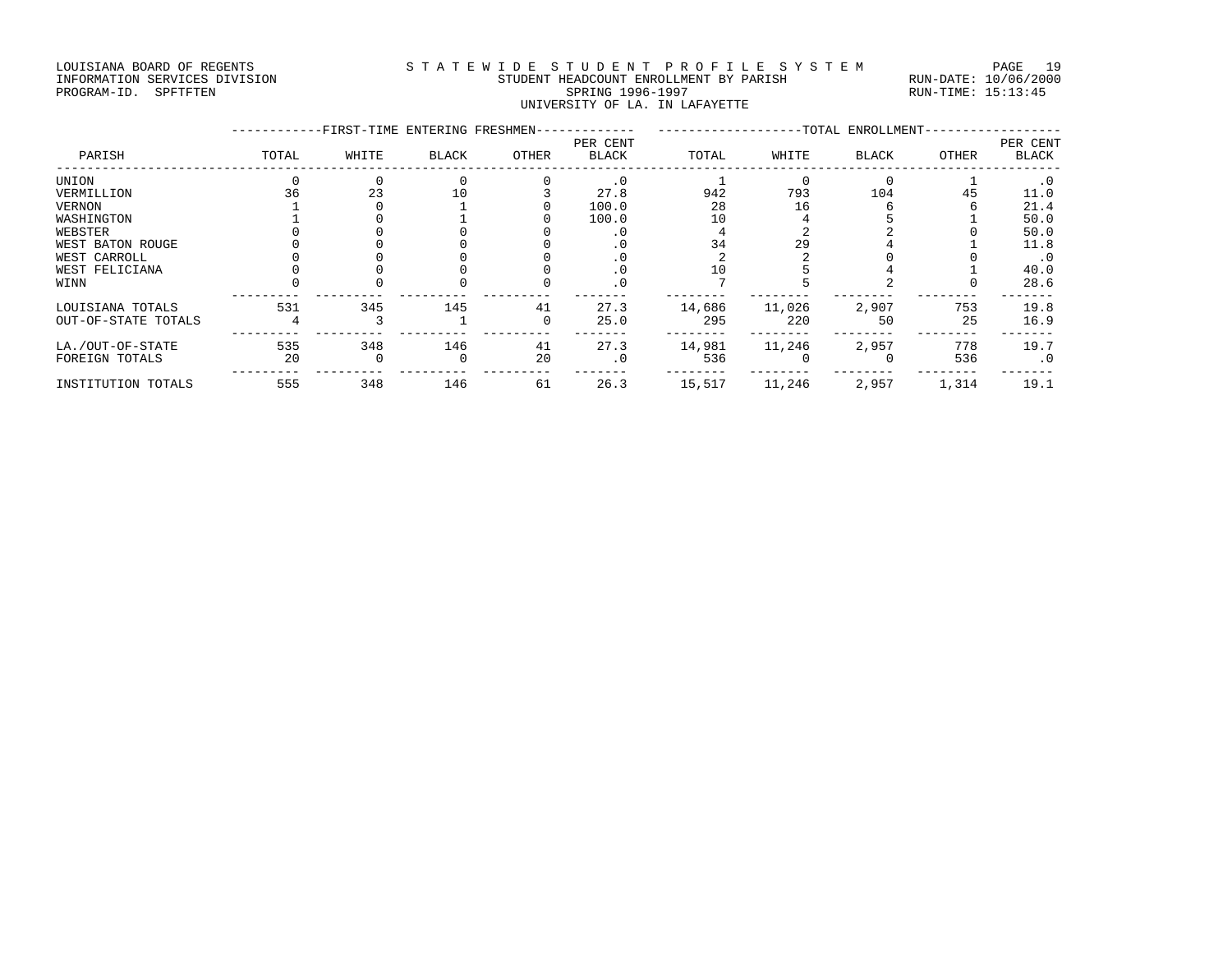LOUISIANA BOARD OF REGENTS STATEWIDE STUDENT PROFILE SYSTEM PAGE 20

L.S.U. AT ALEXANDRIA

## INFORMATION SERVICES DIVISION STUDENT HEADCOUNT ENROLLMENT BY PARISH RUN-DATE: 10/06/2000 PROGRAM-ID. SPFTFTEN SARE SERING 1996-1997 SPRING 1996-1997 RUN-TIME: 15:13:45

|                  | -----------FIRST-TIME ENTERING FRESHMEN------------- | ------------------TOTAL ENROLLMENT----------------- |              |                 |                        |                |                |                         |              |                   |
|------------------|------------------------------------------------------|-----------------------------------------------------|--------------|-----------------|------------------------|----------------|----------------|-------------------------|--------------|-------------------|
|                  |                                                      |                                                     |              |                 | PER CENT               |                |                |                         |              | PER CENT          |
| PARISH           | TOTAL                                                | WHITE                                               | <b>BLACK</b> | OTHER           | BLACK                  | TOTAL          | WHITE          | <b>BLACK</b>            | OTHER        | <b>BLACK</b>      |
| ACADIA           | 0                                                    | 0                                                   | 0            | 0               | $\cdot$ 0              | 1              | 1              | 0                       | 0            | $\cdot$ 0         |
| ALLEN            | 6                                                    | 5                                                   | $\mathbf{1}$ | $\mathsf 0$     | 16.7                   | 47             | 42             | 5                       | $\mathbf 0$  | 10.6              |
| ASCENSION        | $\mathbf 0$                                          | $\mathbf 0$                                         | 0            | $\Omega$        | $\cdot$ 0              | 2              | 2              | $\mathbf 0$             | 0            | $\cdot$ 0         |
| AVOYELLES        | 19                                                   | 15                                                  | 3            | 1               | 15.8                   | 366            | 317            | 42                      | 7            | 11.5              |
| BEAUREGARD       | 0                                                    | $\mathbf 0$                                         | $\mathbf 0$  | $\Omega$        | $\cdot$ 0              | 3              | 3              | $\mathbf 0$             | $\Omega$     | $\cdot$ 0         |
| BOSSIER          | $\Omega$                                             | $\Omega$                                            | $\Omega$     |                 | $\cdot$ 0              | 2              | $\overline{2}$ | $\Omega$                |              | $\cdot$ 0         |
| CADDO            | $\Omega$                                             | $\Omega$                                            | $\Omega$     |                 | $\cdot$ 0              | 9              |                | $\Omega$                | $\Omega$     | $\cdot$ 0         |
| CALCASIEU        | O                                                    | $\Omega$                                            | $\Omega$     | ∩               | $\cdot$ 0              | 9              |                | 1                       | $\Omega$     | 11.1              |
| CALDWELL         | $\Omega$                                             | $\Omega$                                            | $\Omega$     |                 | $\cdot$ 0              | 8              | 8              |                         | ∩            | $\cdot$ 0         |
| CATAHOULA        | 2                                                    |                                                     | $\Omega$     | O               | $\cdot$ 0              | 45             | 41             |                         | $\Omega$     | 8.9               |
| CONCORDIA        | <sup>0</sup>                                         | $\Omega$                                            | $\Omega$     |                 | $\cdot$ 0              | 9              | 8              |                         | <sup>0</sup> | 11.1              |
| EAST BATON ROUGE | $\Omega$                                             | $\Omega$                                            | $\Omega$     | ∩               | $\cdot$ 0              | 22             | 22             | $\cap$                  | $\Omega$     | $\cdot$ 0         |
| EAST CARROLL     | <sup>0</sup>                                         | $\Omega$                                            | $\Omega$     |                 | $\cdot$ 0              | $\mathbf{1}$   | 1              |                         | U            | $\cdot$ 0         |
| EVANGELINE       | $\Omega$                                             | $\Omega$                                            | $\Omega$     | ∩               | $\cdot$ 0              | 83             | 79             |                         | $\Omega$     | 4.8               |
| FRANKLIN         | 1                                                    | -1                                                  | $\Omega$     | $\Omega$        | $\cdot$ 0              | 4              | 4              | $\Omega$                |              | $\cdot$ 0         |
| GRANT            | 14                                                   | 12                                                  | $\Omega$     |                 | $\cdot$ 0              | 128            | 118            |                         |              | 4.7               |
| IBERIA           | 2                                                    | $\overline{2}$                                      | $\Omega$     | ∩               | $\cdot$ 0              | 4              | 4              | U                       | $\Omega$     | $\cdot$ 0         |
| JACKSON          | <sup>0</sup>                                         | $\mathbf 0$                                         | 0            | O               | $\cdot$ 0              | 1              | 1              | O                       | U            | $\cdot$ 0         |
| JEFFERSON        | <sup>0</sup>                                         |                                                     | $\Omega$     |                 | $\cdot$ 0              | 3              | 3              | $\Omega$                | <sup>0</sup> | $\cdot$ 0         |
| LAFAYETTE        |                                                      |                                                     | $\Omega$     |                 | $\cdot$ 0              | 8              | 6              |                         | $\mathbf{1}$ | 12.5              |
| LAFOURCHE        |                                                      | -1                                                  | $\Omega$     | ∩               | $\cdot$ 0              | 2              | 2              | U                       | U            | $\cdot$ 0         |
| LA SALLE         | 2                                                    | 2                                                   | $\Omega$     | ∩               | $\cdot$ 0              | 45             | 45             | $\Omega$                | <sup>0</sup> | $\cdot$ 0         |
| LINCOLN          | $\Omega$                                             | $\mathbf 0$                                         | 0            | $\Omega$        | $\cdot$ 0              | 3              | $\overline{c}$ |                         | $\Omega$     | 33.3              |
| LIVINGSTON       | $\Omega$                                             | $\Omega$                                            | $\Omega$     | $\Omega$        | $\cdot$ 0              | $\overline{c}$ | $\overline{2}$ | $\Omega$                |              | $\cdot$ 0         |
|                  |                                                      | $\Omega$                                            | 1            | $\Omega$        | 100.0                  | 9              | 8              |                         | U            |                   |
| NATCHITOCHES     |                                                      | $\Omega$                                            | $\Omega$     | $\Omega$        |                        | 5              |                | O                       | O            | 11.1              |
| ORLEANS          |                                                      | $\Omega$                                            | $\mathbf{1}$ | $\Omega$        | $\cdot$ 0              | 8              | 5              |                         | $\Omega$     | $\cdot$ 0         |
| OUACHITA         |                                                      |                                                     |              |                 | 100.0                  |                | 6              |                         |              | 25.0              |
| POINTE COUPEE    | $\Omega$                                             | $\Omega$                                            | 0            | $\Omega$        | $\cdot$ 0              | 5              | 4              | 1                       | $\Omega$     | 20.0              |
| RAPIDES          | 96                                                   | 80                                                  | 13           | 3               | 13.5                   | 1,253          | 985            | 219                     | 49           | 17.5              |
| RICHLAND         | <sup>0</sup>                                         | $\Omega$                                            | $\Omega$     | $\Omega$        | $\cdot$ 0              | 2              | 2              | O                       | <sup>0</sup> | $\cdot$ 0         |
| SABINE           |                                                      | $\Omega$                                            | $\Omega$     |                 | $\cdot$ 0              | 6              | 5              | O                       | $\mathbf{1}$ | $\cdot$ 0         |
| ST. BERNARD      | O                                                    | $\Omega$                                            | $\Omega$     | $\Omega$        | $\cdot$ 0              | 4              | 3              |                         | $\Omega$     | 25.0              |
| ST. JOHN         | O                                                    | $\Omega$                                            | $\Omega$     | $\Omega$        | $\cdot$ 0              | 1              | $\mathbf 0$    |                         | O            | $\cdot$ 0         |
| ST. LANDRY       |                                                      | $\Omega$                                            | $\mathbf{1}$ | $\cap$          | 100.0                  | 28             | 22             | 5                       | $\mathbf{1}$ | 17.9              |
| ST. MARTIN       |                                                      | $\Omega$                                            | $\Omega$     | n               | $\cdot$ 0              | 2              | 2              | O                       | O            | $\cdot$ 0         |
| ST. MARY         | n                                                    | O                                                   | O            | n               | $\cdot$ 0              | 3              | 1              |                         | O            | 66.7              |
| ST. TAMMANY      |                                                      | O                                                   | $\Omega$     |                 | $\cdot$ 0              | 4              | 4              | $\Omega$                |              | $\cdot$ 0         |
| TANGIPAHOA       |                                                      | $\Omega$                                            | $\Omega$     | ∩               | $\cdot$ 0              | 1              |                |                         | U            | $\cdot$ 0         |
| TERREBONNE       |                                                      | $\Omega$                                            | $\Omega$     | ∩               | $\cdot$ 0              | 4              | 4              | $\Omega$                | <sup>0</sup> | $\cdot$ 0         |
| UNION            |                                                      | $\Omega$                                            | $\Omega$     | ∩               | $\cdot$ 0              | 4              | 3              |                         | $\Omega$     | 25.0              |
| VERMILLION       | $\Omega$                                             | O                                                   | $\Omega$     | ſ               | $\cdot$ 0              | 1              | 1              | $\Omega$                | $\Omega$     | $\cdot$ 0         |
| VERNON           | 2                                                    |                                                     | $\Omega$     |                 | $\cdot$ 0              | 34             | 28             | 2                       |              | 5.9               |
| WASHINGTON       |                                                      | ∩                                                   | $\cap$       | ∩               | . 0                    | 1              | 1              | U                       | U            | $\cdot$ 0         |
| WEBSTER          | $\Omega$                                             | $\Omega$                                            | $\Omega$     | $\Omega$        | $\cdot$ 0              | $\mathbf{1}$   | 1              | $\Omega$                |              | $\cdot$ 0         |
| WEST BATON ROUGE | 1                                                    | 1                                                   | 0            | $\Omega$        | $\cdot$ 0              | 3              | 3              | $\Omega$                | 0            | $\cdot$ 0         |
| WEST CARROLL     | $\Omega$                                             | $\Omega$                                            | $\Omega$     | $\Omega$        | $\cdot$ 0              | $\mathbf{1}$   | 1              | $\Omega$                | $\Omega$     | $\cdot$ 0         |
| WEST FELICIANA   | 2                                                    | 1                                                   | 1            | $\Omega$        | 50.0                   | 5              | 4              | 1                       | 0            | 20.0              |
| WINN             | $\mathbf 0$<br>$- - - - - - - - -$                   | $\Omega$<br>----------                              | $\Omega$     | 0<br>---------  | $\cdot$ 0<br>$- - - -$ | 9              | 8<br>$- - - -$ | $\mathbf{1}$<br>$- - -$ | $\Omega$     | 11.1<br>$- - - -$ |
| LOUISIANA TOTALS | 153                                                  | 125                                                 | 21           | $7\phantom{.0}$ | 13.7                   | 2,201          | 1,831          | 303                     | 67           | 13.8              |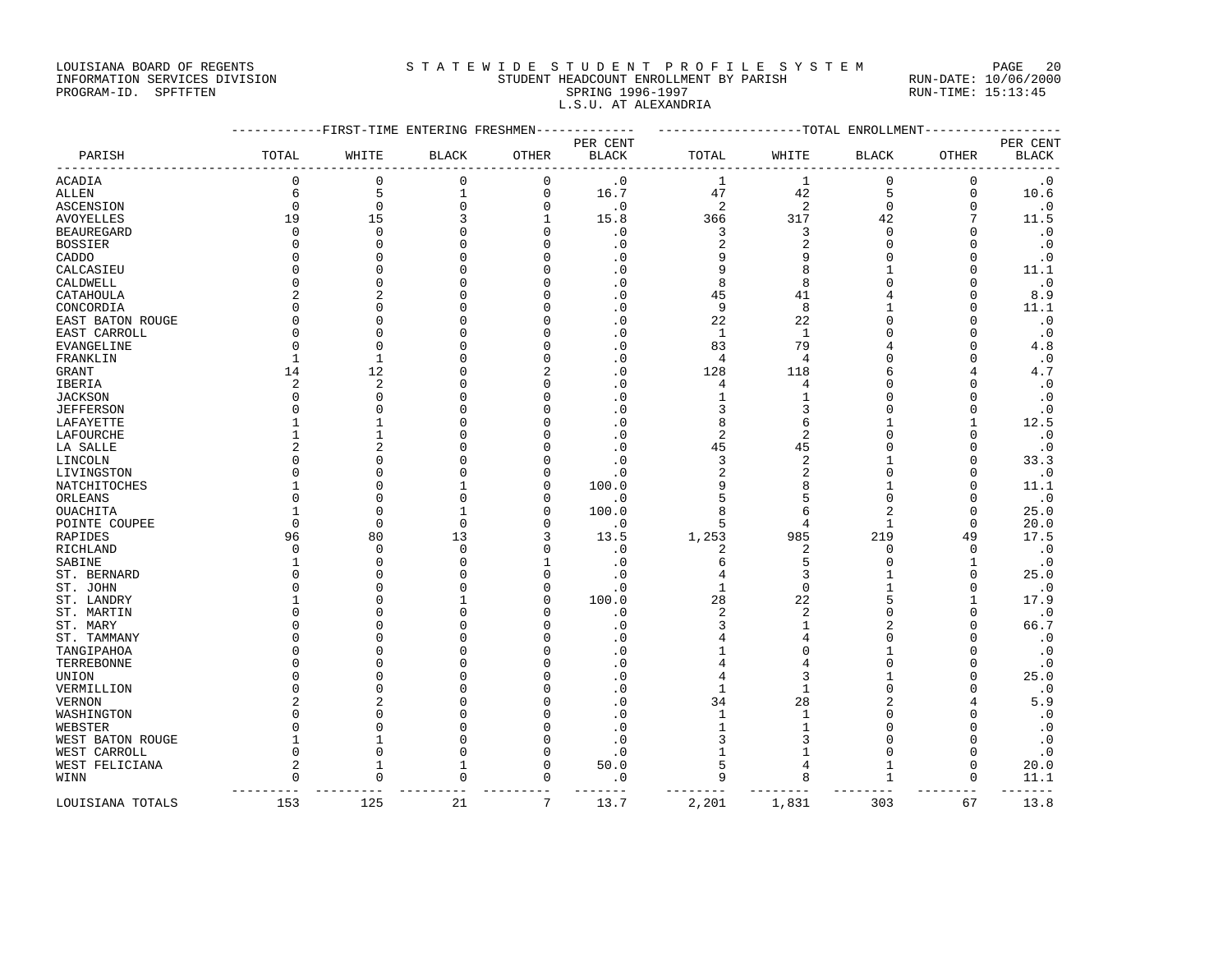### LOUISIANA BOARD OF REGENTS STATEWIDE STUDENT PROFILE SYSTEM PAGE 21 INFORMATION SERVICES DIVISION STUDENT HEADCOUNT ENROLLMENT BY PARISH RUN-DATE: 10/06/2000 PROGRAM-ID. SPFTFTEN SARE SERING 1996-1997 SPRING 1996-1997 RUN-TIME: 15:13:45 L.S.U. AT ALEXANDRIA

|                                    |       | -FIRST-TIME ENTERING FRESHMEN- |              |       |                          | -TOTAL ENROLLMENT- |       |              |              |                          |
|------------------------------------|-------|--------------------------------|--------------|-------|--------------------------|--------------------|-------|--------------|--------------|--------------------------|
| PARISH                             | TOTAL | WHITE                          | <b>BLACK</b> | OTHER | PER CENT<br><b>BLACK</b> | TOTAL              | WHITE | <b>BLACK</b> | <b>OTHER</b> | PER CENT<br><b>BLACK</b> |
| OUT-OF-STATE TOTALS                |       |                                |              |       | . 0                      | 14                 |       |              |              | 14.3                     |
| LA./OUT-OF-STATE<br>FOREIGN TOTALS | 157   | 129                            | 21           |       | 13.4<br>. 0              | 2,215              | 1,843 | 305          | 67           | 13.8<br>50.0             |
| INSTITUTION TOTALS                 | 157   | 129                            |              |       | 13.4                     | 2,217              | 1,844 | 306          | 67           | 13.8                     |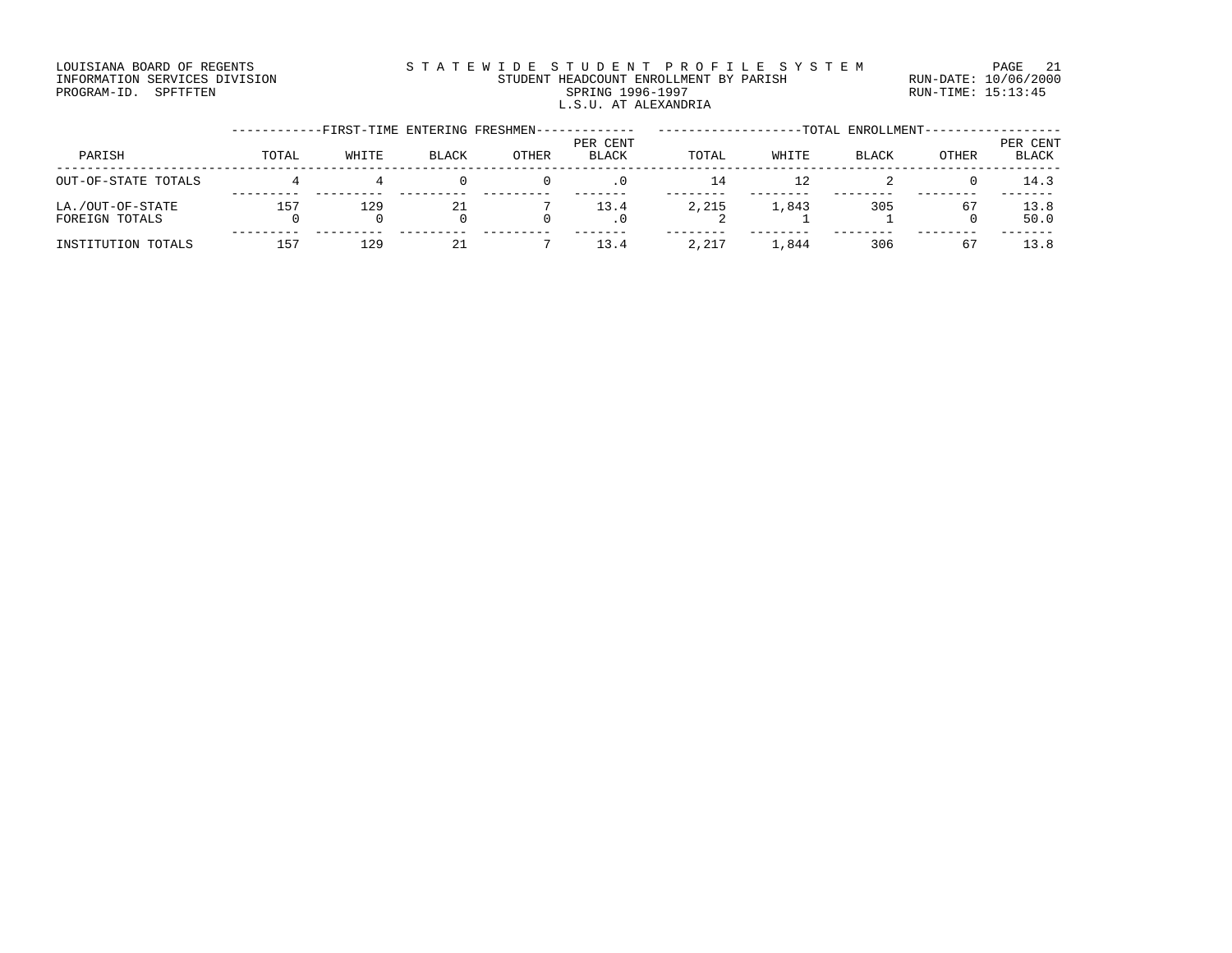### LOUISIANA BOARD OF REGENTS STATEWIDE STUDENT PROFILE SYSTEM PAGE 22 INFORMATION SERVICES DIVISION STUDENT HEADCOUNT ENROLLMENT BY PARISH RUN-DATE: 10/06/2000

PROGRAM-ID. SPFTFTEN SARE SERING 1996-1997 SPRING 1996-1997 RUN-TIME: 15:13:45 L.S.U. IN BATON ROUGE

|                  | ------------FIRST-TIME ENTERING FRESHMEN------------- |                |                |              |                   | ------------------TOTAL ENROLLMENT--------------- |                |                |                |                          |
|------------------|-------------------------------------------------------|----------------|----------------|--------------|-------------------|---------------------------------------------------|----------------|----------------|----------------|--------------------------|
| PARISH           | TOTAL                                                 | WHITE          | <b>BLACK</b>   | OTHER        | PER CENT<br>BLACK | TOTAL                                             | WHITE          | <b>BLACK</b>   | OTHER          | PER CENT<br><b>BLACK</b> |
|                  |                                                       |                |                | ---------    | ----------------- |                                                   |                |                | ---------      | -----                    |
| ACADIA           | $\mathbf 0$                                           | $\mathbf 0$    | $\mathbf 0$    | $\mathbf 0$  | $\cdot$ 0         | 120                                               | 112            | 6              | 2              | 5.0                      |
| ALLEN            | $\mathbf 0$                                           | $\mathbf 0$    | $\mathbf 0$    | $\mathbf 0$  | $\cdot$ 0         | 42                                                | 35             | 6              | $\mathbf{1}$   | 14.3                     |
| ASCENSION        | 14                                                    | 13             | $\mathbf 0$    | $\mathbf{1}$ | $\cdot$ 0         | 693                                               | 627            | 41             | 25             | 5.9                      |
| ASSUMPTION       | $\Omega$                                              | $\Omega$       | $\Omega$       | $\Omega$     | $\cdot$ 0         | 60                                                | 53             | 5              | 2              | 8.3                      |
| AVOYELLES        | 3                                                     | 3              | $\mathbf 0$    | $\Omega$     | $\cdot$ 0         | 147                                               | 134            | 10             | 3              | 6.8                      |
| BEAUREGARD       | $\Omega$                                              | $\Omega$       | $\mathbf 0$    | O            | $\cdot$ 0         | 79                                                | 66             | 8              | 5              | 10.1                     |
| BIENVILLE        | $\Omega$                                              | $\Omega$       | $\Omega$       | $\Omega$     | $\cdot$ 0         | 6                                                 | 6              | $\Omega$       | $\Omega$       | $\cdot$ 0                |
| BOSSIER          | 1                                                     | $\mathbf{1}$   | $\mathbf 0$    | $\Omega$     | $\cdot$ 0         | 127                                               | 116            | 7              | 4              | 5.5                      |
| CADDO            |                                                       | $\overline{2}$ | $\Omega$       | O            | $\cdot$ 0         | 419                                               | 350            | 57             | 12             | 13.6                     |
| CALCASIEU        | 5                                                     | 4              | 1              | $\Omega$     | 20.0              | 418                                               | 353            | 50             | 15             | 12.0                     |
| CALDWELL         | $\Omega$                                              | $\Omega$       | $\Omega$       | O            | $\cdot$ 0         | 6                                                 | 5              | 1              | 0              | 16.7                     |
| CAMERON          | $\Omega$                                              | $\Omega$       | $\Omega$       | O            | $\cdot$ 0         | 18                                                | 15             | 2              | $\mathbf{1}$   | 11.1                     |
| CATAHOULA        | $\Omega$                                              | $\Omega$       | $\Omega$       | ∩            | $\cdot$ 0         | 12                                                | 9              | 3              | $\Omega$       | 25.0                     |
| CLAIBORNE        | 0                                                     | $\mathbf 0$    | $\mathbf 0$    | 0            | $\cdot$ 0         | 10                                                | 10             | 0              | 0              | $\cdot$ 0                |
| CONCORDIA        | $\mathbf{1}$                                          | -1             | $\Omega$       | $\Omega$     | $\cdot$ 0         | 53                                                | 47             | 4              | $\overline{2}$ | 7.5                      |
| DE SOTO          | $\Omega$                                              | $\mathbf{0}$   | $\mathbf 0$    | $\mathbf 0$  | $\cdot$ 0         | 24                                                | 17             | 7              | $\mathbf 0$    | 29.2                     |
| EAST BATON ROUGE | 130                                                   | 95             | 19             | 16           | 14.6              | 8,009                                             | 6,585          | 737            | 687            | 9.2                      |
| EAST CARROLL     | 1                                                     | $\mathbf{1}$   | $\mathbf 0$    | $\Omega$     | $\cdot$ 0         | 18                                                | 16             | $\mathbf{1}$   | 1              | 5.6                      |
| EAST FELICIANA   | 3                                                     | $\overline{2}$ | 1              | 0            | 33.3              | 98                                                | 73             | 21             | 4              | 21.4                     |
| EVANGELINE       | $\Omega$                                              | $\Omega$       | $\Omega$       | $\cap$       | $\cdot$ 0         | 110                                               | 103            | 6              | $\mathbf{1}$   | 5.5                      |
| FRANKLIN         | $\Omega$                                              | $\Omega$       | $\mathbf 0$    | $\Omega$     | $\cdot$ 0         | 31                                                | 22             | 7              | 2              | 22.6                     |
| GRANT            | $\Omega$                                              | $\Omega$       | $\Omega$       | n            | $\cdot$ 0         | 16                                                | 13             | 3              | $\Omega$       | 18.8                     |
| IBERIA           | $\Omega$                                              | $\mathbf 0$    | $\mathbf 0$    | $\Omega$     | $\cdot$ 0         | 217                                               | 180            | 30             | 7              | 13.8                     |
| IBERVILLE        | 2                                                     | $\overline{2}$ | $\Omega$       | O            | $\cdot$ 0         | 246                                               | 187            | 46             | 13             | 18.7                     |
| JACKSON          | $\Omega$                                              | $\Omega$       | $\Omega$       | ∩            | $\cdot$ 0         | 15                                                | 10             | .5             | $\Omega$       | 33.3                     |
| <b>JEFFERSON</b> | 9                                                     | 3              | $\overline{2}$ | 4            | 22.2              | 1,437                                             | 1,019          | 79             | 339            | 5.5                      |
| JEFFERSON DAVIS  | 0                                                     | $\mathbf 0$    | $\Omega$       | $\Omega$     | $\cdot$ 0         | 65                                                | 62             | 2              | 1              | 3.1                      |
| LAFAYETTE        | $\overline{2}$                                        | -1             | 1              | $\Omega$     | 50.0              | 609                                               | 526            | 56             | 27             | 9.2                      |
| LAFOURCHE        | $\overline{2}$                                        | $\mathbf{1}$   | $\Omega$       |              | $\cdot$ 0         | 352                                               | 315            | 9              | 28             | 2.6                      |
| LA SALLE         | $\Omega$                                              | $\Omega$       | ∩              | ∩            | $\cdot$ 0         | 28                                                | 27             | $\Omega$       | 1              | $\cdot$ 0                |
| LINCOLN          | $\Omega$                                              | $\mathbf 0$    | $\Omega$       | $\Omega$     | $\cdot$ 0         | 54                                                | 48             | 5              | $\mathbf{1}$   | 9.3                      |
| LIVINGSTON       | 13                                                    | 13             | $\Omega$       | $\Omega$     | $\cdot$ 0         | 550                                               | 526            | 6              | 18             | 1.1                      |
| MADISON          | $\Omega$                                              | $\Omega$       | $\Omega$       | $\cap$       | $\cdot$ 0         | 26                                                | 25             | $\mathbf{1}$   | $\Omega$       | 3.8                      |
| MOREHOUSE        | $\Omega$                                              | $\Omega$       | $\mathbf 0$    | $\Omega$     | $\cdot$ 0         | 19                                                | 13             | 5              | 1              | 26.3                     |
| NATCHITOCHES     | $\Omega$                                              | $\Omega$       | $\Omega$       | n            | $\cdot$ 0         | 235                                               | 194            | 14             | 27             | 6.0                      |
| ORLEANS          | 7                                                     | 5              | $\overline{c}$ | $\Omega$     | 28.6              | 1,950                                             | 1,377          | 315            | 258            | 16.2                     |
| OUACHITA         | 3                                                     | 3              | $\Omega$       | O            | $\cdot$ 0         | 192                                               | 159            | 28             | 5              | 14.6                     |
| PLAOUEMINES      | $\Omega$                                              | $\Omega$       | $\Omega$       | $\Omega$     | $\cdot$ 0         | 53                                                | 44             | -5             | 4              | 9.4                      |
| POINTE COUPEE    | 4                                                     | 4              | $\Omega$       | O            | $\cdot$ 0         | 220                                               | 197            | 19             | 4              | 8.6                      |
| RAPIDES          | 2                                                     | $\overline{2}$ | $\Omega$       | O            | $\cdot$ 0         | 384                                               | 331            | 39             | 14             | 10.2                     |
|                  | $\mathbf 0$                                           | $\Omega$       | $\Omega$       | $\Omega$     | $\cdot$ 0         | 10                                                | 8              | $\overline{2}$ | $\mathbf 0$    |                          |
| RED RIVER        | 1                                                     | 1              | $\Omega$       | O            |                   | 27                                                | 26             | $\mathbf{1}$   | $\Omega$       | 20.0                     |
| RICHLAND         | n                                                     | ∩              | n              |              | $\cdot$ 0         |                                                   |                | $\Omega$       |                | 3.7                      |
| SABINE           | $\Omega$                                              | $\Omega$       | $\Omega$       | O            | $\cdot$ 0         | 19                                                | 18             | $\mathbf{1}$   | 1              | $\cdot$ 0                |
| ST. BERNARD      |                                                       |                |                |              | $\cdot$ 0         | 177                                               | 164            |                | 12             | . 6                      |
| ST. CHARLES      | <sup>0</sup>                                          | $\Omega$       | $\Omega$       | O            | $\cdot$ 0         | 176                                               | 147            | 14             | 15             | 8.0                      |
| ST. HELENA       |                                                       | $\Omega$       | $\Omega$       |              | $\cdot$ 0         | 7                                                 | $\overline{0}$ | 7              | $\Omega$       | $\cdot$ 0                |
| ST. JAMES        | n                                                     | $\Omega$       | $\Omega$       |              | $\cdot$ 0         | 59                                                | 53             | 5              | 1              | 8.5                      |
| ST. JOHN         | 2                                                     | $\mathfrak{D}$ | $\Omega$       |              | $\cdot$ 0         | 182                                               | 154            | 12             | 16             | 6.6                      |
| ST. LANDRY       | -1                                                    | 1              | $\Omega$       |              | $\cdot$ 0         | 255                                               | 205            | 39             | 11             | 15.3                     |
| ST. MARTIN       | $\Omega$                                              | $\Omega$       | $\Omega$       | $\Omega$     | . 0               | 85                                                | 67             | 12             | 6              | 14.1                     |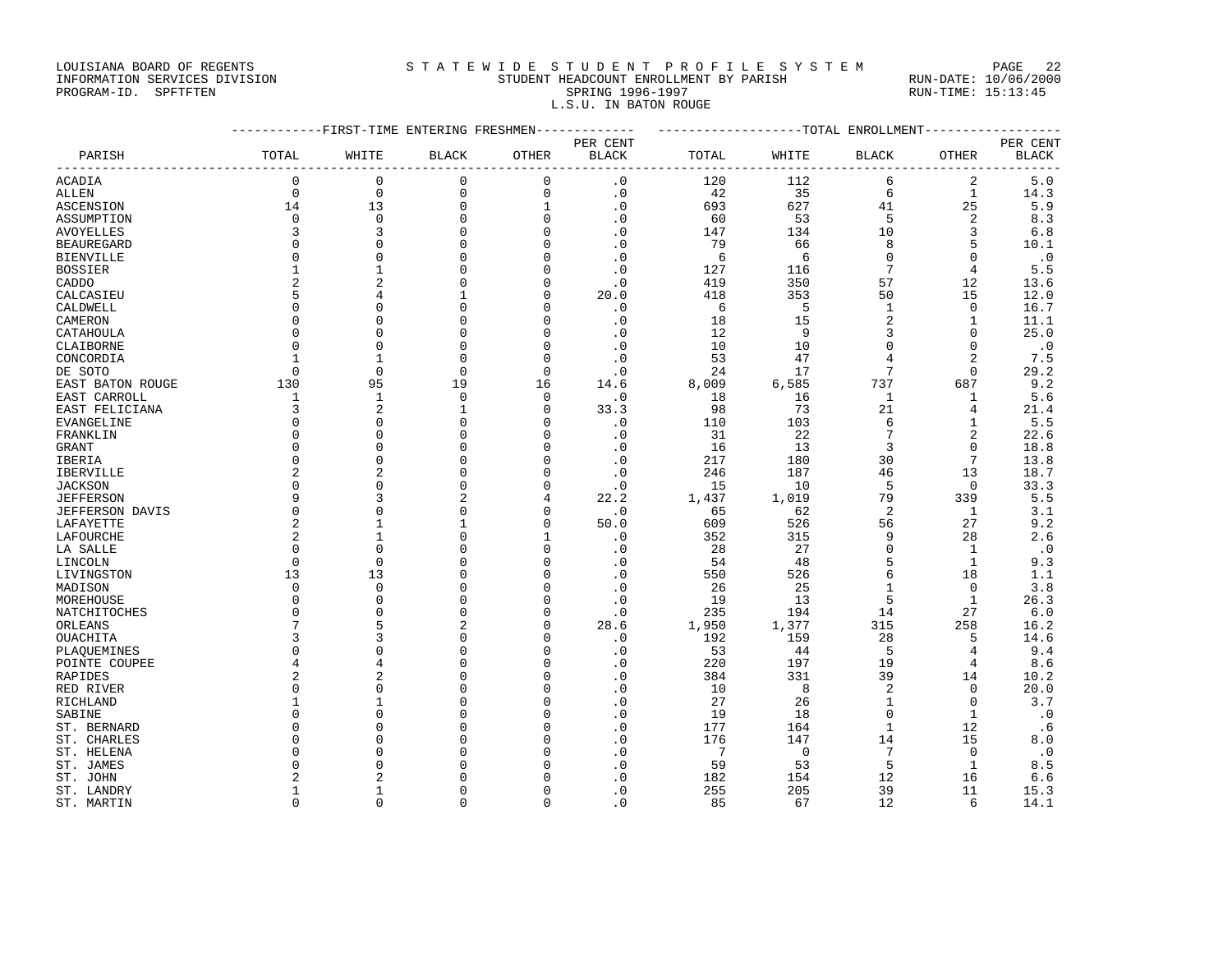## LOUISIANA BOARD OF REGENTS STATEWIDE STUDENT PROFILE SYSTEM PAGE 23 INFORMATION SERVICES DIVISION STUDENT HEADCOUNT ENROLLMENT BY PARISH RUN-DATE: 10/06/2000

# PROGRAM-ID. SPFTFTEN SARE SERING 1996-1997 SPRING 1996-1997 RUN-TIME: 15:13:45 L.S.U. IN BATON ROUGE

|                     |       | -FIRST-TIME ENTERING FRESHMEN- |              |       |                          |        | -------------TOTAL ENROLLMENT- |       |       |                   |
|---------------------|-------|--------------------------------|--------------|-------|--------------------------|--------|--------------------------------|-------|-------|-------------------|
| PARISH              | TOTAL | WHITE                          | <b>BLACK</b> | OTHER | PER CENT<br><b>BLACK</b> | TOTAL  | WHITE                          | BLACK | OTHER | PER CENT<br>BLACK |
| ST. MARY            |       |                                |              |       | $\cdot$ 0                | 247    | 190                            | 28    | 29    | 11.3              |
| ST. TAMMANY         |       |                                |              |       | . 0                      | 987    | 909                            | 27    | 51    | 2.7               |
| TANGIPAHOA          |       |                                |              |       | . 0                      | 263    | 233                            | 15    | 15    | 5.7               |
| TENSAS              |       |                                |              |       | . 0                      | 10     | -8                             |       |       | 20.0              |
| TERREBONNE          |       |                                |              |       |                          | 312    | 282                            |       | 24    | 1.9               |
| UNION               |       |                                |              |       |                          | 13     | 11                             |       |       | 15.4              |
| VERMILLION          |       |                                |              |       | 50.0                     | 134    | 103                            |       | 22    | 6.7               |
| VERNON              |       |                                |              |       | $\cdot$ 0                | 82     | 55                             |       | 18    | 11.0              |
| WASHINGTON          |       |                                |              |       | . 0                      | 103    | 72                             | 29    |       | 28.2              |
| WEBSTER             |       |                                |              |       | . 0                      | 37     | 34                             |       |       | 5.4               |
| WEST BATON ROUGE    |       |                                |              |       |                          | 181    | 160                            | 14    |       | 7.7               |
| WEST CARROLL        |       |                                |              |       | . 0                      | 11     | 11                             |       |       | $\cdot$ 0         |
| WEST FELICIANA      |       |                                |              |       | . 0                      | 81     | 78                             |       |       | 3.7               |
| WINN                |       |                                |              |       | $\Omega$                 | 14     | 14                             |       |       | $\cdot$ 0         |
| LOUISIANA TOTALS    | 227   | 175                            | 27           | 25    | 11.9                     | 20,640 | 17,009                         | 1,885 | 1,746 | 9.1               |
| OUT-OF-STATE TOTALS |       |                                |              | 0     | $\cdot$ 0                | 2,925  | 2,377                          | 283   | 265   | 9.7               |
| LA./OUT-OF-STATE    | 231   | 179                            | 27           | 25    | 11.7                     | 23,565 | 19,386                         | 2,168 | 2,011 | 9.2               |
| FOREIGN TOTALS      | 30    |                                | 0            | 30    | $\cdot$ 0                | 1,727  |                                |       | 1,727 | $\cdot$ 0         |
| INSTITUTION TOTALS  | 261   | 179                            | 27           | 55    | 10.3                     | 25,292 | 19,386                         | 2,168 | 3,738 | 8.6               |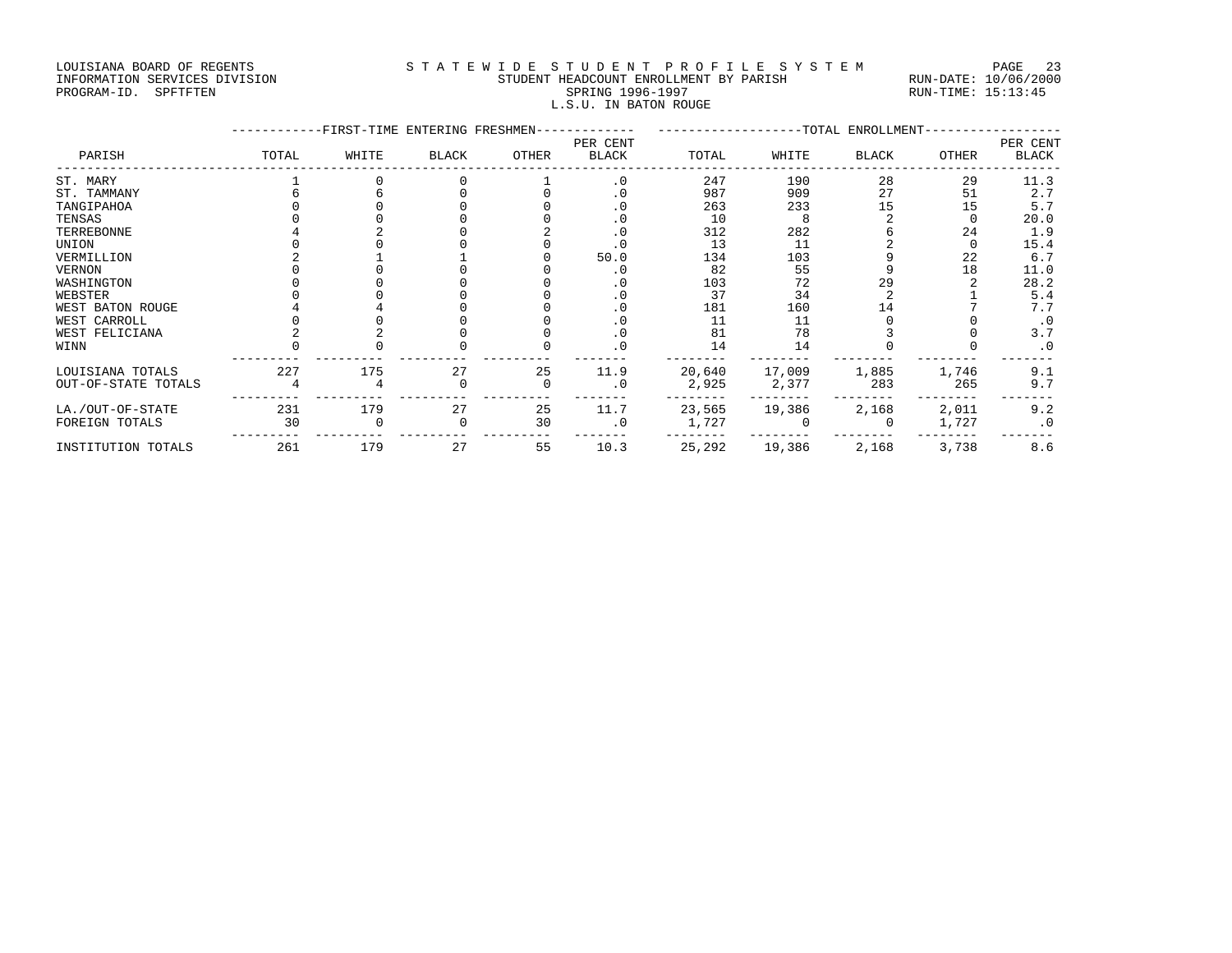### LOUISIANA BOARD OF REGENTS STATEWIDE STUDENT PROFILE SYSTEM PAGE 24 INFORMATION SERVICES DIVISION STUDENT HEADCOUNT ENROLLMENT BY PARISH RUN-DATE: 10/06/2000 PROGRAM-ID. SPFTFTEN SARE SERING 1996-1997 SPRING 1996-1997 RUN-TIME: 15:13:45

|                  |       |                                |              |       | L.S.U. AT EUNICE |       |       |                   |       |           |
|------------------|-------|--------------------------------|--------------|-------|------------------|-------|-------|-------------------|-------|-----------|
|                  |       | -FIRST-TIME ENTERING FRESHMEN- |              |       | PER CENT         |       |       | -TOTAL ENROLLMENT |       | PER CENT  |
| PARISH           | TOTAL | WHITE                          | <b>BLACK</b> | OTHER | <b>BLACK</b>     | TOTAL | WHITE | <b>BLACK</b>      | OTHER | BLACK     |
| ACADIA           | 50    | 44                             |              |       | 12.0             | 526   | 482   | 39                |       | 7.4       |
| ALLEN            |       |                                |              |       | 28.6             | 59    | 42    | 14                |       | 23.7      |
| ASCENSION        |       |                                |              |       | $\cdot$ 0        |       |       |                   |       | . 0       |
| ASSUMPTION       |       |                                |              |       | $\cdot$ 0        |       |       |                   |       | . 0       |
| AVOYELLES        |       |                                |              |       | . 0              |       |       |                   |       | $\cdot$ 0 |
| BEAUREGARD       |       |                                |              |       | $\cdot$ 0        |       |       |                   |       | . 0       |
| CADDO            |       |                                |              |       | . 0              |       |       |                   |       | $\cdot$ 0 |
| CALCASIEU        |       |                                |              |       | . 0              |       | 29    |                   |       | 9.4       |
| CAMERON          |       |                                |              |       | . 0              |       |       |                   |       | $\cdot$ 0 |
| EAST BATON ROUGE |       |                                |              |       | . 0              | 34    | 24    | 10                |       | 29.4      |
| EAST FELICIANA   |       |                                |              |       |                  |       |       |                   |       | $\cdot$ 0 |
| EVANGELINE       |       | 26                             |              |       | 21.2             | 380   | 311   | 65                |       | 17.1      |
| <b>IBERIA</b>    |       |                                |              |       | 50.0             | 38    | 23    | 15                |       | 39.5      |
| JEFFERSON        |       |                                |              |       | $\cdot$ 0        |       |       |                   |       | 33.3      |
| JEFFERSON DAVIS  |       |                                |              |       | 50.0             | 79    | 63    | 12                |       | 15.2      |
| LAFAYETTE        |       |                                |              |       | 11.1             | 222   | 171   | 44                |       | 19.8      |
| LAFOURCHE        |       |                                |              |       | . 0              |       |       |                   |       |           |
| LIVINGSTON       |       |                                |              |       | . 0              |       |       |                   |       | . 0       |
| NATCHITOCHES     |       |                                |              |       | . 0              |       |       |                   |       | $\cdot$ 0 |
| OUACHITA         |       |                                |              |       |                  |       |       |                   |       | 28.9      |
| PLAQUEMINES      |       |                                |              |       |                  |       |       |                   |       | $\cdot$ 0 |
| POINTE COUPEE    |       |                                |              |       |                  |       |       |                   |       |           |

| AVUILLLLD              |          |             |             |          | . U       | Τn    | Τn    |          |    | . U       |
|------------------------|----------|-------------|-------------|----------|-----------|-------|-------|----------|----|-----------|
| <b>BEAUREGARD</b>      |          |             |             |          | $\cdot$ 0 |       |       |          |    | $\cdot$ 0 |
| CADDO                  |          |             |             |          | $\cdot$ 0 |       |       |          |    | $\cdot$ 0 |
| CALCASIEU              |          |             |             |          | $\cdot$ 0 | 32    | 29    |          |    | 9.4       |
| CAMERON                |          |             |             |          | $\cdot$ 0 |       |       |          |    | $\cdot$ 0 |
| EAST BATON ROUGE       |          |             |             |          | $\cdot$ 0 | 34    | 24    | 10       |    | 29.4      |
| EAST FELICIANA         |          |             |             |          | $\cdot$ 0 |       |       | $\Omega$ |    | $\cdot$ 0 |
| <b>EVANGELINE</b>      | 33       | 26          |             |          | 21.2      | 380   | 311   | 65       |    | 17.1      |
| <b>IBERIA</b>          |          | $\sqrt{2}$  |             |          | 50.0      | 38    | 23    | 15       |    | 39.5      |
| <b>JEFFERSON</b>       |          |             |             |          | $\cdot$ 0 |       | 2     |          |    | 33.3      |
| <b>JEFFERSON DAVIS</b> |          |             |             |          | 50.0      | 79    | 63    | 12       |    | 15.2      |
| LAFAYETTE              |          |             |             |          | 11.1      | 222   | 171   | 44       |    | 19.8      |
| LAFOURCHE              |          |             |             |          | $\cdot$ 0 |       |       |          |    | $\cdot$ 0 |
| LIVINGSTON             |          |             |             |          | $\cdot$ 0 |       |       |          |    | $\cdot$ 0 |
| <b>NATCHITOCHES</b>    |          |             |             |          | $\cdot$ 0 |       |       |          |    | $\cdot$ 0 |
| <b>OUACHITA</b>        |          |             |             |          | $\cdot$ 0 | 45    | 32    | 13       |    | 28.9      |
| PLAQUEMINES            |          |             |             |          | $\cdot$ 0 |       |       |          |    | $\cdot$ 0 |
| POINTE COUPEE          |          |             |             |          | $\cdot$ 0 | 11    | 11    |          |    | $\cdot$ 0 |
| RAPIDES                |          |             |             |          | $\cdot$ 0 | 23    | 18    |          |    | 17.4      |
| ST. LANDRY             | 71       | 41          | 30          |          | 42.3      | 874   | 666   | 199      |    | 22.8      |
| ST. MARTIN             |          |             | $\Omega$    |          | $\cdot$ 0 | 38    | 30    |          |    | 21.1      |
| ST. MARY               |          |             |             |          | . 0       |       |       |          |    | $\cdot$ 0 |
| VERMILLION             |          |             |             |          | . 0       | 67    | 64    |          |    | 4.5       |
| <b>VERNON</b>          |          |             |             |          | $\cdot$ 0 |       |       |          |    | $\cdot$ 0 |
| WEST BATON ROUGE       |          |             |             |          | 100.0     |       |       |          |    | 25.0      |
| WEST FELICIANA         |          |             |             |          | $\cdot$ 0 |       |       |          |    | $\cdot$ 0 |
| WINN                   |          |             |             |          | $\cdot$ 0 | 21    | 17    |          |    | 9.5       |
| LOUISIANA TOTALS       | 208      | 152         | 53          | 3        | 25.5      | 2,490 | 2,021 | 433      | 36 | 17.4      |
| OUT-OF-STATE TOTALS    | $\Omega$ | $\Omega$    | $\Omega$    | $\Omega$ | $\cdot$ 0 |       | Δ     | $\Omega$ | 0  | $\cdot$ 0 |
| LA./OUT-OF-STATE       | 208      | 152         | 53          | 3        | 25.5      | 2,494 | 2,025 | 433      | 36 | 17.4      |
| FOREIGN TOTALS         |          | $\mathbf 0$ | $\mathbf 0$ | $\Omega$ | $\cdot$ 0 |       | 0     | Ω        | 4  | $\cdot$ 0 |
| INSTITUTION TOTALS     | 208      | 152         | 53          | 3        | 25.5      | 2,498 | 2,025 | 433      | 40 | 17.3      |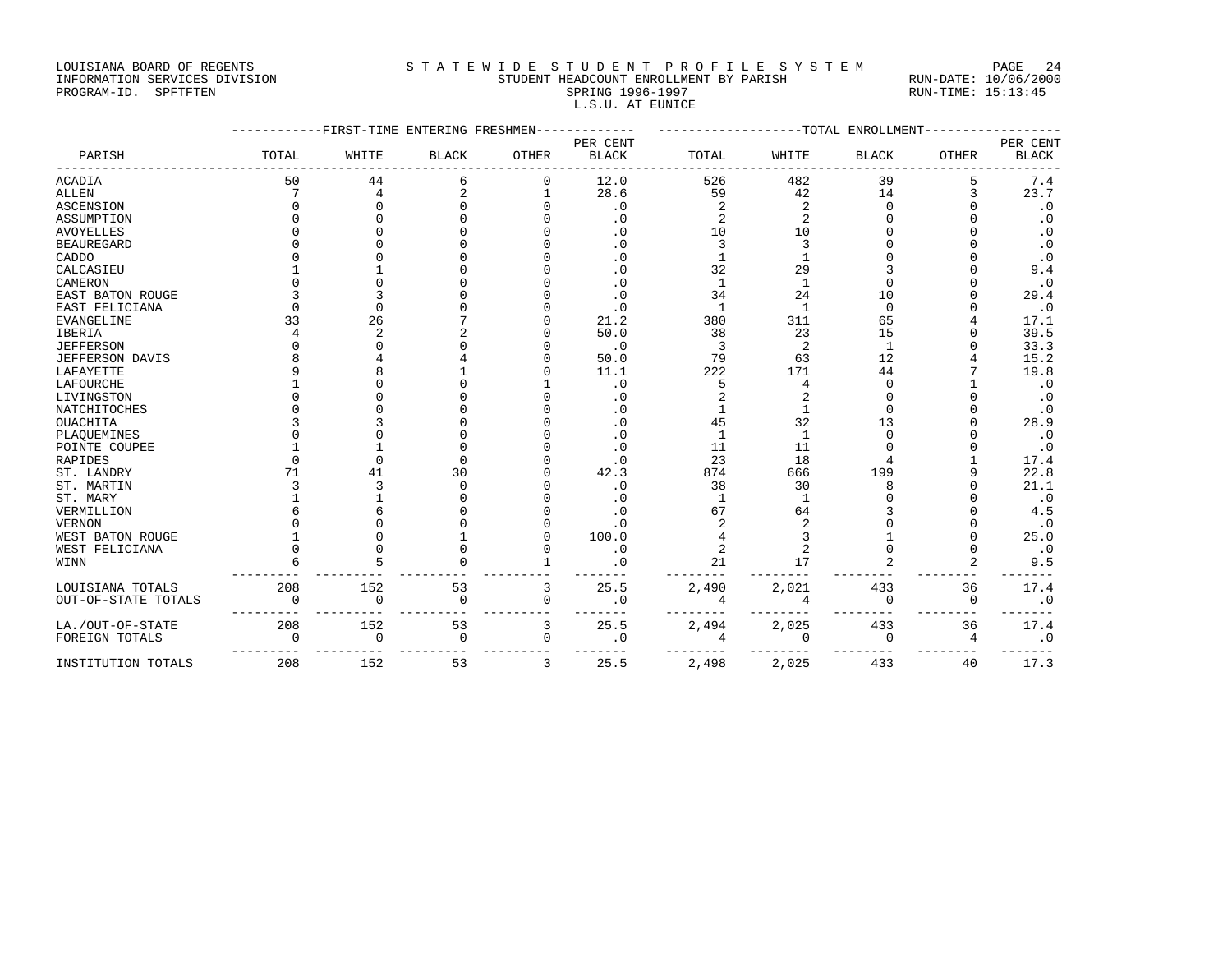### LOUISIANA BOARD OF REGENTS S T A T E W I D E S T U D E N T P R O F I L E S Y S T E M PAGE 25 INFORMATION SERVICES DIVISION STUDENT HEADCOUNT ENROLLMENT BY PARISH RUN-DATE: 10/06/2000

L.S.U. IN SHREVEPORT

PROGRAM-ID. SPFTFTEN SARE SERING 1996-1997 SPRING 1996-1997 RUN-TIME: 15:13:45

|                   |              | ---------FIRST-TIME ENTERING FRESHMEN------------- |                |                |                | ------------------TOTAL ENROLLMENT---------------- |                 |                |                |              |
|-------------------|--------------|----------------------------------------------------|----------------|----------------|----------------|----------------------------------------------------|-----------------|----------------|----------------|--------------|
|                   |              |                                                    |                |                | PER CENT       |                                                    |                 |                |                | PER CENT     |
| PARISH            | TOTAL        | WHITE                                              | <b>BLACK</b>   | OTHER          | BLACK          | TOTAL                                              | WHITE           | BLACK          | OTHER          | <b>BLACK</b> |
| <b>ACADIA</b>     | $\mathbf 0$  | $\mathbf 0$                                        | $\mathbf 0$    | $\mathbf 0$    | $\cdot$ 0      | 2                                                  | $\mathbf{1}$    | $\mathbf{1}$   | $\mathbf 0$    | 50.0         |
| ALLEN             | $\mathbf 0$  | $\mathbf 0$                                        | 0              | $\mathbf 0$    | $\cdot$ 0      | $\mathbf{1}$                                       | $\mathbf{1}$    | $\mathbf 0$    | $\mathbf 0$    | $\cdot$ 0    |
| ASCENSION         | $\Omega$     | $\mathbf 0$                                        | $\mathbf 0$    | $\mathsf{O}$   | $\cdot$ 0      | $\sqrt{2}$                                         | $\sqrt{2}$      | $\mathbf 0$    | $\mathbf 0$    | $\cdot$ 0    |
| ASSUMPTION        | $\Omega$     | $\mathbf 0$                                        | $\Omega$       | $\Omega$       | $\cdot$ 0      | $\sqrt{2}$                                         | $\mathsf 0$     | $\overline{2}$ | $\mathbf 0$    | $\cdot$ 0    |
| AVOYELLES         | $\Omega$     | $\Omega$                                           | $\Omega$       | $\Omega$       | $\cdot$ 0      | 3                                                  | 2               | $\mathbf{1}$   | $\Omega$       | 33.3         |
| <b>BEAUREGARD</b> | $\Omega$     | $\Omega$                                           | $\mathbf 0$    | $\mathbf 0$    | $\cdot$ 0      | 6                                                  | $6\overline{6}$ | $\Omega$       | $\mathbf 0$    | $\cdot$ 0    |
| <b>BIENVILLE</b>  | $\mathbf{1}$ | $\mathbf 0$                                        | $\mathbf{1}$   | $\mathbf 0$    | 100.0          | 24                                                 | 20              | 4              | $\mathbf 0$    | 16.7         |
| <b>BOSSIER</b>    | 21           | 16                                                 | 3              | 2              | 14.3           | 797                                                | 698             | 63             | 36             | 7.9          |
| CADDO             | 51           | 33                                                 | 16             | $\overline{2}$ | 31.4           | 2,282                                              | 1,788           | 413            | 81             | 18.1         |
| CALCASIEU         | $\mathbf 0$  | $\mathbf 0$                                        | $\mathbf 0$    | $\mathbf 0$    | $\cdot$ 0      | 12                                                 | 10              | 1              | 1              | 8.3          |
| CALDWELL          | $\Omega$     | $\Omega$                                           | $\Omega$       | $\Omega$       | $\cdot$ 0      | 2                                                  | 2               | $\Omega$       | $\Omega$       | $\cdot$ 0    |
| CAMERON           | $\Omega$     | $\Omega$                                           | $\Omega$       | $\Omega$       | $\cdot$ 0      | $\mathbf{1}$                                       | $\mathbf{1}$    | $\Omega$       | $\Omega$       | $\cdot$ 0    |
| CATAHOULA         | $\mathbf 0$  | $\Omega$                                           | $\Omega$       | $\mathbf 0$    | $\cdot$ 0      | 5                                                  | 4               | $\mathbf{1}$   | $\mathbf 0$    | 20.0         |
| CLAIBORNE         | $\Omega$     | $\Omega$                                           | $\Omega$       | $\Omega$       | $\cdot$ 0      | 11                                                 | 9               | $\overline{a}$ | $\Omega$       | 18.2         |
| CONCORDIA         | $\mathbf 0$  | $\Omega$                                           | $\Omega$       | $\mathbf 0$    | $\cdot$ 0      | $\overline{4}$                                     | $\overline{4}$  | $\mathbf 0$    | $\mathbf{0}$   | $\cdot$ 0    |
| DE SOTO           | 5            | 3                                                  | $\overline{2}$ | $\mathbf 0$    | 40.0           | 144                                                | 107             | 32             | 5              | 22.2         |
| EAST BATON ROUGE  | $\mathbf{1}$ | $\Omega$                                           | $\Omega$       | 1              | $\cdot$ 0      | 22                                                 | 14              | 3              | 5              | 13.6         |
| EAST CARROLL      | $\mathbf 0$  | $\Omega$                                           | $\Omega$       | $\Omega$       | $\cdot$ 0      | 2                                                  | 1               | $\mathbf{1}$   | $\Omega$       | 50.0         |
| EAST FELICIANA    | $\Omega$     | $\Omega$                                           | U              | $\Omega$       | $\cdot$ 0      | $\mathbf{1}$                                       | $\mathbf{1}$    | $\Omega$       | $\Omega$       | $\cdot$ 0    |
| EVANGELINE        | $\Omega$     | $\Omega$                                           | $\cap$         | $\Omega$       | $\cdot$ 0      | $\mathbf{1}$                                       | $\mathbf{1}$    | $\Omega$       | $\Omega$       | $\cdot$ 0    |
| FRANKLIN          | $\mathbf 0$  | $\Omega$                                           | $\cap$         | $\Omega$       | $\cdot$ 0      | 3                                                  | $\mathbf{1}$    |                | $\mathbf{1}$   | 33.3         |
| <b>GRANT</b>      | $\Omega$     | $\Omega$                                           | U              | $\Omega$       | $\Omega$       | 6                                                  | 5               |                | $\Omega$       | 16.7         |
| <b>IBERIA</b>     | $\mathbf 0$  | $\Omega$                                           | $\Omega$       | $\Omega$       | $\cdot$ 0      | 3                                                  | 3               | $\Omega$       | $\mathbf{0}$   | $\cdot$ 0    |
| IBERVILLE         | $\Omega$     | $\Omega$                                           |                | $\Omega$       | $\cdot$ 0      | $\mathbf 1$                                        | $\mathbf{1}$    |                | $\Omega$       | $\cdot$ 0    |
| <b>JACKSON</b>    | $\Omega$     | $\Omega$                                           |                | $\Omega$       | $\cdot$ 0      | 6                                                  | 2               |                | $\Omega$       | 66.7         |
| <b>JEFFERSON</b>  | $\Omega$     | $\Omega$                                           | U              | $\Omega$       | $\overline{0}$ | 17                                                 | 10              | 5              | $\overline{a}$ | 29.4         |
| JEFFERSON DAVIS   | $\mathbf 0$  | $\Omega$                                           | U              | $\Omega$       | $\cdot$ 0      | $\mathbf{1}$                                       | $\mathbf{1}$    | $\Omega$       | $\mathbf{0}$   | $\cdot$ 0    |
| LAFAYETTE         | $\mathbf 0$  | $\Omega$                                           |                | $\Omega$       | $\cdot$ 0      | 4                                                  | $\overline{4}$  | $\Omega$       | $\Omega$       | $\cdot$ 0    |
| LAFOURCHE         | $\Omega$     | $\Omega$                                           |                | $\Omega$       | $\cdot$ 0      | 10                                                 | 9               |                | $\Omega$       | 10.0         |
| LA SALLE          | $\Omega$     | $\Omega$                                           | U              | $\Omega$       | $\cdot$ 0      | 4                                                  | $\overline{4}$  | $\Omega$       | $\Omega$       | $\cdot$ 0    |
| LINCOLN           | $\Omega$     | $\Omega$                                           | $\cap$         | $\Omega$       | $\cdot$ 0      | 17                                                 | 14              | $\overline{a}$ | $\mathbf{1}$   | 11.8         |
| LIVINGSTON        | $\Omega$     | $\Omega$                                           | U              | $\Omega$       | $\cdot$ 0      | 2                                                  | $\overline{c}$  | $\Omega$       | $\Omega$       | $\cdot$ 0    |
| MADISON           | $\Omega$     | $\Omega$                                           | $\Omega$       | $\Omega$       | $\cdot$ 0      | $\mathbf{1}$                                       | $\mathbf 0$     |                | $\Omega$       | $\cdot$ 0    |
| MOREHOUSE         | $\Omega$     | $\Omega$                                           | $\cap$         | $\Omega$       | $\cdot$ 0      | $\overline{4}$                                     | $\overline{4}$  | $\Omega$       | $\Omega$       | $\cdot$ 0    |
| NATCHITOCHES      | $\Omega$     | $\Omega$                                           | U              | $\Omega$       | $\cdot$ 0      | 27                                                 | 20              |                | 6              | 3.7          |
| ORLEANS           | $\Omega$     | $\Omega$                                           | U              | 0              | $\cdot$ 0      | 17                                                 | 8               | 8              | $\mathbf{1}$   | 47.1         |
| OUACHITA          | $\Omega$     | $\Omega$                                           | $\cap$         | $\Omega$       | $\cdot$ 0      | 37                                                 | 33              |                | $\Omega$       | 10.8         |
| PLAQUEMINES       | $\Omega$     | $\Omega$                                           |                | $\Omega$       | $\cdot$ 0      | 1                                                  | 1               | $\Omega$       | $\Omega$       | $\cdot$ 0    |
| RAPIDES           | $\Omega$     | $\cap$                                             | U              | $\Omega$       | $\cdot$ 0      | 45                                                 | 37              | 7              | $\mathbf{1}$   | 15.6         |
| RED RIVER         | $\Omega$     | $\Omega$                                           | U              | $\Omega$       | $\cdot$ 0      | 29                                                 | 21              | 8              | $\mathbf 0$    | 27.6         |
| RICHLAND          | $\Omega$     | $\Omega$                                           |                | $\Omega$       | $\cdot$ 0      | 2                                                  | 1               |                | $\mathbf{0}$   | 50.0         |
| SABINE            | $\Omega$     | $\Omega$                                           |                | $\Omega$       | $\cdot$ 0      | 16                                                 | 12              | 3              | $\mathbf{1}$   | 18.8         |
| ST. BERNARD       | $\Omega$     | $\Omega$                                           |                | $\Omega$       | $\overline{0}$ | 2                                                  | $\overline{c}$  | $\Omega$       | $\Omega$       | $\cdot$ 0    |
| ST. LANDRY        | $\Omega$     | $\Omega$                                           | U              | U              | $\cdot$ 0      | 4                                                  | $\overline{2}$  | $\overline{c}$ | $\mathbf{0}$   | 50.0         |
| ST. MARTIN        | $\Omega$     | $\Omega$                                           |                | $\Omega$       | $\cdot$ 0      | 2                                                  | $\mathbf{1}$    | $\Omega$       | $\mathbf{1}$   | $\cdot$ 0    |
| ST. MARY          | $\Omega$     | $\Omega$                                           |                | U              | $\cdot$ 0      | $\mathbf{1}$                                       | $\mathbf{1}$    | $\Omega$       | $\Omega$       | $\cdot$ 0    |
| ST. TAMMANY       | $\Omega$     | $\cap$                                             |                | O              | . 0            | 7                                                  | 6               |                | $\Omega$       | 14.3         |
| TENSAS            | ∩            | ∩                                                  |                | U              | $\Omega$       | $\mathbf{1}$                                       | $\mathbf{1}$    | $\Omega$       | $\Omega$       | $\cdot$ 0    |
| TERREBONNE        | $\Omega$     | $\Omega$                                           |                | U              | $\cdot$ 0      | 11                                                 | 10              | $\Omega$       | $\mathbf{1}$   | $\cdot$ 0    |
| UNION             | $\Omega$     | $\Omega$                                           | $\Omega$       | $\Omega$       | $\cdot$ 0      | $\overline{4}$                                     | $\overline{3}$  | $\mathbf{1}$   | $\Omega$       | 25.0         |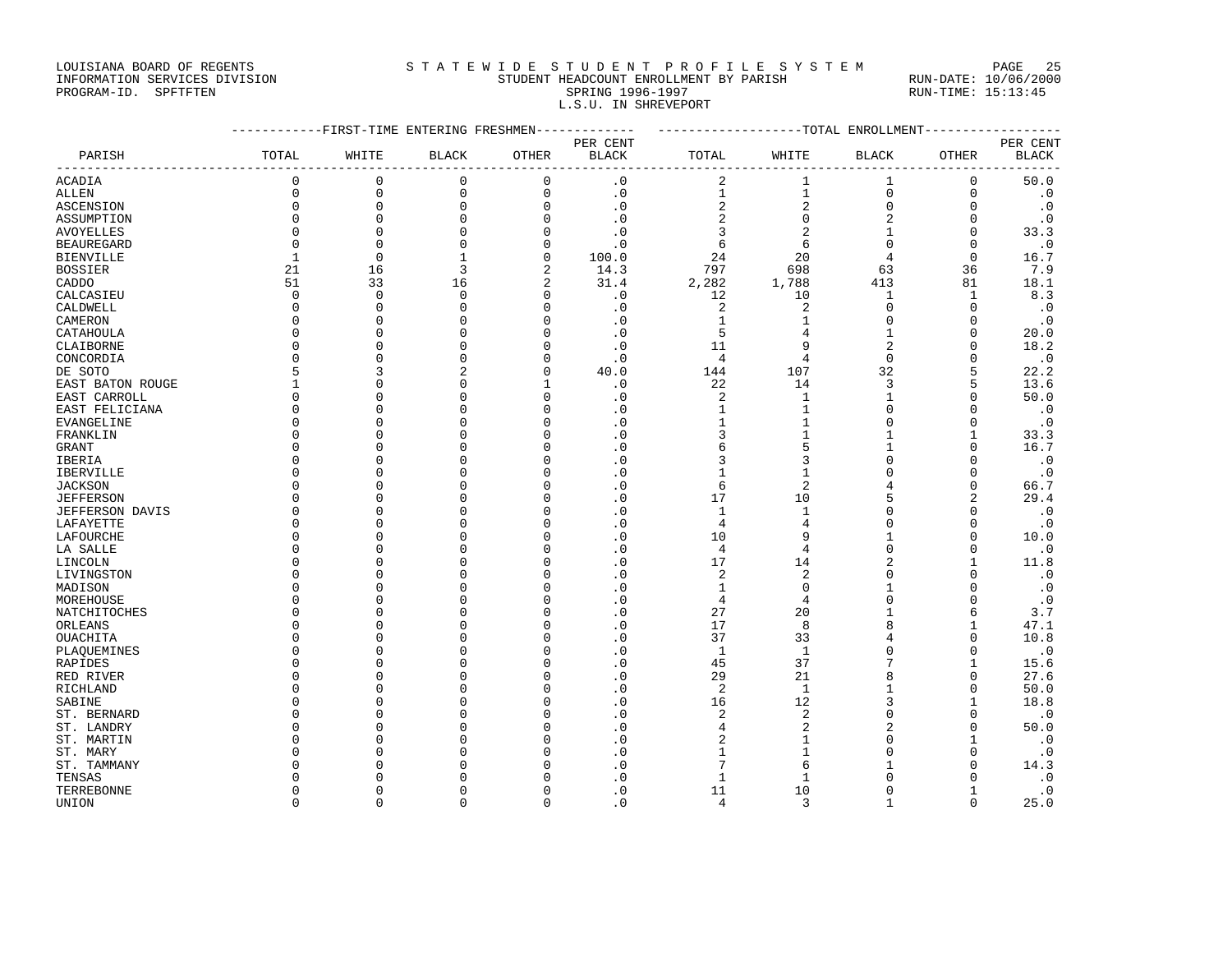### LOUISIANA BOARD OF REGENTS STATEWIDE STUDENT PROFILE SYSTEM PAGE 26 INFORMATION SERVICES DIVISION STUDENT HEADCOUNT ENROLLMENT BY PARISH RUN-DATE: 10/06/2000 PROGRAM-ID. SPFTFTEN SARE SERING 1996-1997 SPRING 1996-1997 RUN-TIME: 15:13:45 L.S.U. IN SHREVEPORT

|                     |       | -FIRST-TIME ENTERING FRESHMEN- |              |       |                          |       |       | -TOTAL ENROLLMENT- |       |                          |
|---------------------|-------|--------------------------------|--------------|-------|--------------------------|-------|-------|--------------------|-------|--------------------------|
| PARISH              | TOTAL | WHITE                          | <b>BLACK</b> | OTHER | PER CENT<br><b>BLACK</b> | TOTAL | WHITE | <b>BLACK</b>       | OTHER | PER CENT<br><b>BLACK</b> |
| VERMILLION          |       |                                |              |       | $\cdot$ 0                |       |       |                    |       | . 0                      |
| VERNON              |       |                                |              |       |                          |       |       |                    |       | . 0                      |
| WASHINGTON          |       |                                |              |       |                          |       |       |                    |       | . 0                      |
| WEBSTER             |       |                                |              |       | 33.3                     | 110   | 96    |                    |       | 10.0                     |
| WEST BATON ROUGE    |       |                                |              |       |                          |       |       |                    |       | . 0                      |
| WEST CARROLL        |       |                                |              |       |                          |       |       |                    |       | . 0                      |
| WINN                |       |                                |              |       | $\cdot$ 0                |       |       |                    |       | 33.3                     |
| LOUISIANA TOTALS    | 83    | 54                             | 23           | 6     | 27.7                     | 3,758 | 3,021 | 589                | 148   | 15.7                     |
| OUT-OF-STATE TOTALS |       |                                |              |       | . 0                      | 107   | 95    |                    |       | 8.4                      |
| LA./OUT-OF-STATE    | 85    | 56                             | 23           | 6     | 27.1                     | 3,865 | 3,116 | 598                | 151   | 15.5                     |
| FOREIGN TOTALS      |       |                                |              |       |                          | 12    |       |                    | 12    | $\cdot$ 0                |
| INSTITUTION TOTALS  | 85    | 56                             | 23           | 6     | 27.1                     | 3,877 | 3,116 | 598                | 163   | 15.4                     |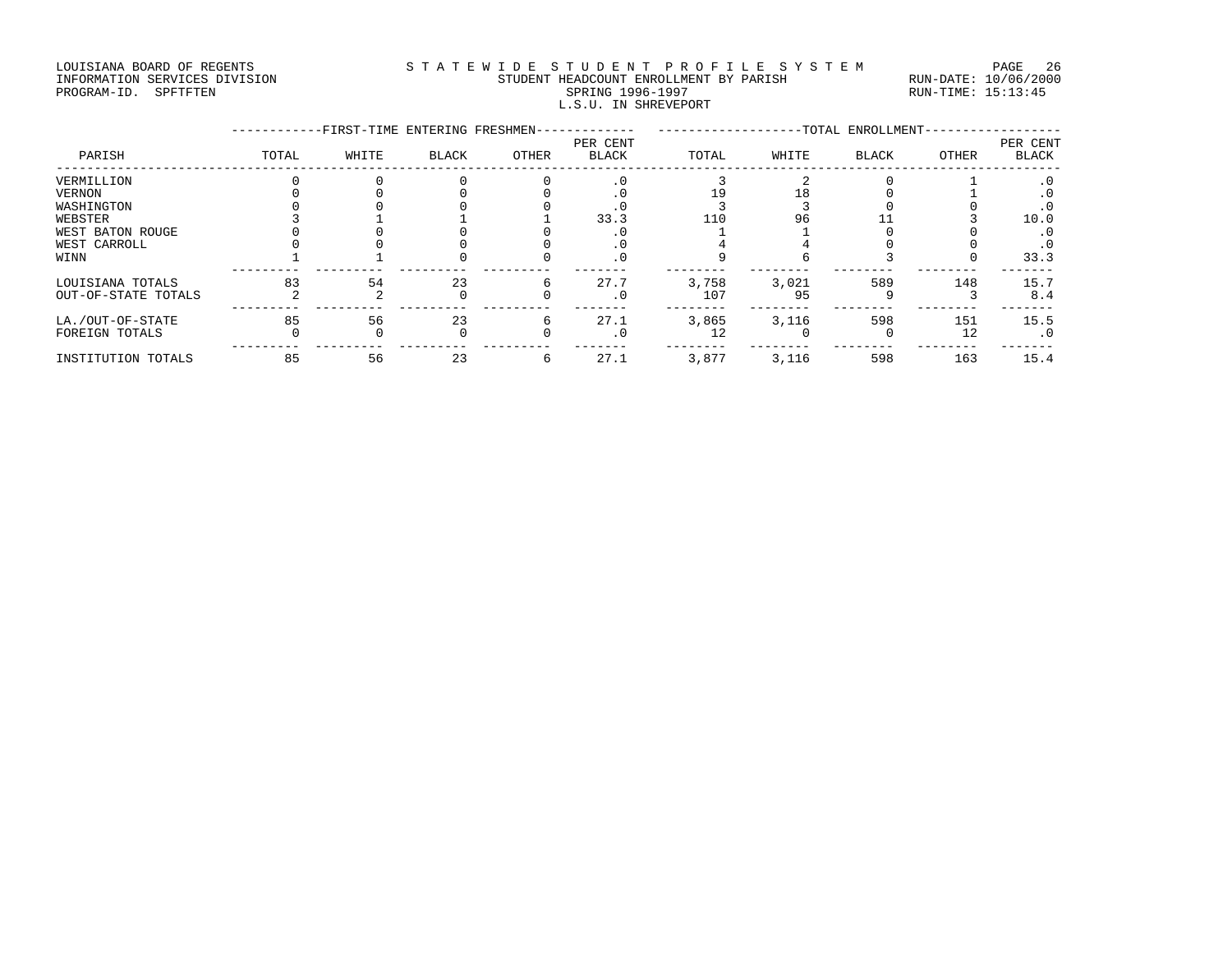## LOUISIANA BOARD OF REGENTS STATEWIDE STUDENT PROFILE SYSTEM PAGE 27 INFORMATION SERVICES DIVISION STUDENT HEADCOUNT ENROLLMENT BY PARISH RUN-DATE: 10/06/2000

# PROGRAM-ID. SPFTFTEN SARE SERING 1996-1997 SPRING 1996-1997 RUN-TIME: 15:13:45 UNIVERSITY OF NEW ORLEANS

|                             | -----------FIRST-TIME ENTERING FRESHMEN------------- |                          |              |                |                        | ------------------TOTAL ENROLLMENT----------------- |                    |                     |                               |              |
|-----------------------------|------------------------------------------------------|--------------------------|--------------|----------------|------------------------|-----------------------------------------------------|--------------------|---------------------|-------------------------------|--------------|
|                             |                                                      |                          |              |                | PER CENT               |                                                     |                    |                     |                               | PER CENT     |
| PARISH                      | TOTAL                                                | WHITE                    | <b>BLACK</b> | OTHER          | <b>BLACK</b>           | TOTAL                                               | WHITE              | <b>BLACK</b>        | OTHER                         | <b>BLACK</b> |
| ACADIA                      | $\mathbf 0$                                          | 0                        | 0            | $\mathbf{0}$   | $\cdot$ 0              | 12                                                  | 6                  | 6                   | 0                             | 50.0         |
| <b>ALLEN</b>                | $\mathbf 0$                                          | $\mathbf{0}$             | 0            | $\mathsf{O}$   | $\cdot$ 0              | $\overline{2}$                                      | $\mathbf{1}$       | $\mathbf{1}$        | $\mathbf 0$                   | 50.0         |
| <b>ASCENSION</b>            | $\mathbf{1}$                                         | $\mathbf 1$              | 0            | $\mathbf 0$    | $\cdot$ 0              | 24                                                  | 12                 | 9                   | 3                             | 37.5         |
| ASSUMPTION                  | $\Omega$                                             | $\mathbf{0}$             | $\Omega$     | $\mathbf 0$    | $\cdot$ 0              | 8                                                   | $\mathbf{3}$       | 5                   | $\mathbf 0$                   | 62.5         |
| AVOYELLES                   | $\Omega$                                             | $\Omega$                 |              | $\Omega$       | $\cdot$ 0              | 8                                                   | 6                  | $\mathbf{1}$        | $\mathbf{1}$                  | 12.5         |
| <b>BEAUREGARD</b>           | $\Omega$                                             | $\mathbf{0}$             | U            | $\Omega$       | $\cdot$ 0              | 1                                                   | $\mathbf{1}$       | $\mathbf 0$         | $\mathbf 0$                   | $\cdot$ 0    |
| <b>BIENVILLE</b>            | $\Omega$                                             | $\Omega$                 | O            | $\Omega$       | $\cdot$ 0              | 3                                                   | $\overline{2}$     | $\mathbf{1}$        | $\Omega$                      | 33.3         |
| <b>BOSSIER</b>              | $\Omega$                                             | $\Omega$                 |              | $\Omega$       | $\cdot$ 0              | 8                                                   | $\overline{7}$     | $\Omega$            | $\mathbf{1}$                  | $\cdot$ 0    |
| CADDO                       | 3                                                    | $\mathbf{0}$             |              | 0              | 100.0                  | 51                                                  | 15                 | 34                  | 2                             | 66.7         |
| CALCASIEU                   | $\Omega$                                             | $\Omega$                 |              | $\Omega$       | $\cdot$ 0              | 30                                                  | 19                 | 10                  | $\mathbf{1}$                  | 33.3         |
| CATAHOULA                   | ∩                                                    | $\mathbf{0}$             | C            | 0              | $\cdot$ 0              | 1                                                   | $\mathbf 0$        | $\mathbf{1}$        | 0                             | $\cdot$ 0    |
| CLAIBORNE                   |                                                      | $\Omega$                 |              | $\Omega$       | 100.0                  | 3                                                   | $\overline{2}$     | $\mathbf{1}$        | $\Omega$                      | 33.3         |
| CONCORDIA                   | $\Omega$                                             | $\mathbf{0}$             | U            | $\Omega$       | $\cdot$ 0              | 2                                                   | $\mathbf{1}$       | $\mathbf{1}$        | 0                             | 50.0         |
| DE SOTO                     | $\Omega$                                             | $\Omega$                 |              | $\Omega$       | $\cdot$ 0              | 2                                                   | 2                  | $\Omega$            | $\Omega$                      | $\cdot$ 0    |
| EAST BATON ROUGE            | $\Omega$                                             | $\mathbf{0}$             |              | $\Omega$       | $\cdot$ 0              | 130                                                 | 85                 | 29                  | 16                            | 22.3         |
| EAST CARROLL                | $\Omega$                                             | $\Omega$                 | C            | $\cap$         | $\cdot$ 0              | 1                                                   | $\mathbf{1}$       | $\Omega$            | $\Omega$                      | $\cdot$ 0    |
| EAST FELICIANA              | $\Omega$                                             | $\Omega$                 |              | $\Omega$       | $\cdot$ 0              | $\mathbf{1}$                                        | $\mathbf 0$        | $\mathbf{1}$        | $\Omega$                      | $\cdot$ 0    |
| EVANGELINE                  | $\Omega$                                             | $\Omega$                 |              | $\Omega$       | $\cdot$ 0              | 5                                                   | 3                  | $\overline{2}$      | $\Omega$                      | 40.0         |
| FRANKLIN                    | $\Omega$                                             | $\Omega$                 |              | $\Omega$       | $\cdot$ 0              | $\mathbf 1$                                         | $\mathbf 0$        | $\mathbf{1}$        | $\Omega$                      | $\cdot$ 0    |
| <b>GRANT</b>                | <sup>0</sup>                                         | $\Omega$                 | C            | $\Omega$       | $\cdot$ 0              | $\overline{2}$                                      | $\overline{2}$     | $\Omega$            | 0                             | $\cdot$ 0    |
| IBERIA                      |                                                      | $\Omega$                 | C            | $\Omega$       | $\cdot$ 0              | 26                                                  | 10                 | 13                  | 3                             | 50.0         |
| IBERVILLE                   |                                                      | $\mathbf{0}$             | 0            | 0              | $\cdot$ 0              | 4                                                   | $\overline{c}$     | $\overline{2}$      | 0                             | 50.0         |
| <b>JACKSON</b>              | $\Omega$                                             | $\Omega$                 | $\Omega$     | $\Omega$       | $\cdot$ 0              | 3                                                   | 3                  | $\Omega$            | $\Omega$                      | $\cdot$ 0    |
| <b>JEFFERSON</b>            | 104                                                  | 69                       | 12           | 23             | 11.5                   | 4,783                                               | 3,622              | 329                 | 832                           | 6.9          |
| <b>JEFFERSON DAVIS</b>      | $\Omega$                                             | $\Omega$                 | $\Omega$     | $\Omega$       | $\cdot$ 0              | 13                                                  | 12                 | $\mathbf{1}$        | $\Omega$                      | 7.7          |
| LAFAYETTE                   | 0                                                    | $\mathbf{0}$             | $\Omega$     | 0              | $\cdot$ 0              | 47                                                  | 30                 | 11                  | 6                             | 23.4         |
| LAFOURCHE                   | $\Omega$                                             | $\Omega$                 | C            | $\Omega$       | $\cdot$ 0              | 60                                                  | 50                 | 3                   | 7                             | 5.0          |
| LA SALLE                    | $\Omega$                                             | $\mathbf{0}$             |              | $\Omega$       | $\cdot$ 0              | 2                                                   | 2                  | $\Omega$            | $\mathbf 0$                   | $\cdot$ 0    |
| LINCOLN                     | $\Omega$                                             | $\Omega$                 | U            | $\Omega$       | $\cdot$ 0              | 2                                                   | $\mathbf 0$        | -1                  | $\mathbf{1}$                  | $\cdot$ 0    |
| LIVINGSTON                  |                                                      | $\mathbf{1}$             | C            | $\Omega$       | $\cdot$ 0              | 12                                                  | 12                 | $\Omega$            | $\mathbf 0$                   | $\cdot$ 0    |
| MADISON                     | $\Omega$                                             | $\mathbf{0}$             | C            | $\mathbf 0$    | $\cdot$ 0              | 1                                                   | $\mathbf{0}$       | -1                  | 0                             | $\cdot$ 0    |
| MOREHOUSE                   | $\Omega$                                             | $\Omega$                 | $\Omega$     | $\mathbf 0$    | $\cdot$ 0              | $\mathbf{1}$                                        | $\mathbf{1}$       |                     | $\Omega$                      | $\cdot$ 0    |
| NATCHITOCHES                | $\mathbf{1}$                                         | $\mathbf{1}$             | $\Omega$     | $\Omega$       | $\cdot$ 0              | 20                                                  | 14                 |                     | 3                             | 15.0         |
| ORLEANS                     | 91                                                   | 37                       | 39           | 15             | 42.9                   | 6,023                                               | 3,440              | 1,784               | 799                           | 29.6         |
| OUACHITA                    | 0                                                    | $\mathbf{0}$             | 0            | 0              | $\cdot$ 0              | 24                                                  | 18                 | 3                   | 3                             | 12.5         |
| PLAQUEMINES                 | 3                                                    | $\mathbf{1}$             | $\mathbf{1}$ | 1              | 33.3                   | 139                                                 | 101                | 23                  | 15                            | 16.5         |
| POINTE COUPEE               | 0<br>$\Omega$                                        | $\mathbf{0}$             | C            | 0<br>$\Omega$  | $\cdot$ 0              | 5                                                   | $\overline{c}$     | $\mathbf{1}$        | 2                             | 20.0         |
| <b>RAPIDES</b><br>RED RIVER | $\Omega$                                             | $\Omega$<br>$\mathbf{0}$ | C            | $\Omega$       | $\cdot$ 0<br>$\cdot$ 0 | 32<br>3                                             | 24<br>$\mathbf{1}$ | 6<br>$\overline{2}$ | $\overline{2}$<br>$\mathbf 0$ | 18.8<br>66.7 |
| RICHLAND                    | ∩                                                    | $\Omega$                 | C            | $\Omega$       | $\cdot$ 0              | $\overline{2}$                                      | 2                  | $\Omega$            | $\Omega$                      | $\cdot$ 0    |
| SABINE                      |                                                      | $\Omega$                 |              | $\mathbf 0$    | $\cdot$ 0              | $\mathbf{1}$                                        | $\mathbf{1}$       | $\Omega$            | $\mathbf 0$                   | $\cdot$ 0    |
| ST. BERNARD                 |                                                      | 4                        | C            | $\Omega$       | $\cdot$ 0              | 497                                                 | 435                | 8                   | 54                            | 1.6          |
| ST. CHARLES                 | <sub>8</sub>                                         | 5                        | -1           | $\overline{2}$ | 12.5                   | 233                                                 | 174                | 30                  | 29                            | 12.9         |
| ST. HELENA                  |                                                      | $\Omega$                 | C            | 0              | $\cdot$ 0              | 2                                                   | $\mathbf{1}$       | $\mathbf{1}$        | 0                             | 50.0         |
| ST. JAMES                   |                                                      | $\Omega$                 |              | $\mathbf 0$    | 100.0                  | 17                                                  | $7\phantom{.0}$    | 9                   | 1                             | 52.9         |
| ST. JOHN                    |                                                      | 1                        |              | $\Omega$       | 66.7                   | 153                                                 | 109                | 30                  | 14                            | 19.6         |
| ST. LANDRY                  |                                                      | $\Omega$                 |              | $\cap$         | $\cdot$ 0              | 19                                                  | 13                 | 5                   | 1                             | 26.3         |
| ST. MARTIN                  |                                                      | $\Omega$                 |              | $\Omega$       | $\cdot$ 0              | 6                                                   | 4                  | 2                   | 0                             | 33.3         |
| ST. MARY                    | <sup>0</sup>                                         | $\mathbf{0}$             |              | $\Omega$       | $\cdot$ 0              | 23                                                  | 15                 | 6                   | 2                             | 26.1         |
| ST. TAMMANY                 | 22                                                   | 14                       | ζ            | 5              | 13.6                   | 898                                                 | 761                | 45                  | 92                            | 5.0          |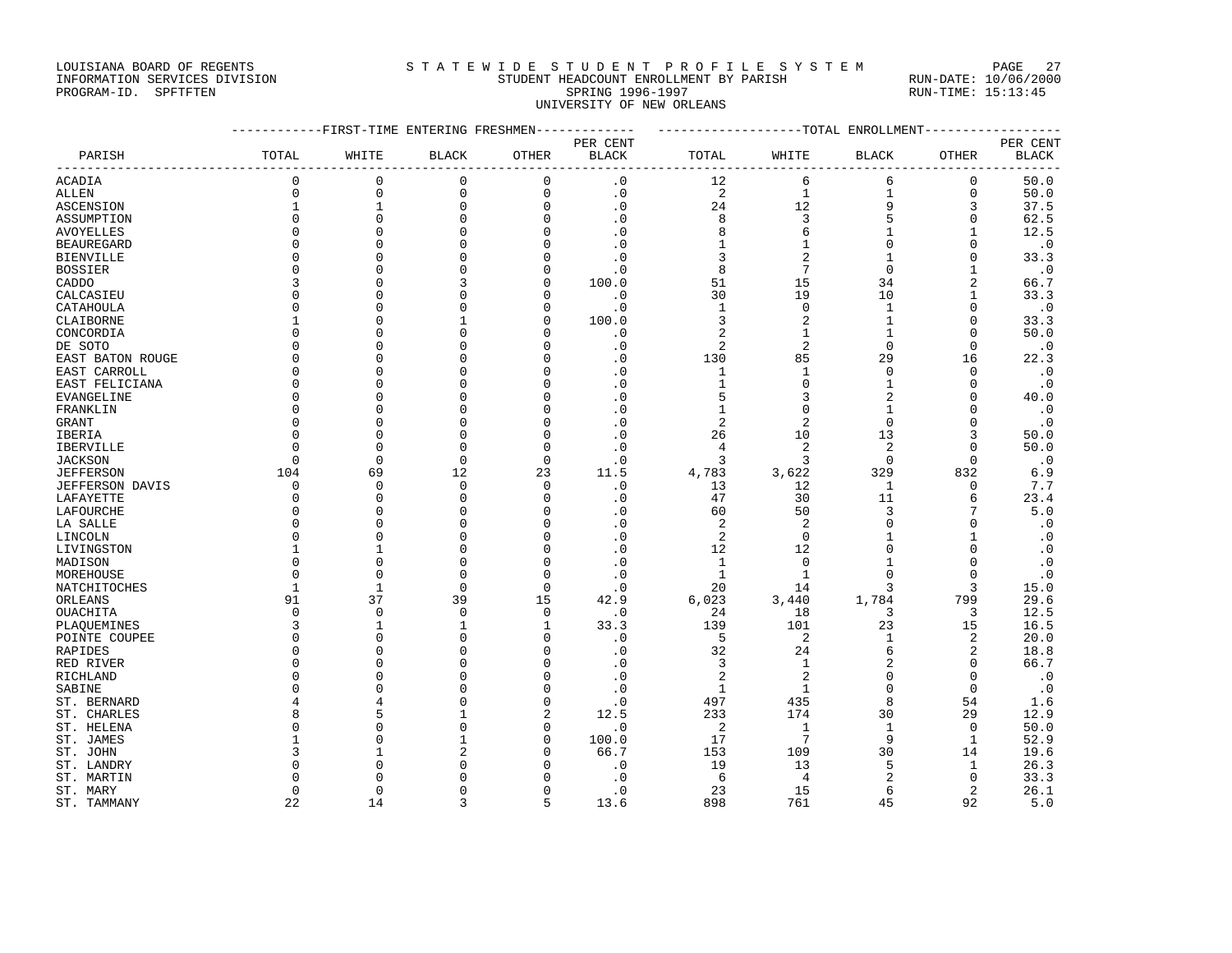### LOUISIANA BOARD OF REGENTS STATEWIDE STUDENT PROFILE SYSTEM PAGE 28 INFORMATION SERVICES DIVISION STUDENT HEADCOUNT ENROLLMENT BY PARISH RUN-DATE: 10/06/2000 PROGRAM-ID. SPFTFTEN SARE SERING 1996-1997 SPRING 1996-1997 RUN-TIME: 15:13:45 UNIVERSITY OF NEW ORLEANS

|                     |       | -FIRST-TIME ENTERING FRESHMEN- |              | -TOTAL ENROLLMENT-<br>PER CENT |              |        |       |       | PER CENT |              |
|---------------------|-------|--------------------------------|--------------|--------------------------------|--------------|--------|-------|-------|----------|--------------|
| PARISH              | TOTAL | WHITE                          | <b>BLACK</b> | OTHER                          | <b>BLACK</b> | TOTAL  | WHITE | BLACK | OTHER    | <b>BLACK</b> |
| TANGIPAHOA          |       |                                |              |                                | $\cdot$ 0    | 31     | 20    |       |          | 19.4         |
| TENSAS              |       |                                |              |                                | . 0          |        |       |       |          | $\cdot$ 0    |
| TERREBONNE          |       |                                |              |                                | . 0          | 76     | 60    |       | 10       | 7.9          |
| UNION               |       |                                |              |                                | . 0          |        |       |       |          | $\cdot$ 0    |
| VERMILLION          |       |                                |              |                                | $\cdot$ 0    |        |       |       |          | 20.0         |
| VERNON              |       |                                |              |                                | . 0          |        |       |       |          | 40.0         |
| WASHINGTON          |       |                                |              |                                | . 0          |        |       |       |          | 35.3         |
| WEBSTER             |       |                                |              |                                | . 0          |        |       |       |          | 50.0         |
| WEST CARROLL        |       |                                |              |                                | . 0          |        |       |       |          | . 0          |
| WEST FELICIANA      |       |                                |              |                                | $\cdot$ 0    |        |       |       |          | $\cdot$ 0    |
| LOUISIANA TOTALS    | 245   | 136                            | 63           | 46                             | 25.7         | 13,494 | 9,141 | 2,446 | 1,907    | 18.1         |
| OUT-OF-STATE TOTALS | 13    | 9                              |              |                                | 7.7          | 631    | 415   | 95    | 121      | 15.1         |
| LA./OUT-OF-STATE    | 258   | 145                            | 64           | 49                             | 24.8         | 14,125 | 9,556 | 2,541 | 2,028    | 18.0         |
| FOREIGN TOTALS      | 17    |                                | $\Omega$     | 17                             | $\cdot$ 0    | 724    | 19    |       | 700      | .7           |
| INSTITUTION TOTALS  | 275   | 145                            | 64           | 66                             | 23.3         | 14,849 | 9,575 | 2,546 | 2,728    | 17.1         |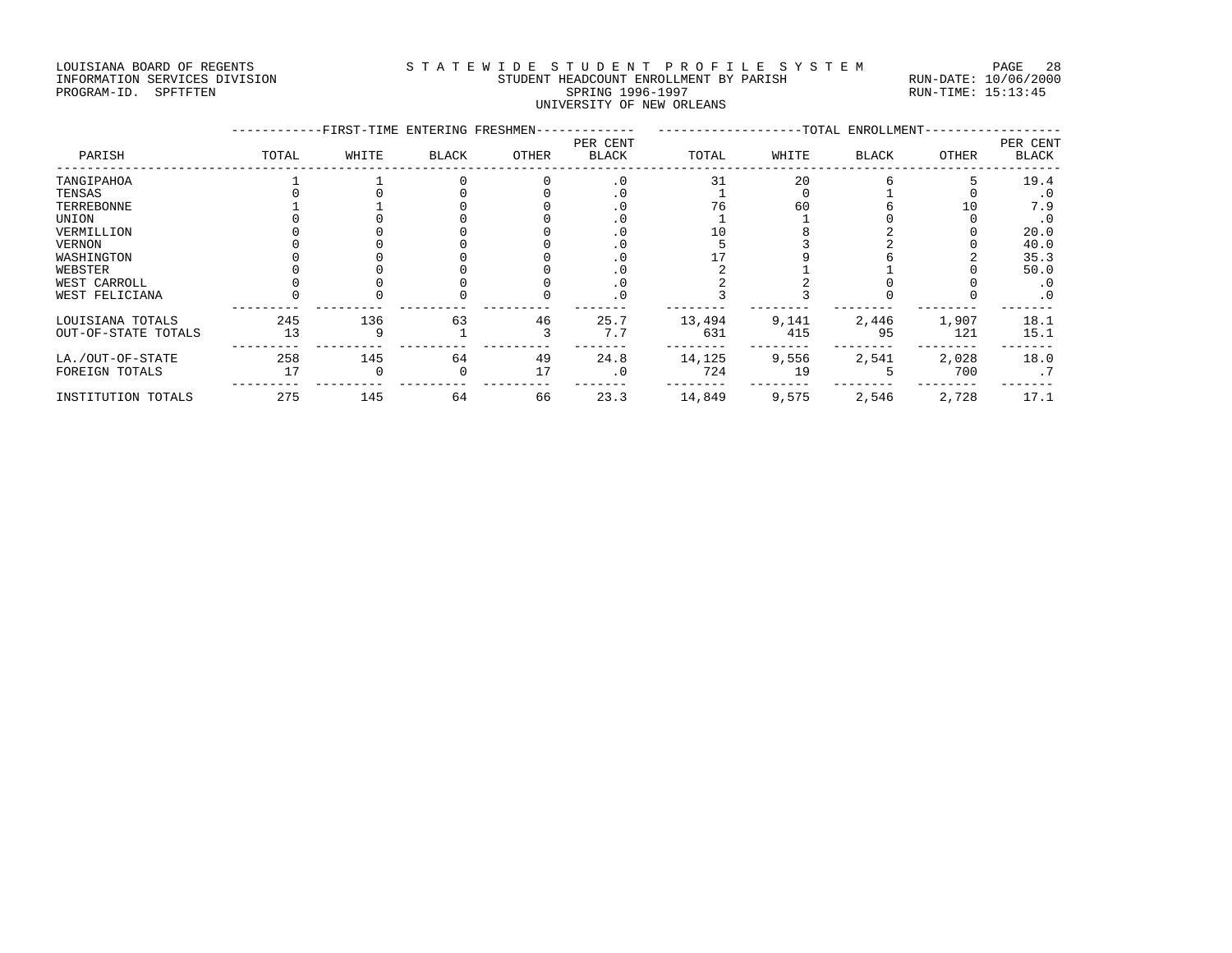LOUISIANA BOARD OF REGENTS STA TEWIDE STUDENT PROFILE SYSTEM PAGE 29 INFORMATION SERVICES DIVISION STUDENT HEADCOUNT ENROLLMENT BY PARISH RUN-DATE: 10/06/2000 PROGRAM-ID. SPFTFTEN SARE SERING 1996-1997 SPRING 1996-1997 RUN-TIME: 15:13:45

|                   | -----------FIRST-TIME ENTERING FRESHMEN------------- |              |                     |                     |                | -------------------TOTAL ENROLLMENT--------------- |                |              |              |                        |
|-------------------|------------------------------------------------------|--------------|---------------------|---------------------|----------------|----------------------------------------------------|----------------|--------------|--------------|------------------------|
|                   |                                                      |              |                     |                     | PER CENT       |                                                    |                |              |              | PER CENT               |
| PARISH            | TOTAL                                                | WHITE        | BLACK               | OTHER               | BLACK          | TOTAL                                              | WHITE          | BLACK        | OTHER        | <b>BLACK</b>           |
| <b>ACADIA</b>     | $\mathbf 0$                                          | $\mathbf 0$  | 0                   | $\mathbf 0$         | $\cdot$ 0      | 8                                                  | $\,8\,$        | $\Omega$     | $\mathbf 0$  | $\cdot$ 0              |
| ALLEN             | $\mathbf 0$                                          | $\mathbf 0$  | $\mathsf{O}\xspace$ | $\mathsf{O}\xspace$ | $\cdot$ 0      | $\overline{4}$                                     | $\overline{4}$ | $\mathsf 0$  | $\mathbf 0$  | $\boldsymbol{\cdot}$ 0 |
| <b>ASCENSION</b>  | $\Omega$                                             | $\mathbf 0$  | $\mathbf 0$         | $\mathbf 0$         | $\cdot$ 0      | 8                                                  | 8              | $\mathbf 0$  | $\mathbf{0}$ | $\cdot$ 0              |
| ASSUMPTION        | $\Omega$                                             | $\mathbf 0$  | $\mathbf 0$         | $\Omega$            | $\cdot$ 0      | $\mathbf 1$                                        | $\mathbf 1$    | $\mathbf 0$  | $\mathbf 0$  | $\cdot$ 0              |
| <b>AVOYELLES</b>  | $\mathbf 0$                                          | $\mathbf 0$  | $\mathbf 0$         | $\mathbf 0$         | $\cdot$ 0      | $\mathbf{3}$                                       | $\mathsf 3$    | $\mathbf 0$  | $\mathbf 0$  | $\cdot$ 0              |
| <b>BEAUREGARD</b> | $\Omega$                                             | $\Omega$     | $\Omega$            | $\Omega$            | $\cdot$ 0      | 3                                                  | $\mathbf{3}$   | $\Omega$     | $\Omega$     | $\cdot$ 0              |
| <b>BOSSIER</b>    | $\Omega$                                             | $\Omega$     | $\Omega$            | $\Omega$            | $\cdot$ 0      | $\overline{3}$                                     | $\overline{3}$ | $\Omega$     | $\Omega$     | $\cdot$ 0              |
| CADDO             | $\Omega$                                             | $\mathbf{0}$ | $\Omega$            | $\mathbf 0$         | $\cdot$ 0      | 21                                                 | 21             | $\mathbf 0$  | $\mathbf 0$  | $\cdot$ 0              |
| CALCASIEU         | $\mathbf 0$                                          | $\Omega$     | $\Omega$            | $\Omega$            | $\cdot$ 0      | 13                                                 | 13             | $\Omega$     | $\Omega$     | $\boldsymbol{\cdot}$ 0 |
| CALDWELL          | $\Omega$                                             | $\Omega$     | <sup>0</sup>        | $\Omega$            | $\cdot$ 0      | $\mathbf{1}$                                       | $\mathbf{1}$   | $\Omega$     | $\Omega$     | $\cdot$ 0              |
| CAMERON           | $\Omega$                                             | $\Omega$     | $\Omega$            | $\Omega$            | $\cdot$ 0      | $\overline{3}$                                     | $\overline{3}$ | $\Omega$     | $\Omega$     | $\cdot$ 0              |
| CATAHOULA         | $\mathbf 0$                                          | $\Omega$     | $\Omega$            | $\mathbf 0$         | $\cdot$ 0      | $\mathbf 1$                                        | $\mathbf{1}$   | $\Omega$     | $\mathbf{0}$ | $\cdot$ 0              |
| CONCORDIA         | $\Omega$                                             | $\Omega$     | $\cap$              | $\Omega$            | $\cdot$ 0      | $\mathbf{1}$                                       | $\mathbf{1}$   | $\Omega$     | $\Omega$     | $\cdot$ 0              |
| DE SOTO           | $\Omega$                                             | $\Omega$     | $\cap$              | $\Omega$            | $\cdot$ 0      | $\mathbf{1}$                                       | $\mathbf{1}$   | $\Omega$     | $\Omega$     | $\cdot$ 0              |
| EAST BATON ROUGE  | $\mathbf 0$                                          | $\Omega$     | $\Omega$            | $\Omega$            | $\cdot$ 0      | 185                                                | 170            | 9            | 6            | 4.9                    |
| EAST FELICIANA    | $\mathbf 0$                                          | $\Omega$     | U                   | 0                   | $\cdot$ 0      | $\mathbf{1}$                                       | $1\,$          | $\Omega$     | $\mathbf{0}$ | $\cdot$ 0              |
| EVANGELINE        | $\Omega$                                             | $\Omega$     | $\cap$              | $\Omega$            | $\cdot$ 0      | 2                                                  | $\overline{2}$ | $\Omega$     | $\Omega$     | $\cdot$ 0              |
| FRANKLIN          | $\Omega$                                             | $\Omega$     | $\cap$              | $\Omega$            | $\cdot$ 0      | 3                                                  | 3              | $\Omega$     | $\Omega$     | $\cdot$ 0              |
| <b>GRANT</b>      | $\Omega$                                             | $\Omega$     | U                   | $\Omega$            | $\cdot$ 0      | 3                                                  | 3              | $\Omega$     | $\Omega$     | $\cdot$ 0              |
| IBERIA            | $\Omega$                                             | $\Omega$     | U                   | $\Omega$            | $\cdot$ 0      | 8                                                  | $\overline{7}$ |              | $\mathbf 0$  | 12.5                   |
| IBERVILLE         | $\Omega$                                             | $\Omega$     |                     | $\Omega$            | $\cdot$ 0      | $\overline{4}$                                     | $\overline{4}$ | $\Omega$     | $\Omega$     | $\cdot$ 0              |
| <b>JEFFERSON</b>  | $\Omega$                                             | $\cap$       |                     | $\Omega$            | $\cdot$ 0      | 52                                                 | 46             |              | 5            | 1.9                    |
| JEFFERSON DAVIS   | $\mathbf 0$                                          | $\Omega$     | U                   | $\mathbf 0$         | $\cdot$ 0      | 2                                                  | $\overline{2}$ | $\Omega$     | $\mathbf 0$  | $\cdot$ 0              |
| LAFAYETTE         | $\mathbf 0$                                          | $\Omega$     | $\cap$              | $\Omega$            | $\overline{0}$ | 27                                                 | 26             | $\mathbf{1}$ | $\mathbf{0}$ | 3.7                    |
| LAFOURCHE         | $\Omega$                                             | $\Omega$     |                     | $\Omega$            | $\cdot$ 0      | 7                                                  | $\overline{7}$ | $\Omega$     | $\Omega$     | $\cdot$ 0              |
| LA SALLE          | $\Omega$                                             | $\Omega$     | U                   | 0                   | $\cdot$ 0      | $\mathbf 1$                                        | $\mathbf{1}$   | $\Omega$     | $\mathbf{0}$ | $\cdot$ 0              |
| LINCOLN           | $\Omega$                                             | $\Omega$     | U                   | $\Omega$            | $\overline{0}$ | 7                                                  | 6              | 1            | $\Omega$     | 14.3                   |
| LIVINGSTON        | $\Omega$                                             | $\Omega$     | $\Omega$            | $\Omega$            | $\cdot$ 0      | 9                                                  | 9              | $\Omega$     | $\mathbf{0}$ | $\cdot$ 0              |
| MADISON           | $\Omega$                                             | $\Omega$     |                     | $\Omega$            | $\cdot$ 0      | $\mathbf 1$                                        | $1\,$          | $\Omega$     | $\Omega$     | $\cdot$ 0              |
| MOREHOUSE         | $\Omega$                                             | $\Omega$     | U                   | $\Omega$            | $\cdot$ 0      | 2                                                  | $\overline{2}$ | $\Omega$     | $\Omega$     | $\cdot$ 0              |
| NATCHITOCHES      | $\Omega$                                             | $\Omega$     | U                   | $\Omega$            | $\Omega$       | 5                                                  | 5              | $\Omega$     | $\Omega$     | $\cdot$ 0              |
| ORLEANS           | $\Omega$                                             | $\Omega$     | U                   | $\mathbf 0$         | $\cdot$ 0      | 30                                                 | 24             | 5            | $\mathbf{1}$ | 16.7                   |
| OUACHITA          | $\Omega$                                             | $\Omega$     |                     | $\Omega$            | $\cdot$ 0      | 22                                                 | 20             |              | $\mathbf 1$  | 4.5                    |
| PLAQUEMINES       | $\Omega$                                             | $\Omega$     |                     | $\Omega$            | $\cdot$ 0      | 6                                                  | 6              | $\Omega$     | $\Omega$     | $\cdot$ 0              |
| POINTE COUPEE     | $\Omega$                                             | $\Omega$     |                     | $\Omega$            | $\cdot$ 0      | $\mathbf{1}$                                       | $\mathbf{1}$   | $\Omega$     | $\Omega$     | $\cdot$ 0              |
| RAPIDES           | $\mathbf 0$                                          | $\Omega$     | U                   | $\mathbf 0$         | $\cdot$ 0      | 14                                                 | 12             |              | $\mathbf{1}$ | 7.1                    |
| RICHLAND          | $\Omega$                                             | $\Omega$     |                     | $\Omega$            | $\cdot$ 0      | 2                                                  | $\overline{c}$ | $\Omega$     | $\Omega$     | $\cdot$ 0              |
| SABINE            | $\Omega$                                             | $\Omega$     |                     | $\Omega$            | $\cdot$ 0      | 3                                                  | $\mathbf{1}$   |              | $\mathbf{1}$ | 33.3                   |
| ST. BERNARD       | $\Omega$                                             | $\Omega$     | U                   | $\Omega$            | $\cdot$ 0      | 7                                                  | $\overline{7}$ | $\Omega$     | $\Omega$     | $\cdot$ 0              |
| ST. CHARLES       | 0                                                    | $\Omega$     | U                   | 0                   | $\cdot$ 0      | $\mathbf{1}$                                       | $\mathbf{1}$   | 0            | $\mathbf 0$  | $\cdot$ 0              |
| ST. JAMES         | $\Omega$                                             | $\Omega$     |                     | $\Omega$            | $\overline{0}$ | $\mathbf{1}$                                       | $\mathbf{1}$   | $\Omega$     | $\Omega$     | $\cdot$ 0              |
| ST. LANDRY        | $\Omega$                                             | $\Omega$     |                     | $\Omega$            | $\cdot$ 0      | 4                                                  | $\overline{4}$ | $\Omega$     | $\Omega$     | $\cdot$ 0              |
| ST. MARTIN        | $\Omega$                                             | $\Omega$     |                     | $\Omega$            | $\cdot$ 0      | 4                                                  | 4              | $\Omega$     | $\Omega$     | $\cdot$ 0              |
| ST. MARY          | $\Omega$                                             | $\Omega$     |                     | $\Omega$            | $\cdot$ 0      | 2                                                  | $\overline{2}$ | $\Omega$     | $\Omega$     | $\cdot$ 0              |
| ST. TAMMANY       | $\Omega$                                             | $\Omega$     |                     | $\mathbf 0$         | $\overline{0}$ | 17                                                 | 17             | $\Omega$     | $\Omega$     | $\cdot$ 0              |
| TANGIPAHOA        | $\Omega$                                             | $\Omega$     |                     | $\Omega$            | $\cdot$ 0      | 15                                                 | 14             |              | $\Omega$     | 6.7                    |
| TERREBONNE        | $\Omega$                                             | $\cap$       |                     | N                   | . 0            | 13                                                 | 12             |              | $\mathbf{1}$ | $\cdot$ 0              |
| VERMILLION        | $\Omega$                                             | $\Omega$     |                     |                     | $\overline{0}$ | 4                                                  | $\overline{4}$ |              | $\Omega$     | $\cdot$ 0              |
|                   | $\Omega$                                             | $\Omega$     |                     | O                   | $\cdot$ 0      | 2                                                  | $\mathbf{1}$   |              | $\mathbf 0$  | 50.0                   |
| VERNON            | $\Omega$                                             | $\Omega$     | $\Omega$            | $\Omega$            | $\cdot$ 0      | $\mathbf{1}$                                       | $\mathbf{1}$   | $\Omega$     | $\Omega$     | $\cdot$ 0              |
| WASHINGTON        |                                                      |              |                     |                     |                |                                                    |                |              |              |                        |

L.S.U. LAW CENTER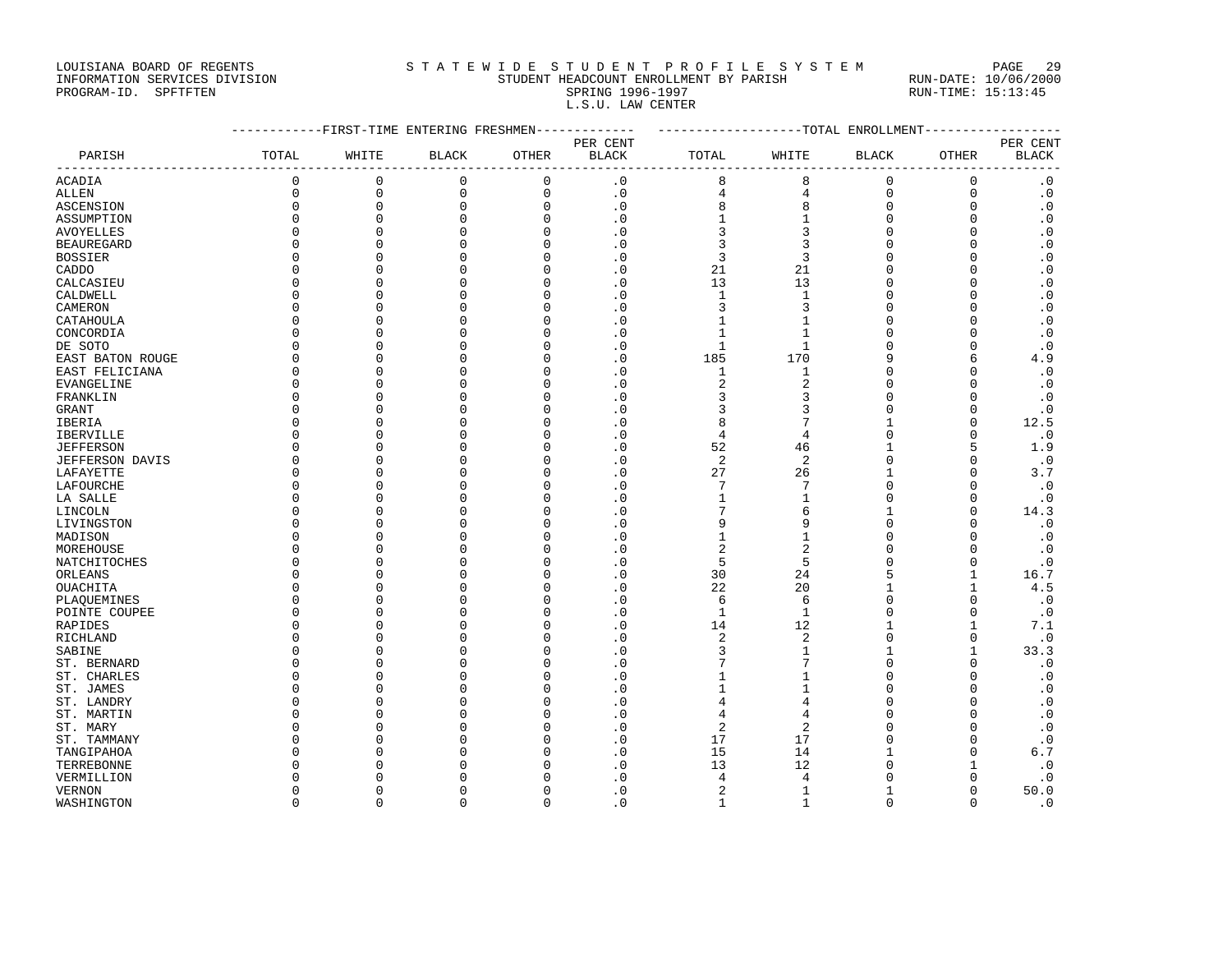### LOUISIANA BOARD OF REGENTS STATEWIDE STUDENT PROFILE SYSTEM PAGE 30 INFORMATION SERVICES DIVISION STUDENT HEADCOUNT ENROLLMENT BY PARISH RUN-DATE: 10/06/2000 PROGRAM-ID. SPFTFTEN SARE SERING 1996-1997 SPRING 1996-1997 RUN-TIME: 15:13:45 L.S.U. LAW CENTER

|                                         |       | -FIRST-TIME ENTERING FRESHMEN- |       |       |                          |           |           | -TOTAL ENROLLMENT- |       |                          |
|-----------------------------------------|-------|--------------------------------|-------|-------|--------------------------|-----------|-----------|--------------------|-------|--------------------------|
| PARISH                                  | TOTAL | WHITE                          | BLACK | OTHER | PER CENT<br><b>BLACK</b> | TOTAL     | WHITE     | <b>BLACK</b>       | OTHER | PER CENT<br><b>BLACK</b> |
| WEST FELICIANA<br>WINN                  |       |                                |       |       | . 0                      |           |           |                    |       | . 0                      |
| LOUISIANA TOTALS<br>OUT-OF-STATE TOTALS |       |                                |       |       | . 0                      | 542<br>55 | 503<br>43 | 23<br>10           | 16    | 4.2<br>18.2              |
| LA./OUT-OF-STATE<br>FOREIGN TOTALS      |       |                                |       |       |                          | 597       | 546       | 33                 | 18    | 5.5<br>. 0               |
| INSTITUTION TOTALS                      |       |                                |       |       |                          | 608       | 546       | 33                 | 29    | 5.4                      |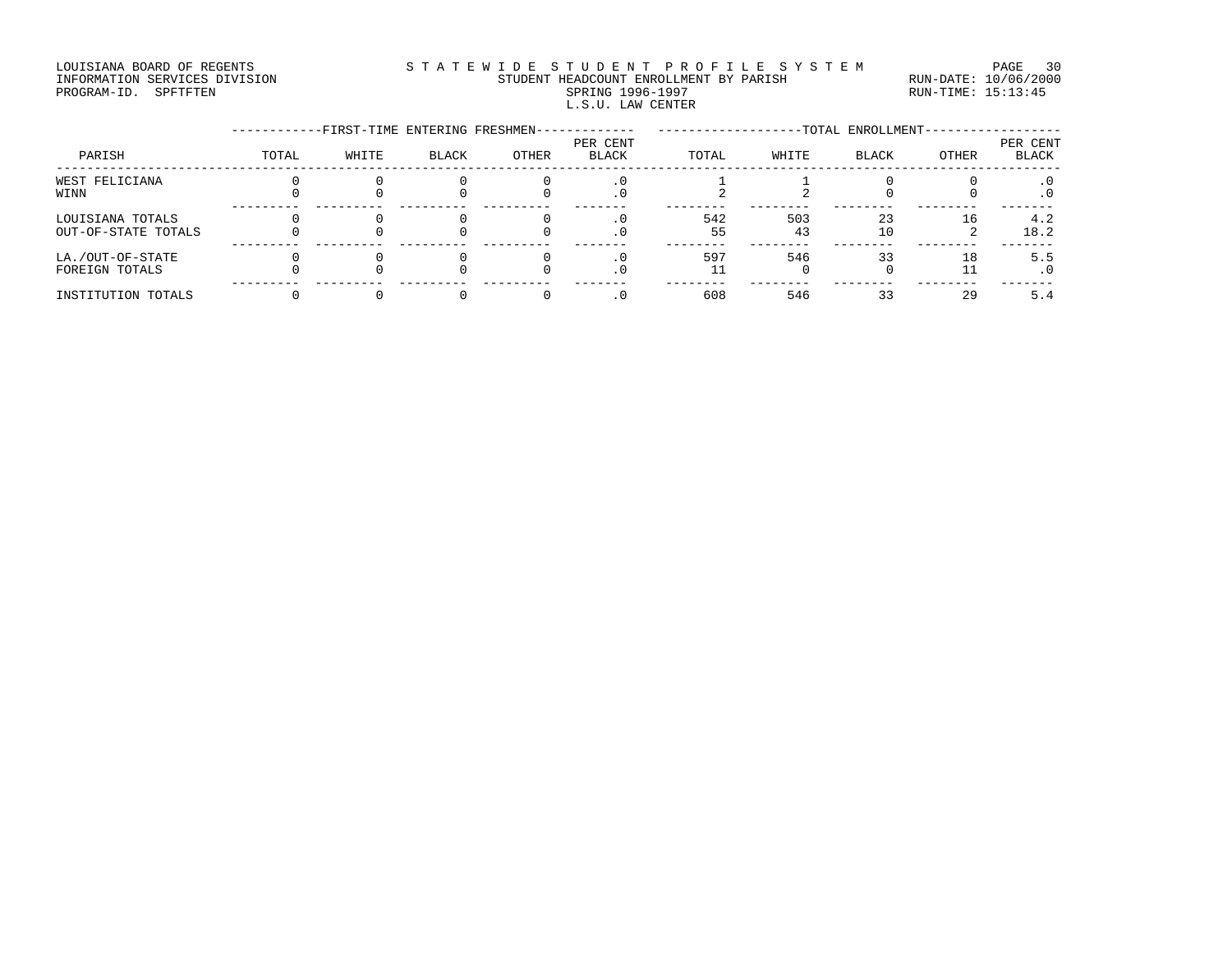### LOUISIANA BOARD OF REGENTS STATEWIDE STUDENT PROFILE SYSTEM PAGE 31 INFORMATION SERVICES DIVISION STUDENT HEADCOUNT ENROLLMENT BY PARISH RUN-DATE: 10/06/2000

SOUTHERN U. IN BATON ROUGE

PROGRAM-ID. SPFTFTEN SARE SERING 1996-1997 SPRING 1996-1997 RUN-TIME: 15:13:45

|                  | ------------FIRST-TIME ENTERING FRESHMEN------------- |             |                |                           |                         | -------------------TOTAL ENROLLMENT---------------- |                |                |                                  |                          |
|------------------|-------------------------------------------------------|-------------|----------------|---------------------------|-------------------------|-----------------------------------------------------|----------------|----------------|----------------------------------|--------------------------|
| PARISH           | TOTAL                                                 | WHITE       | <b>BLACK</b>   | OTHER                     | PER CENT<br>BLACK       | TOTAL                                               | WHITE          | <b>BLACK</b>   | OTHER                            | PER CENT<br><b>BLACK</b> |
| ACADIA           | 1                                                     | $\mathbf 0$ | 1              | ----------<br>$\mathbf 0$ | ______________<br>100.0 | 41                                                  | --------<br>5  | 36             | - - - - - - - - -<br>$\mathbf 0$ | 87.8                     |
| ALLEN            | $\mathbf 0$                                           | $\mathbf 0$ | $\mathbf 0$    | $\mathbf 0$               | $\cdot$ 0               | 17                                                  | $\mathbf{1}$   | 16             | $\mathbf 0$                      | 94.1                     |
| ASCENSION        | $\overline{7}$                                        | $\mathbf 0$ | 7              | 0                         | 100.0                   | 176                                                 | 16             | 160            | $\mathbf 0$                      | 90.9                     |
| ASSUMPTION       | 3                                                     | $\Omega$    | 3              | $\Omega$                  | 100.0                   | 46                                                  | 6              | 40             | $\Omega$                         | 87.0                     |
| AVOYELLES        | $\overline{a}$                                        | $\Omega$    | $\overline{a}$ | $\Omega$                  | 100.0                   | 53                                                  | $\overline{4}$ | 49             | $\Omega$                         | 92.5                     |
| BEAUREGARD       | 1                                                     | $\mathbf 0$ | 1              | O                         | 100.0                   | 17                                                  | 1              | 16             | 0                                | 94.1                     |
| BIENVILLE        | $\Omega$                                              | $\Omega$    | $\Omega$       | O                         | $\boldsymbol{\cdot}$ 0  | 6                                                   | $\mathbf 0$    | 6              | $\Omega$                         | $\cdot$ 0                |
| BOSSIER          | $\Omega$                                              | $\Omega$    | $\Omega$       | $\Omega$                  | $\cdot$ 0               | 13                                                  | $\sqrt{2}$     | 11             | U                                | 84.6                     |
| CADDO            |                                                       | $\Omega$    | 3              | O                         | 100.0                   | 219                                                 | 3              | 216            | $\Omega$                         | 98.6                     |
| CALCASIEU        |                                                       | $\Omega$    | 4              | O                         | 100.0                   | 130                                                 | 7              | 122            | 1                                | 93.8                     |
| CALDWELL         |                                                       | $\Omega$    | $\Omega$       |                           | $\cdot$ 0               | 11                                                  | $\mathbf 0$    | 11             | $\Omega$                         | $\cdot$ 0                |
| CAMERON          | $\Omega$                                              | $\Omega$    | $\Omega$       | O                         | $\cdot$ 0               | 4                                                   | $\overline{2}$ | $\overline{c}$ | 0                                | 50.0                     |
| CATAHOULA        | $\Omega$                                              | $\Omega$    | $\Omega$       | $\cap$                    | $\cdot$ 0               | 18                                                  | $\mathbf{0}$   | 18             | $\Omega$                         | $\cdot$ 0                |
| CLAIBORNE        | 3                                                     | $\mathbf 0$ | 3              | 0                         | 100.0                   | 11                                                  | $\mathbf{1}$   | 10             | 0                                | 90.9                     |
| CONCORDIA        | 2                                                     | $\mathbf 0$ | $\overline{2}$ | O                         | 100.0                   | 39                                                  | $\mathbf{1}$   | 38             | 0                                | 97.4                     |
| DE SOTO          | $\mathbf{1}$                                          | $\Omega$    | $\mathbf{1}$   | $\Omega$                  | 100.0                   | 26                                                  | $\mathbf{1}$   | 24             | $\mathbf{1}$                     | 92.3                     |
| EAST BATON ROUGE | 168                                                   | 2           | 164            | 2                         | 97.6                    | 3,108                                               | 162            | 2,920          | 26                               | 94.0                     |
| EAST CARROLL     | $\mathbf 0$                                           | $\Omega$    | $\Omega$       | $\Omega$                  | $\cdot$ 0               | 28                                                  | $\mathbf 0$    | 28             | $\Omega$                         | $\cdot$ 0                |
| EAST FELICIANA   | 12                                                    | 3           | 9              | $\Omega$                  | 75.0                    | 136                                                 | 11             | 124            | 1                                | 91.2                     |
| EVANGELINE       | $\mathbf 0$                                           | $\mathbf 0$ | $\mathbf 0$    | $\Omega$                  | $\cdot$ 0               | 65                                                  | 21             | 44             | $\Omega$                         | 67.7                     |
| FRANKLIN         | $\Omega$                                              | $\cap$      | $\Omega$       | O                         | $\cdot$ 0               | 31                                                  | $\mathbf 0$    | 31             | U                                | $\cdot$ 0                |
| GRANT            | 2                                                     | $\Omega$    | 2              | $\Omega$                  | 100.0                   | 11                                                  | $\mathbf{0}$   | 11             | $\Omega$                         | $\cdot$ 0                |
| IBERIA           | 3                                                     | $\mathbf 0$ | 3              | $\Omega$                  | 100.0                   | 94                                                  | 3              | 91             | 0                                | 96.8                     |
| IBERVILLE        | 8                                                     | $\Omega$    | 8              | ∩                         | 100.0                   | 251                                                 | 9              | 241            | 1                                | 96.0                     |
| JACKSON          | $\Omega$                                              | $\Omega$    | $\Omega$       | $\Omega$                  | $\cdot$ 0               | 14                                                  | $\overline{2}$ | 12             | U                                | 85.7                     |
| JEFFERSON        | 3                                                     | $\Omega$    | $\mathcal{D}$  |                           | 66.7                    | 124                                                 | 12             | 108            | 4                                | 87.1                     |
| JEFFERSON DAVIS  | $\Omega$                                              | $\Omega$    | $\Omega$       | 0                         | $\cdot$ 0               | 19                                                  | 3              | 16             | $\Omega$                         | 84.2                     |
| LAFAYETTE        | 6                                                     | $\Omega$    | 6              | O                         | 100.0                   | 118                                                 | 13             | 105            | $\Omega$                         | 89.0                     |
| LAFOURCHE        | $\Omega$                                              | $\Omega$    | $\Omega$       |                           | $\cdot$ 0               | 28                                                  | 3              | 25             | $\Omega$                         | 89.3                     |
| LA SALLE         | $\Omega$                                              | $\Omega$    | $\Omega$       | ∩                         | $\cdot$ 0               | 9                                                   | $\Omega$       | 9              | $\Omega$                         | $\cdot$ 0                |
| LINCOLN          | $\Omega$                                              | $\Omega$    | $\Omega$       | $\Omega$                  | $\cdot$ 0               | 10                                                  | $\mathbf{1}$   | 9              | 0                                | 90.0                     |
| LIVINGSTON       | $\cap$                                                | $\Omega$    | $\Omega$       | $\cap$                    | $\cdot$ 0               | 39                                                  | 13             | 25             | $\mathbf{1}$                     | 64.1                     |
| MADISON          |                                                       | $\Omega$    | 3              | $\Omega$                  | 100.0                   | 26                                                  | $\mathbf{1}$   | 25             | $\Omega$                         | 96.2                     |
| MOREHOUSE        | $\Omega$                                              | $\Omega$    | $\mathbf 0$    | O                         | $\cdot$ 0               | 36                                                  | 1              | 35             | 0                                | 97.2                     |
| NATCHITOCHES     | $\Omega$                                              | $\Omega$    | $\Omega$       | O                         | $\cdot$ 0               | 33                                                  | 5              | 28             | $\Omega$                         | 84.8                     |
| ORLEANS          | 11                                                    | $\Omega$    | 11             | $\Omega$                  | 100.0                   | 585                                                 | 7              | 576            | 2                                | 98.5                     |
| OUACHITA         | 2                                                     | $\Omega$    | 2              | ∩                         | 100.0                   | 104                                                 | 5              | 99             | U                                | 95.2                     |
| PLAOUEMINES      | 1                                                     | $\Omega$    | 1              | $\Omega$                  | 100.0                   | 19                                                  | $\mathbf 0$    | 19             | $\Omega$                         | $\cdot$ 0                |
| POINTE COUPEE    | 9                                                     | $\Omega$    | 9              | O                         | 100.0                   | 126                                                 | 11             | 114            | 1                                | 90.5                     |
| RAPIDES          | 3                                                     | $\Omega$    | 3              | O                         | 100.0                   | 141                                                 | 7              | 134            | 0                                | 95.0                     |
| RED RIVER        | $\Omega$                                              | $\Omega$    | $\Omega$       |                           | $\cdot$ 0               | 7                                                   | $\mathbf{0}$   | 7              | $\Omega$                         | $\cdot$ 0                |
| RICHLAND         | 0                                                     | $\Omega$    | $\Omega$       | $\Omega$                  | $\cdot$ 0               | 7                                                   | 0              | 7              | 0                                | $\cdot$ 0                |
| SABINE           | -1                                                    | $\Omega$    | 1              | ∩                         | 100.0                   | 5                                                   | $\mathbf{0}$   | 5              | $\Omega$                         | $\cdot$ 0                |
| ST. BERNARD      | $\Omega$                                              | $\Omega$    | $\Omega$       | $\Omega$                  | $\cdot$ 0               | 8                                                   | $\mathbf 0$    | 8              | 0                                | $\cdot$ 0                |
| ST. CHARLES      | -1                                                    | $\Omega$    | 1              | ∩                         | 100.0                   | 17                                                  | $\mathbf 1$    | 16             | $\Omega$                         | 94.1                     |
| ST. HELENA       |                                                       | $\Omega$    | 1              | $\Omega$                  | 100.0                   | 68                                                  | $\mathbf{1}$   | 67             | $\Omega$                         | 98.5                     |
| ST. JAMES        |                                                       | $\Omega$    | 4              |                           | 100.0                   | 131                                                 | 1              | 129            | 1                                | 98.5                     |
| ST. JOHN         |                                                       | ∩           | 5              |                           | 100.0                   | 84                                                  | 1              | 83             | $\Omega$                         | 98.8                     |
| ST. LANDRY       | 6                                                     | $\Omega$    | 6              | ∩                         | 100.0                   | 305                                                 | 12             | 293            | 0                                | 96.1                     |
| ST. MARTIN       | $\overline{c}$                                        | $\Omega$    | 2              | $\Omega$                  | 100.0                   | 51                                                  | $\Omega$       | 51             | $\Omega$                         | $\cdot$ 0                |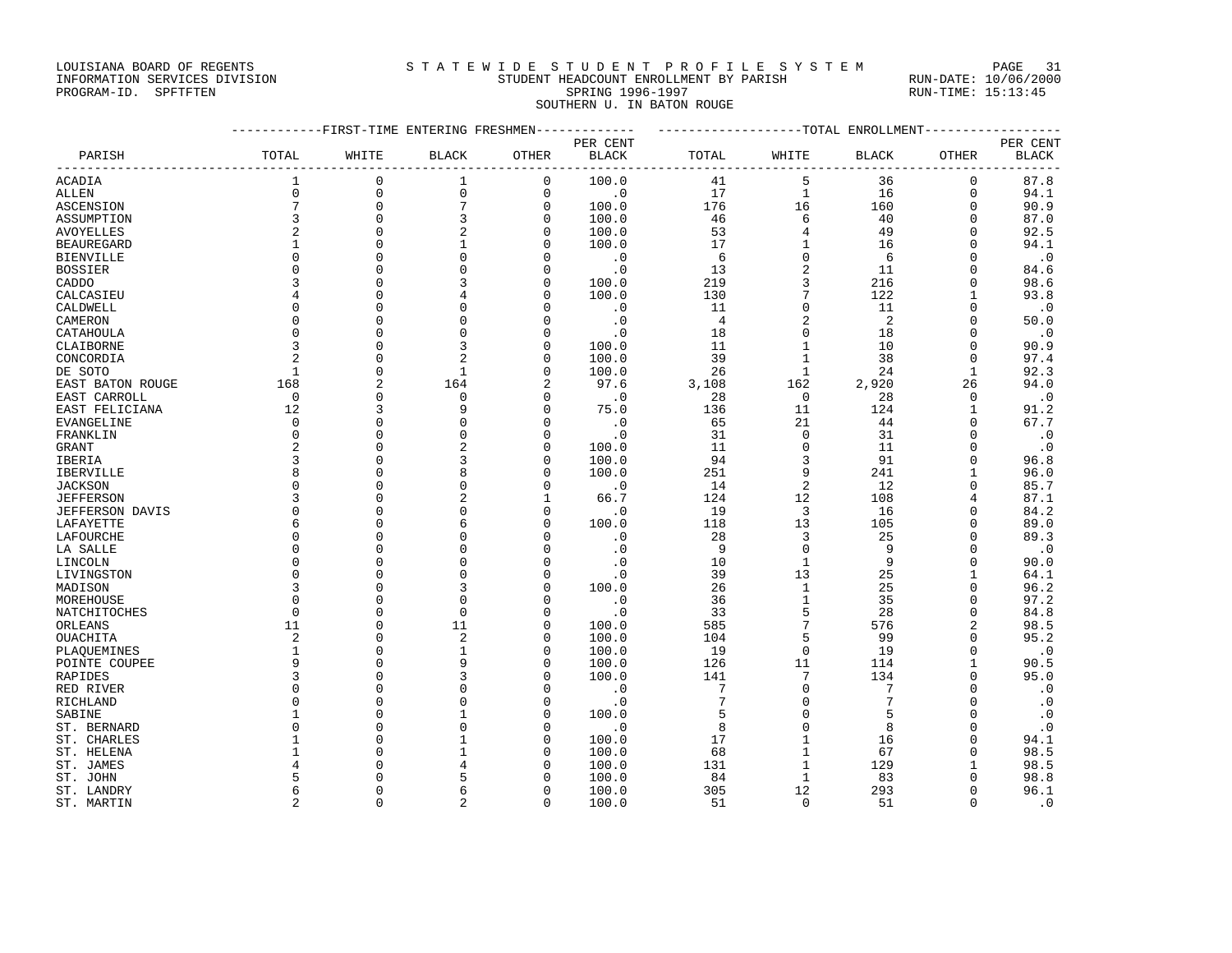## LOUISIANA BOARD OF REGENTS STATEWIDE STUDENT PROFILE SYSTEM PAGE 32 INFORMATION SERVICES DIVISION STUDENT HEADCOUNT ENROLLMENT BY PARISH RUN-DATE: 10/06/2000

# PROGRAM-ID. SPFTFTEN SARE SERING 1996-1997 SPRING 1996-1997 RUN-TIME: 15:13:45 SOUTHERN U. IN BATON ROUGE

|                     |       | -FIRST-TIME ENTERING FRESHMEN- |              |          |                          |       |       | ------------------TOTAL ENROLLMENT- |       |                          |
|---------------------|-------|--------------------------------|--------------|----------|--------------------------|-------|-------|-------------------------------------|-------|--------------------------|
| PARISH              | TOTAL | WHITE                          | <b>BLACK</b> | OTHER    | PER CENT<br><b>BLACK</b> | TOTAL | WHITE | BLACK                               | OTHER | PER CENT<br><b>BLACK</b> |
| ST. MARY            |       |                                |              | $\Omega$ | 100.0                    | 104   |       | 98                                  |       | 94.2                     |
| ST. TAMMANY         |       |                                |              |          | 100.0                    | 72    |       | 65                                  |       | 90.3                     |
| TANGIPAHOA          |       |                                |              |          | 100.0                    | 117   |       | 114                                 |       | 97.4                     |
| TENSAS              |       |                                |              |          | $\cdot$ 0                | 38    |       | 38                                  |       | $\cdot$ 0                |
| TERREBONNE          |       |                                |              |          | 100.0                    | 69    |       | 67                                  |       | 97.1                     |
| UNION               |       |                                |              |          | 100.0                    | 10    |       | 10                                  |       | $\cdot$ 0                |
| VERMILLION          |       |                                |              |          | $\cdot$ 0                | 27    |       | 23                                  |       | 85.2                     |
| VERNON              |       |                                |              |          | $\cdot$ 0                | 17    |       | 14                                  |       | 82.4                     |
| WASHINGTON          |       |                                |              |          | 80.0                     | 87    |       | 85                                  |       | 97.7                     |
| WEBSTER             |       |                                |              |          | $\cdot$ 0                | 40    |       | 39                                  |       | 97.5                     |
| WEST BATON ROUGE    |       |                                |              |          | 100.0                    | 130   |       | 122                                 |       | 93.8                     |
| WEST CARROLL        |       |                                |              |          | $\cdot$ 0                | 12    |       | 12                                  |       | $\cdot$ 0                |
| WEST FELICIANA      |       |                                |              |          | 100.0                    | 56    |       | 51                                  |       | 91.1                     |
| WINN                |       |                                |              |          | . 0                      |       |       |                                     |       | $\cdot$ 0                |
| LOUISIANA TOTALS    | 310   |                                | 301          |          | 97.1                     | 7,448 | 395   | 7,012                               | 41    | 94.1                     |
| OUT-OF-STATE TOTALS | 56    |                                | 55           |          | 98.2                     | 1,904 | 34    | 1,855                               | 15    | 97.4                     |
| LA./OUT-OF-STATE    | 366   |                                | 356          |          | 97.3                     | 9,352 | 429   | 8,867                               | 56    | 94.8                     |
| FOREIGN TOTALS      | 11    |                                |              | 8        | 9.1                      | 173   | 10    | 43                                  | 120   | 24.9                     |
| INSTITUTION TOTALS  | 377   | 9                              | 357          | 11       | 94.7                     | 9,525 | 439   | 8,910                               | 176   | 93.5                     |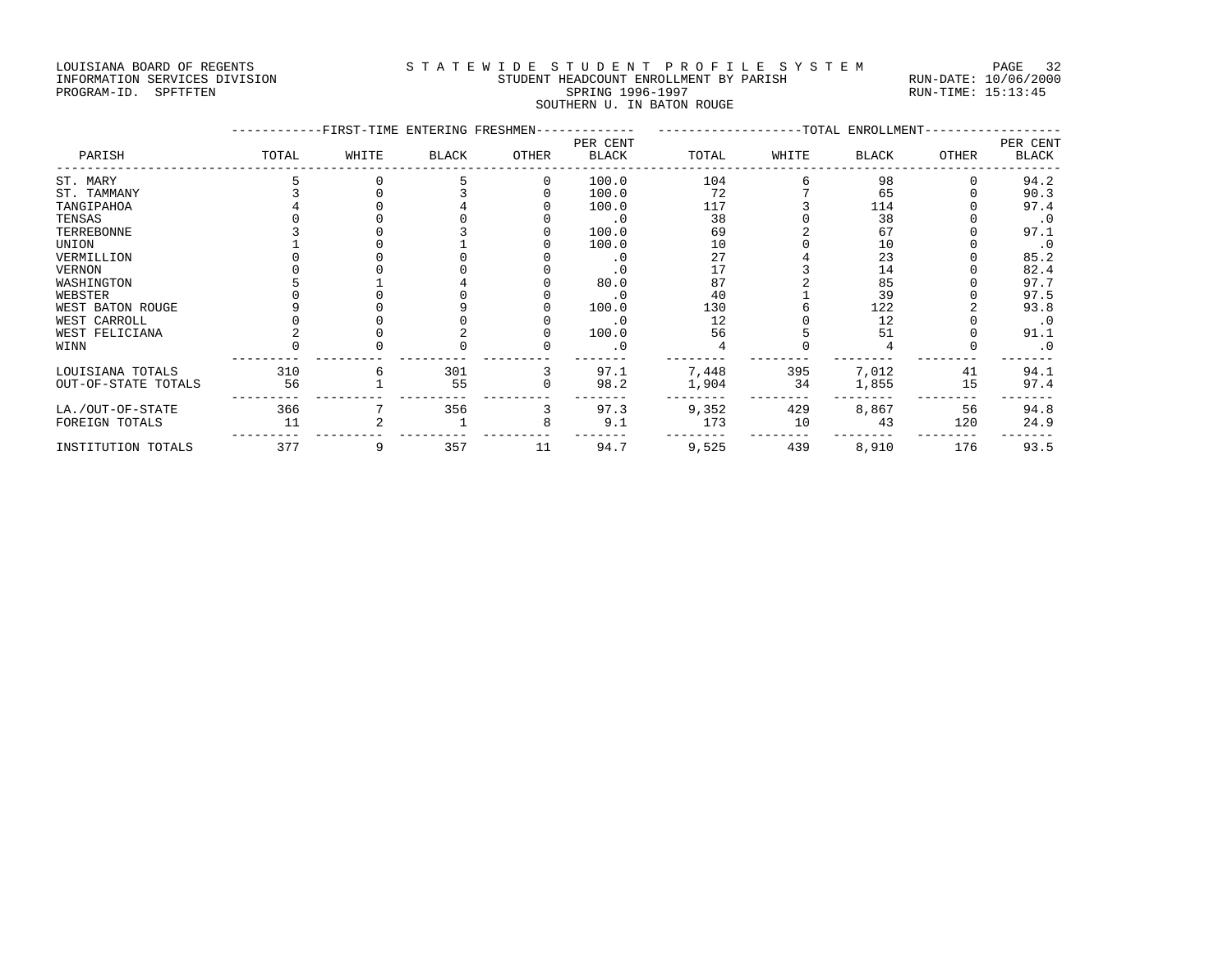### LOUISIANA BOARD OF REGENTS STATEWIDE STUDENT PROFILE SYSTEM PAGE 33 INFORMATION SERVICES DIVISION STUDENT HEADCOUNT ENROLLMENT BY PARISH RUN-DATE: 10/06/2000

PROGRAM-ID. SPFTFTEN SARE SERING 1996-1997 SPRING 1996-1997 RUN-TIME: 15:13:45 SOUTHERN U. IN NEW ORLEANS

|                        |                 | -------FIRST-TIME ENTERING FRESHMEN- |              |                  |                             |                    |                | --TOTAL ENROLLMENT |                |              |
|------------------------|-----------------|--------------------------------------|--------------|------------------|-----------------------------|--------------------|----------------|--------------------|----------------|--------------|
|                        |                 |                                      |              |                  | PER CENT                    |                    |                |                    |                | PER CENT     |
| PARISH                 | TOTAL           | WHITE                                | <b>BLACK</b> | OTHER            | <b>BLACK</b>                | TOTAL              | WHITE          | <b>BLACK</b>       | <b>OTHER</b>   | <b>BLACK</b> |
| <b>ACADIA</b>          | $\Omega$        | $\mathbf{0}$                         | $\Omega$     | 0                | $\overline{0}$              | $\mathbf 1$        | $\mathbf 0$    |                    | $\mathbf{0}$   | $\cdot$ 0    |
| <b>ASCENSION</b>       | 0               | $\mathbf 0$                          | 0            | 0                | $\cdot$ 0                   | $\mathbf 1$        | $\mathbf{1}$   | $\mathbf 0$        | $\mathbf 0$    | $\cdot$ 0    |
| ASSUMPTION             | $\Omega$        | $\Omega$                             | 0            | 0                | $\cdot$ 0                   | $\overline{c}$     | $\mathsf 0$    | $\overline{c}$     | $\Omega$       | $\cdot$ 0    |
| <b>AVOYELLES</b>       | $\Omega$        | $\Omega$                             | $\Omega$     | $\Omega$         | $\cdot$ 0                   | 3                  | $\overline{a}$ |                    | $\Omega$       | 33.3         |
| <b>BOSSIER</b>         | $\Omega$        | $\Omega$                             |              | $\Omega$         | $\cdot$ 0                   |                    | $\mathbf 0$    |                    | $\Omega$       | $\cdot$ 0    |
| CADDO                  | $\Omega$        | $\cap$                               |              |                  | $\cdot$ 0                   |                    |                |                    | $\Omega$       | 85.7         |
| CALCASIEU              | $\Omega$        |                                      |              |                  | . 0                         | 4                  | $\bigcap$      |                    | $\Omega$       | $\cdot$ 0    |
| CALDWELL               | $\Omega$        | $\Omega$                             |              |                  | $\overline{0}$              |                    | $\Omega$       |                    | $\Omega$       | $\cdot$ 0    |
| CONCORDIA              | $\Omega$        | $\Omega$                             |              |                  | $\cdot$ 0                   | 3                  | $\Omega$       |                    | $\Omega$       | $\cdot$ 0    |
| DE SOTO                | $\Omega$        | $\Omega$                             |              | N                | $\cdot$ 0                   | 1                  | $\Omega$       |                    | $\Omega$       | $\cdot$ 0    |
| EAST BATON ROUGE       | $\overline{2}$  | $\cap$                               |              | O                | 100.0                       | 26                 | $\cap$         | 26                 | $\Omega$       | $\cdot$ 0    |
| EAST CARROLL           | $\Omega$        | $\Omega$                             | $\Omega$     |                  | $\cdot$ 0                   | $\overline{a}$     | $\Omega$       | $\overline{2}$     | $\Omega$       | $\cdot$ 0    |
| EAST FELICIANA         | $\Omega$        | $\Omega$                             |              |                  | $\cdot$ 0                   | $\overline{c}$     | $\Omega$       | $\overline{2}$     | $\Omega$       | $\cdot$ 0    |
| <b>EVANGELINE</b>      | $\Omega$        | $\Omega$                             |              |                  | $\cdot$ 0                   | 3                  |                |                    | $\Omega$       | 66.7         |
| FRANKLIN               | $\Omega$        |                                      |              |                  | . 0                         | 4                  | $\Omega$       |                    | $\Omega$       | $\cdot$ 0    |
| <b>IBERIA</b>          | $\Omega$        | $\Omega$                             | $\Omega$     |                  | $\overline{0}$              | 7                  | $\overline{1}$ |                    | $\Omega$       | 85.7         |
| IBERVILLE              | $\Omega$        | $\Omega$                             | $\Omega$     |                  | $\cdot$ 0                   | 4                  | $\mathbf 0$    |                    | $\mathbf 0$    | $\cdot$ 0    |
| <b>JEFFERSON</b>       | 15              | $\cap$                               | 15           | U                | 100.0                       | 417                | 37             | 370                | 10             | 88.7         |
| <b>JEFFERSON DAVIS</b> | $\Omega$        | $\cap$                               | $\Omega$     | U                | $\cdot$ 0                   | 3                  | $\overline{2}$ | $\mathbf{1}$       | $\Omega$       | 33.3         |
| LAFAYETTE              | $\Omega$        | $\Omega$                             | U            |                  | $\cdot$ 0                   | 4                  | $\mathbf{1}$   | 3                  | $\mathbf 0$    | 75.0         |
|                        | $\Omega$        | $\Omega$                             |              | N                |                             |                    | 3              | 10                 | $\Omega$       |              |
| LAFOURCHE              | $\Omega$        |                                      |              |                  | $\cdot$ 0<br>$\overline{0}$ | 13<br>$\mathbf{1}$ | $\mathbf 0$    |                    | $\Omega$       | 76.9         |
| LA SALLE               | $\Omega$        |                                      |              |                  |                             |                    |                |                    | $\Omega$       | $\cdot$ 0    |
| LINCOLN                |                 |                                      |              |                  | $\cdot$ 0                   | 1                  | $\Omega$       |                    |                | $\cdot$ 0    |
| MADISON                | $\Omega$        | $\Omega$                             | U            |                  | $\cdot$ 0                   | 1                  | $\Omega$       |                    | $\Omega$       | $\cdot$ 0    |
| NATCHITOCHES           | $\Omega$        | $\Omega$                             | ∩            | U                | $\cdot$ 0                   | 3                  | $\Omega$       | 3                  | $\Omega$       | $\cdot$ 0    |
| ORLEANS                | 116             |                                      | 113          | 2                | 97.4                        | 3,494              | 143            | 3,291              | 60             | 94.2         |
| OUACHITA               | $\Omega$        | $\cap$                               | $\Omega$     | O                | $\cdot$ 0                   | 3                  | $\mathbf 0$    | 3                  | $\Omega$       | $\cdot$ 0    |
| PLAQUEMINES            | 1               | $\Omega$                             | $\mathbf{1}$ | O                | 100.0                       | 26                 | $\mathbf{1}$   | 25                 | $\Omega$       | 96.2         |
| POINTE COUPEE          | $\Omega$        | $\cap$                               |              | U                | $\cdot$ 0                   | 2                  | $\Omega$       | $\mathcal{D}$      | $\Omega$       | $\cdot$ 0    |
| RAPIDES                | $\Omega$        | $\Omega$                             |              |                  | $\cdot$ 0                   | 4                  |                |                    | $\Omega$       | 75.0         |
| SABINE                 | $\Omega$        |                                      |              |                  | $\cdot$ 0                   | $\overline{a}$     | $\mathbf{1}$   | $\mathbf{1}$       | $\Omega$       | 50.0         |
| ST. BERNARD            | $\Omega$        | $\Omega$                             |              |                  | $\cdot$ 0                   | 25                 | 5              | 18                 | $\overline{2}$ | 72.0         |
| ST. CHARLES            | $\overline{c}$  | $\Omega$                             |              | U                | 100.0                       | 50                 | $\Omega$       | 50                 | $\Omega$       | $\cdot$ 0    |
| ST. HELENA             | O               |                                      |              |                  | $\cdot$ 0                   | 2                  | $\Omega$       | $\overline{2}$     | $\Omega$       | $\cdot$ 0    |
| ST. JAMES              | $\Omega$        | ∩                                    |              | U                | $\cdot$ 0                   | 4                  | $\cap$         | $\overline{4}$     | $\Omega$       | $\cdot$ 0    |
| ST. JOHN               |                 |                                      |              |                  | 100.0                       | 30                 | $\mathbf{1}$   | 29                 | $\cap$         | 96.7         |
| ST. LANDRY             | O               | $\Omega$                             | O            |                  | $\cdot$ 0                   | 5                  | $\Omega$       | 5                  | $\Omega$       | $\cdot$ 0    |
| ST. MARTIN             | $\Omega$        |                                      |              |                  | $\cdot$ 0                   | $\sqrt{2}$         | $\Omega$       | $\overline{2}$     | $\Omega$       | $\cdot$ 0    |
| ST. MARY               | $\Omega$        |                                      |              |                  | . 0                         | 9                  | $\mathbf{1}$   | 8                  | $\Omega$       | 88.9         |
| ST. TAMMANY            | $\Omega$        |                                      |              |                  | $\Omega$                    | 29                 | $\overline{a}$ | 27                 | $\cap$         | 93.1         |
| TANGIPAHOA             | $\Omega$        | $\Omega$                             |              | O                | $\Omega$                    | 10                 | $\overline{1}$ | 9                  | $\Omega$       | 90.0         |
| TENSAS                 | $\Omega$        |                                      |              | O                | $\Omega$                    | $\mathbf{1}$       | $\mathbf 0$    | $\mathbf{1}$       | $\Omega$       | $\cdot$ 0    |
| TERREBONNE             | U               |                                      |              | $\Omega$         | . 0                         | 17                 | 1              | 15                 | 1              | 88.2         |
| WASHINGTON             |                 |                                      |              | $\Omega$         | $\overline{0}$              | 11                 | $\Omega$       | 11                 | $\Omega$       | $\cdot$ 0    |
| LOUISIANA TOTALS       | 137             | 1                                    | 134          | $\boldsymbol{2}$ | 97.8                        | 4,241              | 206            | 3,962              | 73             | 93.4         |
| OUT-OF-STATE TOTALS    | 9               | 1                                    | 6            | 2                | 66.7                        | 104                | 6              | 88                 | 10             | 84.6         |
| LA./OUT-OF-STATE       | 146             | $\overline{a}$                       | 140          | 4                | 95.9                        | 4,345              | 212            | 4,050              | 83             | 93.2         |
| FOREIGN TOTALS         | $7\phantom{.0}$ | $\mathbf{0}$                         | $\mathbf 0$  | 7                | $\cdot$ 0                   | 72                 | $\mathbf 0$    | $\Omega$           | 72             | $\cdot$ 0    |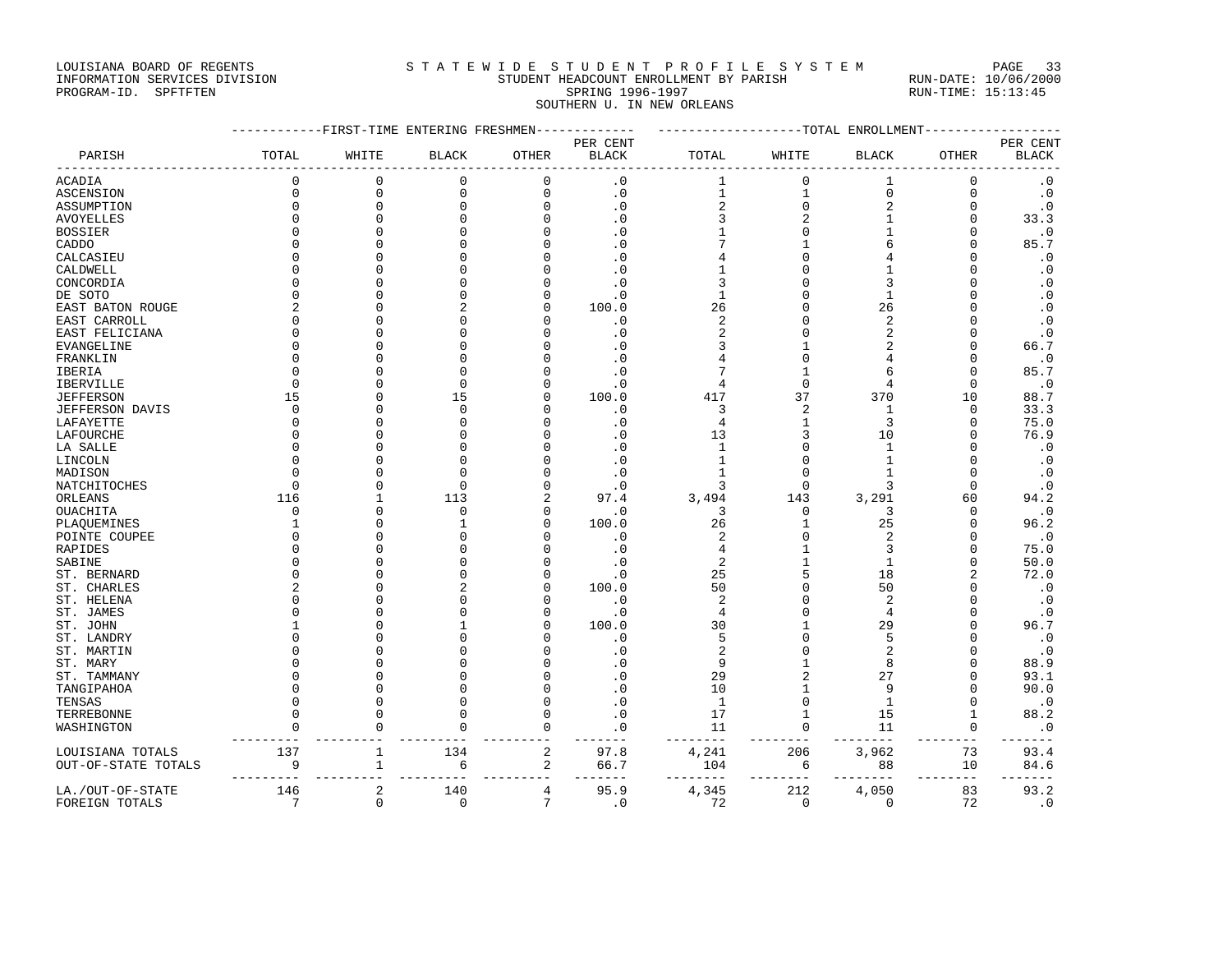| LOUISIANA BOARD OF REGENTS    | STATEWIDE STUDENT PROFILE SYSTEM       |                    | PAGE 34              |
|-------------------------------|----------------------------------------|--------------------|----------------------|
| INFORMATION SERVICES DIVISION | STUDENT HEADCOUNT ENROLLMENT BY PARISH |                    | RUN-DATE: 10/06/2000 |
| PROGRAM-ID. SPFTFTEN          | SPRING 1996-1997                       | RUN-TIME: 15:13:45 |                      |
|                               | SOUTHERN U. IN NEW ORLEANS             |                    |                      |

|                    | -----------FIRST-TIME ENTERING FRESHMEN------------- |       |              |       |              |       |       | -TOTAL ENROLLMENT---------- |       |                    |
|--------------------|------------------------------------------------------|-------|--------------|-------|--------------|-------|-------|-----------------------------|-------|--------------------|
|                    |                                                      |       |              |       | PER CENT     |       |       |                             |       | CENT<br><b>PER</b> |
| PARISH             | TOTAL                                                | WHITE | <b>BLACK</b> | OTHER | <b>BLACK</b> | TOTAL | WHITE | <b>BLACK</b>                | OTHER | <b>BLACK</b>       |
|                    |                                                      |       |              |       |              |       |       |                             |       |                    |
| INSTITUTION TOTALS | نہا ا                                                |       | ⊥40          |       | 91.5         | 4,417 |       | 4,050                       | 155   | 91.7               |
|                    |                                                      |       |              |       |              |       |       |                             |       |                    |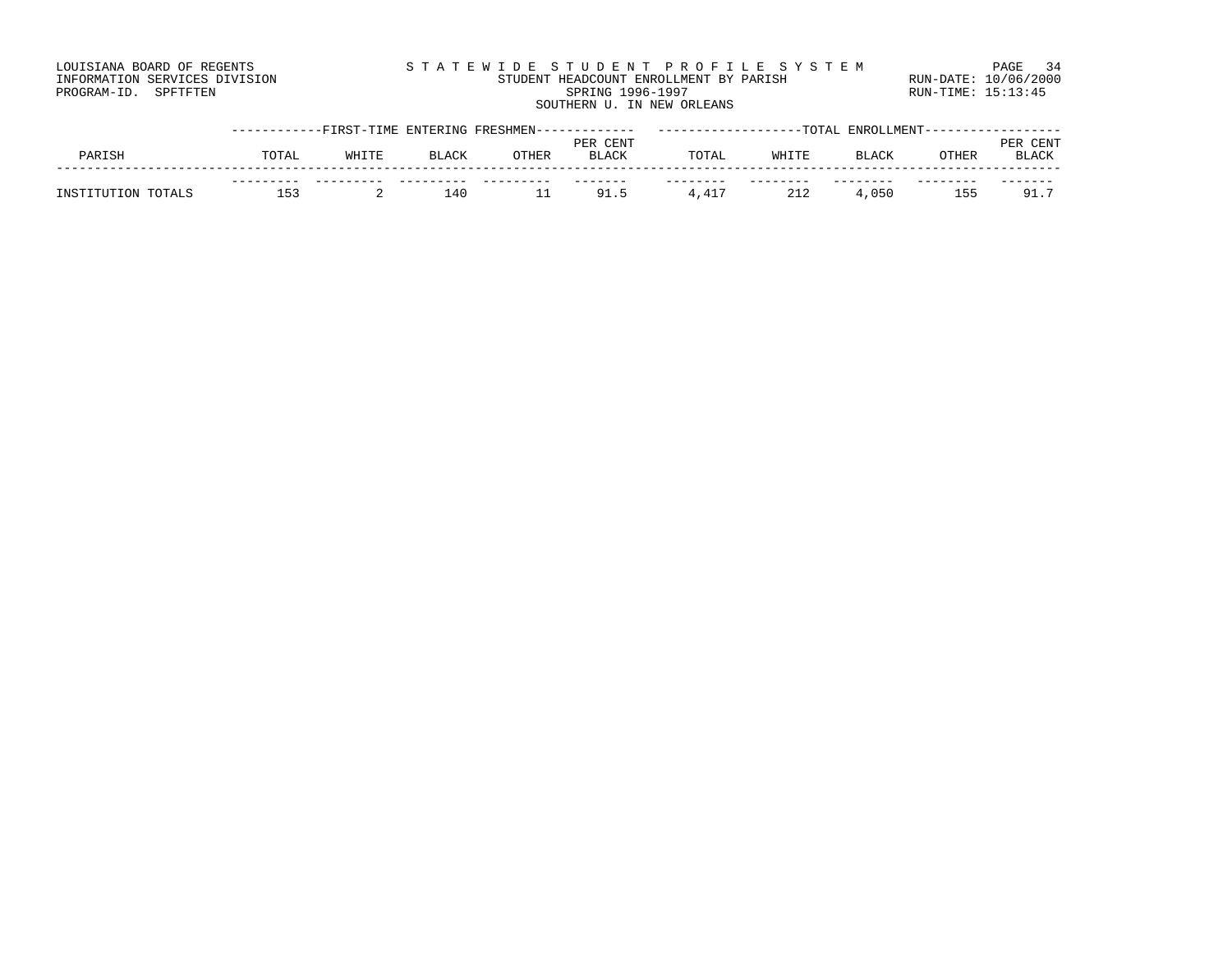### LOUISIANA BOARD OF REGENTS SAN STATEWIDE STUDENT PROFILE SYSTEM PAGE 35 INFORMATION SERVICES DIVISION STUDENT HEADCOUNT ENROLLMENT BY PARISH RUN-DATE: 10/06/2000

| RUN-DATE: $10/06$  |  |
|--------------------|--|
| $RUN-TIME: 15:13:$ |  |

# PROGRAM-ID. SPFTFTEN SARE SERING 1996-1997 SPRING 1996-1997 RUN-TIME: 15:13:45 SOUTHERN U. IN SHREVEPORT

|                      |          | -FIRST-TIME ENTERING FRESHMEN |                |              |                          |                |                | -----TOTAL ENROLLMENT |                    |                          |
|----------------------|----------|-------------------------------|----------------|--------------|--------------------------|----------------|----------------|-----------------------|--------------------|--------------------------|
| PARISH               | TOTAL    | WHITE                         | <b>BLACK</b>   | OTHER        | PER CENT<br><b>BLACK</b> | TOTAL          | WHITE          | <b>BLACK</b>          | OTHER              | PER CENT<br><b>BLACK</b> |
| ASSUMPTION           |          | 0                             | $\mathbf 0$    | $\mathbf 0$  | $\cdot$ 0                | 1              | $\Omega$       |                       | $\mathbf 0$        | $\cdot$ 0                |
| AVOYELLES            | $\Omega$ | $\mathbf 0$                   | $\Omega$       | 0            | $\cdot$ 0                | 1              | $\mathbf{0}$   |                       | $\Omega$           | $\cdot$ 0                |
| <b>BEAUREGARD</b>    |          | $\Omega$                      | $\Omega$       | O            | $\cdot$ 0                |                |                |                       | $\Omega$           | $\cdot$ 0                |
| <b>BIENVILLE</b>     |          | $\Omega$                      | 3              | U            | 100.0                    | 9              | $\overline{2}$ |                       | $\Omega$           | 77.8                     |
| <b>BOSSIER</b>       | 20       | $\mathbf 0$                   | 20             |              | 100.0                    | 83             | 12             | 70                    | 1                  | 84.3                     |
| CADDO                | 346      | 12                            | 333            |              | 96.2                     | 1,045          | 74             | 967                   | 4                  | 92.5                     |
| CALCASIEU            | $\cap$   | $\Omega$                      | $\Omega$       |              | $\cdot$ 0                | 2              | $\mathbf{1}$   | 1                     | $\cap$             | 50.0                     |
| CATAHOULA            |          | $\Omega$                      | n              |              | $\cdot$ 0                | $\overline{2}$ |                | $\overline{a}$        | $\cap$             | $\cdot$ 0                |
| CLAIBORNE            |          |                               | n              |              | $\cdot$ 0                | 8              |                |                       | $\Omega$           | 87.5                     |
| CONCORDIA            |          | U                             | $\Omega$       |              | $\cdot$ 0                | $\overline{c}$ |                | $\overline{c}$        | $\Omega$           | $\cdot$ 0                |
| DE SOTO              | 22       | U                             | 22             |              | 100.0                    | 69             |                | 66                    | $\Omega$           | 95.7                     |
| EAST BATON ROUGE     |          | U                             | $\overline{a}$ | U            | 100.0                    | 5              |                |                       | $\Omega$           | $\cdot$ 0                |
| EAST FELICIANA       |          | $\Omega$                      |                |              | 100.0                    |                |                |                       | $\Omega$           | $\cdot$ 0                |
| FRANKLIN             |          | U                             |                |              | $\cdot$ 0                |                |                |                       | $\cap$             | $\cdot$ 0                |
| <b>IBERVILLE</b>     |          | U                             |                |              | $\cdot$ 0                |                |                |                       | $\cap$             | $\cdot$ 0                |
| <b>JACKSON</b>       |          | $\Omega$                      |                |              | 100.0                    |                |                |                       | $\Omega$           | $\cdot$ 0                |
| LA SALLE             |          | U                             |                | U            | 100.0                    |                |                |                       | $\cap$             | $\cdot$ 0                |
| LINCOLN              |          | U                             |                |              | 100.0                    |                |                |                       | $\cap$             | $\cdot$ 0                |
| MADISON              |          | U                             |                |              | $\cdot$ 0                |                |                |                       | $\Omega$           | $\cdot$ 0                |
| MOREHOUSE            |          |                               |                |              | 100.0                    |                |                |                       | O                  | $\cdot$ 0                |
| <b>NATCHITOCHES</b>  |          |                               |                |              | $\cdot$ 0                | 2              |                |                       | $\cap$             | $\cdot$ 0                |
| ORLEANS              |          |                               |                |              | $\cdot$ 0                |                |                |                       | $\cap$             | 66.7                     |
| <b>OUACHITA</b>      |          |                               |                |              | $\cdot$ 0                |                |                |                       | $\cap$             | $\cdot$ 0                |
| POINTE COUPEE        |          |                               |                |              | 100.0                    |                |                |                       | $\Omega$           | $\cdot$ 0                |
| RAPIDES              |          |                               |                |              | $\cdot$ 0                |                |                |                       | $\Omega$           | 60.0                     |
| RED RIVER            |          |                               |                |              | $\cdot$ 0                |                |                |                       | 1                  | 50.0                     |
| RICHLAND             |          |                               |                |              | $\cdot$ 0                |                |                |                       | $\Omega$           | $\cdot$ 0                |
| ST. CHARLES          |          |                               |                |              | $\cdot$ 0                |                |                |                       | $\Omega$           | $\cdot$ 0                |
| ST. HELENA           |          |                               |                |              | $\cdot$ 0                |                |                |                       | $\cap$             | $\cdot$ 0                |
| ST. LANDRY           |          | U                             |                |              | 100.0                    |                |                |                       | $\cap$<br>$\Omega$ | $\cdot$ 0                |
| ST. MARY             |          |                               |                |              | $\cdot$ 0                |                |                |                       |                    | $\cdot$ 0                |
| UNION                |          |                               |                |              | $\cdot$ 0                |                |                |                       |                    | $\cdot$ 0                |
| VERMILLION           |          |                               |                |              | $\cdot$ 0                | 2              |                |                       | $\cap$             | $\cdot$ 0<br>50.0        |
| VERNON<br>WASHINGTON |          |                               |                |              | $\cdot$ 0<br>85.7        | 11             |                |                       | $\Omega$           | 81.8                     |
| WEBSTER              |          | 1                             |                | O            | 83.3                     | 32             |                | 28                    | $\Omega$           | 87.5                     |
| WEST FELICIANA       |          | U                             |                | O            | 100.0                    | $\mathbf{1}$   |                |                       | $\mathbf 0$        | $\cdot$ 0                |
|                      |          |                               |                |              |                          |                |                |                       |                    |                          |
| LOUISIANA TOTALS     | 414      | 14                            | 399            | $\,1$        | 96.4                     | 1,317          | 110            | 1,201                 | 6                  | 91.2                     |
| OUT-OF-STATE TOTALS  | $\Omega$ | $\mathbf 0$                   | 0              | $\mathbf 0$  | $\cdot$ 0                | 1              | $\mathbf 0$    | $\mathbf{1}$          | 0                  | $\cdot$ 0                |
| LA./OUT-OF-STATE     | 414      | 14                            | 399            | $\mathbf{1}$ | 96.4                     | 1,318          | 110            | 1,202                 | 6                  | 91.2                     |
| FOREIGN TOTALS       | 0        | 0                             | $\mathbf 0$    | $\mathbf 0$  | $\cdot$ 0                | 0              | $\mathbf 0$    | 0                     | 0                  | $\cdot$ 0                |
| INSTITUTION TOTALS   | 414      | 14                            | 399            | $\mathbf{1}$ | 96.4                     | 1,318          | 110            | 1,202                 | 6                  | 91.2                     |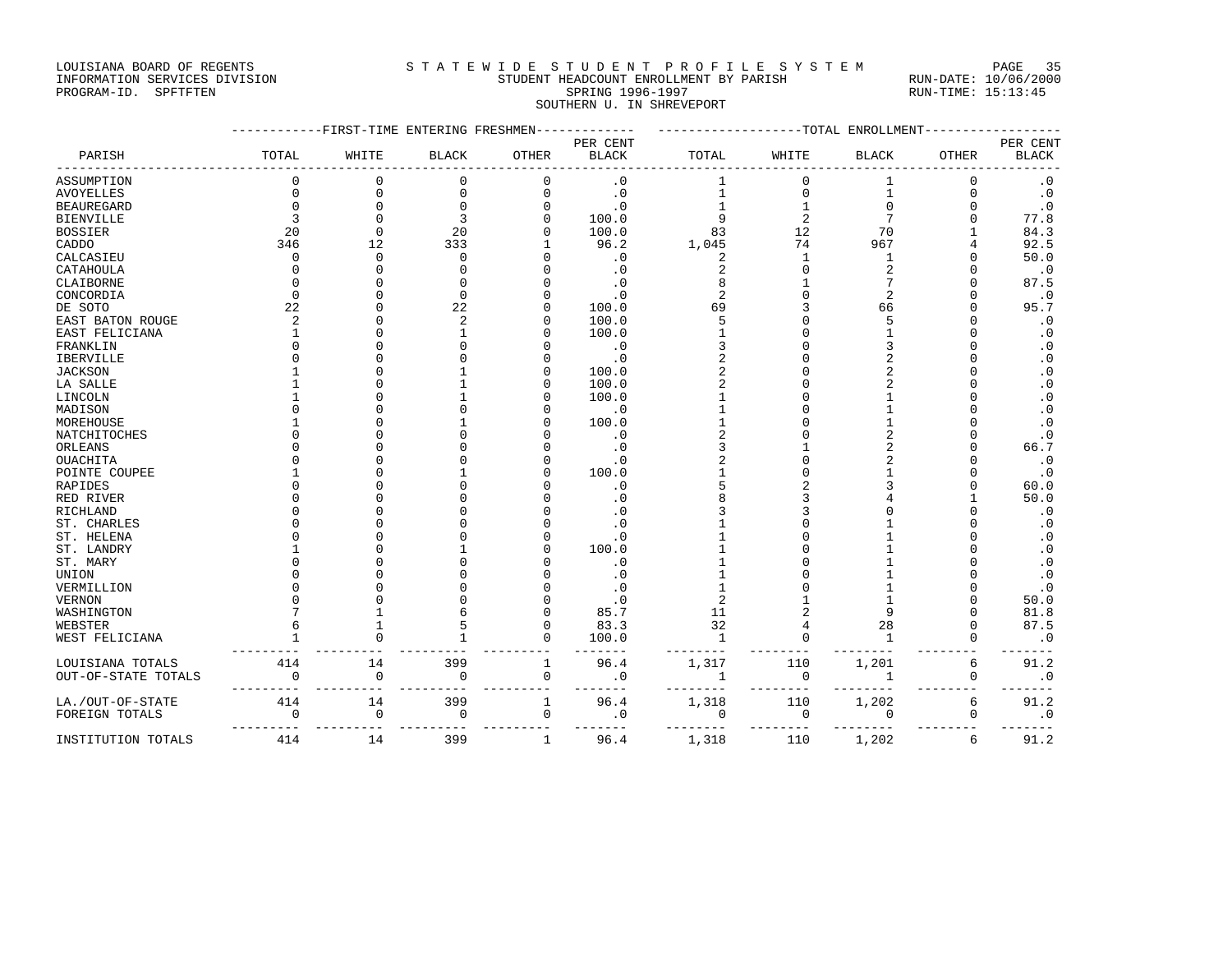### LOUISIANA BOARD OF REGENTS SAND STATEWIDE STUDENT PROFILE SYSTEM PAGE 36 INFORMATION SERVICES DIVISION STUDENT HEADCOUNT ENROLLMENT BY PARISH RUN-DATE: 10/06/2000 PROGRAM-ID. SPFTFTEN SARE SERING 1996-1997 SPRING 1996-1997 RUN-TIME: 15:13:45

U. OF LOUISIANA SYSTEM TOTALS

|                  |                |                         |                            |                 |                          | -----------FIRST-TIME ENTERING FRESHMEN------------- --------------------TOTAL ENROLLMENT---------------- |       |              |                |                          |
|------------------|----------------|-------------------------|----------------------------|-----------------|--------------------------|-----------------------------------------------------------------------------------------------------------|-------|--------------|----------------|--------------------------|
| PARISH           | TOTAL          | WHITE                   | <b>BLACK</b>               | OTHER           | PER CENT<br><b>BLACK</b> | TOTAL                                                                                                     | WHITE | <b>BLACK</b> | <b>OTHER</b>   | PER CENT<br><b>BLACK</b> |
| ACADIA           | 43             | 32                      | 10                         | 1               | 23.3                     | 855                                                                                                       | 692   | 150          | 13             | 17.5                     |
| ALLEN            | 26             | 20                      | 4                          | 2               | 15.4                     | 342                                                                                                       | 285   | 45           | 12             | 13.2                     |
| ASCENSION        | 71             | 62                      | $7\phantom{.0}$            | 2               | 9.9                      | 928                                                                                                       | 814   | 100          | 14             | 10.8                     |
| ASSUMPTION       | 16             | 7                       | 8                          | $\mathbf{1}$    | 50.0                     | 435                                                                                                       | 328   | 101          | - 6            | 23.2                     |
| AVOYELLES        | $\overline{7}$ | 5                       | $\overline{\phantom{0}}^2$ | $\Omega$        | 28.6                     | 368                                                                                                       | 272   | 86           | 10             | 23.4                     |
| BEAUREGARD       | 80             | 64                      | 11                         | 5               | 13.8                     | 690                                                                                                       | 581   | 82           | 27             | 11.9                     |
| BIENVILLE        | 12             | $\overline{4}$          | $7\phantom{.0}$            | $\mathbf{1}$    | 58.3                     | 362                                                                                                       | 172   | 170          | 20             | 47.0                     |
| BOSSIER          | 36             | 24                      | 5                          | $7\phantom{.0}$ | 13.9                     | 1,451                                                                                                     | 1,061 | 254          | 136            | 17.5                     |
| CADDO            | 53             | 16                      | 32                         | 5               | 60.4                     | 2,698                                                                                                     | 1,516 | 1,051        | 131            | 39.0                     |
| CALCASIEU        | 691            | 488                     | 191                        | 12              | 27.6                     | 4,654                                                                                                     | 3,646 | 882          | 126            | 19.0                     |
| CALDWELL         | 8              | - 6                     | 2                          | $\circ$         | 25.0                     | 219                                                                                                       | 185   | 24           | 10             | 11.0                     |
| CAMERON          | 43             | 38                      | 5                          | $\Omega$        | 11.6                     | 219                                                                                                       | 208   | 8            | 3              | 3.7                      |
| CATAHOULA        | 19             | 10                      | 9                          | $\Omega$        | 47.4                     | 338                                                                                                       | 260   | 69           | 9              | 20.4                     |
| CLAIBORNE        | - 5            | 2                       | 3                          | 0               | 60.0                     | 282                                                                                                       | 147   | 130          | 5              | 46.1                     |
| CONCORDIA        | 13             | 8                       | 4                          |                 | 30.8                     | 352                                                                                                       | 246   | 100          | 6              | 28.4                     |
| DE SOTO          | 13             | 6                       | 6                          | $\mathbf{1}$    | 46.2                     | 387                                                                                                       | 208   | 164          | 15             | 42.4                     |
| EAST BATON ROUGE | 139            | 105                     | 27                         | $7\phantom{.0}$ | 19.4                     | 3,906                                                                                                     | 3,292 | 453          | 161            | 11.6                     |
| EAST CARROLL     | 6              | 1                       | 5                          | $\Omega$        | 83.3                     | 177                                                                                                       | 68    | 108          | 1              | 61.0                     |
| EAST FELICIANA   | 5              | $\overline{4}$          | $\mathbf{1}$               | 0               | 20.0                     | 128                                                                                                       | 99    | 25           | 4              | 19.5                     |
| EVANGELINE       | 13             | 11                      | 2                          | $\Omega$        | 15.4                     | 361                                                                                                       | 297   | 59           | 5              | 16.3                     |
| FRANKLIN         | 27             | 14                      | 13                         | $\Omega$        | 48.1                     | 564                                                                                                       | 393   | 165          | 6              | 29.3                     |
| GRANT            | 10             | 6                       | $\overline{3}$             | 1               | 30.0                     | 293                                                                                                       | 224   | 50           | 19             | 17.1                     |
| IBERIA           | 85             | 46                      | 31                         | 8               | 36.5                     | 1,615                                                                                                     | 1,163 | 377          | 75             | 23.3                     |
| IBERVILLE        | $-5$           | $\overline{\mathbf{3}}$ | 1                          | 1               | 20.0                     | 223                                                                                                       | 164   | - 54         | 5              | 24.2                     |
| JACKSON          | 8              | $\overline{4}$          | 4                          | $\Omega$        | 50.0                     | 442                                                                                                       | 279   | 152          | 11             | 34.4                     |
| JEFFERSON        | 485            | 254                     | 147                        | 84              | 30.3                     | 7,615                                                                                                     | 5,161 | 1,377        | 1,077          | 18.1                     |
| JEFFERSON DAVIS  | 83             | 66                      | 15                         | 2               | 18.1                     | 641                                                                                                       | 546   | 85           | 10             | 13.3                     |
| LAFAYETTE        | 273            | 204                     | 48                         | 21              | 17.6                     | 7,251                                                                                                     | 5,783 | 1,052        | 416            | 14.5                     |
| LAFOURCHE        | 90             | 67                      | 14                         | 9               | 15.6                     | 2,345                                                                                                     | 2,040 | 209          | 96             | 8.9                      |
| LA SALLE         | 25             | 20                      | $\overline{1}$             | 4               | 4.0                      | 344                                                                                                       | 307   | 16           | 21             | 4.7                      |
| LINCOLN          | 34             | 17                      | 17                         | 0               | 50.0                     | 1,945                                                                                                     | 1,313 | 568          | 64             | 29.2                     |
| LIVINGSTON       | 72             | 69                      | 2                          | $\mathbf{1}$    | 2.8                      | 1,578                                                                                                     | 1,493 | 61           | 24             | 3.9                      |
| MADISON          | $\overline{9}$ | $\overline{2}$          | $7\phantom{.0}$            | 0               | 77.8                     | 306                                                                                                       | 113   | 190          | 3              | 62.1                     |
| MOREHOUSE        | 31             | 12                      | 19                         | 0               | 61.3                     | 745                                                                                                       | 421   | 321          | 3              | 43.1                     |
| NATCHITOCHES     | 79             | 33                      | 32                         | 14              | 40.5                     | 1,441                                                                                                     | 882   | 458          | 101            | 31.8                     |
| ORLEANS          | 564            | 79                      | 438                        | 47              | 77.7                     | 7,476                                                                                                     | 2,276 | 4,522        | 678            | 60.5                     |
| OUACHITA         | 169            | 92                      | 73                         | 4               | 43.2                     | 4,867                                                                                                     | 3,491 | 1,242        | 134            | 25.5                     |
| PLAOUEMINES      | 61             | 42                      | 12                         |                 | 19.7                     | 669                                                                                                       | 454   | 172          | 43             | 25.7                     |
| POINTE COUPEE    | $\overline{4}$ | $\overline{\mathbf{3}}$ | $\overline{1}$             | 0               | 25.0                     | 230                                                                                                       | 195   | 28           | $\overline{7}$ | 12.2                     |
| RAPIDES          | 71             | 42                      | 23                         | 6               | 32.4                     | 1,992                                                                                                     | 1,311 | 568          | 113            | 28.5                     |
| RED RIVER        | 23             | $\overline{4}$          | 18                         | 1               | 78.3                     | 225                                                                                                       | 126   | 87           | 12             | 38.7                     |
| RICHLAND         | 21             | 13                      | 7                          | $\mathbf{1}$    | 33.3                     | 578                                                                                                       | 426   | 147          | 5              | 25.4                     |
| SABINE           | 38             | 27                      | 6                          | 5               | 15.8                     | 641                                                                                                       | 477   | 76           | 88             | 11.9                     |
| ST. BERNARD      | 174            | 150                     | 5                          | 19              | 2.9                      | 1,848                                                                                                     | 1,666 | 74           | 108            | 4.0                      |
| ST. CHARLES      | 32             | 25                      | 6                          | 1               | 18.8                     | 880                                                                                                       | 689   | 158          | 33             | 18.0                     |
| ST. HELENA       | 8              | $\overline{2}$          | 6                          | $\Omega$        | 75.0                     | 115                                                                                                       | 35    | 80           | $\Omega$       | 69.6                     |
| ST. JAMES        | 11             | $7\phantom{.0}$         | 3                          | 1               | 27.3                     | 342                                                                                                       | 246   | 90           | 6              | 26.3                     |
| ST. JOHN         | 38             | 17                      | 17                         | 4               | 44.7                     | 836                                                                                                       | 581   | 222          | 33             | 26.6                     |
| ST. LANDRY       | 43             | 26                      | 14                         | 3               | 32.6                     | 1,309                                                                                                     | 850   | 425          | 34             | 32.5                     |

ST. MARTIN 37 23 13 1 35.1 936 656 247 33 26.4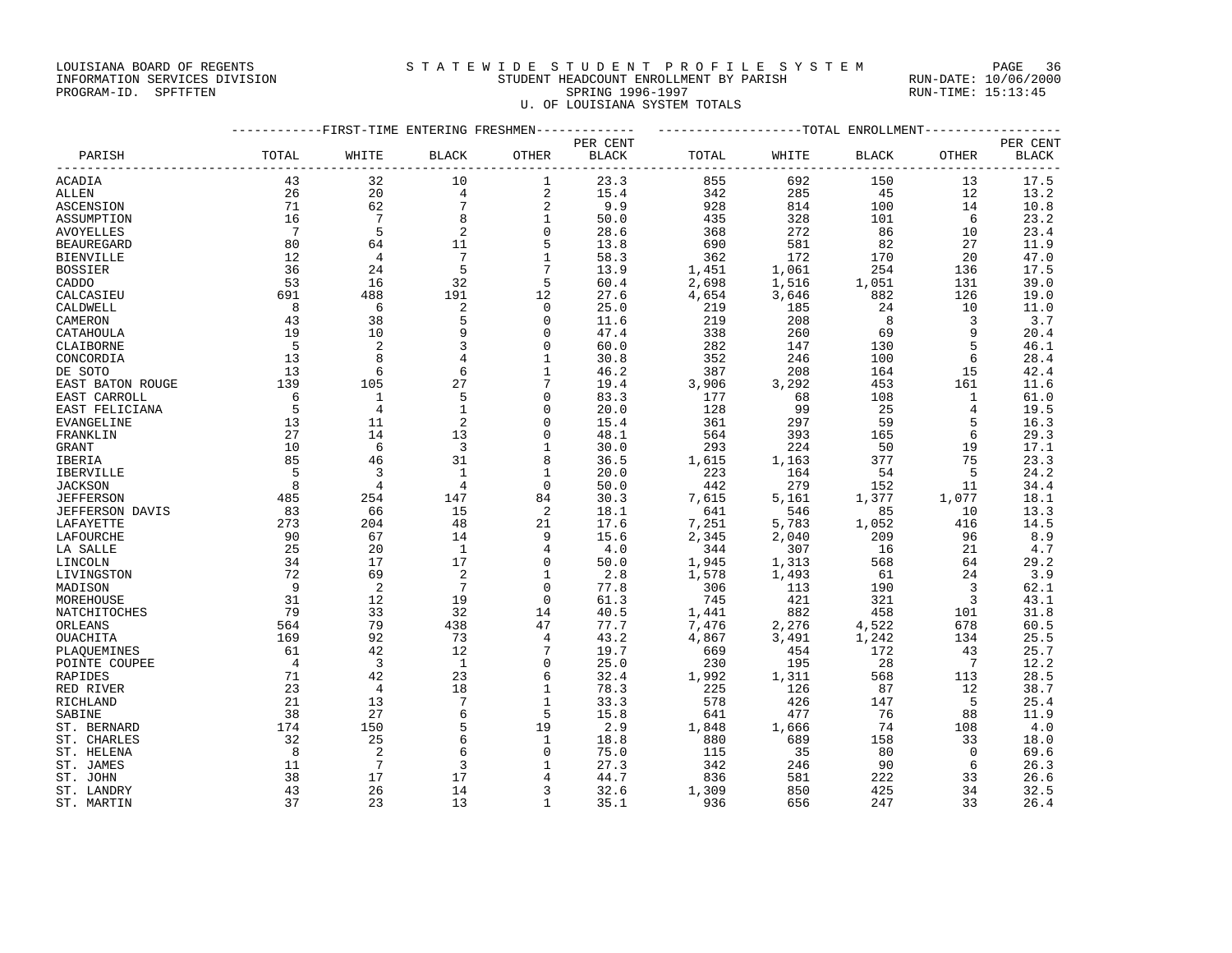### LOUISIANA BOARD OF REGENTS STATEWIDE STUDENT PROFILE SYSTEM PAGE 37 INFORMATION SERVICES DIVISION STUDENT HEADCOUNT ENROLLMENT BY PARISH RUN-DATE: 10/06/2000 PROGRAM-ID. SPFTFTEN SARE SERING 1996-1997 SPRING 1996-1997 RUN-TIME: 15:13:45

U. OF LOUISIANA SYSTEM TOTALS

|                     |       | -FIRST-TIME ENTERING FRESHMEN-- |              |       |                          |        |        | ---------TOTAL ENROLLMENT- |       |                   |
|---------------------|-------|---------------------------------|--------------|-------|--------------------------|--------|--------|----------------------------|-------|-------------------|
| PARISH              | TOTAL | WHITE                           | <b>BLACK</b> | OTHER | PER CENT<br><b>BLACK</b> | TOTAL  | WHITE  | BLACK                      | OTHER | PER CENT<br>BLACK |
| ST. MARY            | 56    | 41                              | 12           |       | 21.4                     | 1,093  | 764    | 263                        | 66    | 24.1              |
| ST. TAMMANY         | 247   | 203                             | 26           | 18    | 10.5                     | 3,880  | 3,397  | 322                        | 161   | 8.3               |
| TANGIPAHOA          | 223   | 177                             | 44           |       | 19.7                     | 3,311  | 2,658  | 583                        | 70    | 17.6              |
| TENSAS              |       | 3                               |              |       | 25.0                     | 161    | 78     | 78                         |       | 48.4              |
| TERREBONNE          | 120   | 91                              | 23           |       | 19.2                     | 2,363  | 1,974  | 276                        | 113   | 11.7              |
| UNION               | 18    | 12                              | 6            |       | 33.3                     | 501    | 375    | 114                        | 12    | 22.8              |
| VERMILLION          | 47    | 34                              | 10           |       | 21.3                     | 1,157  | 978    | 126                        | 53    | 10.9              |
| <b>VERNON</b>       | 109   | 68                              | 27           | 14    | 24.8                     | 1,575  | 1,119  | 257                        | 199   | 16.3              |
| WASHINGTON          | 25    | 12                              | 13           |       | 52.0                     | 676    | 512    | 161                        | 3     | 23.8              |
| WEBSTER             |       |                                 |              |       | 57.1                     | 605    | 396    | 192                        | 17    | 31.7              |
| WEST BATON ROUGE    |       |                                 |              |       | $\cdot$ 0                | 145    | 129    | 11                         |       | 7.6               |
| WEST CARROLL        | 16    | 12                              |              |       | 25.0                     | 310    | 266    | 39                         |       | 12.6              |
| WEST FELICIANA      |       |                                 |              |       | 25.0                     | 94     | 83     |                            |       | 8.5               |
| WINN                | 36    | 24                              |              |       | 25.0                     | 633    | 459    | 146                        | 28    | 23.1              |
| LOUISIANA TOTALS    | 4,830 | 2,974                           | 1,517        | 339   | 31.4                     | 85,948 | 61,326 | 19,910                     | 4,712 | 23.2              |
| OUT-OF-STATE TOTALS | 334   | 194                             | 114          | 26    | 34.1                     | 6,738  | 2,951  | 3,444                      | 343   | 51.1              |
| LA./OUT-OF-STATE    | 5,164 | 3,168                           | 1,631        | 365   | 31.6                     | 92,686 | 64,277 | 23,354                     | 5,055 | 25.2              |
| FOREIGN TOTALS      | 113   | 13                              |              | 97    | 2.7                      | 1,780  | 47     | 34                         | 1,699 | 1.9               |
| INSTITUTION TOTALS  | 5,277 | 3,181                           | 1,634        | 462   | 31.0                     | 94,466 | 64,324 | 23,388                     | 6,754 | 24.8              |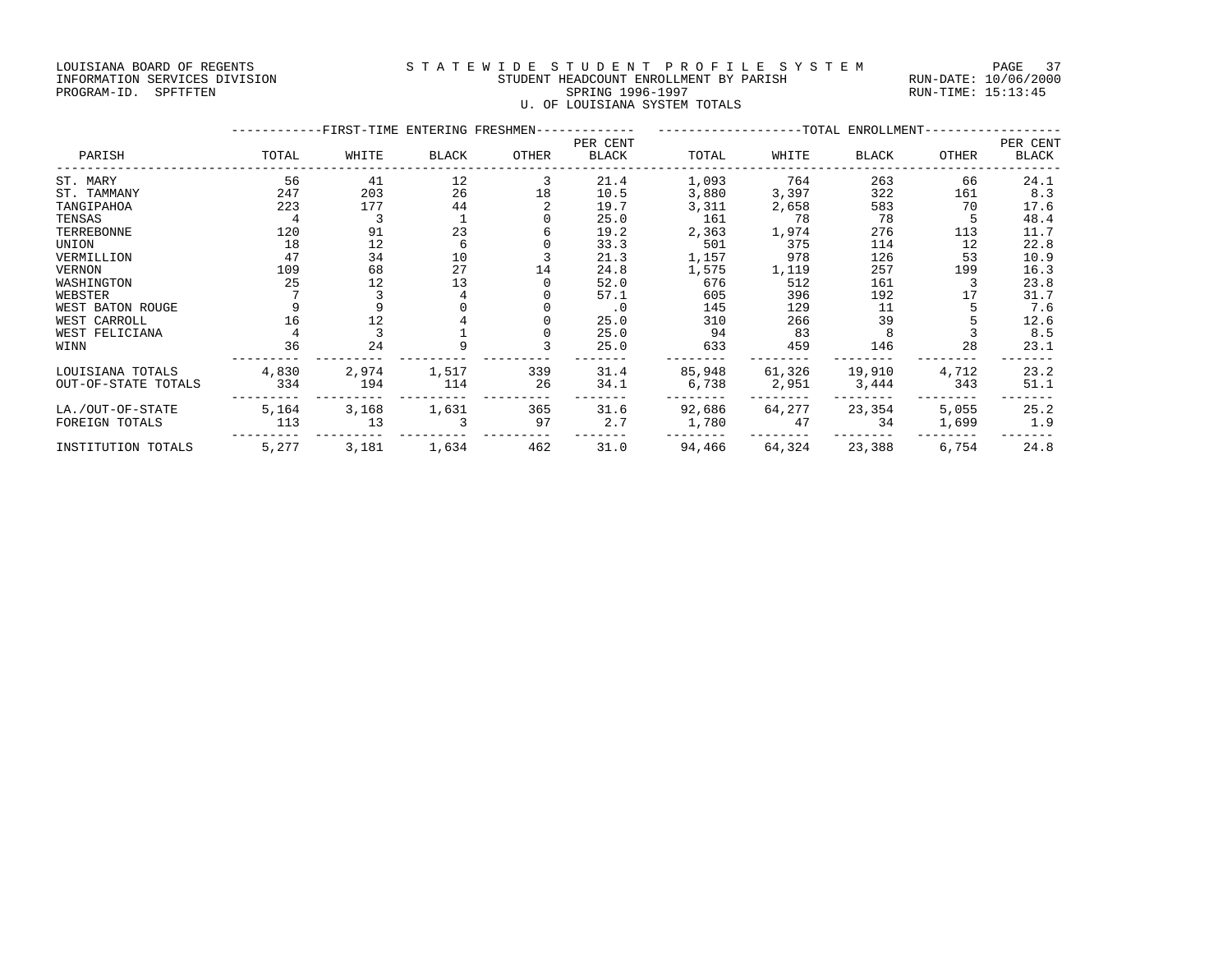LOUISIANA BOARD OF REGENTS STRTEWIDE STUDENT PROFILE SYSTEM PAGE 38

### INFORMATION SERVICES DIVISION STUDENT HEADCOUNT ENROLLMENT BY PARISH RUN-DATE: 10/06/2000 PROGRAM-ID. SPFTFTEN SARE SERING 1996-1997 SPRING 1996-1997 RUN-TIME: 15:13:45 L.S.U. SYSTEM TOTALS

|                   | -----------FIRST-TIME ENTERING FRESHMEN------------- |                |                |                |                        |       |       |                | ------------------TOTAL ENROLLMENT--------------- |           |  |  |  |  |
|-------------------|------------------------------------------------------|----------------|----------------|----------------|------------------------|-------|-------|----------------|---------------------------------------------------|-----------|--|--|--|--|
|                   |                                                      |                |                |                | PER CENT               |       |       |                |                                                   | PER CENT  |  |  |  |  |
| PARISH            | TOTAL                                                | WHITE          | <b>BLACK</b>   | <b>OTHER</b>   | BLACK                  | TOTAL | WHITE | <b>BLACK</b>   | OTHER                                             | BLACK     |  |  |  |  |
| ACADIA            | 50                                                   | 44             | 6              | 0              | 12.0                   | 669   | 610   | 52             | 7                                                 | 7.8       |  |  |  |  |
| ALLEN             | 13                                                   | 9              | 3              | $\mathbf{1}$   | 23.1                   | 155   | 125   | 26             | $\overline{4}$                                    | 16.8      |  |  |  |  |
| ASCENSION         | 15                                                   | 14             | $\mathbf 0$    | $\mathbf{1}$   | $\cdot$ 0              | 731   | 653   | 50             | 28                                                | 6.8       |  |  |  |  |
| ASSUMPTION        | $\Omega$                                             | $\mathbf 0$    | $\mathbf 0$    | $\mathbf 0$    | $\cdot$ 0              | 73    | 59    | 12             | 2                                                 | 16.4      |  |  |  |  |
| AVOYELLES         | 22                                                   | 18             | 3              | 1              | 13.6                   | 537   | 472   | 54             | 11                                                | 10.1      |  |  |  |  |
| <b>BEAUREGARD</b> | 0                                                    | $\mathbf 0$    | $\mathbf 0$    | 0              | $\cdot$ 0              | 95    | 82    | 8              | 5                                                 | 8.4       |  |  |  |  |
| BIENVILLE         | $\mathbf{1}$                                         | $\mathbf 0$    | $\mathbf{1}$   | 0              | 100.0                  | 33    | 28    | 5              | $\mathbf 0$                                       | 15.2      |  |  |  |  |
| BOSSIER           | 22                                                   | 17             | 3              | $\overline{a}$ | 13.6                   | 937   | 826   | 70             | 41                                                | 7.5       |  |  |  |  |
| CADDO             | 56                                                   | 35             | 19             | $\mathfrak{D}$ | 33.9                   | 2,783 | 2,184 | 504            | 95                                                | 18.1      |  |  |  |  |
| CALCASIEU         | 6                                                    | 5              | 1              | 0              | 16.7                   | 514   | 432   | 65             | 17                                                | 12.6      |  |  |  |  |
| CALDWELL          | $\mathbf 0$                                          | $\Omega$       | $\mathbf 0$    | $\Omega$       | $\cdot$ 0              | 17    | 16    | $\mathbf{1}$   | $\mathbf 0$                                       | 5.9       |  |  |  |  |
| CAMERON           | $\mathbf 0$                                          | $\mathbf 0$    | $\mathbf 0$    | $\Omega$       | $\cdot$ 0              | 23    | 20    | $\overline{2}$ | 1                                                 | 8.7       |  |  |  |  |
| CATAHOULA         | $\overline{2}$                                       | 2              | $\Omega$       | 0              | $\cdot$ 0              | 64    | 55    | 9              | $\Omega$                                          | 14.1      |  |  |  |  |
| CLAIBORNE         | $\mathbf{1}$                                         | $\Omega$       | $\mathbf{1}$   | $\Omega$       | 100.0                  | 24    | 21    | 3              | $\Omega$                                          | 12.5      |  |  |  |  |
| CONCORDIA         | $\mathbf{1}$                                         | 1              | $\mathbf 0$    | 0              | $\cdot$ 0              | 69    | 61    | 6              | 2                                                 | 8.7       |  |  |  |  |
| DE SOTO           | 5                                                    | 3              | $\overline{2}$ | $\Omega$       | 40.0                   | 171   | 127   | 39             | 5                                                 | 22.8      |  |  |  |  |
| EAST BATON ROUGE  | 134                                                  | 98             | 19             | 17             | 14.2                   | 8,402 | 6,900 | 788            | 714                                               | 9.4       |  |  |  |  |
| EAST CARROLL      | 1                                                    | 1              | $\Omega$       | 0              | $\cdot$ 0              | 22    | 19    | 2              | 1                                                 | 9.1       |  |  |  |  |
| EAST FELICIANA    | 3                                                    | 2              | $\mathbf{1}$   | $\Omega$       | 33.3                   | 102   | 76    | 22             | 4                                                 | 21.6      |  |  |  |  |
| EVANGELINE        | 33                                                   | 26             | 7              | 0              | 21.2                   | 581   | 499   | 77             | 5                                                 | 13.3      |  |  |  |  |
| FRANKLIN          | $\mathbf{1}$                                         | 1              | $\mathbf 0$    | $\Omega$       | $\boldsymbol{\cdot}$ 0 | 42    | 30    | 9              | 3                                                 | 21.4      |  |  |  |  |
| GRANT             | 14                                                   | 12             | 0              | 2              | $\cdot$ 0              | 155   | 141   | 10             | 4                                                 | 6.5       |  |  |  |  |
| IBERIA            | 6                                                    | 4              | 2              | 0              | 33.3                   | 296   | 227   | 59             | 10                                                | 19.9      |  |  |  |  |
| IBERVILLE         | $\overline{2}$                                       | 2              | $\Omega$       | $\Omega$       | $\cdot$ 0              | 255   | 194   | 48             | 13                                                | 18.8      |  |  |  |  |
| JACKSON           | $\Omega$                                             | $\mathbf 0$    | $\mathbf 0$    | $\mathbf 0$    | $\cdot$ 0              | 25    | 16    | 9              | 0                                                 | 36.0      |  |  |  |  |
| JEFFERSON         | 113                                                  | 72             | 14             | 27             | 12.4                   | 6,295 | 4,702 | 415            | 1,178                                             | 6.6       |  |  |  |  |
| JEFFERSON DAVIS   | 8                                                    | $\overline{4}$ | 4              | $\Omega$       | 50.0                   | 160   | 140   | 15             | 5                                                 | 9.4       |  |  |  |  |
| LAFAYETTE         | 12                                                   | 10             | 2              | $\Omega$       | 16.7                   | 917   | 763   | 113            | 41                                                | 12.3      |  |  |  |  |
| LAFOURCHE         | 4                                                    | 2              | $\Omega$       | 2              | $\cdot$ 0              | 436   | 387   | 13             | 36                                                | 3.0       |  |  |  |  |
| LA SALLE          | $\overline{2}$                                       | 2              | $\mathbf 0$    | $\Omega$       | $\cdot$ 0              | 80    | 79    | $\overline{0}$ | 1                                                 | $\cdot$ 0 |  |  |  |  |
| LINCOLN           | $\Omega$                                             | $\mathbf{0}$   | $\mathbf 0$    | $\Omega$       | $\cdot$ 0              | 83    | 70    | 10             | 3                                                 | 12.0      |  |  |  |  |
| LIVINGSTON        | 14                                                   | 14             | $\mathbf 0$    | 0              | $\cdot$ 0              | 577   | 553   | 6              | 18                                                | 1.0       |  |  |  |  |
| MADISON           | $\Omega$                                             | $\Omega$       | $\Omega$       | $\Omega$       | $\cdot$ 0              | 29    | 26    | 3              | 0                                                 | 10.3      |  |  |  |  |
| MOREHOUSE         | $\mathbf 0$                                          | $\mathbf{0}$   | $\mathbf 0$    | 0              | $\cdot$ 0              | 26    | 20    | 5              | 1                                                 | 19.2      |  |  |  |  |
| NATCHITOCHES      | $\overline{2}$                                       | $\mathbf{1}$   | $\mathbf{1}$   | $\Omega$       | 50.0                   | 297   | 242   | 19             | 36                                                | 6.4       |  |  |  |  |
| ORLEANS           | 98                                                   | 42             | 41             | 15             | 41.8                   | 8,025 | 4,854 | 2,112          | 1,059                                             | 26.3      |  |  |  |  |
| OUACHITA          | 7                                                    | 6              | 1              | 0              | 14.3                   | 328   | 268   | 51             | 9                                                 | 15.5      |  |  |  |  |
| PLAOUEMINES       | 3                                                    | $\mathbf{1}$   | 1              | -1             | 33.3                   | 200   | 153   | 28             | 19                                                | 14.0      |  |  |  |  |
| POINTE COUPEE     | 5                                                    | 5              | $\mathbf 0$    | 0              | $\cdot$ 0              | 242   | 215   | 21             | 6                                                 | 8.7       |  |  |  |  |
| RAPIDES           | 98                                                   | 82             | 13             | 3              | 13.3                   | 1,751 | 1,407 | 276            | 68                                                | 15.8      |  |  |  |  |
| RED RIVER         | $\Omega$                                             | $\Omega$       | $\Omega$       | $\Omega$       | $\cdot$ 0              | 42    | 30    | 12             | $\Omega$                                          | 28.6      |  |  |  |  |
| RICHLAND          | $\mathbf{1}$                                         | $\mathbf{1}$   | $\Omega$       | $\Omega$       | $\cdot$ 0              | 35    | 33    | 2              | $\Omega$                                          | 5.7       |  |  |  |  |
| SABINE            | 1                                                    | $\Omega$       | $\Omega$       | 1              | $\cdot$ 0              | 45    | 37    | 4              | 4                                                 | 8.9       |  |  |  |  |
| ST. BERNARD       | $\overline{4}$                                       | 4              | $\mathbf 0$    | $\Omega$       | $\cdot$ 0              | 687   | 611   | 10             | 66                                                | 1.5       |  |  |  |  |
| ST. CHARLES       |                                                      | 5              | $\mathbf{1}$   | $\overline{c}$ | 12.5                   | 410   | 322   | 44             | 44                                                | 10.7      |  |  |  |  |
| ST. HELENA        | $\Omega$                                             | O              | $\Omega$       | O              | $\cdot$ 0              | 9     | 1     | 8              | $\Omega$                                          | 88.9      |  |  |  |  |
| ST. JAMES         | -1                                                   | $\Omega$       | $\mathbf{1}$   | ∩              | 100.0                  | 77    | 61    | 14             | 2                                                 | 18.2      |  |  |  |  |
| ST. JOHN          | 5                                                    | 3              | 2              | O              | 40.0                   | 336   | 263   | 43             | 30                                                | 12.8      |  |  |  |  |
| ST. LANDRY        | 73                                                   | 42             | 31             | $\Omega$       | 42.5                   | 1,184 | 912   | 250            | 22                                                | 21.1      |  |  |  |  |

ST. MARTIN 3 3 0 0 .0 137 108 22 7 16.1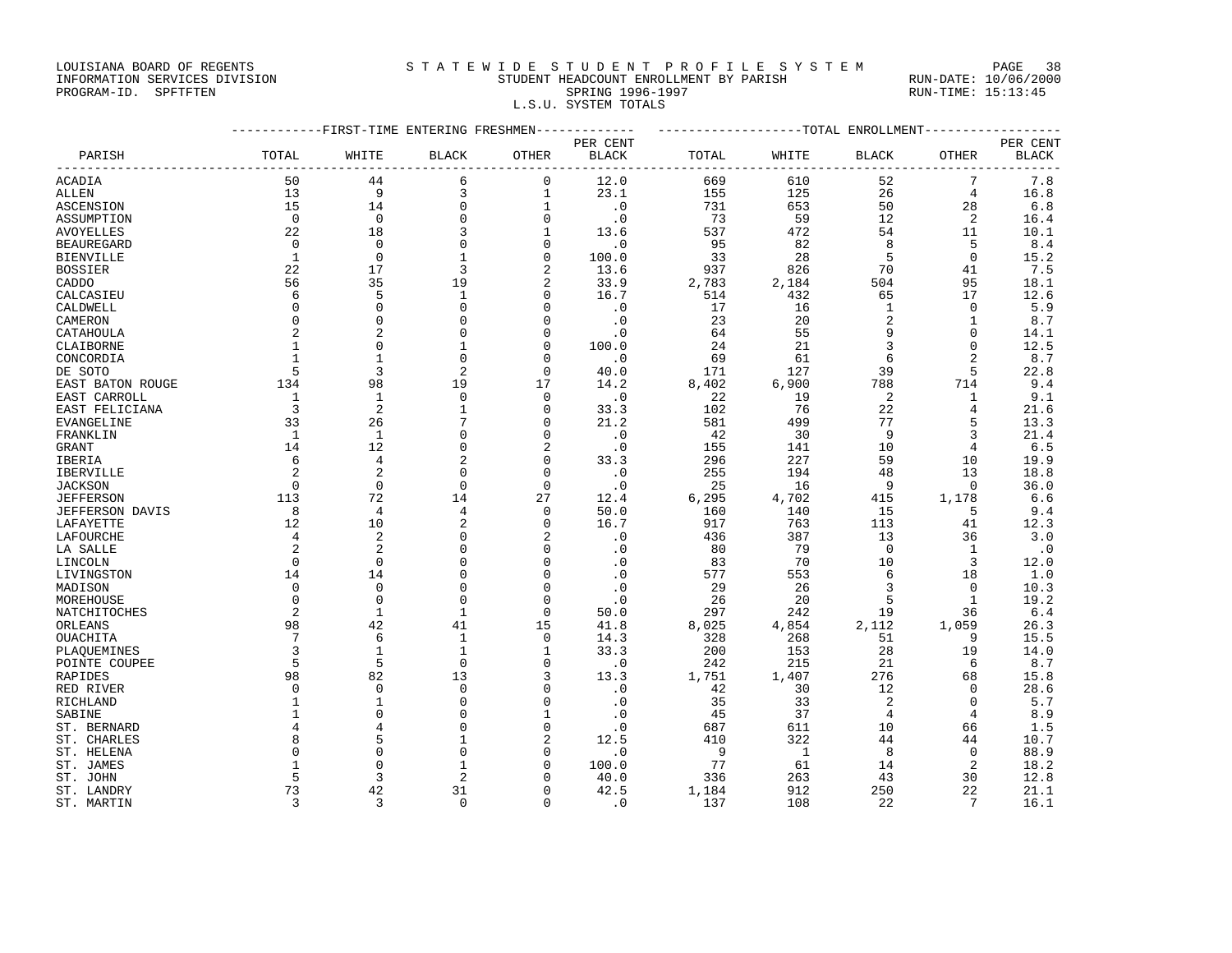LOUISIANA BOARD OF REGENTS STATEWIDE STUDENT PROFILE SYSTEM PAGE 39

|                               |                                        | -----<br>___         |
|-------------------------------|----------------------------------------|----------------------|
| INFORMATION SERVICES DIVISION | STUDENT HEADCOUNT ENROLLMENT BY PARISH | RUN-DATE: 10/06/2000 |
| PROGRAM-ID. SPFTFTEN          | SPRING 1996-1997                       | RUN-TIME: 15:13:45   |
|                               | L.S.U. SYSTEM TOTALS                   |                      |

|                     |       | -FIRST-TIME ENTERING FRESHMEN- |       |       |                          |        |        | --TOTAL ENROLLMENT- |       |                   |
|---------------------|-------|--------------------------------|-------|-------|--------------------------|--------|--------|---------------------|-------|-------------------|
| PARISH              | TOTAL | WHITE                          | BLACK | OTHER | PER CENT<br><b>BLACK</b> | TOTAL  | WHITE  | <b>BLACK</b>        | OTHER | PER CENT<br>BLACK |
| ST. MARY            |       |                                |       |       | $\cdot$ 0                | 277    | 210    | 36                  | 31    | 13.0              |
| ST. TAMMANY         | 28    | 20                             |       |       | 10.7                     | 1,913  | 1,697  | 73                  | 143   | 3.8               |
| TANGIPAHOA          |       |                                |       |       | . 0                      | 310    | 267    | 23                  | 20    | 7.4               |
| TENSAS              |       |                                |       |       | $\cdot$ 0                | 12     |        |                     |       | 25.0              |
| TERREBONNE          |       |                                |       |       | $\cdot$ 0                | 416    | 368    |                     | 36    | 2.9               |
| UNION               |       |                                |       |       | $\cdot$ 0                | 22     | 18     |                     |       | 18.2              |
| VERMILLION          |       |                                |       |       | 12.5                     | 219    | 182    | 14                  | 23    | 6.4               |
| VERNON              |       |                                |       |       | $\cdot$ 0                | 144    | 107    | 14                  | 23    | 9.7               |
| WASHINGTON          |       |                                |       |       | $\cdot$ 0                | 125    | 86     | 35                  |       | 28.0              |
| WEBSTER             |       |                                |       |       | 33.3                     | 150    | 132    | 14                  |       | 9.3               |
| WEST BATON ROUGE    |       |                                |       |       | 16.7                     | 189    | 167    | 15                  |       | 7.9               |
| WEST CARROLL        |       |                                |       |       | $\cdot$ 0                | 18     | 18     |                     |       | $\cdot$ 0         |
| WEST FELICIANA      |       |                                |       |       | 25.0                     | 92     | 88     |                     |       | 4.3               |
| WINN                |       |                                |       |       | . 0                      | 55     | 47     |                     |       | 10.9              |
| LOUISIANA TOTALS    | 916   | 642                            | 187   | 87    | 20.4                     | 43,125 | 33,526 | 5,679               | 3,920 | 13.2              |
| OUT-OF-STATE TOTALS | 23    | 19                             |       |       | 4.3                      | 3,736  | 2,946  | 399                 | 391   | 10.7              |
| LA./OUT-OF-STATE    | 939   | 661                            | 188   | 90    | 20.0                     | 46,861 | 36,472 | 6,078               | 4,311 | 13.0              |
| FOREIGN TOTALS      | 47    |                                |       | 47    | $\cdot$ 0                | 2,480  | 20     |                     | 2,454 | $\cdot$ 2         |
| INSTITUTION TOTALS  | 986   | 661                            | 188   | 137   | 19.1                     | 49,341 | 36,492 | 6,084               | 6,765 | 12.3              |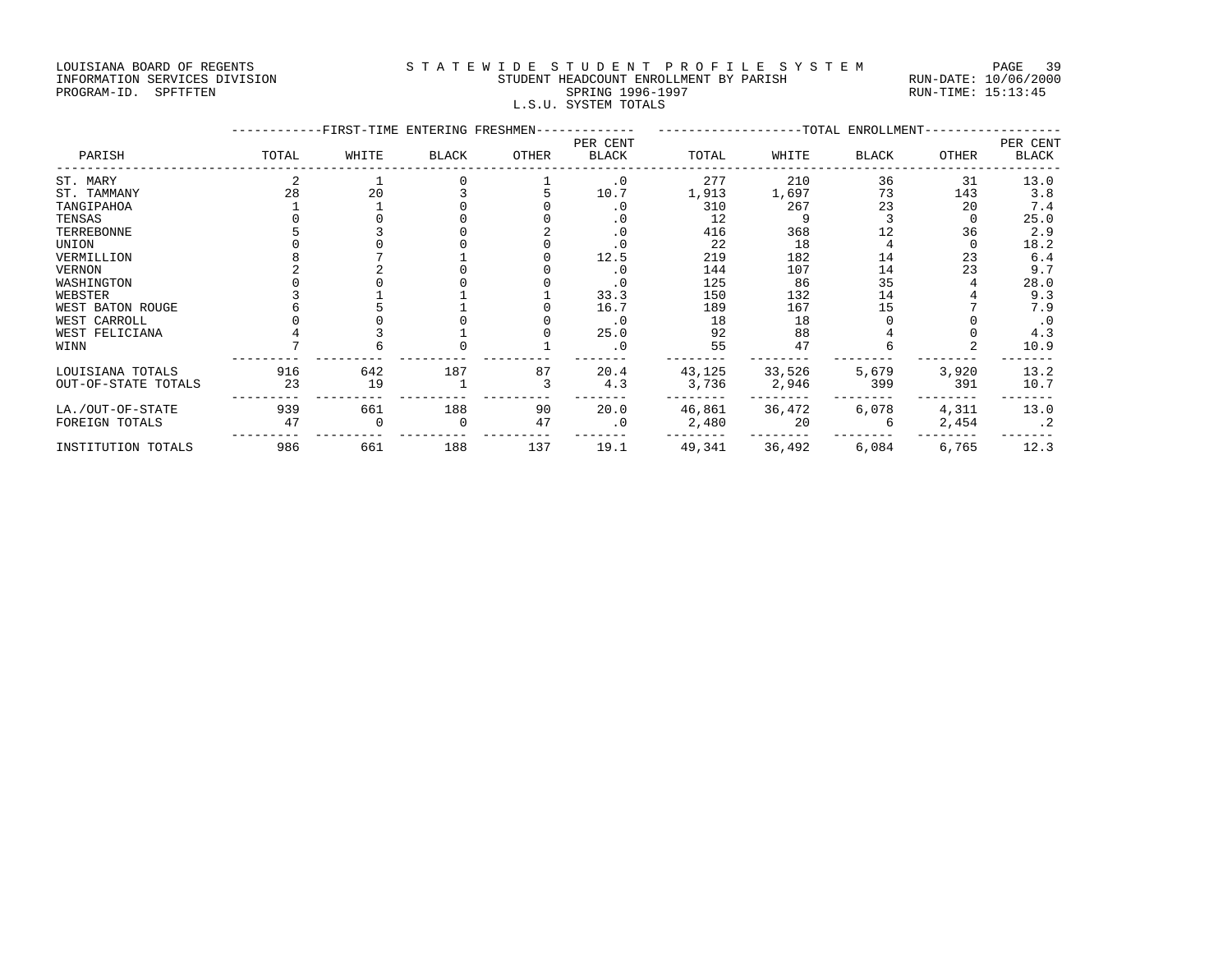### LOUISIANA BOARD OF REGENTS STATEWIDE STUDENT PROFILE SYSTEM PAGE 40 INFORMATION SERVICES DIVISION STUDENT HEADCOUNT ENROLLMENT BY PARISH RUN-DATE: 10/06/2000

PROGRAM-ID. SPFTFTEN SARE SERING 1996-1997 SPRING 1996-1997 RUN-TIME: 15:13:45 SOUTHERN UNIVERSITY SYSTEM TOTAL

|                   |                 | ----------FIRST-TIME ENTERING FRESHMEN------------- |                     |                |                             | -------------------TOTAL ENROLLMENT-------------- |                  |                 |                        |              |
|-------------------|-----------------|-----------------------------------------------------|---------------------|----------------|-----------------------------|---------------------------------------------------|------------------|-----------------|------------------------|--------------|
|                   |                 |                                                     |                     |                | PER CENT                    |                                                   |                  |                 |                        | PER CENT     |
| PARISH            | TOTAL           | WHITE                                               | <b>BLACK</b>        | OTHER          | <b>BLACK</b>                | TOTAL                                             | WHITE            | <b>BLACK</b>    | OTHER                  | <b>BLACK</b> |
| ACADIA            | $\mathbf{1}$    | $\mathbf 0$                                         | 1                   | $\mathbf 0$    | 100.0                       | 42                                                | 5                | 37              | -------<br>$\mathbf 0$ | 88.1         |
| <b>ALLEN</b>      | $\Omega$        | $\mathsf 0$                                         | $\mathsf{O}\xspace$ | $\mathsf{O}$   | $\overline{\phantom{0}}$ .0 | 17                                                | $\mathbf{1}$     | 16              | $\mathbf 0$            | 94.1         |
| ASCENSION         | $7\overline{ }$ | $\mathbf 0$                                         | 7                   | $\mathbf 0$    | 100.0                       | 177                                               | 17               | 160             | $\Omega$               | 90.4         |
| ASSUMPTION        | $\overline{3}$  | $\mathbf 0$                                         | 3                   | $\mathbf 0$    | 100.0                       | 49                                                | 6                | 43              | $\mathbf 0$            | 87.8         |
| AVOYELLES         | $\overline{2}$  | $\Omega$                                            | 2                   | $\Omega$       | 100.0                       | 57                                                | $\epsilon$       | 51              | $\Omega$               | 89.5         |
| <b>BEAUREGARD</b> | $\mathbf{1}$    | $\mathbf{0}$                                        | $\mathbf{1}$        | 0              | 100.0                       | 18                                                | $\overline{2}$   | 16              | $\mathbf 0$            | 88.9         |
| <b>BIENVILLE</b>  | 3               | $\Omega$                                            | 3                   | $\Omega$       | 100.0                       | 15                                                | $\overline{2}$   | 13              | $\Omega$               | 86.7         |
| <b>BOSSIER</b>    | 20              | $\mathbf 0$                                         | 20                  | $\mathbf 0$    | 100.0                       | 97                                                | 14               | 82              | $\mathbf{1}$           | 84.5         |
| CADDO             | 349             | 12                                                  | 336                 | 1              | 96.3                        | 1,271                                             | 78               | 1,189           | 4                      | 93.5         |
| CALCASIEU         | $\overline{4}$  | $\mathbf{0}$                                        | 4                   | $\mathbf 0$    | 100.0                       | 136                                               | 8                | 127             | 1                      | 93.4         |
| CALDWELL          | $\Omega$        | $\Omega$                                            | $\Omega$            | $\Omega$       | $\cdot$ 0                   | 12                                                | $\mathbf 0$      | 12              | $\Omega$               | $\cdot$ .0   |
| CAMERON           | $\Omega$        | $\Omega$                                            | $\Omega$            | $\Omega$       | $\cdot$ 0                   | $\overline{4}$                                    | $\overline{a}$   | 2               | $\Omega$               | 50.0         |
| CATAHOULA         | $\Omega$        | $\Omega$                                            | $\Omega$            | $\Omega$       | $\cdot$ 0                   | 20                                                | $\mathbf{0}$     | 20              | $\Omega$               | $\cdot$ 0    |
| CLAIBORNE         | 3               | $\Omega$                                            | 3                   | $\mathbf 0$    | 100.0                       | 19                                                | $\sqrt{2}$       | 17              | $\Omega$               | 89.5         |
| CONCORDIA         | $\overline{2}$  | $\Omega$                                            | $\mathfrak{D}$      | $\Omega$       | 100.0                       | 44                                                | $\mathbf{1}$     | 43              | $\Omega$               | 97.7         |
| DE SOTO           | 23              | $\Omega$                                            | 23                  | $\Omega$       | 100.0                       | 96                                                | 4                | 91              | $\mathbf{1}$           | 94.8         |
| EAST BATON ROUGE  | 172             | $\overline{a}$                                      | 168                 | $\overline{a}$ | 97.7                        | 3,139                                             | 162              | 2,951           | 26                     | 94.0         |
| EAST CARROLL      | $\overline{0}$  | $\mathbf{0}$                                        | $\mathbf 0$         | $\mathbf 0$    | $\cdot$ 0                   | 30                                                | $\overline{0}$   | 30              | $\mathbf 0$            | $\cdot$ 0    |
| EAST FELICIANA    | 13              | 3                                                   | 10                  | 0              | 76.9                        | 139                                               | 11               | 127             | 1                      | 91.4         |
| EVANGELINE        | $\Omega$        | $\Omega$                                            | $\Omega$            | $\Omega$       | $\cdot$ 0                   | 68                                                | 22               | 46              | $\Omega$               | 67.6         |
| FRANKLIN          | $\Omega$        | $\Omega$                                            | $\Omega$            | $\mathbf 0$    | $\cdot$ 0                   | 38                                                | $\mathbf 0$      | 38              | $\Omega$               | $\cdot$ 0    |
| <b>GRANT</b>      | $\overline{a}$  | $\mathbf{0}$                                        | $\overline{2}$      | $\mathbf 0$    | 100.0                       | 11                                                | $\mathbf 0$      | 11              | $\Omega$               | $\cdot$ .0   |
| IBERIA            | 3               | $\Omega$                                            | 3                   | $\Omega$       | 100.0                       | 101                                               | $\ensuremath{4}$ | 97              | $\Omega$               | 96.0         |
| IBERVILLE         |                 | $\Omega$                                            |                     | $\Omega$       | 100.0                       | 257                                               | 9                | 247             | $\mathbf{1}$           | 96.1         |
| <b>JACKSON</b>    |                 | $\Omega$                                            | $\mathbf{1}$        | $\Omega$       | 100.0                       | 16                                                | $\overline{a}$   | 14              | $\Omega$               | 87.5         |
| <b>JEFFERSON</b>  | 18              | $\Omega$                                            | 17                  | 1              | 94.4                        | 541                                               | 49               | 478             | 14                     | 88.4         |
| JEFFERSON DAVIS   | $\mathbf 0$     | $\mathbf{0}$                                        | $\mathbf{0}$        | $\mathbf 0$    | $\cdot$ 0                   | 22                                                | 5                | 17              | 0                      | 77.3         |
| LAFAYETTE         | 6               | $\Omega$                                            | 6                   | $\Omega$       | 100.0                       | 122                                               | 14               | 108             | $\Omega$               | 88.5         |
| LAFOURCHE         | $\Omega$        | $\mathbf{0}$                                        | $\Omega$            | 0              | $\cdot$ 0                   | 41                                                | 6                | 35              | $\Omega$               | 85.4         |
| LA SALLE          | 1               | $\Omega$                                            | $\mathbf{1}$        | $\Omega$       | 100.0                       | 12                                                | $\Omega$         | 12              | $\Omega$               | $\cdot$ 0    |
| LINCOLN           | $\mathbf{1}$    | $\mathbf{0}$                                        | $\mathbf{1}$        | $\mathbf 0$    | 100.0                       | 12                                                | $\mathbf{1}$     | 11              | $\mathbf{0}$           | 91.7         |
| LIVINGSTON        | $\Omega$        | $\Omega$                                            | $\Omega$            | $\Omega$       | $\cdot$ 0                   | 39                                                | 13               | 25              | 1                      | 64.1         |
| MADISON           |                 | $\Omega$                                            | 3                   | $\Omega$       | 100.0                       | 28                                                | $\mathbf{1}$     | 27              | $\Omega$               | 96.4         |
| MOREHOUSE         |                 | $\Omega$                                            |                     | $\Omega$       | 100.0                       | 37                                                | $\mathbf{1}$     | 36              | $\Omega$               | 97.3         |
| NATCHITOCHES      | $\Omega$        | $\Omega$                                            | $\Omega$            | $\Omega$       | $\cdot$ 0                   | 38                                                | 5                | 33              | $\Omega$               | 86.8         |
| ORLEANS           | 127             | $\mathbf{1}$                                        | 124                 | $\overline{a}$ | 97.6                        | 4,082                                             | 151              | 3,869           | 62                     | 94.8         |
| OUACHITA          | $\overline{2}$  | $\Omega$                                            | $\overline{a}$      | $\mathbf 0$    | 100.0                       | 109                                               | 5                | 104             | $\Omega$               | 95.4         |
| PLAOUEMINES       | 2               | $\Omega$                                            | $\overline{2}$      | $\Omega$       | 100.0                       | 45                                                | 1                | 44              | $\Omega$               | 97.8         |
| POINTE COUPEE     | 10              | $\Omega$                                            | 10                  | $\Omega$       | 100.0                       | 129                                               | 11               | 117             | $\mathbf{1}$           | 90.7         |
| RAPIDES           | 3               | $\Omega$                                            | 3                   | $\Omega$       | 100.0                       | 150                                               | 10               | 140             | $\Omega$               | 93.3         |
| RED RIVER         | $\Omega$        | $\Omega$                                            | $\Omega$            | $\Omega$       | $\cdot$ 0                   | 15                                                | 3                | 11              | 1                      | 73.3         |
| RICHLAND          | $\cap$          | $\Omega$                                            |                     | $\Omega$       | $\cdot$ 0                   | 10                                                | 3                | $7\phantom{.0}$ | $\Omega$               | 70.0         |
| SABINE            |                 | $\Omega$                                            |                     | $\Omega$       | 100.0                       | $7\overline{ }$                                   | $\mathbf{1}$     | 6               | $\Omega$               | 85.7         |
| ST. BERNARD       |                 | $\Omega$                                            |                     | $\Omega$       | $\cdot$ 0                   | 33                                                | 5                | 26              | $\overline{a}$         | 78.8         |
| ST. CHARLES       | ζ               | $\Omega$                                            |                     | $\mathbf 0$    | 100.0                       | 68                                                | $1\,$            | 67              | $\Omega$               | 98.5         |
| ST. HELENA        |                 | $\Omega$                                            |                     | $\Omega$       | 100.0                       | 71                                                | $\mathbf 1$      | 70              | $\Omega$               | 98.6         |
| ST. JAMES         |                 | $\Omega$                                            |                     | $\Omega$       | 100.0                       | 135                                               | $\mathbf{1}$     | 133             | 1                      | 98.5         |
| ST. JOHN          |                 | $\Omega$                                            | 6                   |                | 100.0                       | 114                                               | $\overline{2}$   | 112             | $\Omega$               | 98.2         |
| ST. LANDRY        |                 | $\Omega$                                            |                     | $\Omega$       | 100.0                       | 311                                               | 12               | 299             | $\Omega$               | 96.1         |
| ST. MARTIN        | $\mathfrak{D}$  | $\Omega$                                            | $\mathfrak{D}$      | $\Omega$       | 100.0                       | 53                                                | $\Omega$         | 53              | 0                      | $\cdot$ 0    |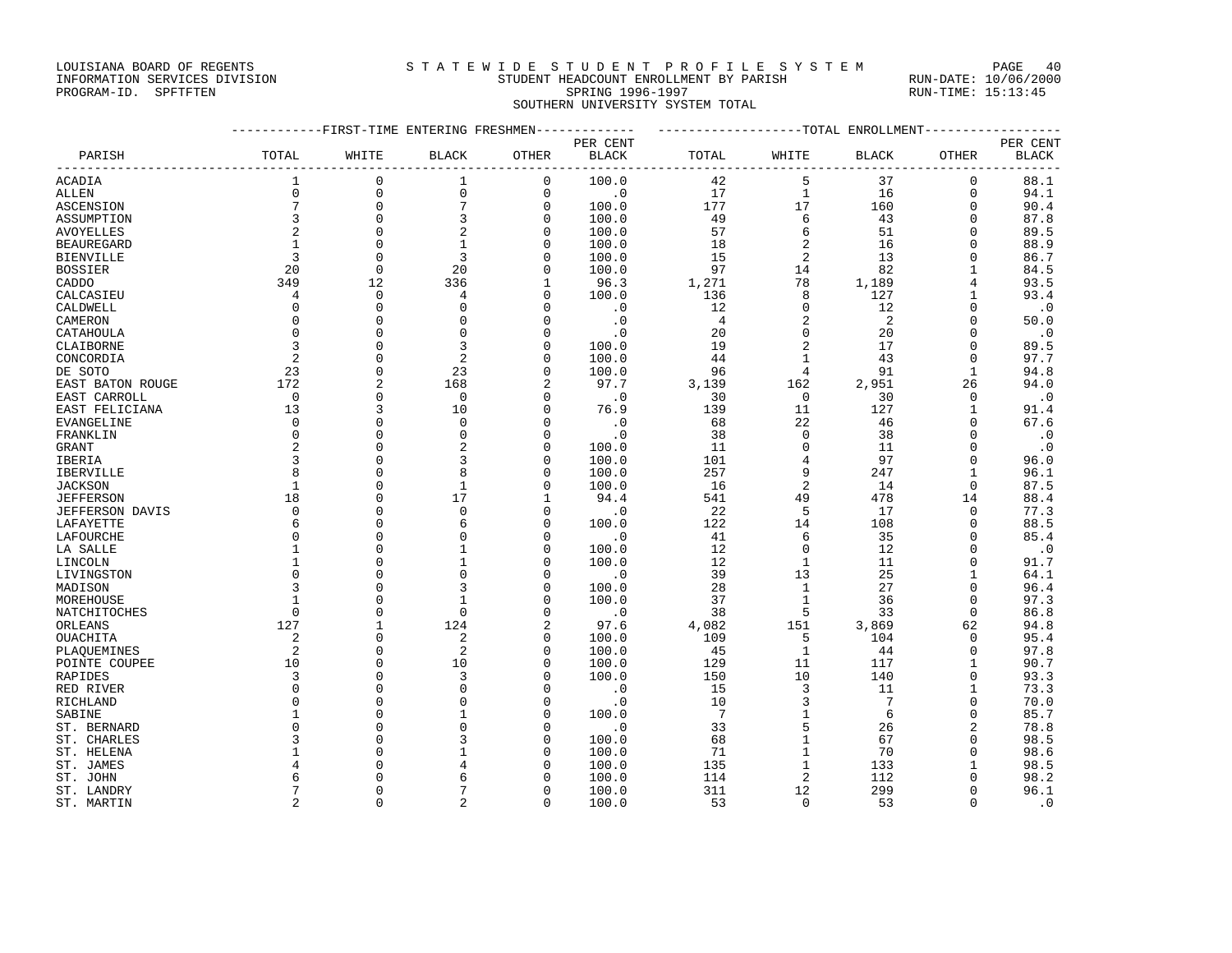## LOUISIANA BOARD OF REGENTS STATEWIDE STUDENT PROFILE SYSTEM PAGE 41 INFORMATION SERVICES DIVISION STUDENT HEADCOUNT ENROLLMENT BY PARISH RUN-DATE: 10/06/2000

# PROGRAM-ID. SPFTFTEN SARE SERING 1996-1997 SPRING 1996-1997 RUN-TIME: 15:13:45 SOUTHERN UNIVERSITY SYSTEM TOTAL

|                     |       | -FIRST-TIME ENTERING FRESHMEN- |              |          |                          |        |       | ------------------TOTAL ENROLLMENT- |       |                          |
|---------------------|-------|--------------------------------|--------------|----------|--------------------------|--------|-------|-------------------------------------|-------|--------------------------|
| PARISH              | TOTAL | WHITE                          | <b>BLACK</b> | OTHER    | PER CENT<br><b>BLACK</b> | TOTAL  | WHITE | BLACK                               | OTHER | PER CENT<br><b>BLACK</b> |
| ST. MARY            |       |                                |              | $\Omega$ | 100.0                    | 114    |       | 107                                 |       | 93.9                     |
| ST. TAMMANY         |       |                                |              |          | 100.0                    | 101    |       | 92                                  |       | 91.1                     |
| TANGIPAHOA          |       |                                |              |          | 100.0                    | 127    |       | 123                                 |       | 96.9                     |
| TENSAS              |       |                                |              |          | $\cdot$ 0                | 39     |       | 39                                  |       | $\cdot$ 0                |
| TERREBONNE          |       |                                |              |          | 100.0                    | 86     |       | 82                                  |       | 95.3                     |
| UNION               |       |                                |              |          | 100.0                    | 11     |       | 11                                  |       | $\cdot$ 0                |
| VERMILLION          |       |                                |              |          |                          | 28     |       | 24                                  |       | 85.7                     |
| VERNON              |       |                                |              |          |                          | 19     |       | 15                                  |       | 78.9                     |
| WASHINGTON          |       |                                |              |          | 83.3                     | 109    |       | 105                                 |       | 96.3                     |
| WEBSTER             |       |                                |              |          | 83.3                     | 72     |       | 67                                  |       | 93.1                     |
| WEST BATON ROUGE    |       |                                |              |          | 100.0                    | 130    |       | 122                                 |       | 93.8                     |
| WEST CARROLL        |       |                                |              |          | $\cdot$ 0                | 12     |       | 12                                  |       | $\cdot$ 0                |
| WEST FELICIANA      |       |                                |              |          | 100.0                    | 57     |       | 52                                  |       | 91.2                     |
| WINN                |       |                                |              |          |                          |        |       |                                     |       | $\cdot$ 0                |
| LOUISIANA TOTALS    | 861   | 21                             | 834          | 6        | 96.9                     | 13,006 | 711   | 12,175                              | 120   | 93.6                     |
| OUT-OF-STATE TOTALS | 65    |                                | 61           |          | 93.8                     | 2,009  | 40    | 1,944                               | 25    | 96.8                     |
| LA./OUT-OF-STATE    | 926   | 23                             | 895          | 8        | 96.7                     | 15,015 | 751   | 14,119                              | 145   | 94.0                     |
| FOREIGN TOTALS      | 18    |                                |              | 15       | 5.6                      | 245    | 10    | 43                                  | 192   | 17.6                     |
| INSTITUTION TOTALS  | 944   | 25                             | 896          | 23       | 94.9                     | 15,260 | 761   | 14,162                              | 337   | 92.8                     |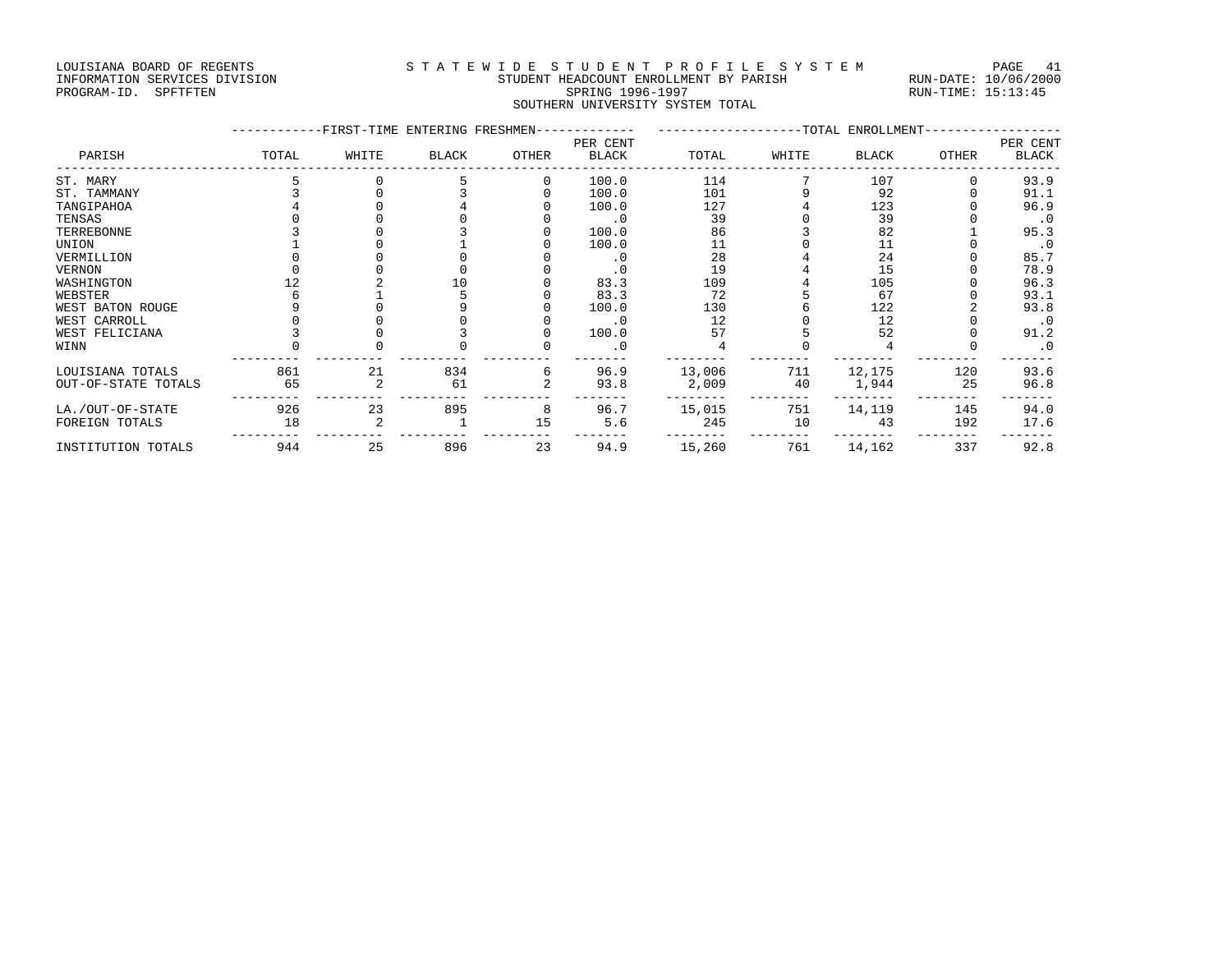### LOUISIANA BOARD OF REGENTS STATEWIDE STUDENT PROFILE SYSTEM PAGE 42 INFORMATION SERVICES DIVISION STUDENT HEADCOUNT ENROLLMENT BY PARISH RUN-DATE: 10/06/2000 PROGRAM-ID. SPFTFTEN SARE SERING 1996-1997 SPRING 1996-1997 RUN-TIME: 15:13:45 COMMUNITY AND TECHNICAL COLLEGE

|                                         | -FIRST-TIME ENTERING FRESHMEN- |       |       |       |                   | -TOTAL ENROLLMENT- |       |       |       |                          |
|-----------------------------------------|--------------------------------|-------|-------|-------|-------------------|--------------------|-------|-------|-------|--------------------------|
| PARISH                                  | TOTAL                          | WHITE | BLACK | OTHER | PER CENT<br>BLACK | TOTAL              | WHITE | BLACK | OTHER | PER CENT<br><b>BLACK</b> |
| LOUISIANA TOTALS<br>OUT-OF-STATE TOTALS |                                |       |       |       |                   |                    |       |       |       |                          |
| LA./OUT-OF-STATE<br>FOREIGN TOTALS      |                                |       |       |       |                   |                    |       |       |       |                          |
| INSTITUTION TOTALS                      |                                |       |       |       |                   |                    |       |       |       |                          |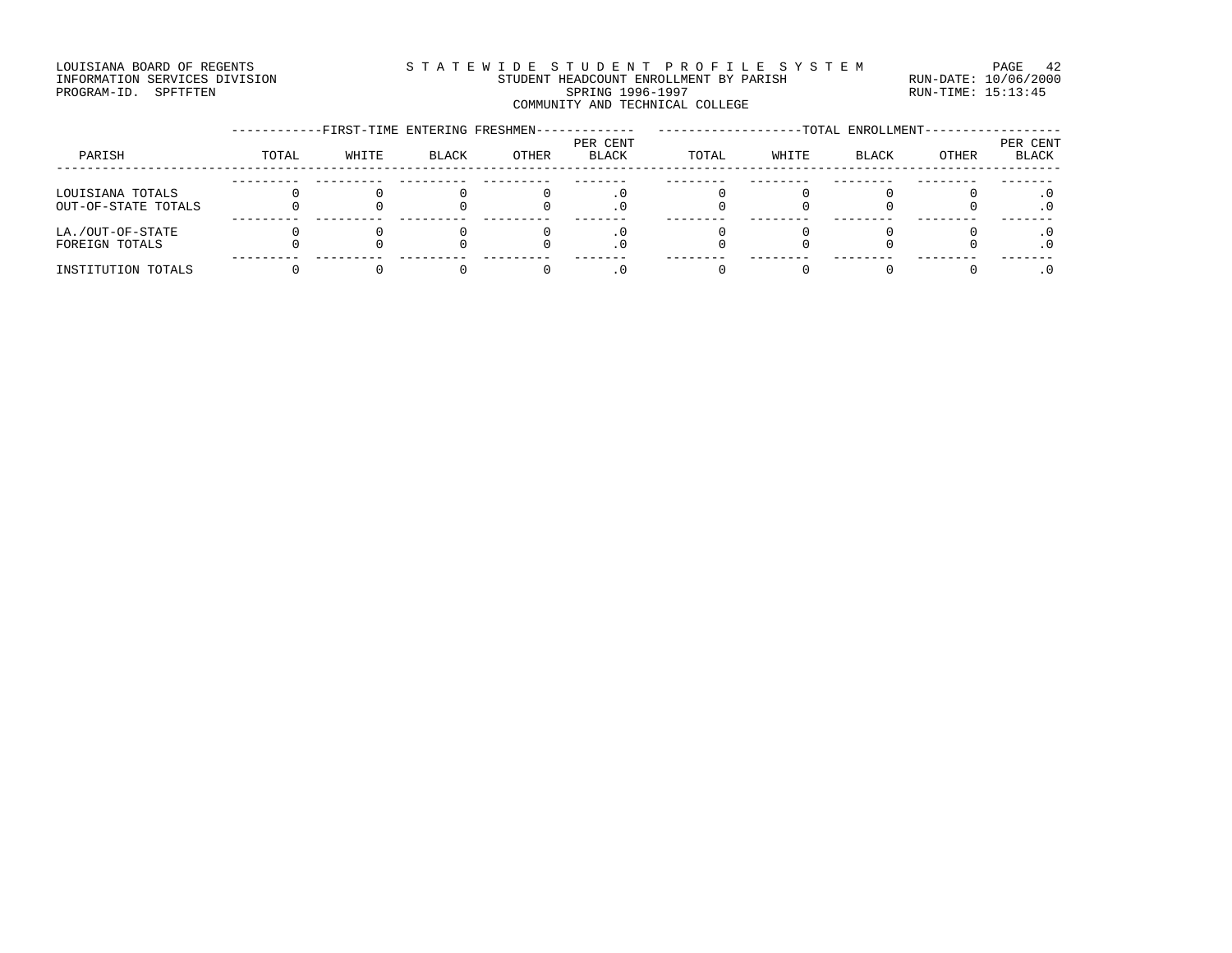### LOUISIANA BOARD OF REGENTS STATEWIDE STUDENT PROFILE SYSTEM PAGE 43 INFORMATION SERVICES DIVISION STUDENT HEADCOUNT ENROLLMENT BY PARISH RUN-DATE: 10/06/2000

# PROGRAM-ID. SPFTFTEN SARE SERING 1996-1997 SPRING 1996-1997 RUN-TIME: 15:13:45 PUBLIC INSTITUTIONS TOTALS

|                   | -----------FIRST-TIME ENTERING FRESHMEN------------- |                 |                            |              |          | ------------------TOTAL ENROLLMENT----------------- |        |              |                          |              |  |
|-------------------|------------------------------------------------------|-----------------|----------------------------|--------------|----------|-----------------------------------------------------|--------|--------------|--------------------------|--------------|--|
|                   |                                                      |                 |                            |              | PER CENT |                                                     |        |              |                          | PER CENT     |  |
| PARISH            | TOTAL                                                | WHITE           | <b>BLACK</b>               | OTHER        | BLACK    | TOTAL                                               | WHITE  | <b>BLACK</b> | OTHER                    | <b>BLACK</b> |  |
| ACADIA            | 94                                                   | 76              | 17                         | 1            | 18.1     | 1,566                                               | 1,307  | 239          | 20                       | 15.3         |  |
| <b>ALLEN</b>      | 39                                                   | 29              | $7\overline{ }$            | 3            | 17.9     | 514                                                 | 411    | 87           | 16                       | 16.9         |  |
| <b>ASCENSION</b>  | 93                                                   | 76              | 14                         | 3            | 15.1     | 1,836                                               | 1,484  | 310          | 42                       | 16.9         |  |
| ASSUMPTION        | 19                                                   | $\overline{7}$  | 11                         | $\mathbf{1}$ | 57.9     | 557                                                 | 393    | 156          | 8                        | 28.0         |  |
| AVOYELLES         | 31                                                   | 23              | $\overline{7}$             | $\mathbf{1}$ | 22.6     | 962                                                 | 750    | 191          | 21                       | 19.9         |  |
| <b>BEAUREGARD</b> | 81                                                   | 64              | 12                         | 5            | 14.8     | 803                                                 | 665    | 106          | 32                       | 13.2         |  |
| <b>BIENVILLE</b>  | 16                                                   | $\overline{4}$  | 11                         | $\mathbf{1}$ | 68.8     | 410                                                 | 202    | 188          | 20                       | 45.9         |  |
| <b>BOSSIER</b>    | 78                                                   | 41              | 28                         | 9            | 35.9     | 2,485                                               | 1,901  | 406          | 178                      | 16.3         |  |
| CADDO             | 458                                                  | 63              | 387                        | 8            | 84.5     | 6,752                                               | 3,778  | 2,744        | 230                      | 40.6         |  |
| CALCASIEU         | 701                                                  | 493             | 196                        | 12           | 28.0     | 5,304                                               | 4,086  | 1,074        | 144                      | 20.2         |  |
| CALDWELL          | 8                                                    | 6               | $\overline{c}$             | $\mathbf 0$  | 25.0     | 248                                                 | 201    | 37           | 10                       | 14.9         |  |
| CAMERON           | 43                                                   | 38              | 5                          | $\mathbf 0$  | 11.6     | 246                                                 | 230    | 12           | $\overline{4}$           | 4.9          |  |
| CATAHOULA         | 21                                                   | 12              | 9                          | $\mathbf 0$  | 42.9     | 422                                                 | 315    | 98           | 9                        | 23.2         |  |
| CLAIBORNE         | - 9                                                  | 2               | 7                          | $\mathbf 0$  | 77.8     | 325                                                 | 170    | 150          | 5                        | 46.2         |  |
| CONCORDIA         | 16                                                   | 9               | 6                          | $\mathbf{1}$ | 37.5     | 465                                                 | 308    | 149          | 8                        | 32.0         |  |
| DE SOTO           | 41                                                   | 9               | 31                         | 1            | 75.6     | 654                                                 | 339    | 294          | 21                       | 45.0         |  |
| EAST BATON ROUGE  | 445                                                  | 205             | 214                        | 26           | 48.1     | 15,447                                              | 10,354 | 4,192        | 901                      | 27.1         |  |
| EAST CARROLL      | $\overline{7}$                                       | 2               | $-5$                       | $\mathbf 0$  | 71.4     | 229                                                 | 87     | 140          | 2                        | 61.1         |  |
| EAST FELICIANA    | 21                                                   | 9               | 12                         | $\mathbf 0$  | 57.1     | 369                                                 | 186    | 174          | 9                        | 47.2         |  |
| EVANGELINE        | 46                                                   | 37              | - 9                        | $\mathbf 0$  | 19.6     | 1,010                                               | 818    | 182          | 10                       | 18.0         |  |
| FRANKLIN          | 28                                                   | 15              | 13                         | $\mathbf 0$  | 46.4     | 644                                                 | 423    | 212          | 9                        | 32.9         |  |
| GRANT             | 26                                                   | 18              | 5                          | 3            | 19.2     | 459                                                 | 365    | 71           | 23                       | 15.5         |  |
| IBERIA            | 94                                                   | 50              | 36                         | 8            | 38.3     | 2,012                                               | 1,394  | 533          | 85                       | 26.5         |  |
| IBERVILLE         | 15                                                   | 5               | 9                          | $\mathbf{1}$ | 60.0     | 735                                                 | 367    | 349          | 19                       | 47.5         |  |
| <b>JACKSON</b>    | $\overline{9}$                                       | $\overline{4}$  | 5                          | $\Omega$     | 55.6     | 483                                                 | 297    | 175          | 11                       | 36.2         |  |
| <b>JEFFERSON</b>  | 616                                                  | 326             | 178                        | 112          | 28.9     | 14,451                                              | 9,912  | 2,270        | 2,269                    | 15.7         |  |
| JEFFERSON DAVIS   | 91                                                   | 70              | 19                         | 2            | 20.9     | 823                                                 | 691    | 117          | 15                       | 14.2         |  |
| LAFAYETTE         | 291                                                  | 214             | 56                         | 21           | 19.2     | 8,290                                               | 6,560  | 1,273        | 457                      | 15.4         |  |
| LAFOURCHE         | 94                                                   | 69              | 14                         | 11           | 14.9     | 2,822                                               | 2,433  | 257          | 132                      | 9.1          |  |
| LA SALLE          | 28                                                   | 22              | $\overline{\phantom{0}}^2$ | 4            | 7.1      | 436                                                 | 386    | 28           | 22                       | 6.4          |  |
| LINCOLN           | 35                                                   | 17              | 18                         | $\mathbf{0}$ | 51.4     | 2,040                                               | 1,384  | 589          | 67                       | 28.9         |  |
| LIVINGSTON        | 86                                                   | 83              | $\overline{c}$             | 1            | 2.3      | 2,194                                               | 2,059  | 92           | 43                       | 4.2          |  |
| MADISON           | 12                                                   | 2               | 10                         | $\mathbf 0$  | 83.3     | 363                                                 | 140    | 220          | $\overline{\phantom{a}}$ | 60.6         |  |
| MOREHOUSE         | 32                                                   | 12              | 20                         | $\mathbf 0$  | 62.5     | 808                                                 | 442    | 362          | $\overline{4}$           | 44.8         |  |
| NATCHITOCHES      | 81                                                   | 34              | 33                         | 14           | 40.7     | 1,776                                               | 1,129  | 510          | 137                      | 28.7         |  |
| ORLEANS           | 789                                                  | 122             | 603                        | 64           | 76.4     | 19,583                                              | 7,281  | 10,503       | 1,799                    | 53.6         |  |
| OUACHITA          | 178                                                  | 98              | 76                         | 4            | 42.7     | 5,304                                               | 3,764  | 1,397        | 143                      | 26.3         |  |
| PLAQUEMINES       | 66                                                   | 43              | 15                         | 8            | 22.7     | 914                                                 | 608    | 244          | 62                       | 26.7         |  |
| POINTE COUPEE     | 19                                                   | $_{\rm 8}$      | 11                         | $\mathbf 0$  | 57.9     | 601                                                 | 421    | 166          | 14                       | 27.6         |  |
| RAPIDES           | 172                                                  | 124             | 39                         | 9            | 22.7     | 3,893                                               | 2,728  | 984          | 181                      | 25.3         |  |
| RED RIVER         | 23                                                   | $\overline{4}$  | 18                         | $\mathbf{1}$ | 78.3     | 282                                                 | 159    | 110          | 13                       | 39.0         |  |
| RICHLAND          | 22                                                   | 14              | $7\phantom{.0}$            | 1            | 31.8     | 623                                                 | 462    | 156          | - 5                      | 25.0         |  |
| SABINE            | 40                                                   | 27              | 7                          | 6            | 17.5     | 693                                                 | 515    | 86           | 92                       | 12.4         |  |
| ST. BERNARD       | 178                                                  | 154             | 5                          | 19           | 2.8      | 2,568                                               | 2,282  | 110          | 176                      | 4.3          |  |
| ST. CHARLES       | 43                                                   | 30              | 10                         | 3            | 23.3     | 1,358                                               | 1,012  | 269          | 77                       | 19.8         |  |
| ST. HELENA        | - 9                                                  | 2               | $7\phantom{.0}$            | $\Omega$     | 77.8     | 195                                                 | 37     | 158          | $\Omega$                 | 81.0         |  |
| ST. JAMES         | 16                                                   | $7\phantom{.0}$ | 8                          | 1            | 50.0     | 554                                                 | 308    | 237          | 9                        | 42.8         |  |
| ST. JOHN          | 49                                                   | 20              | 25                         | 4            | 51.0     | 1,286                                               | 846    | 377          | 63                       | 29.3         |  |
| ST. LANDRY        | 123                                                  | 68              | 52                         | 3            | 42.3     | 2,804                                               | 1,774  | 974          | 56                       | 34.7         |  |
| ST. MARTIN        | 42                                                   | 26              | 15                         | $\mathbf{1}$ | 35.7     | 1,126                                               | 764    | 322          | 40                       | 28.6         |  |